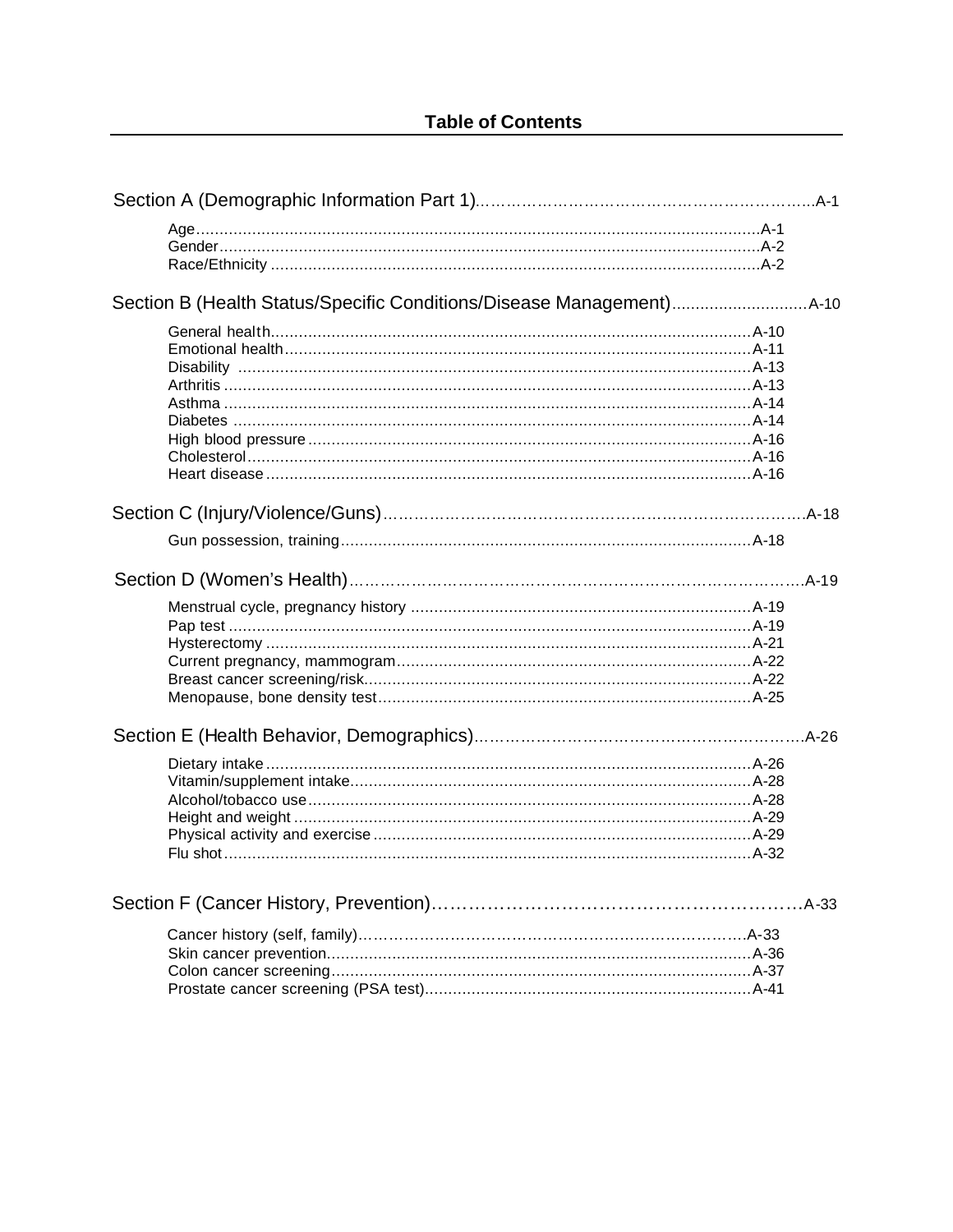# **Table of Contents (continued)**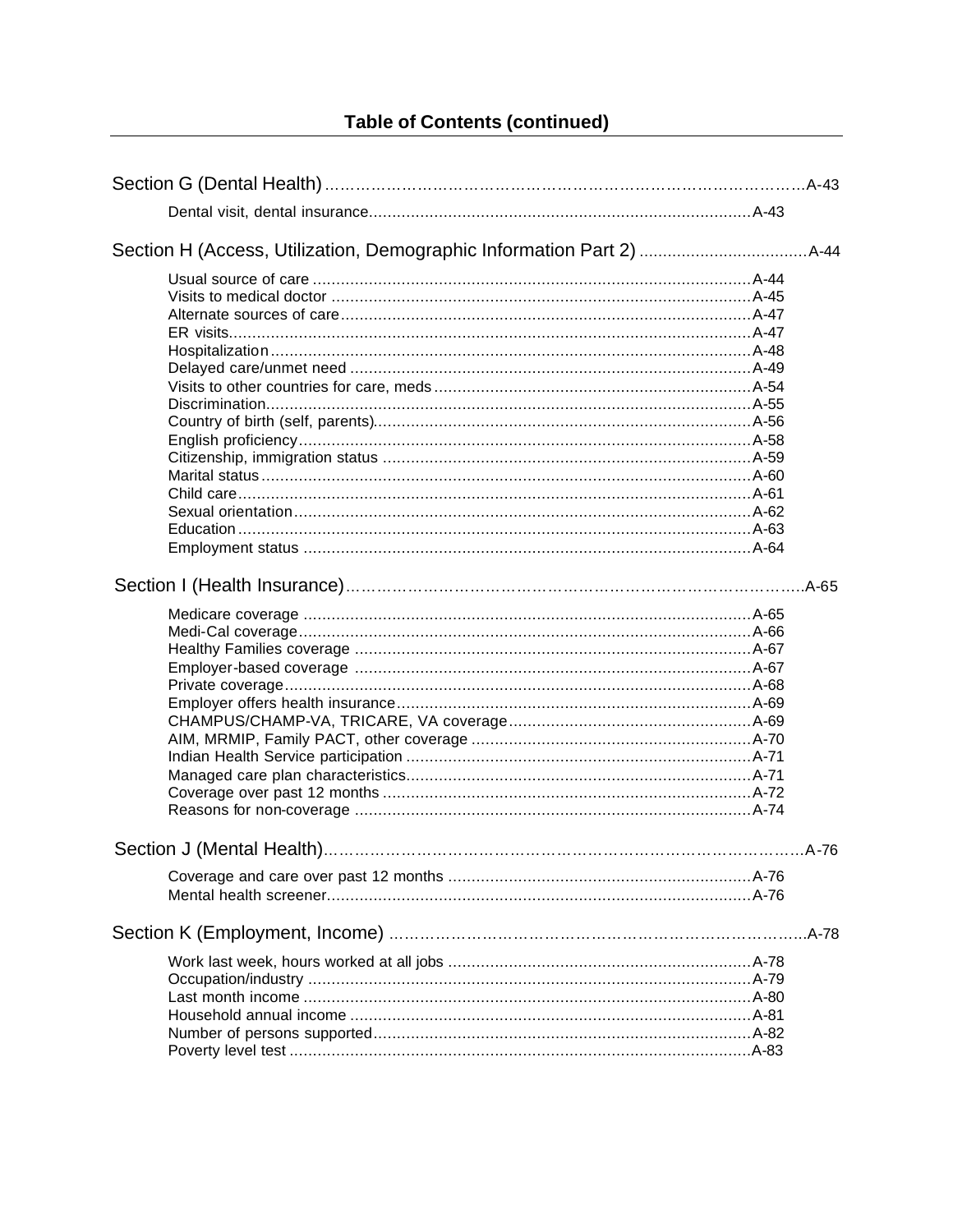Section M (Food Insecurity, Telephone Service, Geographic Location)………………….A-90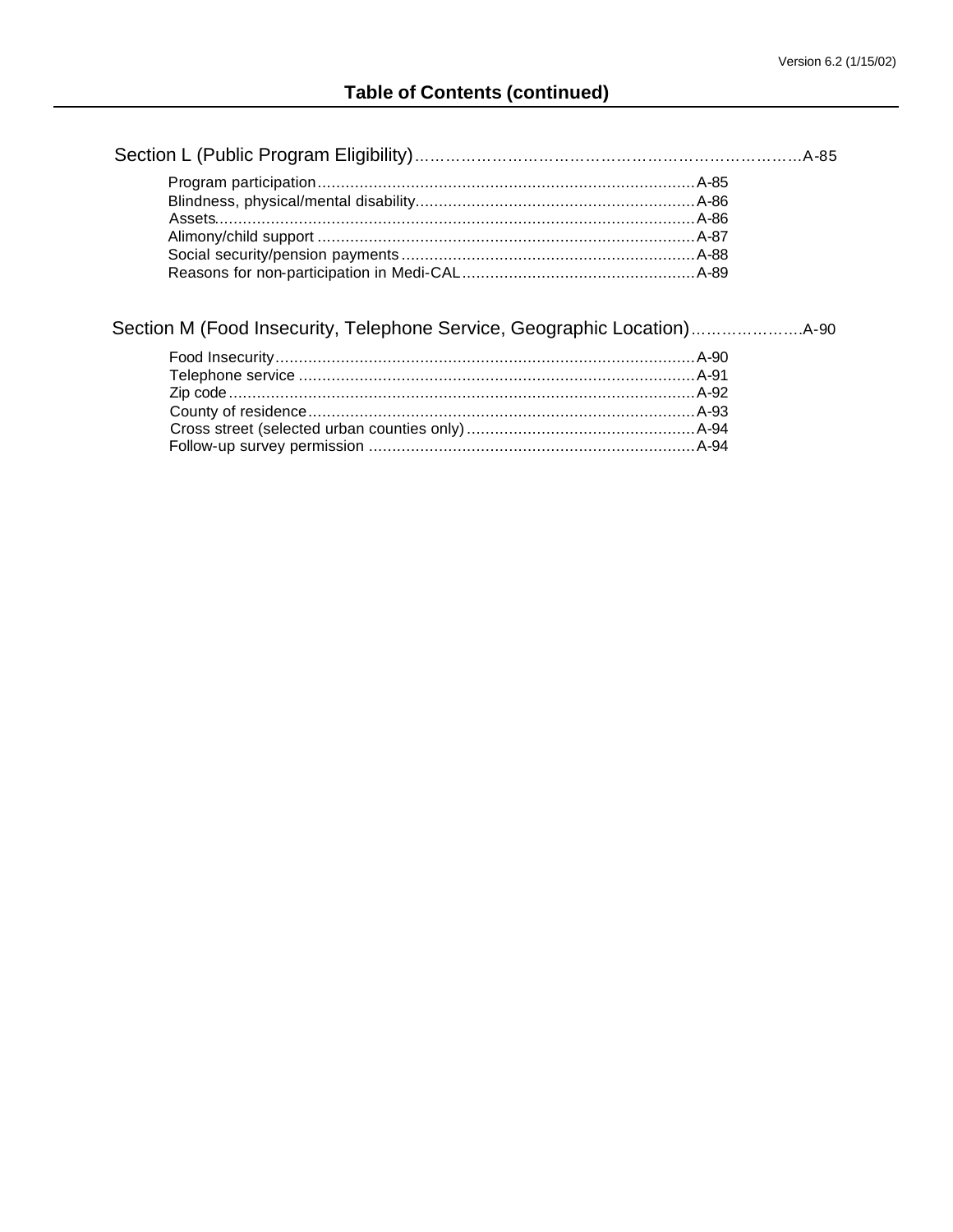# **Section A**

# **Section A**

# **PROGRAMMING NOTE AA1: AADATE SET AADATE = CURRENT DATE (YYYYMMDD)**

# **AA1**

AA1 What is your date of birth? **AA1MON AA1DAY AA1MON AA1DAY** 

**AA1YR**

| MONTH      | DAY               | YFAR            | <b>ISKIP TO AA31</b> |
|------------|-------------------|-----------------|----------------------|
| [HR: 1-12] | <b>IHR: 1-311</b> | [HR: 1895-1982] |                      |
| REFUSED    |                   |                 |                      |

DON'T KNOW……………………………………………………………………..-8

| 1. JANUARY  | 7. JULY      |
|-------------|--------------|
| 2. FEBRUARY | 8. AUGUST    |
| 3. MARCH    | 9. SEPTEMBER |
| 4. APRIL    | 10. OCTOBER  |
| 5. MAY      | 11. NOVEMBER |
| 6. JUNE-    | 12. DECEMBER |
|             |              |

#### **PROGRAMMING NOTE AA2: IF AA1 = -7 OR -8, CONTINUE WITH AA2; ELSE SKIP TO AA3**

# **AA2**

AA2 What is your age now, please? **AA2** What is your age now, please?

| ______YEARS OF AGE [HR: 18-105] |  |
|---------------------------------|--|
|                                 |  |
|                                 |  |

#### **PROGRAMMING NOTE AA2A: IF AA2 = -7 OR -8 (REF/DK) THEN CONTINUE WITH AA2A; ELSE SKIP TO AA3**

# **AA2A**

AA2A Are you between 18 and 29, between 30 and 39, between 40 and 44, between 45 and 49, **AA2A** between 50 and 64, or 65 or older? BETWEEN 19 AND 20.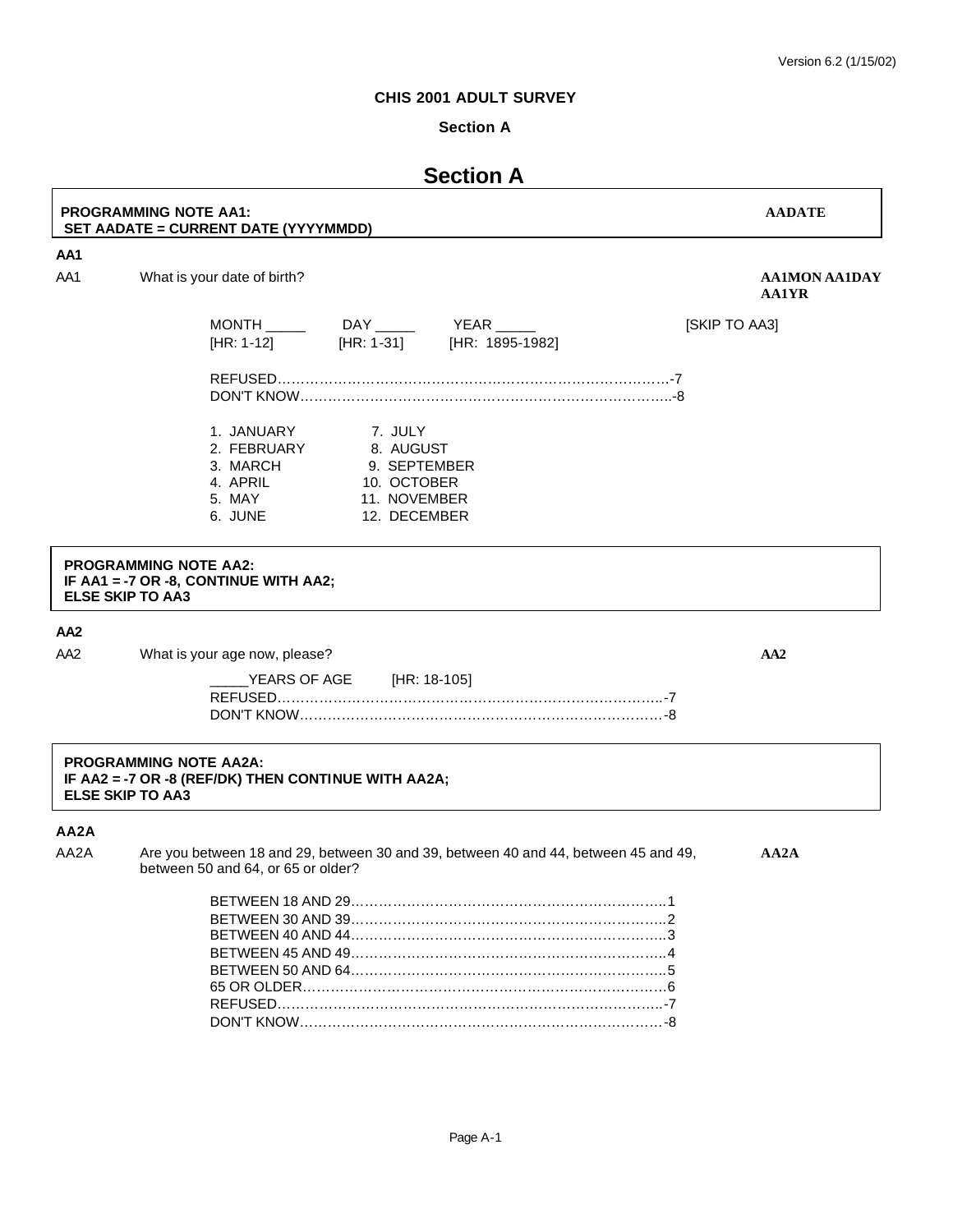# **Section A**

| <b>ENUM.AGE</b>                                                                                                                            | <b>PROGRAMMING NOTE AA3:</b><br>CALCULATE VALUE OF AAGE BASED ON AA1 OR AA2 TO USE IN ALL AGE-RELATED QUESTIONS;<br>IF AA1 AND AA2 = -7 OR -8 (REF/DK), THEN USE AA2A;<br><b>ELSE USE ENUM.AGE</b> | <b>AAGE</b>       |
|--------------------------------------------------------------------------------------------------------------------------------------------|----------------------------------------------------------------------------------------------------------------------------------------------------------------------------------------------------|-------------------|
| AA3                                                                                                                                        |                                                                                                                                                                                                    |                   |
| AA3                                                                                                                                        | And are you male or female?                                                                                                                                                                        | AA3               |
|                                                                                                                                            |                                                                                                                                                                                                    |                   |
| AA4                                                                                                                                        |                                                                                                                                                                                                    |                   |
| AA4                                                                                                                                        | Are you of Latino or Hispanic origin?                                                                                                                                                              | AA4               |
|                                                                                                                                            |                                                                                                                                                                                                    |                   |
| AA5                                                                                                                                        |                                                                                                                                                                                                    |                   |
| AA5                                                                                                                                        | And what is your Latino or Hispanic ancestry or origin? Such as Mexican, Chicano, Salvadorian<br>-- and if you have more than one, tell me all of them.<br>[IF NECESSARY, GIVE MORE EXAMPLES]      | $AA5$ $A-AA5$ $M$ |
|                                                                                                                                            | [CODE ALL THAT APPLY. CTRL-P TO EXIT.]                                                                                                                                                             |                   |
| AA51<br>AA52<br>$AA5_3$<br>AA54<br>AA5 <sub>5</sub><br>AA56<br>$AA5_7$<br>$AA5_8$<br>AA59<br>AA5_10<br>AA5_11<br>AA5_12<br>AA5_13<br>AA5OS |                                                                                                                                                                                                    |                   |
|                                                                                                                                            |                                                                                                                                                                                                    |                   |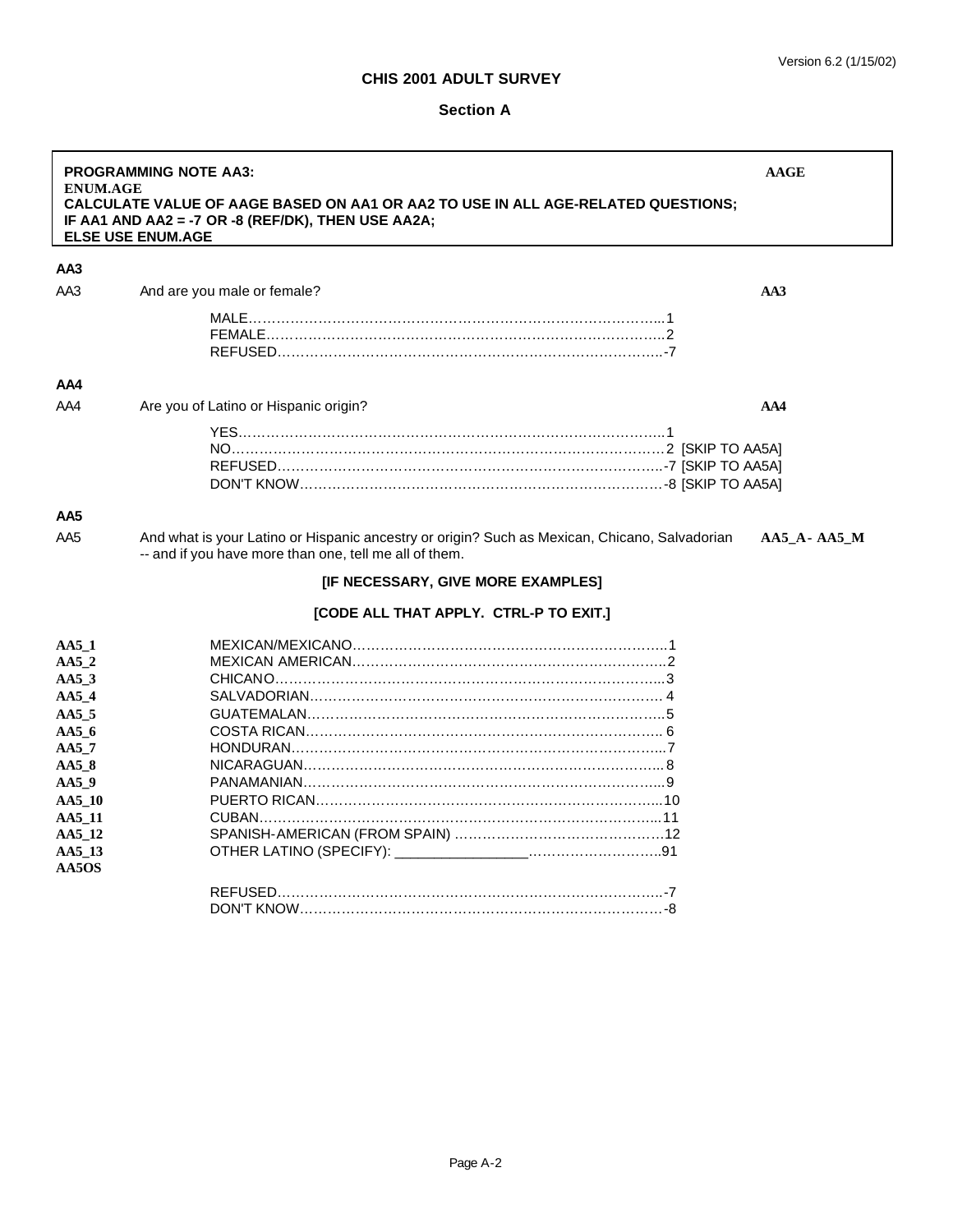#### **Section A**

*On March 6, 2001, a soft range was added to this question to ask interviewers to verify entering "Native Hawaiian."*

#### **PROGRAMMING NOTE AA5A: FOR THE PROXY VERSION, PUT THE WORDS "you" AFTER "following" AND AFTER "Would" IN REVERSE VIDEO**

# **AA5A**

AA5A Also, please tell me which one OR MORE of the following <you> would use to describe yourself. **AA5A\_A - AA5A\_G** Would <you> describe yourself as Native Hawaiian, Other Pacific Islander, American Indian, Alaska Native, Asian, Black, African American, or White?

# **[IF R GIVES ANOTHER RESPONSE YOU MUST SPECIFY WHAT IT IS]**

# **[CODE ALL THAT APPLY. CTRL-P TO EXIT.]**

|                         | [SR: 2-6, 91, -7, -8; IF INTERVIEWER ENTERS "1," DISPLAY<br>"YOU ENTERED 'NATIVE HAWAIIAN.' PRESS ENTER TO<br>CONFIRM." |       |
|-------------------------|-------------------------------------------------------------------------------------------------------------------------|-------|
| $AA5A$ 1                |                                                                                                                         |       |
| $AA5A$ 2                |                                                                                                                         | racel |
| $AA5A$ 3                |                                                                                                                         | racel |
| $AA5A$ 4                |                                                                                                                         | racel |
| $AA5A$ 5                |                                                                                                                         |       |
| $AA5A$ 6                |                                                                                                                         |       |
| <b>AA5A 7</b><br>AA5AOS |                                                                                                                         |       |
|                         |                                                                                                                         |       |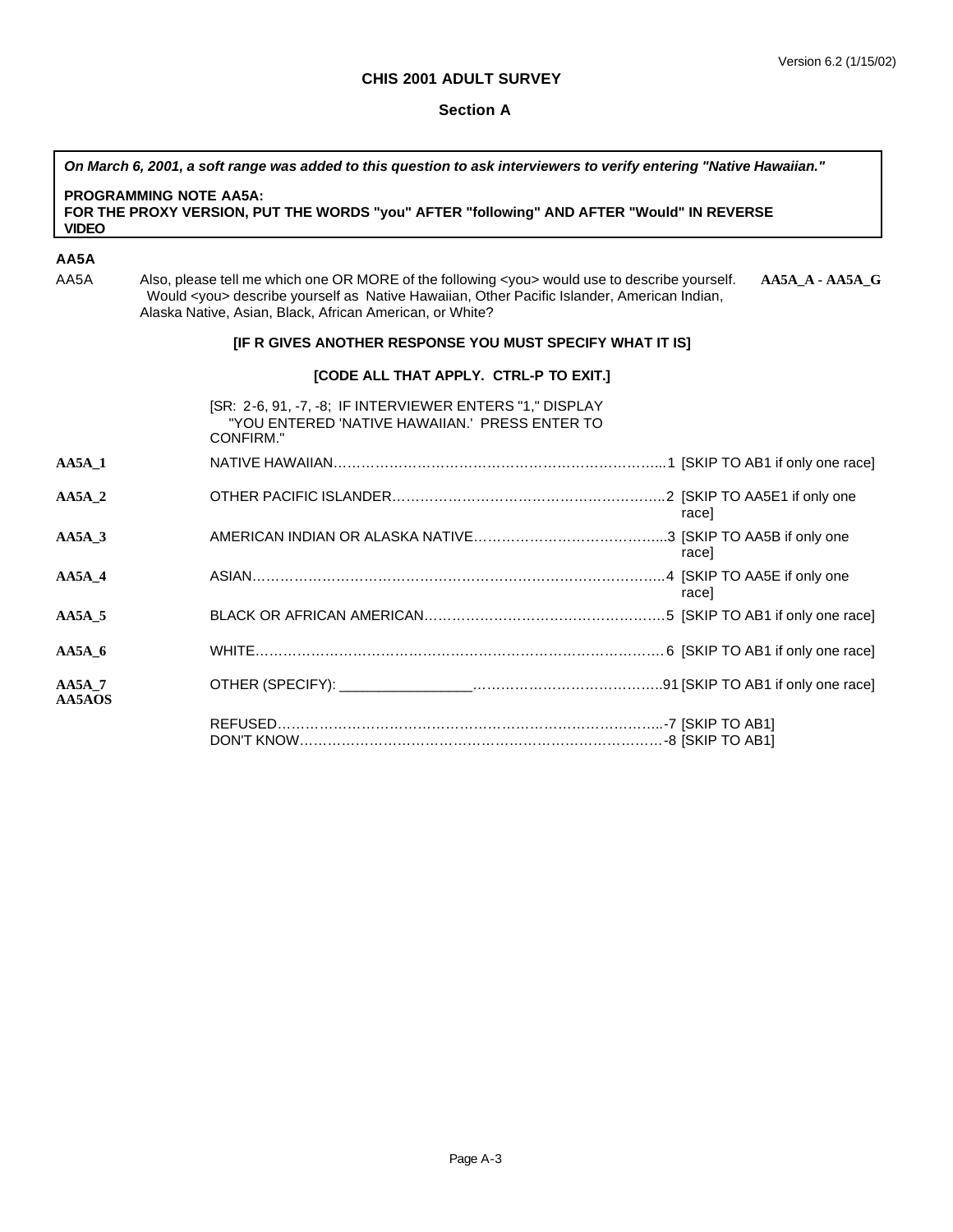# **Section A**

#### **PROGRAMMING NOTE AA5B: IF AA5A\_3 = 1 (AMERICAN INDIAN OR ALASKA NATIVE), CONTINUE WITH AA5B; ELSE SKIP TO PROGRAMMING NOTE AA5E**

## **FOR PROXY VERSION, PUT THE WORD "You" AT THE BEGINNING OF THE SENTENCE IN REVERSE VIDEO**

# **AA5B**

AA5B <You> said, American Indian or Alaska Native, and what is your tribal heritage? If you have **AA5B\_A - AA5B\_L** more than one tribe, tell m e all of them.

| A <sub>A5B</sub> 1  |                                                                              |
|---------------------|------------------------------------------------------------------------------|
| $AA5B$ 2            |                                                                              |
| $AA5B$ <sub>3</sub> |                                                                              |
| $AA5B$ 4            |                                                                              |
| $AA5B$ 5            |                                                                              |
| $AA5B$ 6            |                                                                              |
| $AA5B$ 7            |                                                                              |
| $AA5B$ 8            |                                                                              |
| $AA5B$ 9            |                                                                              |
| <b>AA5B 10</b>      |                                                                              |
| <b>AA5B 11</b>      |                                                                              |
| <b>AA5B 12</b>      | OTHER TRIBE [Ask for spelling] (SPECIFY):___________________91               |
| AA5BOS              |                                                                              |
|                     |                                                                              |
|                     |                                                                              |
| AA5C                |                                                                              |
| AA5C                | Are you an enrolled member in a federally or state recognized tribe?<br>AA5C |
|                     |                                                                              |
|                     | NOTE AA5E]                                                                   |
|                     | NOTE AA5E]                                                                   |
|                     | <b>NOTE AA5EI</b>                                                            |

# **[CODE ALL THAT APPLY. CTRL-P TO EXIT]**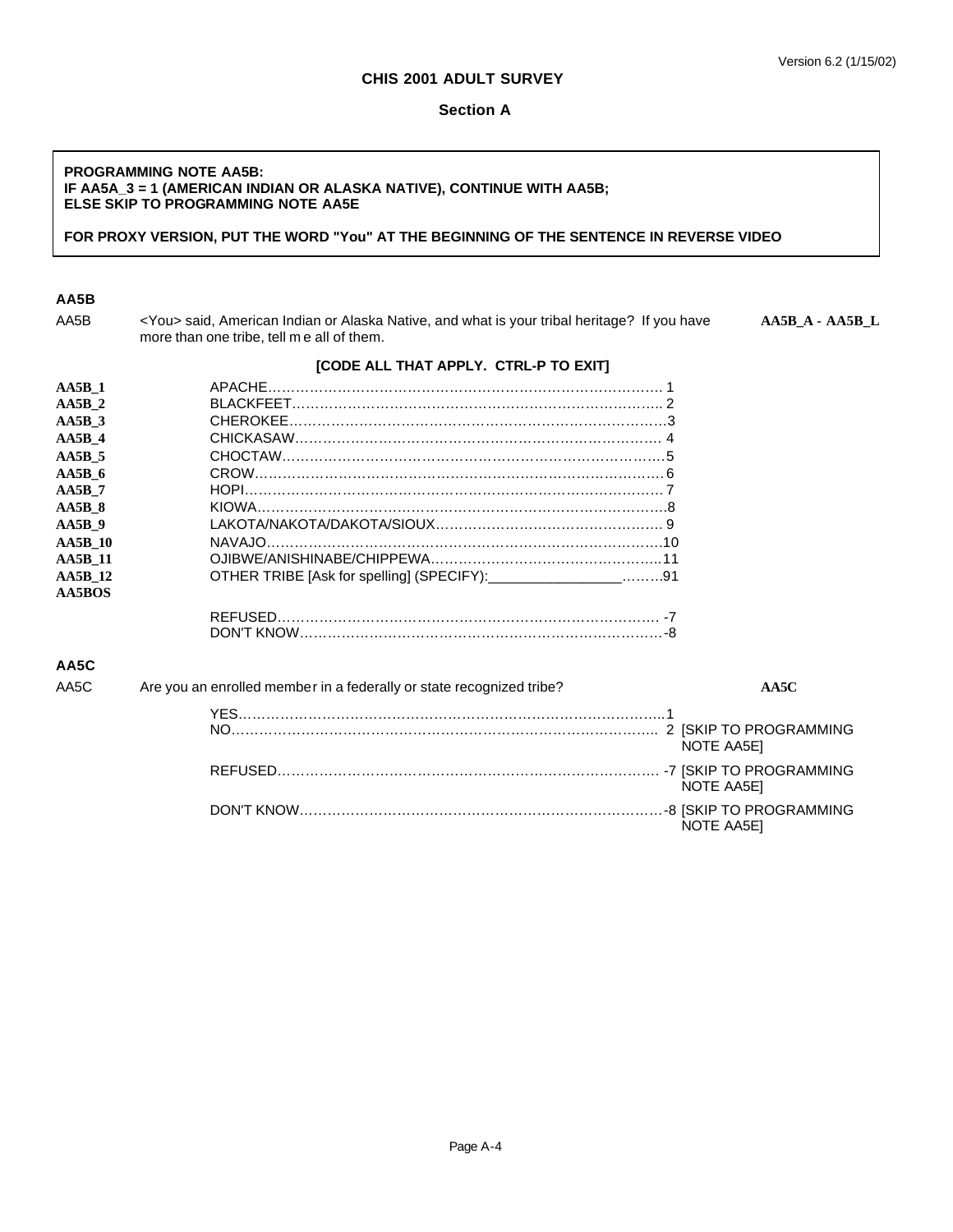# **Section A**

| AA5D   |                                                    |      |
|--------|----------------------------------------------------|------|
| AA5D   | Which tribe are you enrolled in?                   | AA5D |
|        | <b>APACHE</b>                                      |      |
|        |                                                    |      |
|        |                                                    |      |
|        |                                                    |      |
|        | <b>CHEROKEE</b>                                    |      |
|        |                                                    |      |
|        |                                                    |      |
|        | <b>SIOUX</b>                                       |      |
|        |                                                    |      |
|        |                                                    |      |
|        |                                                    |      |
|        |                                                    |      |
|        | SISSETON-WAHPETON SIOUX TRIBE, LAKE TRAVERSE, SD10 |      |
|        |                                                    |      |
|        | <b>BLACKFEET</b>                                   |      |
|        |                                                    |      |
|        | <b>CHICKASAW</b>                                   |      |
|        |                                                    |      |
|        | <b>CHOCTAW</b>                                     |      |
|        | <b>CROW</b>                                        |      |
|        |                                                    |      |
|        | <b>HOPI</b>                                        |      |
|        |                                                    |      |
|        | <b>KIOWA</b>                                       |      |
|        |                                                    |      |
|        | <b>CHIPPEWA</b>                                    |      |
|        |                                                    |      |
|        | TURTLE MOUNTAIN BAND OF CHIPPEWA, ND 19            |      |
|        | <b>NAVAJO</b>                                      |      |
|        |                                                    |      |
|        | <b>OTHER</b>                                       |      |
| AA5DOS |                                                    |      |
|        |                                                    |      |
|        |                                                    |      |
|        |                                                    |      |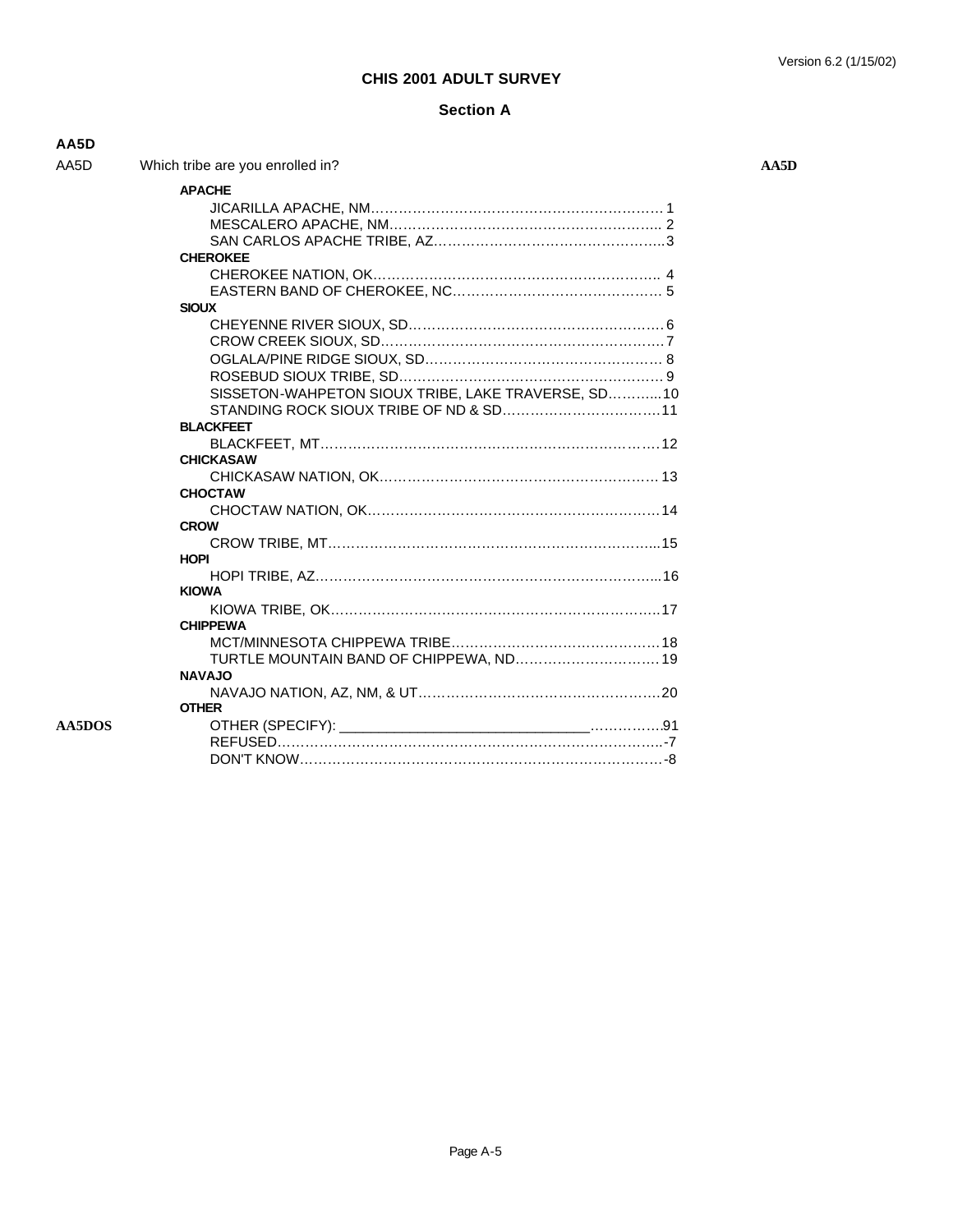#### **Section A**

**PROGRAMMING NOTE AA5E: IF AA5A\_4 = 1 (ASIAN) AND BASE.SURNAME = -1 (NA), CONTINUE WITH AA5E AND DISPLAY "Chinese, Filipino, Vietnamese"; ELSE IF AA5A\_4 = 1 (ASIAN) AND BASE.SURNAME = "CB," THEN CONTINUE WITH AA5E AND DISPLAY AND "Cambodian, Filipino, Vietnamese"; ELSE IF AA5A\_4 = 1 (ASIAN) AND BASE.SURNAME = "IA," THEN CONTINUE WITH AA5E AND DISPLAY AND "Indian, Filipino, Vietnamese" AND ADDITIONAL RESPONSE CATEGORIES 18-23; ELSE IF AA5A\_4 = 1 (ASIAN) AND BASE.SURNAME = "JP," THEN CONTINUE WITH AA5E AND DISPLAY AND "Japanese, Filipino, Vietnamese"; ELSE IF AA5A\_4 = 1 (ASIAN) AND BASE.SURNAME = "KR," THEN CONTINUE WITH AA5E AND DISPLAY AND "Korean, Filipino, Vietnamese"; ELSE IF AA5A\_4 = 1 (ASIAN) AND BASE.SURNAME = "VT," THEN CONTINUE WITH AA5E AND DISPLAY AND "Vietnamese, Chinese, Filipino"; ELSE SKIP TO PROGRAMMING NOTE AA5E1 FOR PROXY VERSION, PUT THE WORD "You" AT BEGINNING OF QUESTION IN REVERSE VIDEO**

# **AA5E**

AA5E <You> said Asian, and what specific ethnic group are you, such as {Chinese, Filipino, **AA5E\_A - AA5E\_R** Vietnamese/Cambodian, Filipino, Vietnamese/Indian, Filipino, Vietnamese/Japanese, Filipino, Vietnamese/Korean, Filipino, Vietnamese/Vietnamese, Chinese/Filipino}? If you are more than one, tell me all of them.

#### **[CODE ALL THAT APPLY. CTRL-P TO EXIT.]**

| $AA5E$ 1       |  |
|----------------|--|
| $AA5E$ 2       |  |
| $AA5E$ 3       |  |
| AA5E 4         |  |
| $AA5E$ 5       |  |
| $AA5E$ 6       |  |
| $AA5E$ 7       |  |
| AA5E 8         |  |
| $AA5E$ 9       |  |
| <b>AA5E 10</b> |  |
| <b>AA5E 11</b> |  |
| <b>AA5E 12</b> |  |
| <b>AA5E 13</b> |  |
| <b>AA5E 14</b> |  |
| <b>AA5E 15</b> |  |
| <b>AA5E 16</b> |  |
| <b>AA5E 17</b> |  |
| <b>AA5E 19</b> |  |
| <b>AA5E 20</b> |  |
| <b>AA5E 21</b> |  |
| <b>AA5E 22</b> |  |
| <b>AA5E 23</b> |  |
| AA5E_24        |  |
| AA5E 18 AA5EOS |  |
|                |  |
|                |  |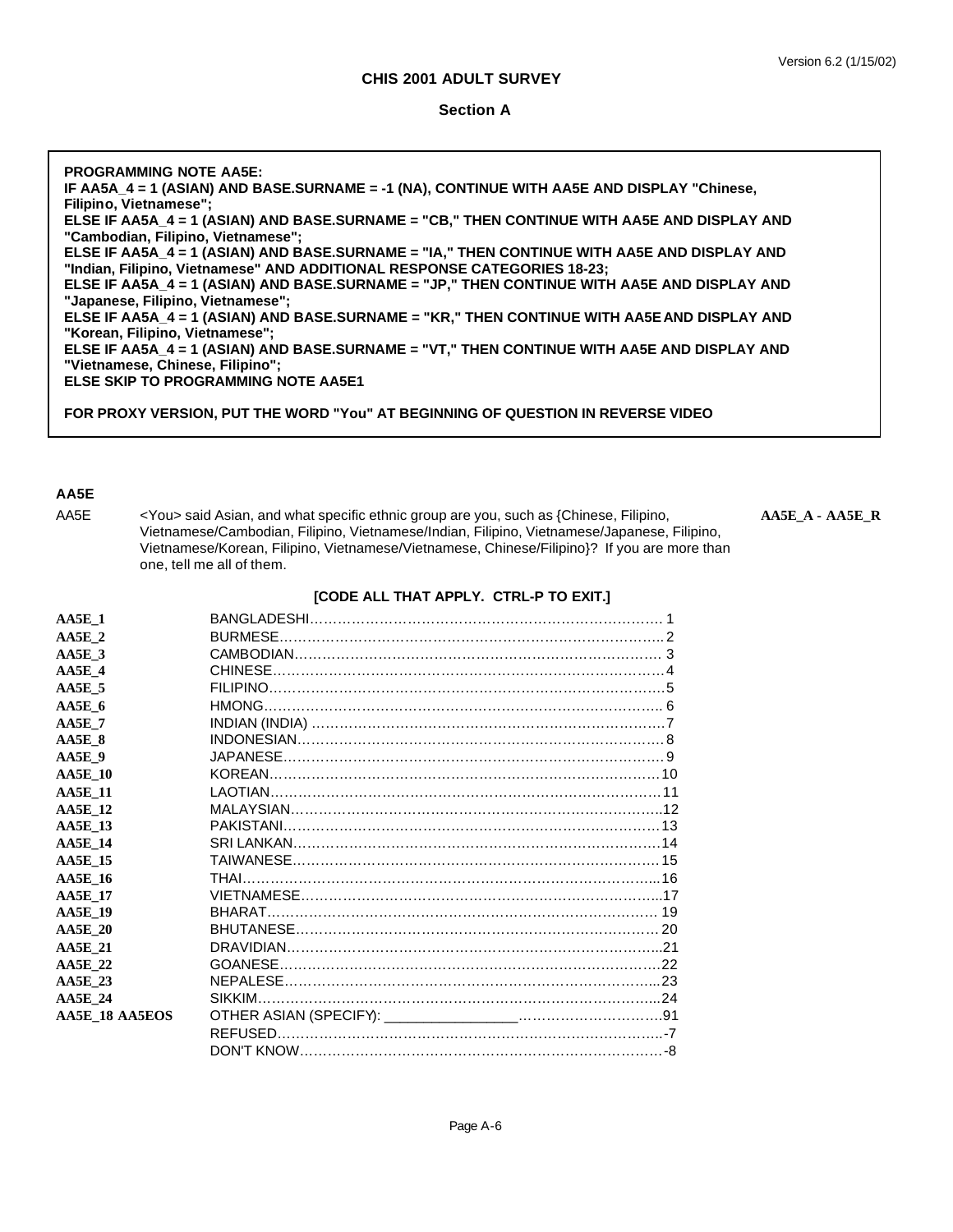#### **Section A**

#### **PROGRAMMING NOTE AA5E1: IF AA5A\_2 = 1 (OTHER PACIFIC ISLANDER), CONTINUE WITH AA5E1; ELSE SKIP TO PROGRAMMING NOTE AA5F**

# **FOR PROXY VERSION, PUT THE WORD "You" AT BEGINNING OF QUESTION IN REVERSE VIDEO**

# **AA5E1**

AA5E1 <You> said you are Other Pacific Islander. What specific ethnic group are you, such as **AA5E1\_A - AA5E\_E** Samoan, Tongan, or Guam anian? If you are more than one, tell me all of them.

# **[CODE ALL THAT APPLY. CTRL-P TO EXIT.]**

| <b>AA5E1 1</b> |                                                                       |  |
|----------------|-----------------------------------------------------------------------|--|
| <b>AA5E1 2</b> |                                                                       |  |
| <b>AA5E1 3</b> |                                                                       |  |
| <b>AA5E1 4</b> |                                                                       |  |
|                | AA5E1_5 AA5E1OS OTHER PACIFIC ISLANDER (SPECIFY): _________________91 |  |
|                |                                                                       |  |
|                |                                                                       |  |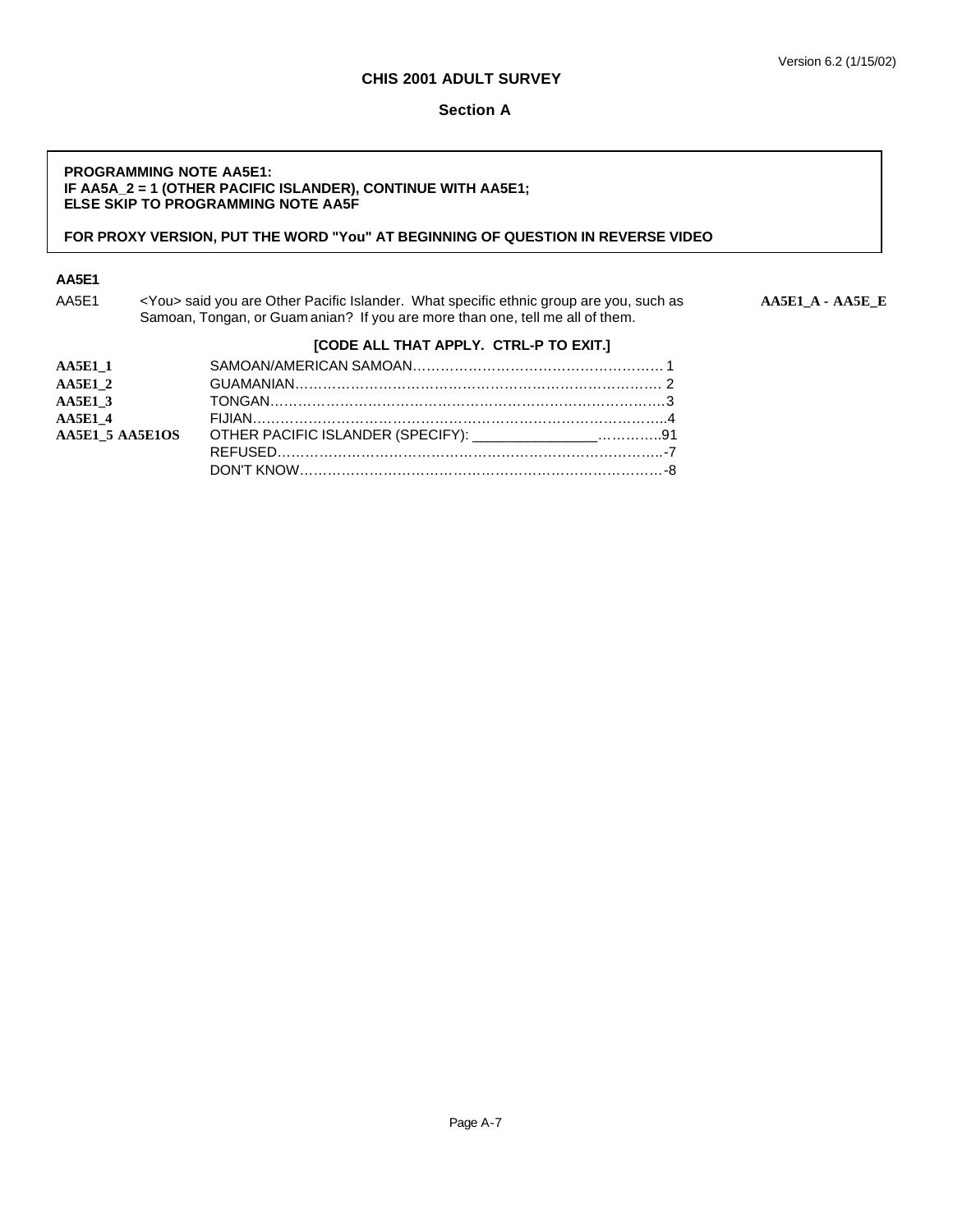#### **Section A**

| <b>PROGRAMMING NOTE AA5F:</b>                                                                  |
|------------------------------------------------------------------------------------------------|
| IF AA4 = YES (LATINO) AND [AA5A_1 = 1 (NATIVE HAWAIIAN) OR AA5A_2 = 1 (OTHER PACIFIC ISLANDER) |
| OR AA5A_3 = 1 (AMERICAN INDIAN OR ALASKA NATIVE) OR AA5A_4 = 1 (ASIAN) OR AA5A_5 = 1 (BLACK    |
| OR AFRICAN AMERICAN) OR AA5A $6 = 1$ (WHITE) OR AA5A $7 = 1$ (OTHER)], CONTINUE WITH AA5F;     |
| ELSE IF MULTIPLE RESPONSES TO AA5A OR AA5E OR AA5E1 [NOT COUNTING -7 OR -8 (REF/DK)]           |
| <b>CONTINUE WITH AA5F:</b>                                                                     |
| <b>ELSE SKIP TO AB1</b>                                                                        |
|                                                                                                |
| [NOTE: FOR AA5 RESPONSES, INCLUDE "Specify" RESPONSE FOR 91 (OTHER LATINO); if AA5 = -7        |
| (REFUSE). INSERT "Latino"]                                                                     |
|                                                                                                |
| IF AA4 = 1 (YES, LATINO) AND ANY OF AA5_1 THROUGH AA5_13 = 1 (YES), DO NOT DISPLAY AA5F = 14   |
| (LATINO).                                                                                      |
| IF AA5A_2 = 1 (OTHER PACIFIC ISLANDER) AND ANY OF AA5E1_1 THROUGH AA5E1_5 = 1 (YES), DO NOT    |
| DISPLAY AA5F = 17 (OTHER PACIFIC ISLANDER).                                                    |
| IF AA5A 4 = 1 AND ANY OF AA5E 1 THROUGH AA5E 18 = 1 (YES), DO NOT DISPLAY AA5F = 19 (ASIAN     |

 **FOR PROXY VERSION, PUT THE WORD "You" AT BEGINNING OF QUESTION IN REVERSE VIDEO**

#### **AA5F**

AA5F <You> said that you are : [INSERT MULTIPLE RESPONSES FROM AA5, AA5A, AA5E AND **AA5F** AA5E1]. Of these, which do you MOST identify with?

**[IF R UNABLE TO CHOOSE ONE, OFFER OPTION "BOTH/ALL/MULTIRACIAL"]**

Page A-8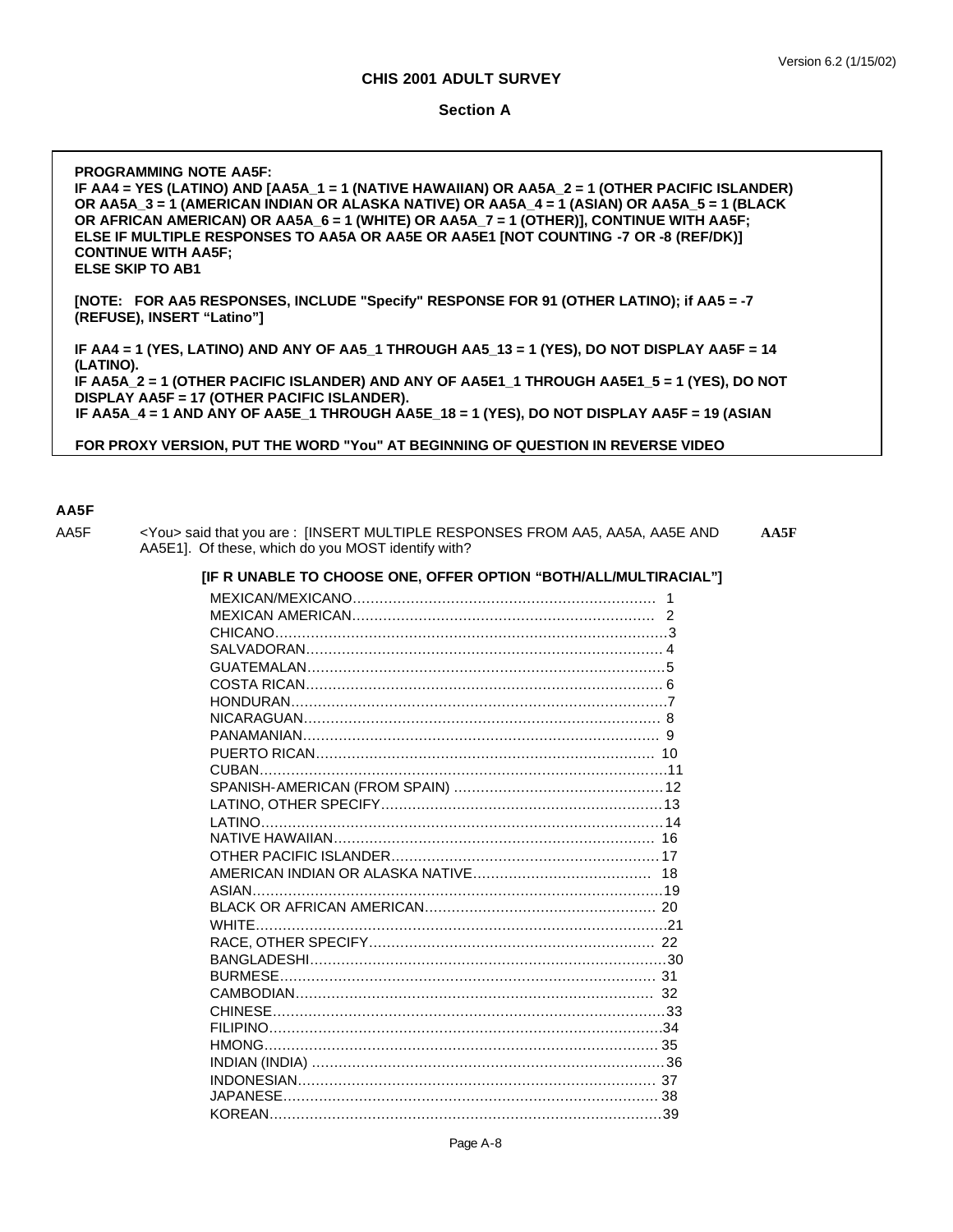#### **Section A**

**PROGRAMMING NOTE AA5F1:**

**IF BASE.SURNAME = "CB" AND [AA5E <> 3 (CAMBODIAN) AND AA5F <> 32 (CAMBODIAN)], THEN GO TO SCTHANK;**

**ELSE IF BASE.SURNAME = "IA" AND (AA5E <> [1 (BANGLADESHI) OR 7 (INDIAN) OR 13 (PAKISTANI) OR 14 (SRI LANKAN) OR 18 (BHARAT) OR 19 (BHUTANESE) OR 20 (DRAVIDIAN) OR 21 (GOANESE) OR 22 (NEPALESE) OR 23 (SIKKIM)] AND AA5F <> [30 (BANGLADESHI) OR 36 (INDIAN) OR 42 (PAKISTANI) OR 43 (SRI LANKAN) OR 60 (BHARAT) OR 61 (BHUTANESE) OR 62 (DRAVIDIAN) OR 63 (GOANESE) OR 64 (NEPALESE) OR 65 (SIKKIM) OR 90 (BOTH/ALL/MULTIRACIAL)], THEN GO TO SCTHANK; ELSE IF BASE.SURNAME = "JP" AND [AA5E <> 9 (JAPANESE) AND AA5F <> 38 (JAPANESE)], THEN GO TO SCTHANK; ELSE IF BASE.SURNAME = "KR" AND [AA5E <> 10 (KOREAN) AND AA5F <> 39 (KOREAN)], THEN GO TO SCTHANK; ELSE IF BASE.SURNAME = "VT" AND [AA5E <> 17 (VIETNAMESE) AND AA5F <> 46 (VIETNAMESE)], THEN GO TO SCTHANK; ELSE IF BASE.SURNAME = AI AND RESPONDENT IS NOT ELIGIBLE, THEN GO TO SCTHANK [RESPONDENT IS ELIGIBLE IF AA5C = 1 (ENROLLED IN TRIBE) OR AA5F = 18 (MOST IDENTIFIES WITH AIAN) OR IF ONLY ONE RACE GIVEN AT AA5A AND AA5A\_3 = 1 (AIAN)]; ELSE CONTINUE WITH AA5F2**

**SET INELIGIBLE RESULT CODE "IN" BEFORE GOING TO SCTHANK.**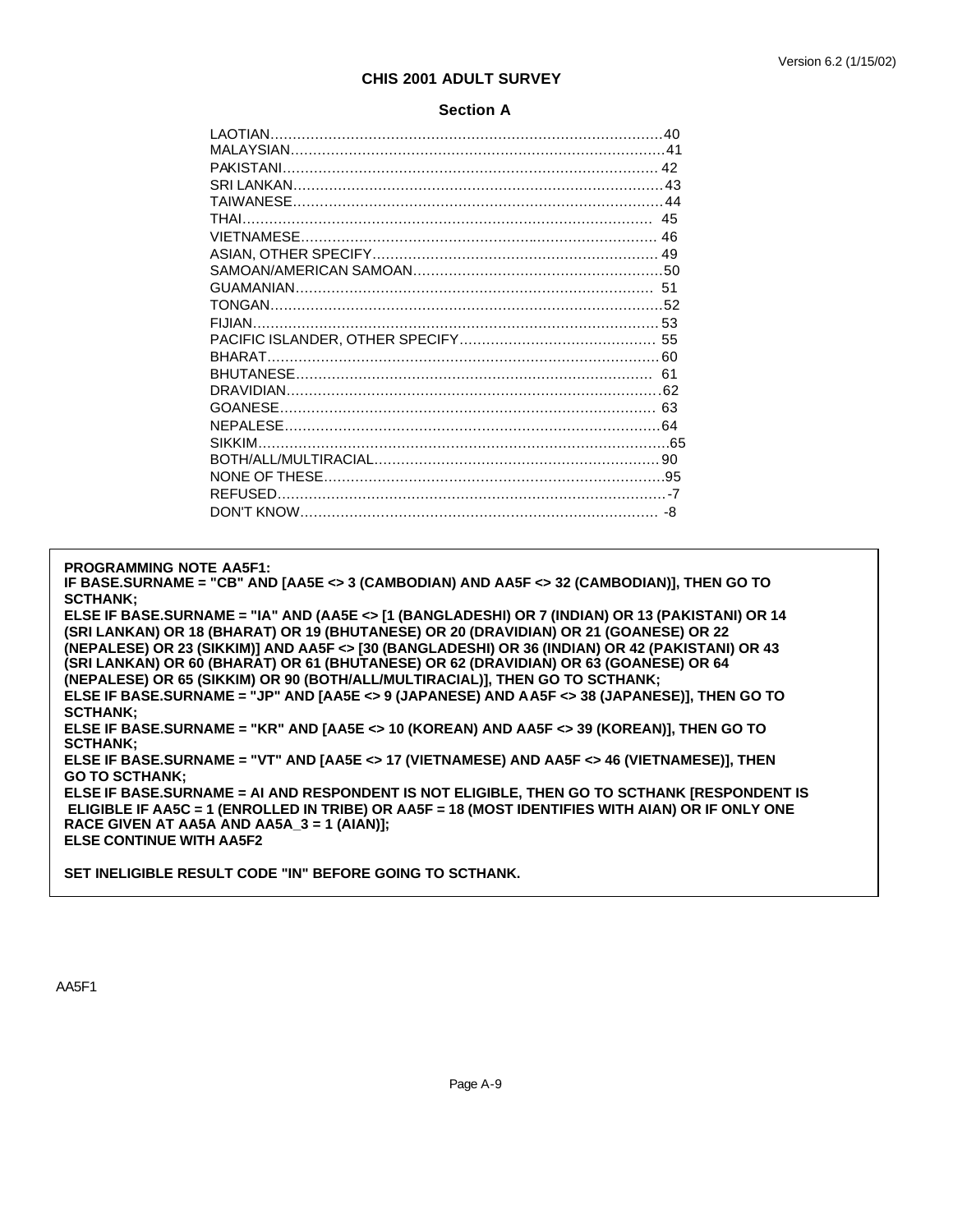# **Section B**

# **Section B**

#### **PROGRAMMING NOTE AB1: FOR THE PROXY VERSION, PUT THE WORD "you" AFTER "would" IN REVERSE VIDEO**

#### **AB1**

AB1 These next questions are about your physical and emotional health and daily activities. In **AB1** general, would <you> say your health is excellent, very good, good, fair or poor?

#### **PROGRAMMING NOTE AB2: DISPLAY "Would you say" UNLESS PROXY INTERVIEW. IF PROXY, DISPLAY IN REVERSE VIDEO "What do you think (he/she) would say if (he/she) were able to answer--that (his/her) health…"**

# **AB2**

AB2 Does your health limit you a lot, a little or not at all in doing moderate activities, such as moving **AB2** a table, pushing a vacuum cleaner, bowling, or playing golf? ({Would you say/<What do you think (he/she) would say if (he/she) were able to answer--that (his/her) health>})…

#### **PROGRAMMING NOTE AB3:**

**DISPLAY "Would you say" UNLESS PROXY INTERVIEW. IF PROXY, DISPLAY IN REVERSE VIDEO "What do you think (he/she) would say if (he/she) were able to answer--that (his/her) health…"**

# **AB3**

AB3 And how much does your health limit you when climbing several flights of stairs? ({Would you **AB3** say/<What do you think (he/she) would say if (he/she) were able to answer--that (his/her) health>}, limited a lot, limited a little or not limited at all?)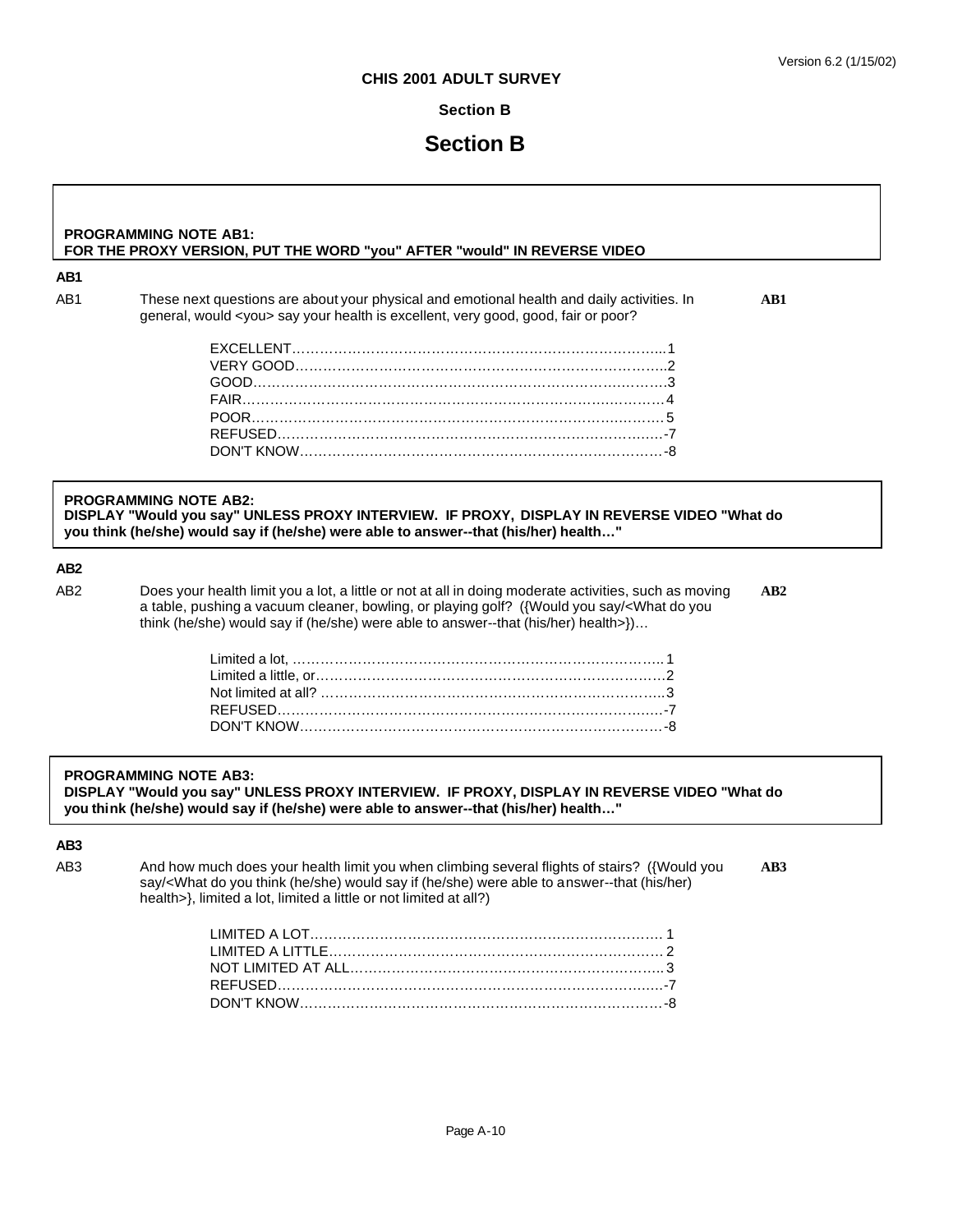| AB4             |                                                                                                                                                               |     |
|-----------------|---------------------------------------------------------------------------------------------------------------------------------------------------------------|-----|
| AB4             | During the past 4 weeks, did you do LESS than you wanted to do because of your physical<br>health?                                                            | AB4 |
|                 |                                                                                                                                                               |     |
|                 |                                                                                                                                                               |     |
|                 |                                                                                                                                                               |     |
|                 |                                                                                                                                                               |     |
| AB <sub>5</sub> |                                                                                                                                                               |     |
| AB <sub>5</sub> | During the past 4 weeks, did your physical health limit the kind of work or other activities you do?                                                          | AB5 |
|                 |                                                                                                                                                               |     |
|                 |                                                                                                                                                               |     |
|                 |                                                                                                                                                               |     |
|                 |                                                                                                                                                               |     |
|                 | <b>PROGRAMMING NOTE AB6:</b><br>DISPLAY "Would you say" UNLESS PROXY INTERVIEW. IF PROXY, DISPLAY IN REVERSE VIDEO "What do                                   |     |
|                 | you think (he/she) would say if (he/she) were able to answer"                                                                                                 |     |
| AB6             |                                                                                                                                                               |     |
| AB <sub>6</sub> | During THE PAST 4 WEEKS, how much did pain interfere with your normal work including both                                                                     | AB6 |
|                 | work outside the home and housework? {Would you say/ <what (he="" do="" she)="" think="" would<br="" you="">say if (he/she) were able to answer&gt;}</what>   |     |
|                 |                                                                                                                                                               |     |
|                 |                                                                                                                                                               |     |
|                 |                                                                                                                                                               |     |
|                 |                                                                                                                                                               |     |
|                 |                                                                                                                                                               |     |
|                 |                                                                                                                                                               |     |
| AB7             |                                                                                                                                                               |     |
| AB7             | During the past 4 weeks, did you do LESS than you would have liked because of any kind of<br>emotional problems?                                              | AB7 |
|                 |                                                                                                                                                               |     |
|                 |                                                                                                                                                               |     |
|                 |                                                                                                                                                               |     |
|                 |                                                                                                                                                               |     |
| AB <sub>8</sub> |                                                                                                                                                               |     |
| AB <sub>8</sub> | During the past 4 weeks, did you NOT do your work or other activities as well as usual because<br>of emotional problems such as feeling depressed or anxious? | AB8 |
|                 |                                                                                                                                                               |     |
|                 |                                                                                                                                                               |     |
|                 |                                                                                                                                                               |     |
|                 |                                                                                                                                                               |     |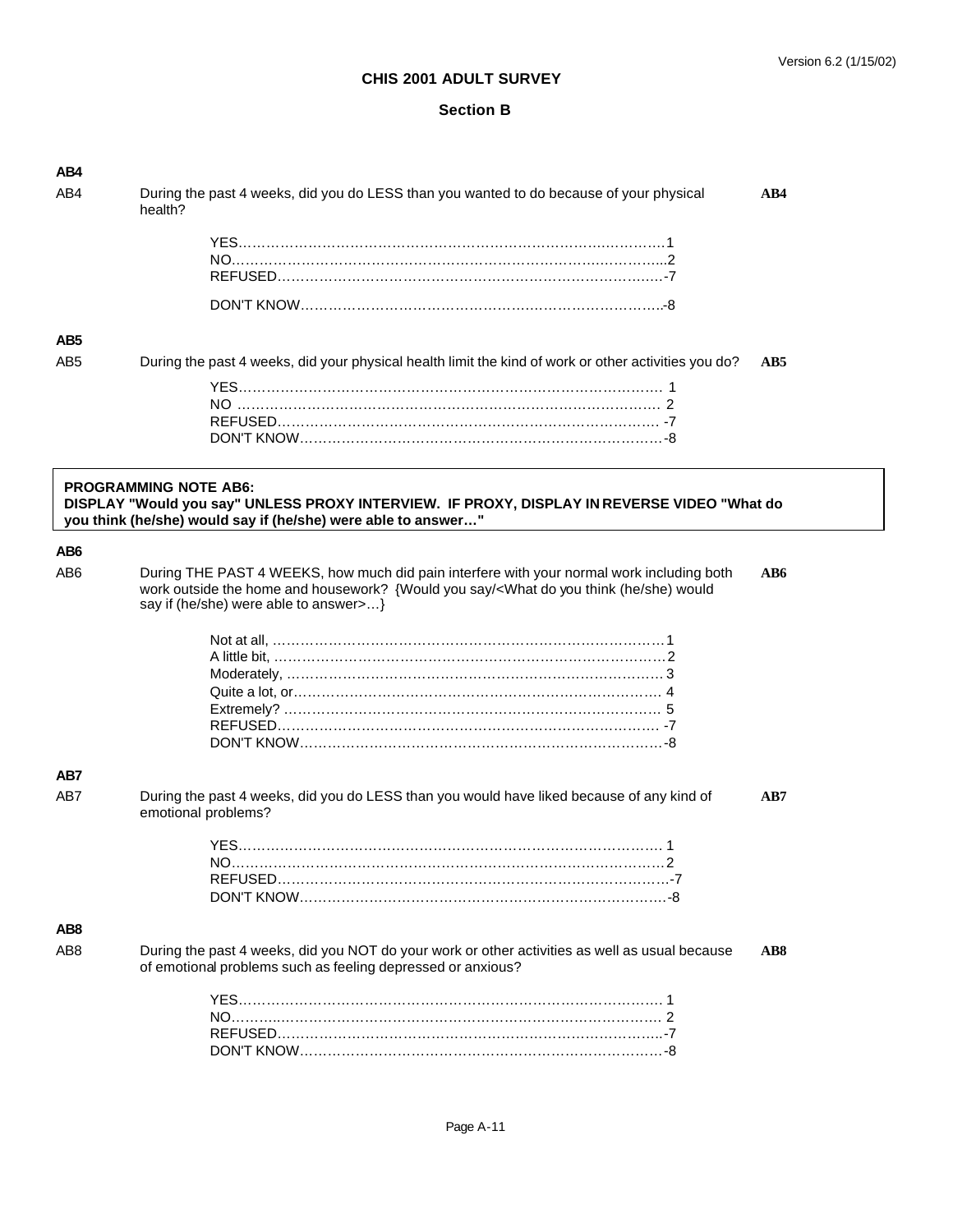# **Section B**

| On April 11, 2001, the response category "ALL OF THE TIME" was added to this question. Cases completing<br>this section prior to that date were later recoded to correspond to the new data. |                                                                                                                                                                                                                                                                                                                                                                                                                                                                             |                |
|----------------------------------------------------------------------------------------------------------------------------------------------------------------------------------------------|-----------------------------------------------------------------------------------------------------------------------------------------------------------------------------------------------------------------------------------------------------------------------------------------------------------------------------------------------------------------------------------------------------------------------------------------------------------------------------|----------------|
|                                                                                                                                                                                              | <b>PROGRAMMING NOTE AB9:</b><br>SET AB9FLAG TO "1" TO INDICATE THAT AB9-AB12 WERE ASKED WITH 5 RESPONSE CATEGORIES. ALL<br>CASES COMPLETING THIS SECTION PRIOR TO 4/11/01 CARRY A VALUE OF -1 FOR AB9FLAG, INDICATING<br>THIS SERIES WAS ASKED WITH ONLY 4 RESPONSE CATEGORIES.<br>DISPLAY "would you say you have" UNLESS PROXY. IF PROXY VERSION, DISPLAY IN REVERSE VIDEO<br>"What do you think (he/she) would say if (he/she) were able to answer -- that (he/she) has" | <b>AB9FLAG</b> |
| AB <sub>9</sub>                                                                                                                                                                              |                                                                                                                                                                                                                                                                                                                                                                                                                                                                             |                |
| AB <sub>9</sub>                                                                                                                                                                              | During the past 4 weeks, {would you say you have/ <what (he="" do="" if<br="" say="" she)="" think="" would="" you="">(he/she) were able to answer -- that (he/she) has&gt;} felt calm and peaceful all of the time, most<br/>of the time, some of the time, a little of the time or not at all?</what>                                                                                                                                                                     | AB9            |
|                                                                                                                                                                                              |                                                                                                                                                                                                                                                                                                                                                                                                                                                                             |                |
|                                                                                                                                                                                              |                                                                                                                                                                                                                                                                                                                                                                                                                                                                             |                |
|                                                                                                                                                                                              |                                                                                                                                                                                                                                                                                                                                                                                                                                                                             |                |
|                                                                                                                                                                                              |                                                                                                                                                                                                                                                                                                                                                                                                                                                                             |                |
|                                                                                                                                                                                              |                                                                                                                                                                                                                                                                                                                                                                                                                                                                             |                |
|                                                                                                                                                                                              |                                                                                                                                                                                                                                                                                                                                                                                                                                                                             |                |
|                                                                                                                                                                                              |                                                                                                                                                                                                                                                                                                                                                                                                                                                                             |                |
| <b>AB10</b>                                                                                                                                                                                  | On April 11, 2001, the response category "ALL OF THE TIME" was added to this question. Cases<br>completing this section prior to that date were later recoded to correspond to the new data.                                                                                                                                                                                                                                                                                |                |
| AB10                                                                                                                                                                                         | Did you have a lot of energy all of the time, most of the time, some of the time, a little of the time<br>or not at all?                                                                                                                                                                                                                                                                                                                                                    | <b>AB10</b>    |
|                                                                                                                                                                                              |                                                                                                                                                                                                                                                                                                                                                                                                                                                                             |                |
|                                                                                                                                                                                              |                                                                                                                                                                                                                                                                                                                                                                                                                                                                             |                |
|                                                                                                                                                                                              |                                                                                                                                                                                                                                                                                                                                                                                                                                                                             |                |
|                                                                                                                                                                                              |                                                                                                                                                                                                                                                                                                                                                                                                                                                                             |                |
|                                                                                                                                                                                              |                                                                                                                                                                                                                                                                                                                                                                                                                                                                             |                |
|                                                                                                                                                                                              |                                                                                                                                                                                                                                                                                                                                                                                                                                                                             |                |
|                                                                                                                                                                                              |                                                                                                                                                                                                                                                                                                                                                                                                                                                                             |                |
|                                                                                                                                                                                              |                                                                                                                                                                                                                                                                                                                                                                                                                                                                             |                |
|                                                                                                                                                                                              | On April 11, 2001, the response category "ALL OF THE TIME" was added to this question. Cases<br>completing this section prior to that date were later recoded to correspond to the new data.                                                                                                                                                                                                                                                                                |                |
| <b>AB11</b>                                                                                                                                                                                  |                                                                                                                                                                                                                                                                                                                                                                                                                                                                             |                |
| AB11                                                                                                                                                                                         | Did you feel downhearted and sad (all of the time, most of the time, some of the time, a little of<br>the time or not at all)?                                                                                                                                                                                                                                                                                                                                              | <b>AB11</b>    |
|                                                                                                                                                                                              |                                                                                                                                                                                                                                                                                                                                                                                                                                                                             |                |
|                                                                                                                                                                                              |                                                                                                                                                                                                                                                                                                                                                                                                                                                                             |                |
|                                                                                                                                                                                              |                                                                                                                                                                                                                                                                                                                                                                                                                                                                             |                |
|                                                                                                                                                                                              |                                                                                                                                                                                                                                                                                                                                                                                                                                                                             |                |
|                                                                                                                                                                                              |                                                                                                                                                                                                                                                                                                                                                                                                                                                                             |                |
|                                                                                                                                                                                              |                                                                                                                                                                                                                                                                                                                                                                                                                                                                             |                |

DON'T KNOW……………………………………………………………………-8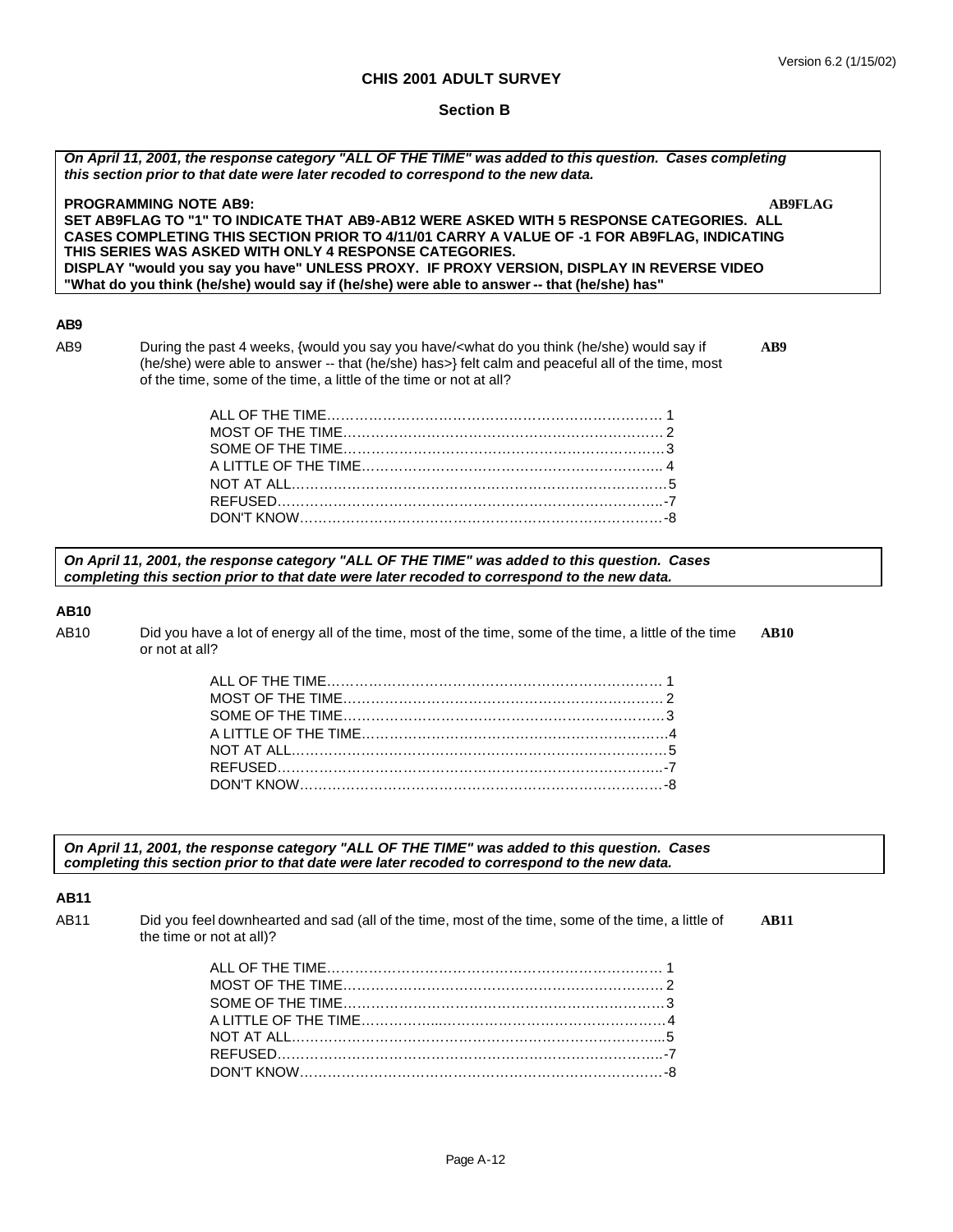| On April 11, 2001, the response category "ALL OF THE TIME" was added to this question. Cases<br>completing this section prior to that date were later recoded to correspond to the new data. |                                                                                                                                                                                                                                                                                                                                                                                                                                       |  |
|----------------------------------------------------------------------------------------------------------------------------------------------------------------------------------------------|---------------------------------------------------------------------------------------------------------------------------------------------------------------------------------------------------------------------------------------------------------------------------------------------------------------------------------------------------------------------------------------------------------------------------------------|--|
|                                                                                                                                                                                              | <b>PROGRAMMING NOTE AB12:</b><br>DISPLAY "Would you say" UNLESS PROXY INTERVIEW. IF PROXY, DISPLAY IN REVERSE VIDEO "What do<br>you think (he/she) would say if (he/she) were able to answer--"                                                                                                                                                                                                                                       |  |
| <b>AB12</b>                                                                                                                                                                                  |                                                                                                                                                                                                                                                                                                                                                                                                                                       |  |
| AB12                                                                                                                                                                                         | During the PAST 4 WEEKS, how much of the time has your PHYSICAL HEALTH OR<br><b>AB12</b><br>EMOTIONAL PROBLEMS interfered with your social activities like visiting with friends, relatives,<br>etc.? ({Would you say/ <what (he="" able="" answer<br="" do="" if="" say="" she)="" think="" to="" were="" would="" you="">--&gt;}) all of the time, most of the time, some of the time, a little of the time, or not at all?)</what> |  |
|                                                                                                                                                                                              |                                                                                                                                                                                                                                                                                                                                                                                                                                       |  |
| <b>AB13</b>                                                                                                                                                                                  |                                                                                                                                                                                                                                                                                                                                                                                                                                       |  |
| AB13                                                                                                                                                                                         | Do you now have any health problem that requires you to use special equipment, such as a<br><b>AB13</b><br>cane, a wheelchair, a special bed, or a special telephone?                                                                                                                                                                                                                                                                 |  |
|                                                                                                                                                                                              |                                                                                                                                                                                                                                                                                                                                                                                                                                       |  |
| <b>AB14</b>                                                                                                                                                                                  |                                                                                                                                                                                                                                                                                                                                                                                                                                       |  |
| <b>AB14</b>                                                                                                                                                                                  | Has a doctor ever told you that you had any type of arthritis?<br><b>AB14</b>                                                                                                                                                                                                                                                                                                                                                         |  |
| <b>AB15</b>                                                                                                                                                                                  |                                                                                                                                                                                                                                                                                                                                                                                                                                       |  |
| AB15                                                                                                                                                                                         | During the past 12 months, have you had pain, aching, stiffness or swelling in or around a joint<br><b>AB15</b><br>on most days for at least a month?                                                                                                                                                                                                                                                                                 |  |
|                                                                                                                                                                                              |                                                                                                                                                                                                                                                                                                                                                                                                                                       |  |
| <b>AB16</b>                                                                                                                                                                                  |                                                                                                                                                                                                                                                                                                                                                                                                                                       |  |
| AB16                                                                                                                                                                                         | How much are you limited in your activities by these problems? Would you say<br><b>AB16</b>                                                                                                                                                                                                                                                                                                                                           |  |
|                                                                                                                                                                                              |                                                                                                                                                                                                                                                                                                                                                                                                                                       |  |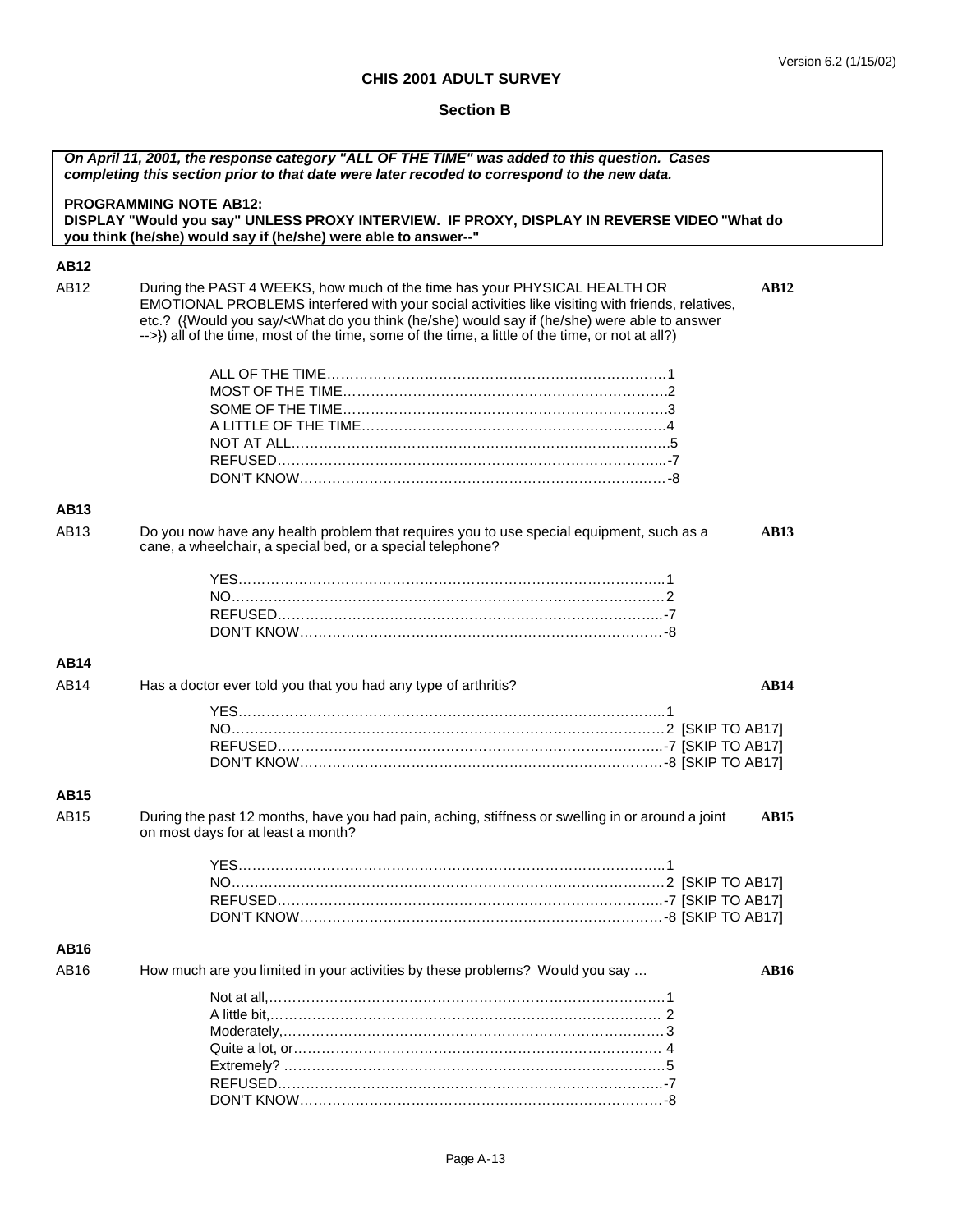| AB17             |                                                                                                                                                  |             |
|------------------|--------------------------------------------------------------------------------------------------------------------------------------------------|-------------|
| AB17             | Has a doctor ever told you that you have asthma?                                                                                                 | AB17        |
|                  |                                                                                                                                                  |             |
|                  |                                                                                                                                                  |             |
|                  |                                                                                                                                                  |             |
|                  |                                                                                                                                                  |             |
| <b>AB18</b>      |                                                                                                                                                  |             |
| AB18             | Are you currently taking any medications to control your asthma, including an inhaler?                                                           | <b>AB18</b> |
|                  |                                                                                                                                                  |             |
|                  |                                                                                                                                                  |             |
|                  |                                                                                                                                                  |             |
|                  |                                                                                                                                                  |             |
| <b>AB19</b>      |                                                                                                                                                  |             |
| AB19             | During the past 12 months, how often have you had asthma symptoms such as coughing,<br>wheezing, shortness of breath, chest tightness or phlegm? | <b>AB19</b> |
|                  | 1                                                                                                                                                |             |
|                  | 2                                                                                                                                                |             |
|                  | 3<br>4                                                                                                                                           |             |
|                  | 5                                                                                                                                                |             |
|                  | 6                                                                                                                                                |             |
|                  | $-7$                                                                                                                                             |             |
|                  | -8                                                                                                                                               |             |
| AB <sub>20</sub> |                                                                                                                                                  |             |
| AB20             | Did your doctor ever give you information on how to avoid the things that make your asthma<br>worse?                                             | <b>AB20</b> |
|                  |                                                                                                                                                  |             |
|                  |                                                                                                                                                  |             |
|                  |                                                                                                                                                  |             |
|                  |                                                                                                                                                  |             |
| AB21             |                                                                                                                                                  |             |
| AB21             | Did your doctor ever explain how to recognize early signs of an asthma attack and tell you what                                                  | <b>AB21</b> |
|                  | you should do?                                                                                                                                   |             |
|                  | YES……………………………………………………………………………………1                                                                                                             |             |
|                  |                                                                                                                                                  |             |
|                  |                                                                                                                                                  |             |
|                  |                                                                                                                                                  |             |
|                  | <b>PROGRAMMING NOTE AB22:</b><br>IF AA3 = 2 (FEMALE), DISPLAY "Other than during pregnancy, has";<br><b>ELSE BEGIN DISPLAY WITH "Has"</b>        |             |
| <b>AB22</b>      |                                                                                                                                                  |             |
| AB22             | {Other than during pregnancy, has/Has} a doctor ever told you that you have diabetes or sugar<br>diabetes?                                       | AB22        |
|                  |                                                                                                                                                  |             |
|                  |                                                                                                                                                  |             |
|                  |                                                                                                                                                  |             |
|                  |                                                                                                                                                  |             |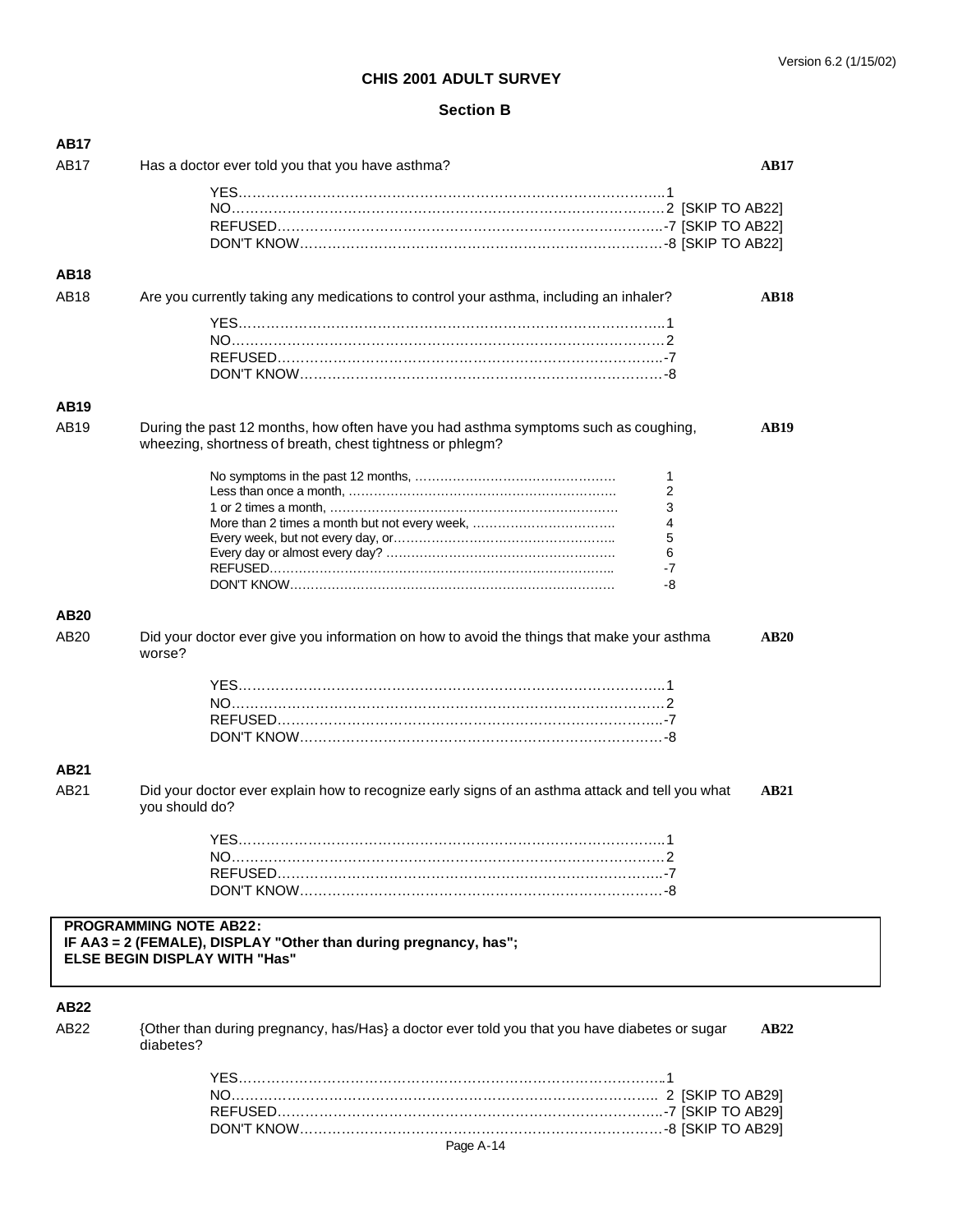| AB <sub>23</sub> |                                                                                                                                    |                     |  |
|------------------|------------------------------------------------------------------------------------------------------------------------------------|---------------------|--|
| AB23             | How old were you when a doctor first told you that you have diabetes?                                                              | AB23                |  |
|                  | AGE IN YEARS                                                                                                                       |                     |  |
|                  | [HR: 1 THRU AAGE (OR 105 IF AAGE = -7)]                                                                                            |                     |  |
|                  |                                                                                                                                    |                     |  |
|                  |                                                                                                                                    |                     |  |
| AB <sub>24</sub> |                                                                                                                                    |                     |  |
| AB24             | Are you currently taking insulin?                                                                                                  | AB24                |  |
|                  |                                                                                                                                    |                     |  |
|                  |                                                                                                                                    |                     |  |
|                  |                                                                                                                                    |                     |  |
|                  |                                                                                                                                    |                     |  |
|                  |                                                                                                                                    |                     |  |
| AB <sub>25</sub> |                                                                                                                                    |                     |  |
| AB <sub>25</sub> | Do you currently take diabetic pills to lower your blood sugar?                                                                    | AB25                |  |
|                  | [IF NEEDED, SAY: "These are sometimes called oral agents or oral hypoglycemic<br>agents."]                                         |                     |  |
|                  |                                                                                                                                    |                     |  |
|                  |                                                                                                                                    |                     |  |
|                  |                                                                                                                                    |                     |  |
|                  |                                                                                                                                    |                     |  |
| AB <sub>26</sub> |                                                                                                                                    |                     |  |
| AB26             | About how many times per day, per week, or per month do you or a family member or friend<br>check your blood for glucose or sugar? | <b>AB26 AB26UNT</b> |  |
|                  | [ FILL IN TIME FRAME ANSWERED]                                                                                                     |                     |  |
|                  | <b>TIMES</b>                                                                                                                       |                     |  |
|                  | ___ PER DAY [HR: 0-24; SR: 0-10]                                                                                                   |                     |  |
|                  | __ PER WEEK            [HR: 0-70; SR: 0-34]<br>__ PER MONTH         [HR: 0-300; SR: 0-14                                           |                     |  |
|                  | [HR: 0-300; SR: 0-149]                                                                                                             |                     |  |
|                  | PER YEAR<br>[HR: 0-3650; SR: 0-599]                                                                                                |                     |  |
|                  |                                                                                                                                    |                     |  |
|                  |                                                                                                                                    |                     |  |
| AB27             |                                                                                                                                    |                     |  |
| AB27             | About how many times in the last year has a doctor checked you for hemoglobin "A one C"?                                           | <b>AB27</b>         |  |
|                  | [IF R NEVER HEARD OF IT, ENTER 995.]                                                                                               |                     |  |
|                  | NUMBER OF TIMES<br>[HR: 0-52, 995; SR: 0-25, 995]                                                                                  |                     |  |
|                  |                                                                                                                                    |                     |  |
|                  |                                                                                                                                    |                     |  |
| <b>AB28</b>      |                                                                                                                                    |                     |  |
| AB28             | About how many times in the last year has a doctor checked your feet for any sores or irritations?                                 | <b>AB28</b>         |  |
|                  |                                                                                                                                    |                     |  |
|                  | NUMBER OF TIMES<br>[HR: 0-52; SR: 0-25]                                                                                            |                     |  |
|                  |                                                                                                                                    |                     |  |
|                  |                                                                                                                                    |                     |  |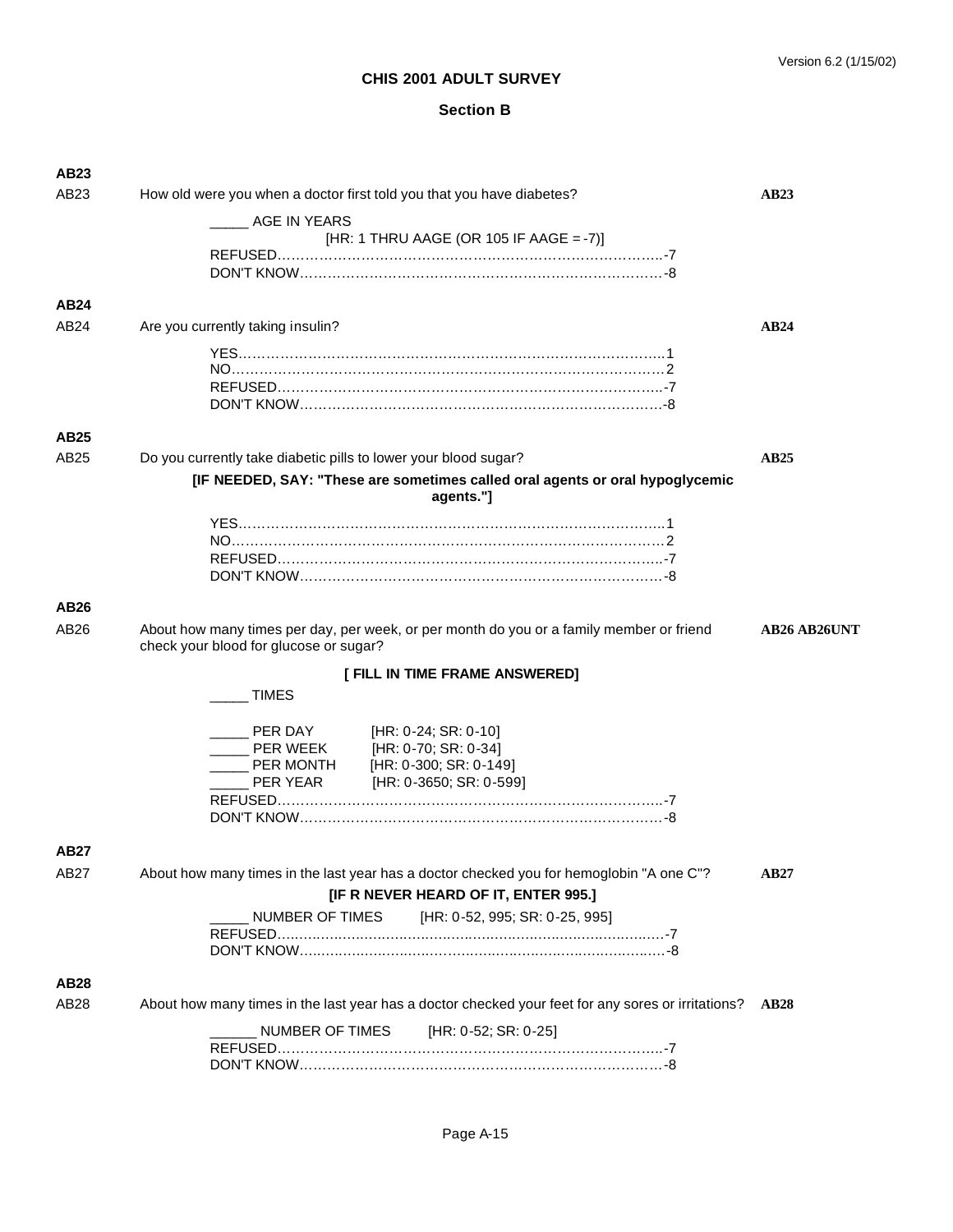| AB <sub>29</sub> |                                                                                                                      |
|------------------|----------------------------------------------------------------------------------------------------------------------|
| AB29             | Has a doctor ever told you that you have high blood pressure?<br><b>AB29</b>                                         |
|                  |                                                                                                                      |
|                  |                                                                                                                      |
|                  |                                                                                                                      |
|                  | -8 [SKIP TO AB34]<br><b>DON'T KNOW</b>                                                                               |
| <b>AB30</b>      |                                                                                                                      |
| AB30             | Are you currently taking any medications to control your high blood pressure?<br><b>AB30</b>                         |
|                  |                                                                                                                      |
|                  |                                                                                                                      |
|                  |                                                                                                                      |
|                  |                                                                                                                      |
| <b>AB31</b>      |                                                                                                                      |
| AB31             | Do you take aspirin at least every other day?<br><b>AB31</b>                                                         |
|                  |                                                                                                                      |
|                  |                                                                                                                      |
|                  |                                                                                                                      |
|                  |                                                                                                                      |
|                  |                                                                                                                      |
| AB32             |                                                                                                                      |
| AB32             | About how long ago did you have your blood cholesterol checked?<br>AB32                                              |
|                  | [IF NEEDED, SAY: "Blood cholesterol is a fatty substance found in the blood."]                                       |
|                  |                                                                                                                      |
|                  |                                                                                                                      |
|                  |                                                                                                                      |
|                  |                                                                                                                      |
|                  |                                                                                                                      |
|                  |                                                                                                                      |
|                  |                                                                                                                      |
|                  |                                                                                                                      |
|                  |                                                                                                                      |
| AB33             |                                                                                                                      |
| AB33             | The last time your cholesterol was checked, did a doctor tell you your blood cholesterol was<br><b>AB33</b><br>high? |
|                  |                                                                                                                      |
|                  | <b>YES</b><br>1                                                                                                      |
|                  |                                                                                                                      |
|                  |                                                                                                                      |
|                  |                                                                                                                      |
| <b>AB34</b>      |                                                                                                                      |
| AB34             | Has a doctor ever told you that you have any kind of heart disease?<br><b>AB34</b>                                   |
|                  |                                                                                                                      |
|                  |                                                                                                                      |
|                  |                                                                                                                      |
|                  |                                                                                                                      |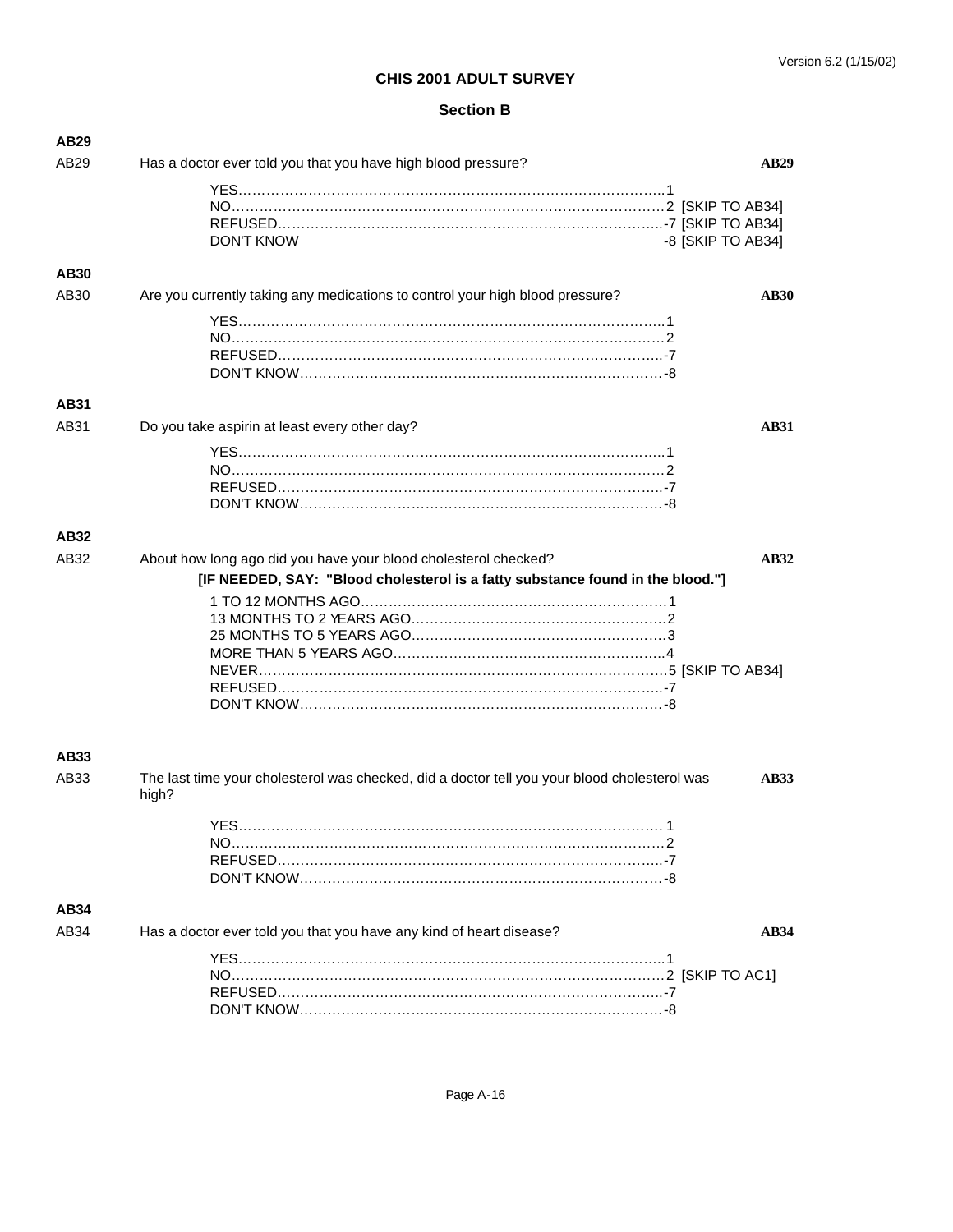#### **Section B**

# **PROGRAMMING NOTE AB35: IF PREVIOUSLY ASKED AB32 (FOR HIGH BLOOD PRESSURE), SKIP TO AB37; ELSE CONTINUE WITH AB35**

# **AB35**

| AB35             | About how long ago did you have your blood cholesterol checked?                                       | <b>AB35</b> |
|------------------|-------------------------------------------------------------------------------------------------------|-------------|
|                  | [IF NEEDED, SAY: "Blood cholesterol is a fatty substance found in the blood."]                        |             |
|                  |                                                                                                       |             |
|                  |                                                                                                       |             |
|                  |                                                                                                       |             |
|                  |                                                                                                       |             |
|                  |                                                                                                       |             |
|                  |                                                                                                       |             |
|                  |                                                                                                       |             |
| AB36             |                                                                                                       |             |
| AB <sub>36</sub> | The last time your cholesterol was checked, did a doctor tell you your blood cholesterol was<br>high? | <b>AB36</b> |
|                  |                                                                                                       |             |
|                  |                                                                                                       |             |
|                  |                                                                                                       |             |
|                  |                                                                                                       |             |
|                  |                                                                                                       |             |
|                  | <b>PROGRAMMING NOTE AB37:</b>                                                                         |             |

**IF AB34 = -7 OR -8 (REF/DK), SKIP TO AC1; ELSE CONTINUE WITH AB37.**

# **AB37**

AB37 Are you currently taking any medications to control your heart disease? AB37

#### **PROGRAMMING NOTE AB38: IF PREVIOUSLY ASKED AB31 (FOR HIGH BLOOD PRESSURE), SKIP TO AC1; ELSE CONTINUE WITH AB38.**

#### **AB38**

AB38 Do you take aspirin at least every other day? **AB38** AB38 AB38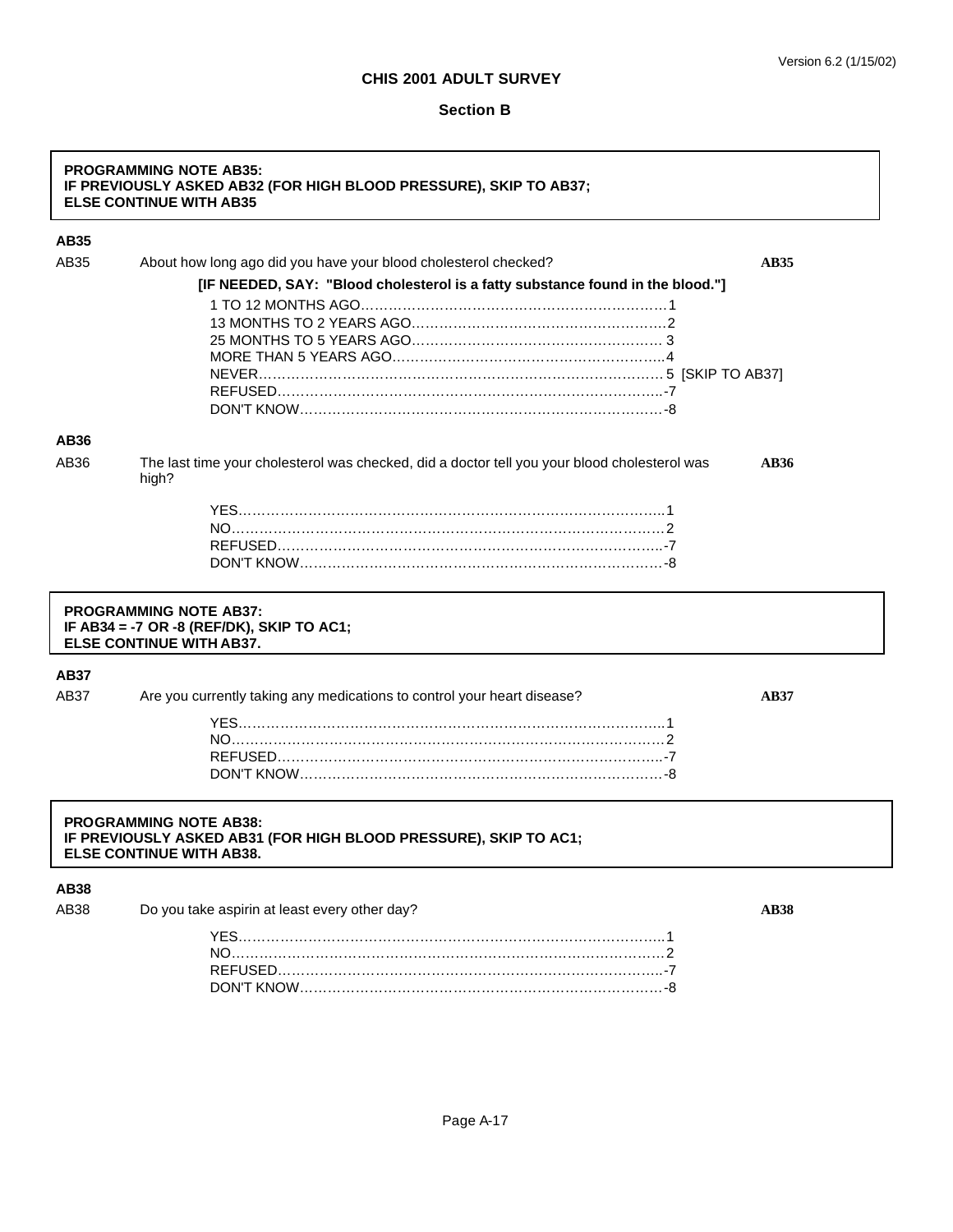# **Section C**

# **Section C**

| AC <sub>1</sub> |                                                                                                                                                                                                                                                                                                                                                                                                                    |     |
|-----------------|--------------------------------------------------------------------------------------------------------------------------------------------------------------------------------------------------------------------------------------------------------------------------------------------------------------------------------------------------------------------------------------------------------------------|-----|
| AC <sub>1</sub> | These next questions are about safety and firearms. Again, all <your> answers will be<br/>confidential. Are any firearms now kept in or around your home? Include those kept in a<br/>garage, outdoor storage area, car, truck, or other motor vehicles. When I say firearms or guns I<br/>mean rifles, shotguns, pistols, revolvers, or other firearms. Do NOT include BB guns, air guns,<br/>or toy guns.</your> | AC1 |
|                 |                                                                                                                                                                                                                                                                                                                                                                                                                    |     |
| AC <sub>2</sub> |                                                                                                                                                                                                                                                                                                                                                                                                                    |     |
| AC <sub>2</sub> | Are any of the firearms in or around your home handguns, such as pistols or revolvers?                                                                                                                                                                                                                                                                                                                             | AC2 |
| AC <sub>3</sub> |                                                                                                                                                                                                                                                                                                                                                                                                                    |     |
| AC <sub>3</sub> | How many of these guns are handguns?<br>ENTER NUMBER: [HR: 0-999; SR: 0-99]                                                                                                                                                                                                                                                                                                                                        | AC3 |
| AC4             |                                                                                                                                                                                                                                                                                                                                                                                                                    |     |
| AC4             | Have you ever attended a firearm safety workshop, class, or clinic?                                                                                                                                                                                                                                                                                                                                                | AC4 |
| AC5             |                                                                                                                                                                                                                                                                                                                                                                                                                    |     |
| AC <sub>5</sub> | During the past 12 months have you been the victim of a crime in which a gun was used?                                                                                                                                                                                                                                                                                                                             | AC5 |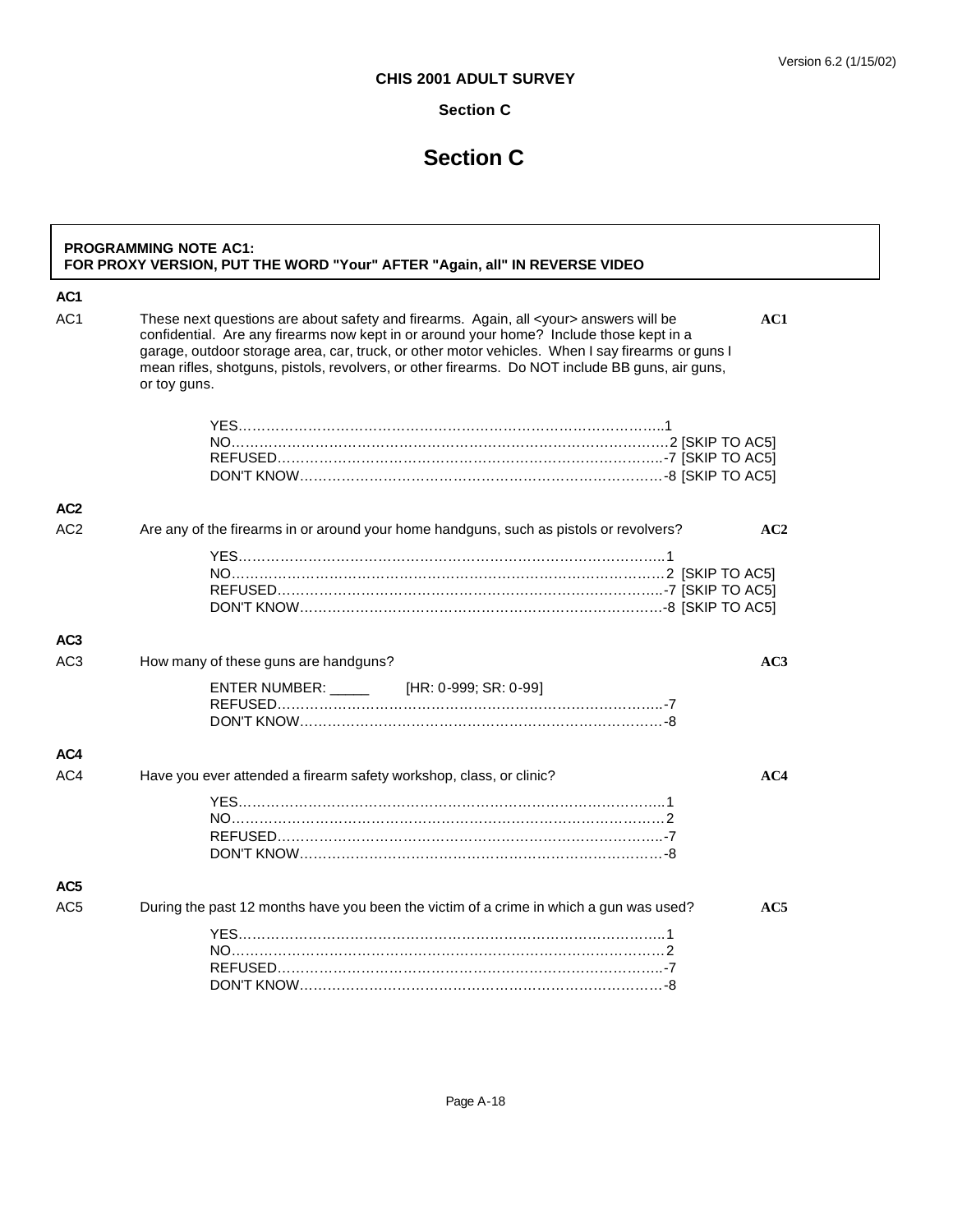#### **Section D**

# **Section D**

#### **PROGRAMMING NOTE AD1: IF AA3 = 1 (MALE), SKIP TO AE1; ELSE IF AA3 = 2 (FEMALE) AND PROXY INTERVIEW, SKIP TO AD2; ELSE CONTINUE WITH AD1 AND IF AA5A = 3, DISPLAY "or moon"**

# **AD1**

AD1 These next questions are about women's health. **AD1**

How old were you when your periods or menstrual cycles {or moon} started?

| ______ AGE [HR: 6-27] |  |
|-----------------------|--|
|                       |  |
|                       |  |
|                       |  |

# **PROGRAMMING NOTE AD2: IF PROXY INTERVIEW, DISPLAY: "These next questions are about women's health."**

#### **AD2**

AD2 {These next questions are about women's health.} **AD2**

How many children have you given birth to?

#### **[IF NEEDED, SAY, "Count only those that were born alive."]**

| ______ NUMBER OF LIVE BIRTHS [HR: 0-19; SR: 0-10] |  |
|---------------------------------------------------|--|
|                                                   |  |
|                                                   |  |

#### **PROGRAMMING NOTE AD3: IF AD2 = 0, THEN SKIP TO AD4; ELSE CONTINUE WITH AD3**

**ADD EDIT: AD3 <= AAGE**

#### **AD3**

| AD <sub>3</sub> | How old were you when your (first) child was born?                                                                                                                                                                                                                                                           |     |
|-----------------|--------------------------------------------------------------------------------------------------------------------------------------------------------------------------------------------------------------------------------------------------------------------------------------------------------------|-----|
|                 | AGE [HR: 9-55; SR: 13-49]                                                                                                                                                                                                                                                                                    |     |
|                 |                                                                                                                                                                                                                                                                                                              |     |
| AD4             |                                                                                                                                                                                                                                                                                                              |     |
| AD4             | Have you ever had a Pap smear test to check for cervical cancer?                                                                                                                                                                                                                                             | AD4 |
|                 | [IF NEEDED, SAY: "A pap smear is a routine cancer test for women in which the doctor<br>examines the cervix during a gynecological exam, and takes a cell sample from the<br>cervix with a small stick or brush and sends it to the lab. This is not a test for detecting<br>sexually transmitted diseases." |     |
|                 |                                                                                                                                                                                                                                                                                                              |     |
|                 |                                                                                                                                                                                                                                                                                                              |     |
|                 |                                                                                                                                                                                                                                                                                                              |     |
|                 |                                                                                                                                                                                                                                                                                                              |     |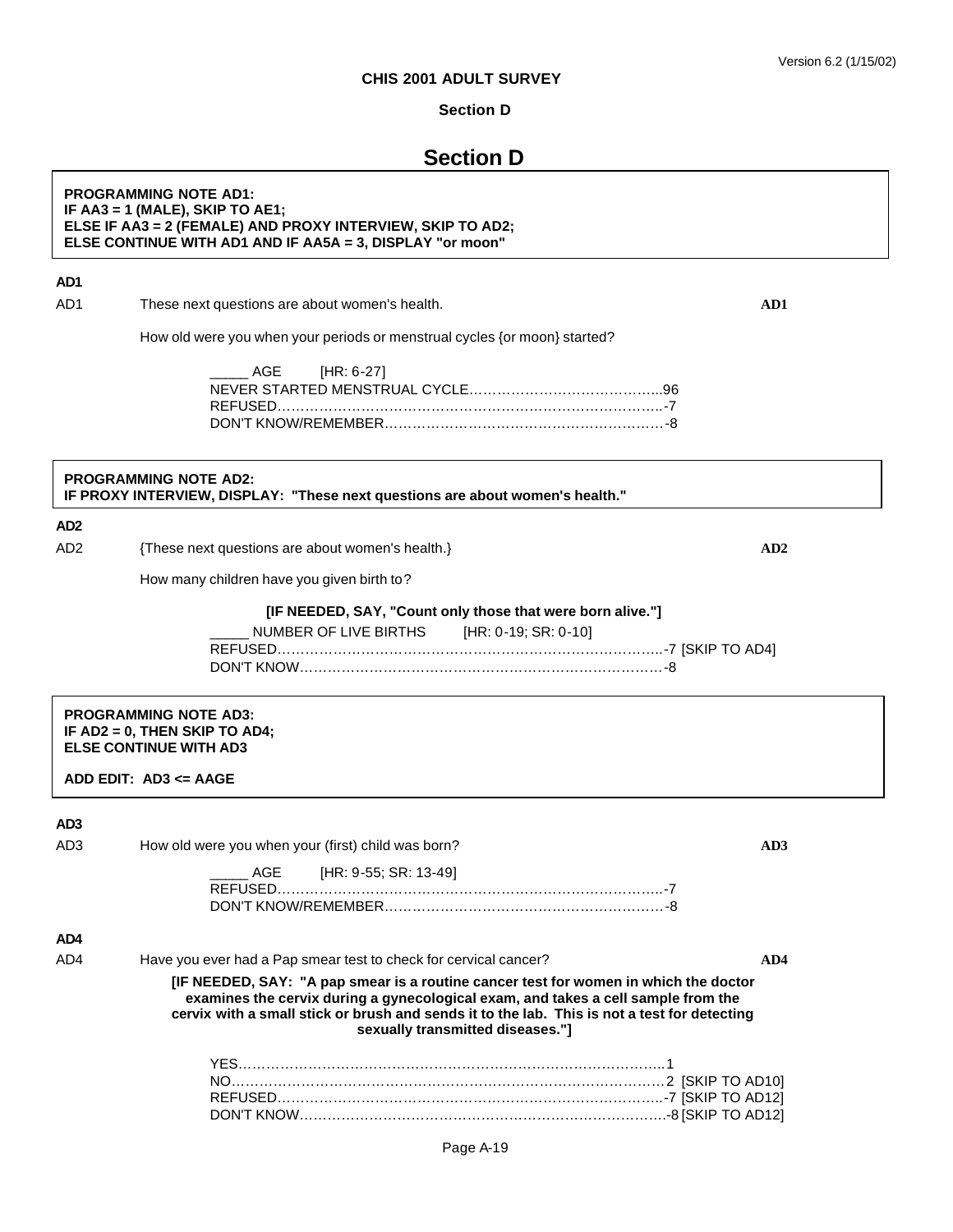#### **Section D**

| AD <sub>5</sub> |                                                                            |                 |
|-----------------|----------------------------------------------------------------------------|-----------------|
| AD <sub>5</sub> | How many Pap smear tests have you had in the last 6 years?                 | AD5             |
|                 | PAP SMEARS<br>[HR: 0-99]                                                   |                 |
|                 |                                                                            |                 |
|                 |                                                                            |                 |
|                 |                                                                            |                 |
| AD6             |                                                                            |                 |
| AD <sub>6</sub> | How long ago did you have your most recent Pap smear test?                 | AD6             |
|                 |                                                                            |                 |
|                 |                                                                            |                 |
|                 |                                                                            |                 |
|                 |                                                                            |                 |
|                 |                                                                            |                 |
|                 |                                                                            |                 |
|                 |                                                                            |                 |
| AD7             |                                                                            |                 |
|                 |                                                                            |                 |
| AD7             | Did you have this test                                                     | AD7             |
|                 |                                                                            |                 |
|                 |                                                                            |                 |
|                 |                                                                            |                 |
|                 |                                                                            |                 |
|                 |                                                                            |                 |
|                 |                                                                            |                 |
| AD <sub>8</sub> |                                                                            |                 |
| AD <sub>8</sub> | Have you ever had a Pap smear test where the results were NOT normal?      | AD <sub>8</sub> |
|                 |                                                                            |                 |
|                 |                                                                            |                 |
|                 |                                                                            | NOTE AD10]      |
|                 |                                                                            |                 |
|                 |                                                                            | NOTE AD10]      |
|                 |                                                                            |                 |
|                 |                                                                            | NOTE AD10]      |
|                 |                                                                            |                 |
| AD <sub>9</sub> |                                                                            |                 |
| AD <sub>9</sub> | Because of these results, did you have additional tests and/or treatments? | AD9             |
|                 |                                                                            |                 |
|                 |                                                                            |                 |
|                 |                                                                            |                 |
|                 |                                                                            |                 |

DON'T KNOW……………………………………………………………………-8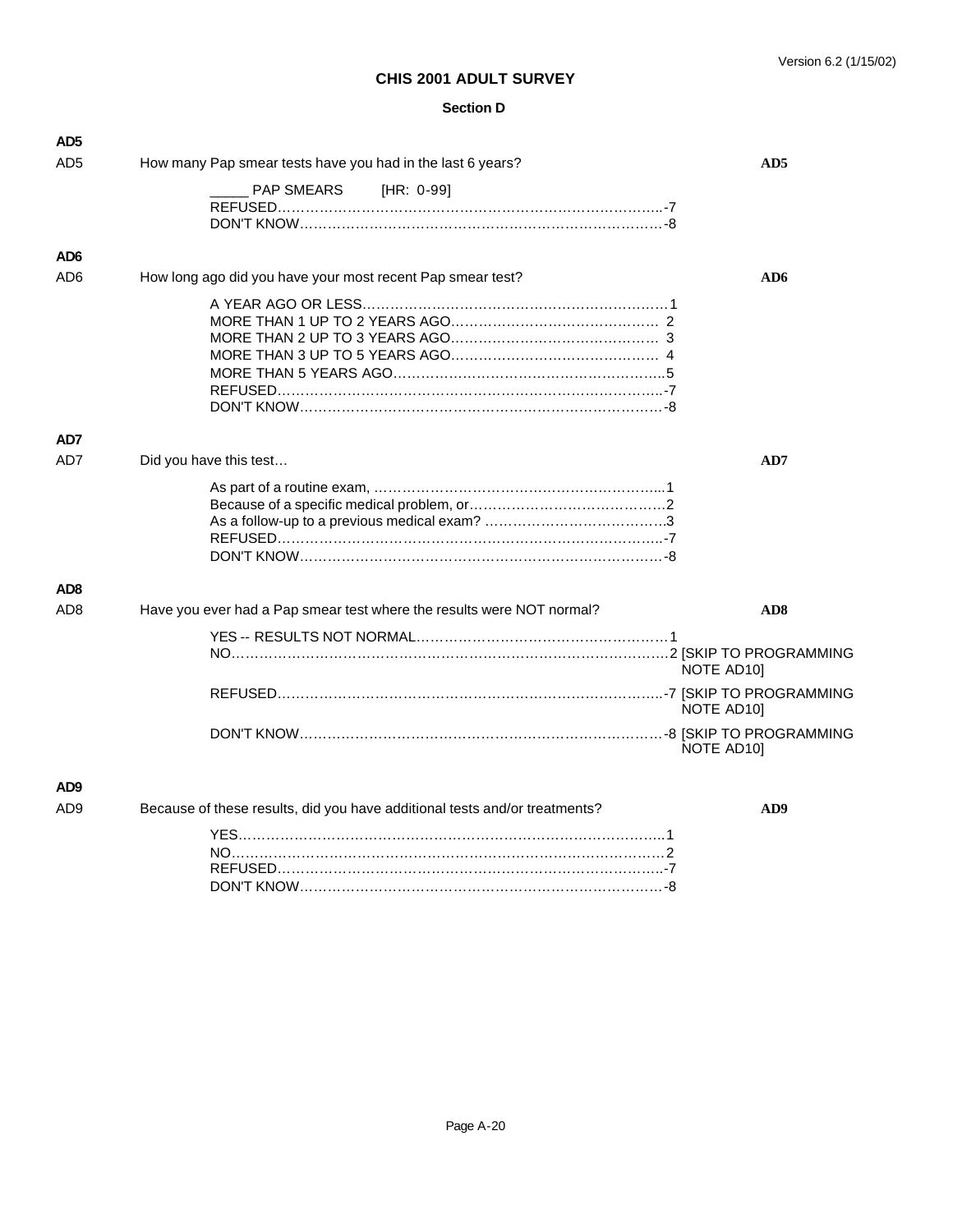# **Section D**

| <b>PROGRAMMING NOTE AD10:</b><br>IF AD4 = 2 (NO), CONTINUE WITH AD10 AND DISPLAY "Never had a Pap smear";<br>ELSE IF AD6 = 4, 5 (MORE THAN 3 YEARS AGO), CONTINUE WITH AD10 AND DISPLAY "NOT had a Pap<br>smear in the last 3 years";<br><b>ELSE SKIP TO AD11</b> |                                                                                                                                                                   |             |
|-------------------------------------------------------------------------------------------------------------------------------------------------------------------------------------------------------------------------------------------------------------------|-------------------------------------------------------------------------------------------------------------------------------------------------------------------|-------------|
| <b>AD10</b>                                                                                                                                                                                                                                                       |                                                                                                                                                                   |             |
| AD <sub>10</sub>                                                                                                                                                                                                                                                  | What is the ONE most important reason why you have {NEVER had a Pap smear/NOT had a<br>Pap smear in the last 3 years}?                                            | AD10        |
|                                                                                                                                                                                                                                                                   | NOTE AD12]                                                                                                                                                        |             |
|                                                                                                                                                                                                                                                                   |                                                                                                                                                                   |             |
| <b>AD11</b>                                                                                                                                                                                                                                                       |                                                                                                                                                                   |             |
| AD11                                                                                                                                                                                                                                                              | In the past year, has a doctor or other health professional recommended that you have a Pap<br>smear?                                                             | <b>AD11</b> |
|                                                                                                                                                                                                                                                                   |                                                                                                                                                                   |             |
| <b>PROGRAMMING NOTE AD12:</b><br>IF AD10 = 8, SET AD12 = 1 AND SKIP TO PROGRAMMING NOTE AD12A;<br><b>ELSE CONTINUE WITH AD12</b>                                                                                                                                  |                                                                                                                                                                   |             |
| AD <sub>12</sub><br>AD <sub>12</sub>                                                                                                                                                                                                                              | Have you had a hysterectomy?<br>[IF NEEDED, SAY: "A hysterectomy is when the uterus or womb is removed, not just<br>having your tubes tied to prevent pregnancy." | <b>AD12</b> |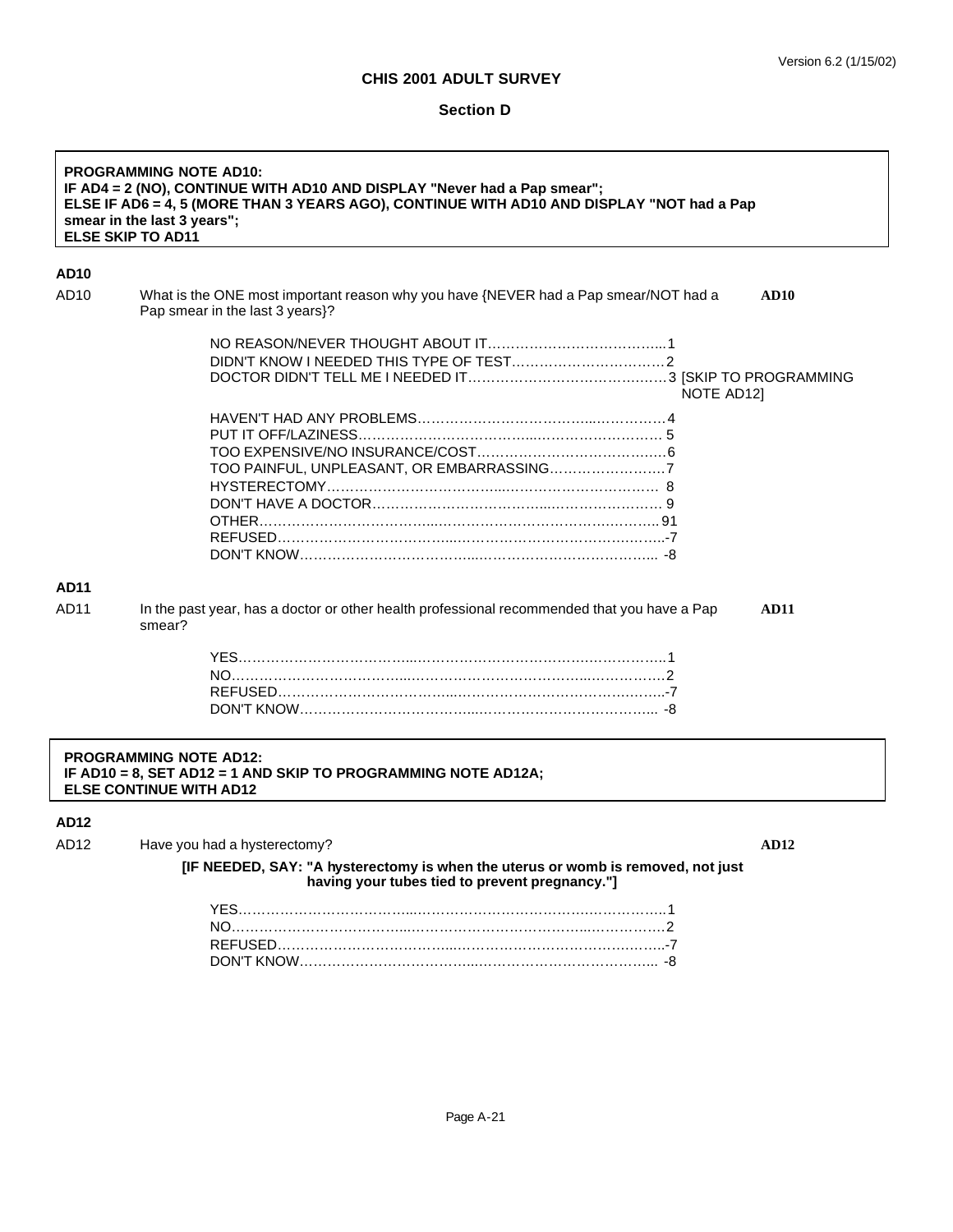#### **Section D**

**PROGRAMMING NOTE AD12A: IF AD10 = 8 (HYSTERECTOMY), DISPLAY "You said that you had a hysterectomy. Were your ovaries removed?"; ELSE IF AD12 = 1 (YES, HAD A HYSTERECTOMY), DISPLAY "Were your ovaries removed?"; ELSE DISPLAY "Have you had an operation to have your ovaries removed?"**

# **AD12A**

AD12A {You said that you had a hysterectomy. Were your ovaries removed?/Were your ovaries removed?/Have you had an operation to have your ovaries removed?}

|  | I |  |
|--|---|--|
|  |   |  |

#### **PROGRAMMING NOTE AD13: IF [AAGE < 45 OR (AA2A = 1 (BETWEEN 18 AND 29) OR 2 (BETWEEN 30 AND 39) OR 3 (BETWEEN 40 AND 44)) OR ENUM.AGE < 45 OR IF AGE IS UNKNOWN] AND [AD12 = 2, -7, OR -8 (HAVE NOT HAD A HYSTERECTOMY OR REF/DK)], CONTINUE WITH AD13; ELSE SKIP TO AD14**

# **AD13**

AD13 To your knowledge, are you now pregnant? **AD13**

#### **PROGRAMMING NOTE AD14: IF AAGE < 30 OR AA2A = 1 (BETWEEN 18 AND 29) OR ENUM.AGE < 30, SKIP TO AE2; ELSE CONTINUE WITH AD14**

*As of March 6, 2001, women whose age were unknown, who had been previously skipped out, received the mammography questions.* 

#### **AD14**

| AD <sub>14</sub> | Have you EVER had a mammogram?                                                                                                     | <b>AD14</b>       |
|------------------|------------------------------------------------------------------------------------------------------------------------------------|-------------------|
|                  | [IF NEEDED, SAY: "A mammogram is an x-ray taken of each breast separately by a<br>machine that flattens or squeezes each breast."] |                   |
|                  |                                                                                                                                    |                   |
|                  |                                                                                                                                    | NO, SKIP TO AD251 |
|                  |                                                                                                                                    | [SKIP TO AD28]    |
| AD16             |                                                                                                                                    |                   |
| AD <sub>16</sub> | How many mammograms have you had in the last 6 years? Your best estimate is fine.                                                  | <b>AD16</b>       |
|                  | MAMMOGRAMS [HR: 0-99]                                                                                                              |                   |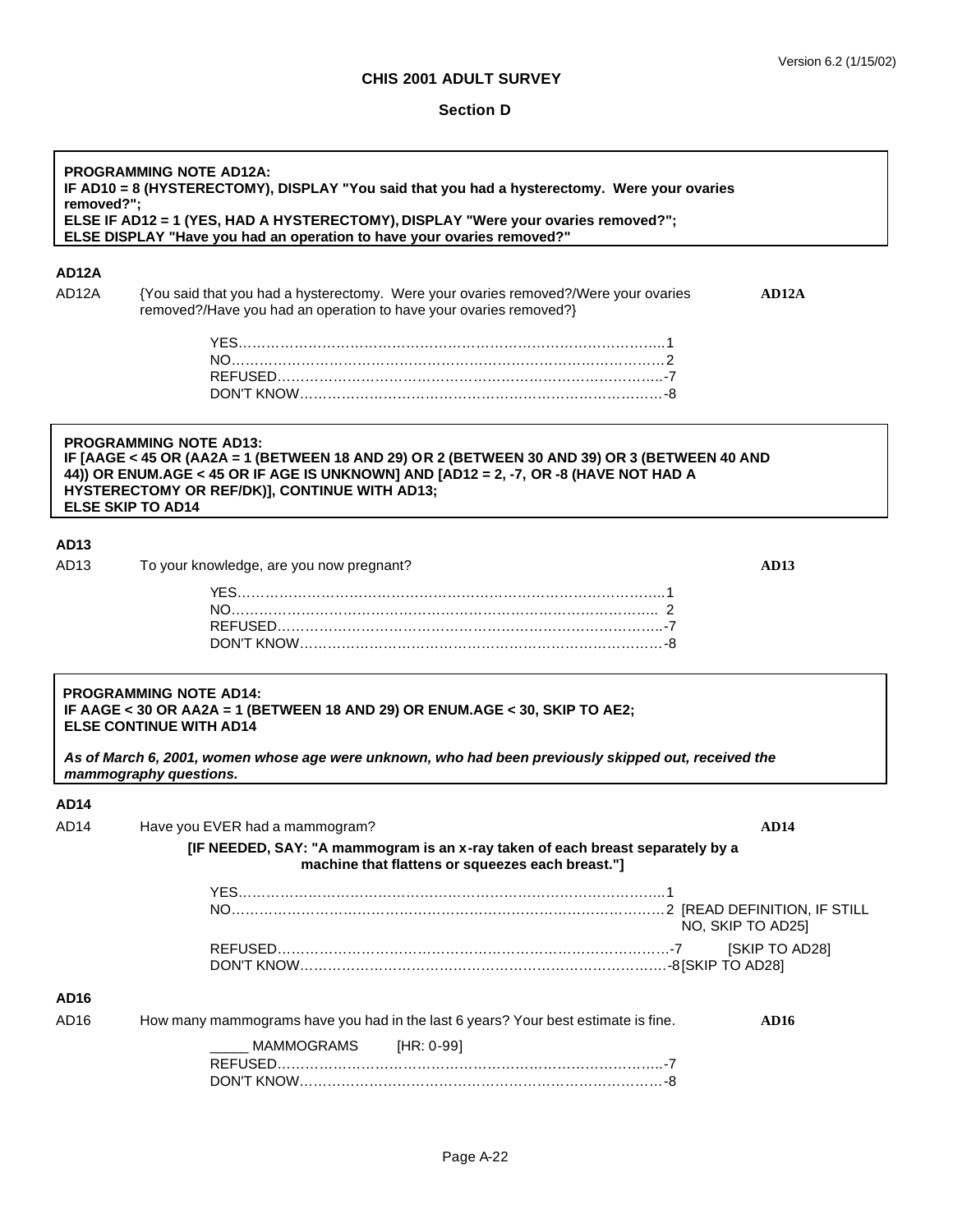## **Section D**

| <b>AD17</b>      |                                                                                                                                           |             |
|------------------|-------------------------------------------------------------------------------------------------------------------------------------------|-------------|
| AD <sub>17</sub> | How long ago did you have your most recent mammogram?                                                                                     | <b>AD17</b> |
|                  | MORE THAN 2 YEARS AGO UP TO 3 YEARS AGO3<br>MORE THAN 3 YEARS AGO UP TO 5 YEARS AGO4                                                      |             |
| <b>AD18</b>      |                                                                                                                                           |             |
| AD18             | Did you have this mammogram                                                                                                               | <b>AD18</b> |
|                  | [IF RESPONDENT SAID IT WAS BECAUSE THE 'DOCTOR TOLD ME TO GET IT', PROBE FOR<br>A MORE SPECIFIC REASON]                                   |             |
|                  | As a follow-up to a previously identified breast problem, or3                                                                             |             |
| AD <sub>19</sub> |                                                                                                                                           |             |
| AD <sub>19</sub> | Have you ever had a mammogram where the results were NOT normal?                                                                          | AD19        |
|                  |                                                                                                                                           |             |
| AD <sub>20</sub> |                                                                                                                                           |             |
| AD20             | Have you ever had an operation to remove a lump from your breast?                                                                         | <b>AD20</b> |
|                  |                                                                                                                                           |             |
| AD <sub>21</sub> |                                                                                                                                           |             |
| AD <sub>21</sub> | Did the lump turn out to be cancer?                                                                                                       | <b>AD21</b> |
|                  |                                                                                                                                           |             |
| AD <sub>22</sub> |                                                                                                                                           |             |
| AD22             | How many breast operations have you had to remove a lump that WASN'T cancer?<br>[NOTE: THE CONCERN IS WITH LUMPS THAT ARE NOT CANCEROUS.] | AD22        |
|                  | NUMBER OF OPERATIONS<br>[HR: 0-20; SR: 0-5]                                                                                               |             |
|                  |                                                                                                                                           |             |
|                  |                                                                                                                                           |             |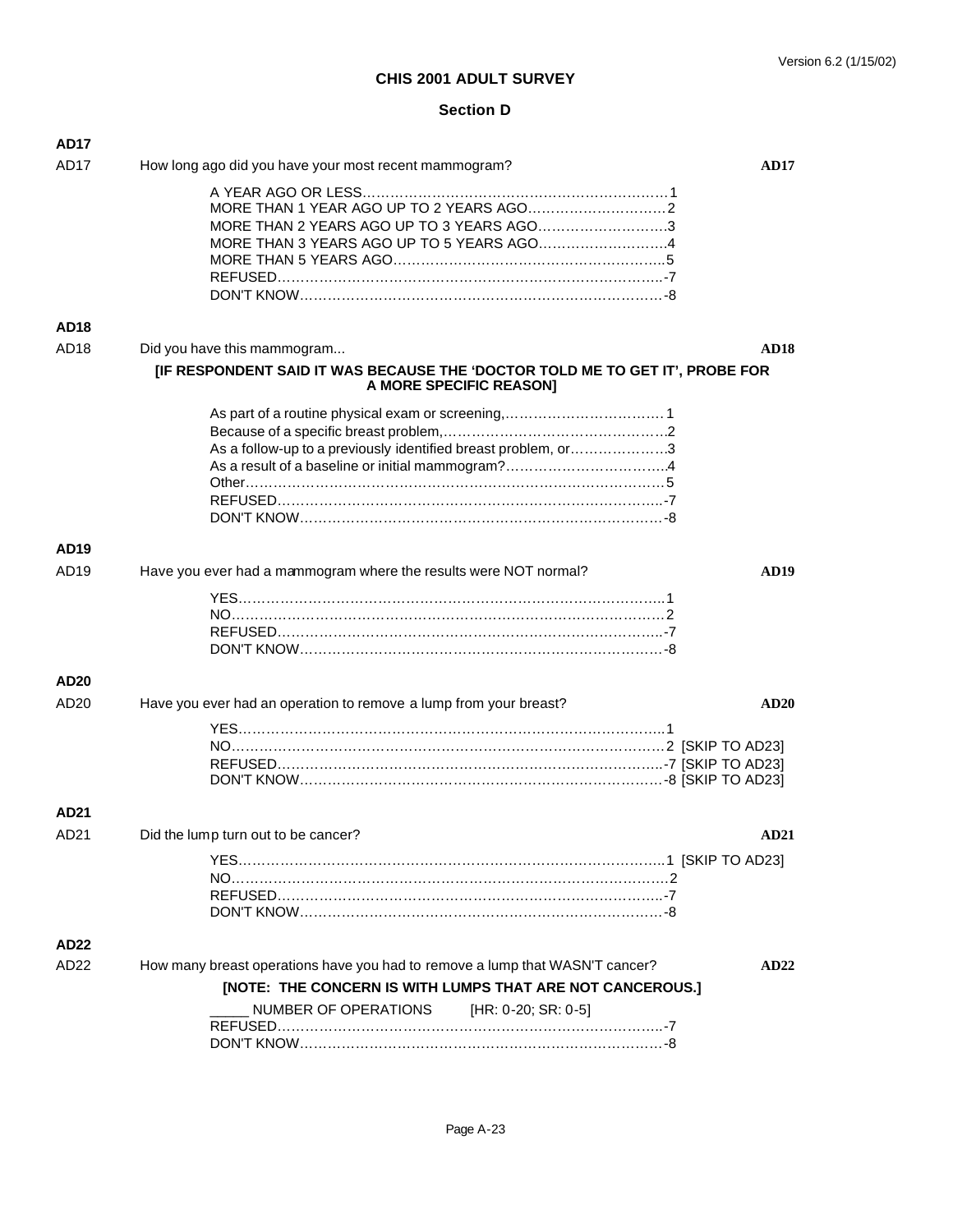|                                                                      | <b>PROGRAMMING NOTE AD23:</b><br>IF AD19 = 1 (YES, MAMMOGRAM RESULTS NOT NORMAL), CONTINUE WITH AD23;<br>ELSE SKIP TO PROGRAMMING NOTE AD25                                                                                                                                                                   |                   |
|----------------------------------------------------------------------|---------------------------------------------------------------------------------------------------------------------------------------------------------------------------------------------------------------------------------------------------------------------------------------------------------------|-------------------|
| AD23                                                                 |                                                                                                                                                                                                                                                                                                               |                   |
| AD23                                                                 | Did you have any other tests and/or surgery when your mammogram was NOT normal?<br>AD23                                                                                                                                                                                                                       |                   |
|                                                                      |                                                                                                                                                                                                                                                                                                               |                   |
| AD24                                                                 |                                                                                                                                                                                                                                                                                                               |                   |
| AD <sub>24</sub>                                                     | What additional tests and/or surgery did you have?<br>[CODE ALL THAT APPLY. CTRL-P TO EXIT.]<br>[PROBE: [Any other?"]                                                                                                                                                                                         | $AD24_A - AD24_G$ |
| AD24 1<br>AD24 2<br>AD24 3<br>AD24_4<br>AD24_5<br>$AD24_6$<br>AD24_7 |                                                                                                                                                                                                                                                                                                               |                   |
| mammogram";                                                          | <b>PROGRAMMING NOTE AD25:</b><br>IF AD14 = 2 (NEVER HAD A MAMMOGRAM), CONTINUE WITH AD25 AND DISPLAY "NEVER had a<br>ELSE IF AD17 = 3, 4, 5, -8 (MOST RECENT MAMMOGRAM MORE THAN 2 YEARS AGO OR DK), CONTINUE<br>WITH AD25 AND DISPLAY "NOT had a mammogram in the past 2 years";<br><b>ELSE SKIP TO AD27</b> |                   |
|                                                                      |                                                                                                                                                                                                                                                                                                               |                   |
| AD25<br>AD <sub>25</sub>                                             | What is the ONE most important reason why you have {NEVER had a mammogram/NOT had a<br>AD25<br>mammogram in the past 2 years}?                                                                                                                                                                                |                   |
|                                                                      | NOTE AD28]                                                                                                                                                                                                                                                                                                    |                   |
|                                                                      |                                                                                                                                                                                                                                                                                                               |                   |

OTHER…………………………………………………………………………...91 REFUSED………………………………………………………………………..-7 DON'T KNOW…………………………………………………………………….-8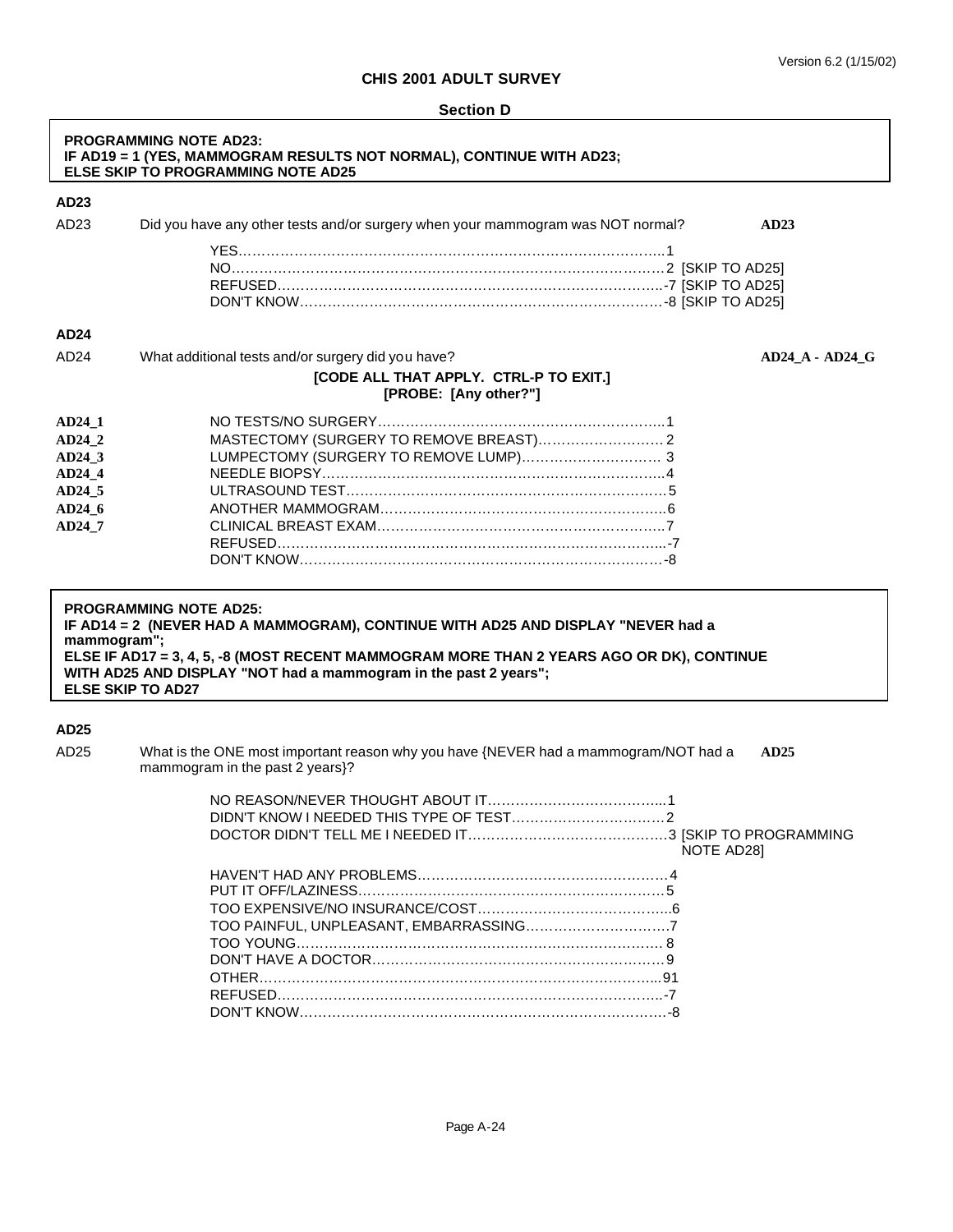## Version 6.2 (1/15/02)

# **CHIS 2001 ADULT SURVEY**

## **Section D**

| AD <sub>26</sub>         |                                                                                                                                                                                                                                                                                                            |             |
|--------------------------|------------------------------------------------------------------------------------------------------------------------------------------------------------------------------------------------------------------------------------------------------------------------------------------------------------|-------------|
| AD26                     | In the past 12 months, has a doctor or other health professional recommended that you have a<br>mammogram?                                                                                                                                                                                                 | AD26        |
|                          |                                                                                                                                                                                                                                                                                                            |             |
|                          |                                                                                                                                                                                                                                                                                                            |             |
|                          |                                                                                                                                                                                                                                                                                                            |             |
|                          |                                                                                                                                                                                                                                                                                                            |             |
|                          | <b>PROGRAMMING NOTE AD28:</b><br>IF AD13 = 1 (PREGNANT) OR AAGE < 40 OR [AA2A = 1 (BETWEEN 18 AND 29) OR 2 (BETWEEN 30 AND 39)]<br>OR ENUM.AGE < 40, SKIP TO PROGRAMMING NOTE AD30;<br><b>ELSE CONTINUE WITH AD28</b>                                                                                      |             |
|                          | As of March 6, 2001, women whose age were unknown, who had previously been skipped out, received AD28.                                                                                                                                                                                                     |             |
| AD <sub>28</sub>         |                                                                                                                                                                                                                                                                                                            |             |
| AD28                     | Are you currently taking any hormone replacement supplements prescribed by a medical doctor<br>to control the symptoms of menopause?                                                                                                                                                                       | <b>AD28</b> |
|                          | [IF NEEDED, SAY: "This is a supplement, pill or treatment that gives women more of the<br>female hormone, estrogen."]                                                                                                                                                                                      |             |
|                          |                                                                                                                                                                                                                                                                                                            |             |
|                          |                                                                                                                                                                                                                                                                                                            |             |
|                          |                                                                                                                                                                                                                                                                                                            |             |
|                          |                                                                                                                                                                                                                                                                                                            |             |
| <b>ELSE SKIP TO AE2.</b> | <b>PROGRAMMING NOTE AD30:</b><br>IF AAGE > 49 OR [AA2A = 5 (BETWEEN 50 AND 64) OR 6 (65 OR OLDER)] OR ENUM.AGE > 49 OR IF AGE IS<br><b>UNKNOWN, CONTINUE WITH AD30;</b><br>As of March 6, 2001, women whose age were unknown, who had previously been skipped out,<br>received the bone density questions. |             |
|                          |                                                                                                                                                                                                                                                                                                            |             |
| AD30<br>AD30             | Have you ever had a bone density test?                                                                                                                                                                                                                                                                     | AD30        |
|                          | [IF NEEDED, SAY: "A test to determine bone loss."]                                                                                                                                                                                                                                                         |             |
|                          |                                                                                                                                                                                                                                                                                                            |             |
|                          |                                                                                                                                                                                                                                                                                                            |             |
|                          |                                                                                                                                                                                                                                                                                                            |             |
|                          |                                                                                                                                                                                                                                                                                                            |             |
| <b>AD31</b>              |                                                                                                                                                                                                                                                                                                            |             |
| AD31                     | Have you ever been told by a doctor that you had bone loss, osteopenia, or osteoporosis?                                                                                                                                                                                                                   | <b>AD31</b> |
|                          |                                                                                                                                                                                                                                                                                                            |             |
|                          |                                                                                                                                                                                                                                                                                                            |             |
|                          |                                                                                                                                                                                                                                                                                                            |             |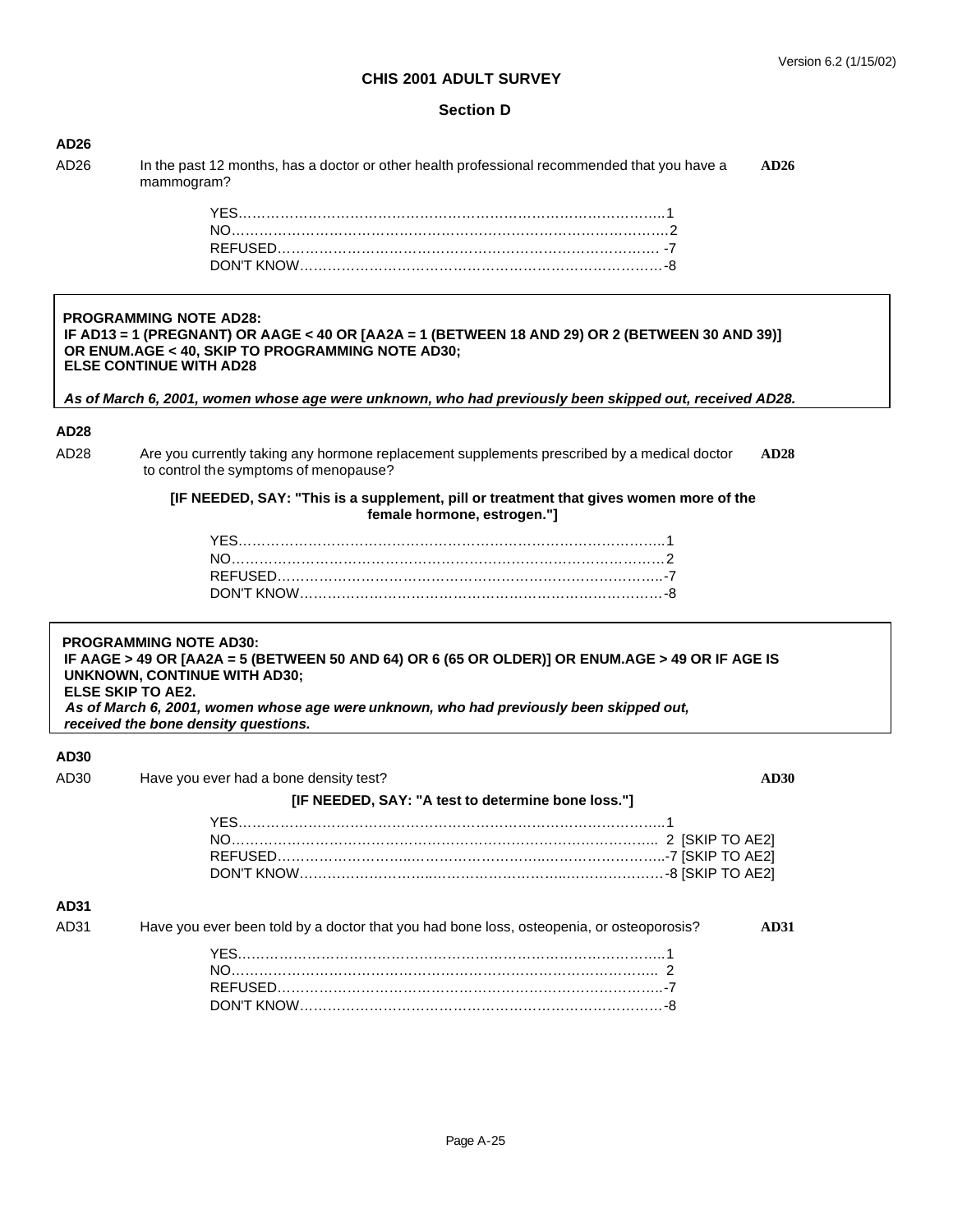#### **Section E**

# **Section E**

# **PROGRAMMING NOTE AE2: FOR PROXY VERSION, PUT THE WORD "you" FOLLOWING "ask" IN REVERSE VIDEO AE2** AE2 These next questions are about foods you ate over the past month. When I ask <you> how **AE2 AE2UNT** often you ate something, please tell me how many times per day or per week or per month you ate or drank it. Not counting any juices, how often did you eat any fresh, frozen or canned fruit? \_\_\_\_\_ TIMES PER DAY [HR: 0-20; SR: 0-9] PER WEEK [HR: 0-70; SR: 0-29]<br>PER MONTH [HR: 0-210; SR: 0-14 [HR: 0-210; SR: 0-149] REFUSED………………………………………………………………………..-7 DON'T KNOW……………………………………………………………………-8 **AE3** AE3 (Over the past month,) How often did you have French fries, home fries, fried potatoes, or hash **AE3 AE3UNT** browns?  $\_$  TIMES \_\_\_\_\_ PER DAY [HR: 0-20; SR: 0-5] PER WEEK [HR: 0-35; SR: 0-11] PER MONTH [HR: 0-90; SR: 0-30] REFUSED………………………………………………………………………..-7 DON'T KNOW……………………………………………………………………-8

#### **AE4**

AE4 (Over the past month,) How about other white potatoes, such as baked potatoes, boiled **AE4 AE4UNT** potatoes, mashed potatoes or potato salad?

| PER DAY          | [HR: 0-10; SR: 0-5]  |  |
|------------------|----------------------|--|
| PFR WFFK         | [HR: 0-25; SR: 0-11] |  |
| <b>PER MONTH</b> | [HR: 0-60; SR: 0-30] |  |
|                  |                      |  |
|                  |                      |  |
|                  |                      |  |

# **AE5**

AE5 (Over the past month,) How often did you have cooked or canned dried beans, such as refried **AE5 AE5UNT** beans, baked beans, bean soup, lentils, or pork and beans?

| <b>TIMES</b>                     |                                                                       |  |
|----------------------------------|-----------------------------------------------------------------------|--|
| PER DAY<br>PER WEEK<br>PER MONTH | $[HR: 0-10; SR: 0-5]$<br>[HR: 0-25; SR: 0-11]<br>[HR: 0-60; SR: 0-30] |  |
| <b>REFUSED</b>                   |                                                                       |  |
| DON'T KNOW                       |                                                                       |  |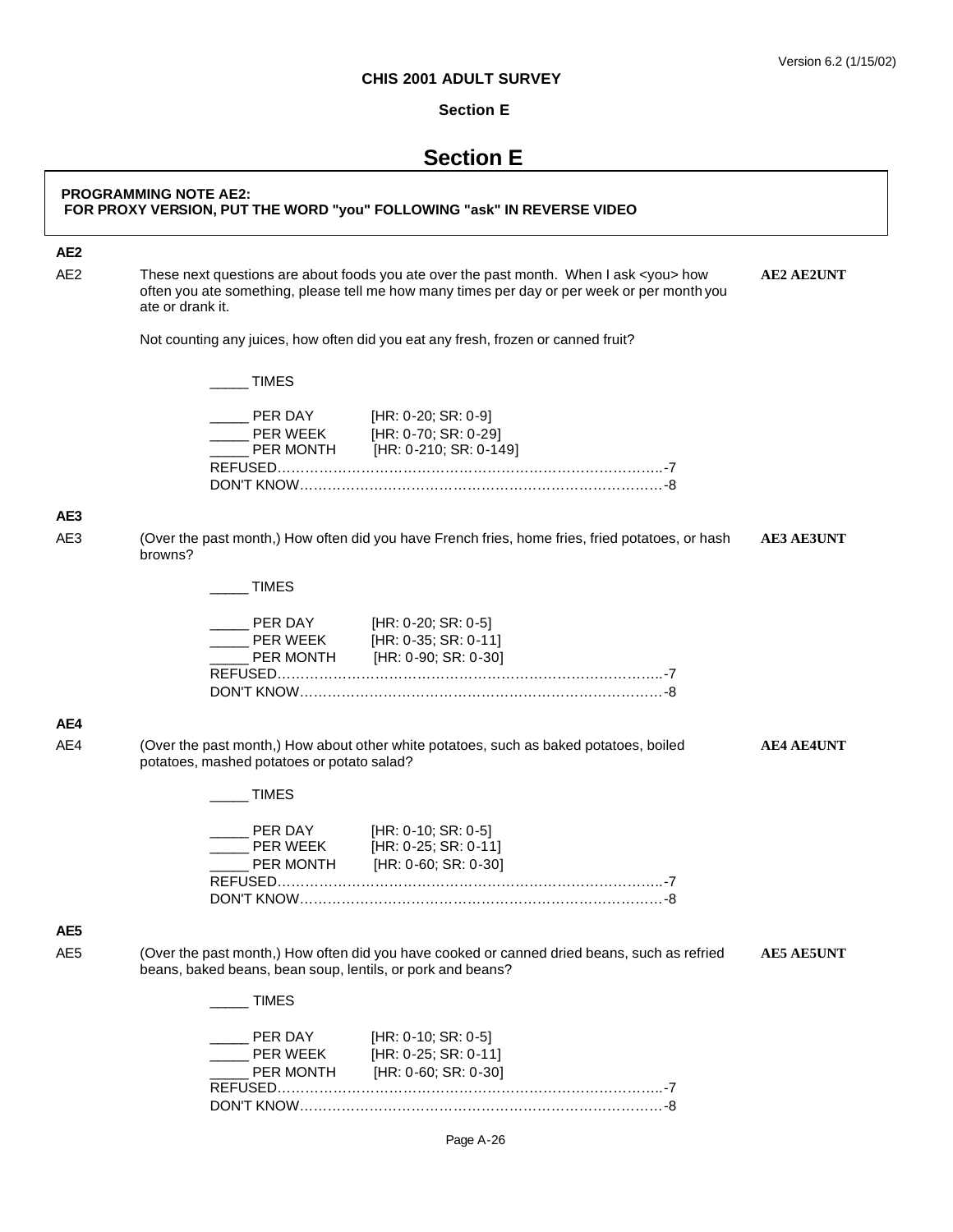| AE6             |                                                                                                                                                                                                                        |                   |
|-----------------|------------------------------------------------------------------------------------------------------------------------------------------------------------------------------------------------------------------------|-------------------|
| AE <sub>6</sub> | This question is ONLY about salads made with lettuce, with or without other vegetables in<br>them.                                                                                                                     | <b>AE6 AE6UNT</b> |
|                 | (Over the past month,) How often did you have lettuce salads?<br><b>TIMES</b>                                                                                                                                          |                   |
|                 | Let PER DAY [HR: 0-10; SR: 0-7]<br>$\frac{1}{2}$ PER WEEK [HR: 0-10; SR: 0-7]<br>PER MONTH [HR: 0-60; SR: 0-30]                                                                                                        |                   |
|                 | <b>PROGRAMMING NOTE AE7:</b><br>FOR PROXY VERSION, PUT THE WORD "You" AFTER "beans" IN REVERSE VIDEO                                                                                                                   |                   |
| AE7             |                                                                                                                                                                                                                        |                   |
| AE7             | (Over the past month,) Not counting the lettuce salads, potatoes or beans <you> told me about,<br/>and not counting rice, how often did you have any other kind of raw, cooked, canned or frozen<br/>vegetables?</you> | <b>AE7 AE7UNT</b> |
|                 | <b>TIMES</b>                                                                                                                                                                                                           |                   |
|                 | __ PER DAY [HR: 0-10; SR: 0-4]<br>PER WEEK [HR: 0-25; SR: 0-11]<br>PER MONTH [HR: 0-60; SR: 0-30]                                                                                                                      |                   |
| AE8             |                                                                                                                                                                                                                        |                   |
| AE <sub>8</sub> | (Over the past month,) How often did you have salsa made with tomatoes or sauces made with<br>tomatoes such as spaghetti sauce or pizza with tomato sauce?                                                             | <b>AE8 AE8UNT</b> |
|                 | TIMES                                                                                                                                                                                                                  |                   |
|                 | PER DAY [HR: 0-10; SR: 0-4]<br>PER WEEK [HR: 0-25; SR: 0-11]<br>PER MONTH [HR: 0-60; SR: 0-30]                                                                                                                         |                   |
|                 | On Dec. 22, 2000, the phrase "Over the past month" was dropped from question AE1.                                                                                                                                      |                   |
| AE1<br>AE1      | This question is about 100% fruit juices. 100% fruit juices do NOT include fruit drinks like<br>Kool-Aid or lemonade, cranberry juice cocktail, Hi-C, Tang, Tampico, Sunny Delight, or Twister.                        | <b>AE1 AE1UNT</b> |
|                 | How often did you drink 100% fruit juices, like orange juice, mango juice, apple or grape juice?<br>____ TIMES                                                                                                         |                   |
|                 | PER DAY [HR: 0-20; SR: 0-9]<br>PER WEEK [HR: 0-70; SR: 0-29]<br>PER MONTH [HR: 0-210; SR: 0-149]                                                                                                                       |                   |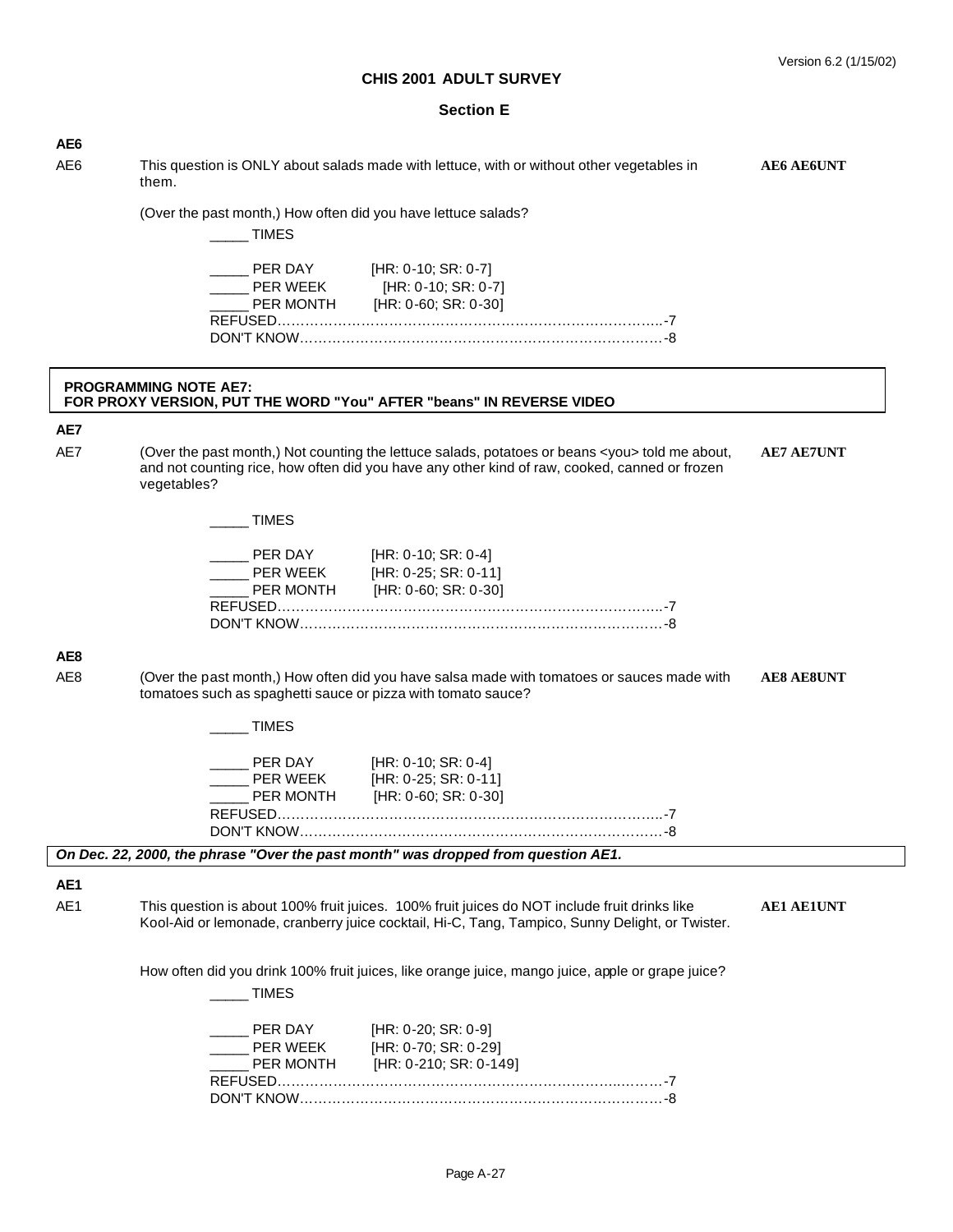| AE9         |                                                                                                                                                                                                                         |
|-------------|-------------------------------------------------------------------------------------------------------------------------------------------------------------------------------------------------------------------------|
| AE9         | Over the PAST MONTH, have you taken any vitamin, mineral, herbal, botanical, or other dietary<br>AE9<br>supplements?                                                                                                    |
|             |                                                                                                                                                                                                                         |
|             |                                                                                                                                                                                                                         |
|             |                                                                                                                                                                                                                         |
|             |                                                                                                                                                                                                                         |
| <b>AE11</b> |                                                                                                                                                                                                                         |
| <b>AE11</b> | During the past month, have you had at least one drink of any alcoholic beverage such as beer,<br><b>AE11</b>                                                                                                           |
|             | wine, wine coolers, or liquor?                                                                                                                                                                                          |
|             |                                                                                                                                                                                                                         |
|             |                                                                                                                                                                                                                         |
|             |                                                                                                                                                                                                                         |
|             |                                                                                                                                                                                                                         |
| <b>AE12</b> |                                                                                                                                                                                                                         |
| AE12        | During the past month, how many days per week or per month did you drink any alcoholic<br><b>AE12 AE12UNT</b><br>beverages, on the average?                                                                             |
|             | DAYS                                                                                                                                                                                                                    |
|             | PER WEEK [HR: 0-7]                                                                                                                                                                                                      |
|             | PER MONTH [HR: 0-31]                                                                                                                                                                                                    |
|             |                                                                                                                                                                                                                         |
|             |                                                                                                                                                                                                                         |
| <b>AE13</b> |                                                                                                                                                                                                                         |
| AE13        | On the days when you drank, about how many drinks did you drink on the average? A drink is 1<br><b>AE13</b><br>can or bottle of beer, 1 glass of wine, 1 can or bottle of wine cooler, 1 cocktail, or 1 shot of liquor. |
|             | NUMBER OF DRINKS<br>[HR: 0-20; SR: 0-15]                                                                                                                                                                                |
|             |                                                                                                                                                                                                                         |
|             |                                                                                                                                                                                                                         |
|             |                                                                                                                                                                                                                         |
| <b>AE14</b> |                                                                                                                                                                                                                         |
| <b>AE14</b> | Considering all types of alcoholic beverages, how many times during the past month did you<br><b>AE14</b><br>have 5 or more drinks on an occasion?                                                                      |
|             | NUMBER OF TIMES [HR: 0-31; SR: 0-20]                                                                                                                                                                                    |
|             |                                                                                                                                                                                                                         |
|             |                                                                                                                                                                                                                         |
| <b>AE15</b> |                                                                                                                                                                                                                         |
|             |                                                                                                                                                                                                                         |
| AE15        | These next questions are about cigarette smoking. Have you smoked at least 100 cigarettes in<br><b>AE15</b><br>your ENTIRE LIFE?                                                                                        |
|             |                                                                                                                                                                                                                         |
|             |                                                                                                                                                                                                                         |
|             |                                                                                                                                                                                                                         |
|             |                                                                                                                                                                                                                         |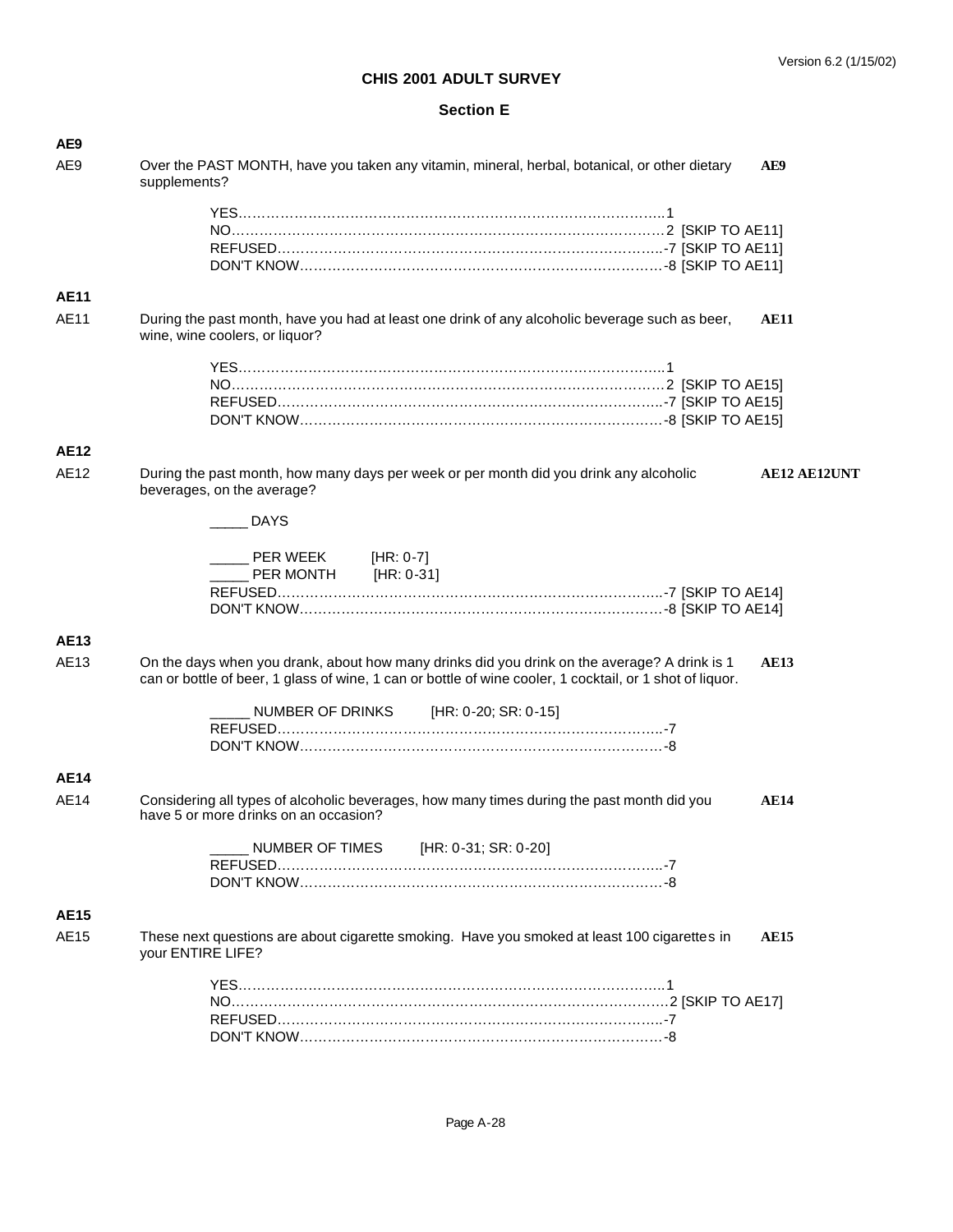| <b>AE15A</b>       |                                                                                                                                                                               |             |
|--------------------|-------------------------------------------------------------------------------------------------------------------------------------------------------------------------------|-------------|
| AE15A              | Do you now smoke cigarettes every day, some days, or not at all?                                                                                                              | AE15A       |
|                    |                                                                                                                                                                               |             |
|                    |                                                                                                                                                                               |             |
|                    |                                                                                                                                                                               |             |
| AE16               |                                                                                                                                                                               |             |
| AE16               | In the past 30 days, when you smoked, how many cigarettes did you smoke per day {on the<br>days you smoked}?                                                                  | <b>AE16</b> |
|                    | NUMBER OF CIGARETTES [HR: 0-120]                                                                                                                                              |             |
|                    |                                                                                                                                                                               |             |
|                    |                                                                                                                                                                               |             |
| <b>AE17</b>        |                                                                                                                                                                               |             |
| <b>AE17</b>        | These next questions are about your height and weight. How tall are you without shoes?                                                                                        |             |
| <b>AE17F AE17I</b> | _____ FEET _____ INCHES<br>[FT HR: 3-7, IN HR: 0-11]                                                                                                                          |             |
| <b>AE17M AE17C</b> | _____ METERS _____ CENTIMETERS                                                                                                                                                |             |
| <b>AE17FMT</b>     | [M HR: 1-2, CM HR: 0-99]                                                                                                                                                      |             |
|                    |                                                                                                                                                                               |             |
|                    |                                                                                                                                                                               |             |
|                    | <b>PROGRAMMING NOTE AE18:</b><br>IF AD13 = 1 (YES, NOW PREGNANT), DISPLAY "When not pregnant, how";<br><b>ELSE DISPLAY "How".</b>                                             |             |
| <b>AE18</b>        |                                                                                                                                                                               |             |
| AE18               | {When not pregnant, how/How} much do you weigh without shoes?                                                                                                                 |             |
| AE18P              | <b>POUNDS</b><br>[HR: 50-450]                                                                                                                                                 |             |
| <b>AE18K</b>       | KILOGRAMS [HR: 20-220]                                                                                                                                                        |             |
| <b>AE18FMT</b>     |                                                                                                                                                                               |             |
|                    |                                                                                                                                                                               |             |
|                    | <b>PROGRAMMING NOTE AE19:</b><br>IF PROXY INTERVIEW, SKIP TO AE20;<br><b>ELSE CONTINUE WITH AE19</b>                                                                          |             |
| <b>AE19</b>        |                                                                                                                                                                               |             |
| AE19               | How much did you weigh at age 18?                                                                                                                                             |             |
| AE19P              | <b>POUNDS</b><br>[HR: 50-450]                                                                                                                                                 |             |
| AE19K              |                                                                                                                                                                               |             |
|                    | KILOGRAMS [HR: 20-220]                                                                                                                                                        |             |
| <b>AE19FMT</b>     |                                                                                                                                                                               |             |
| <b>AE20</b>        |                                                                                                                                                                               |             |
| AE20               | These next questions are about your physical activity over the past 30 days. Over the past 30<br>days, have you walked or bicycled to or from work, school, or to do errands? | AE20        |
|                    |                                                                                                                                                                               |             |
|                    |                                                                                                                                                                               |             |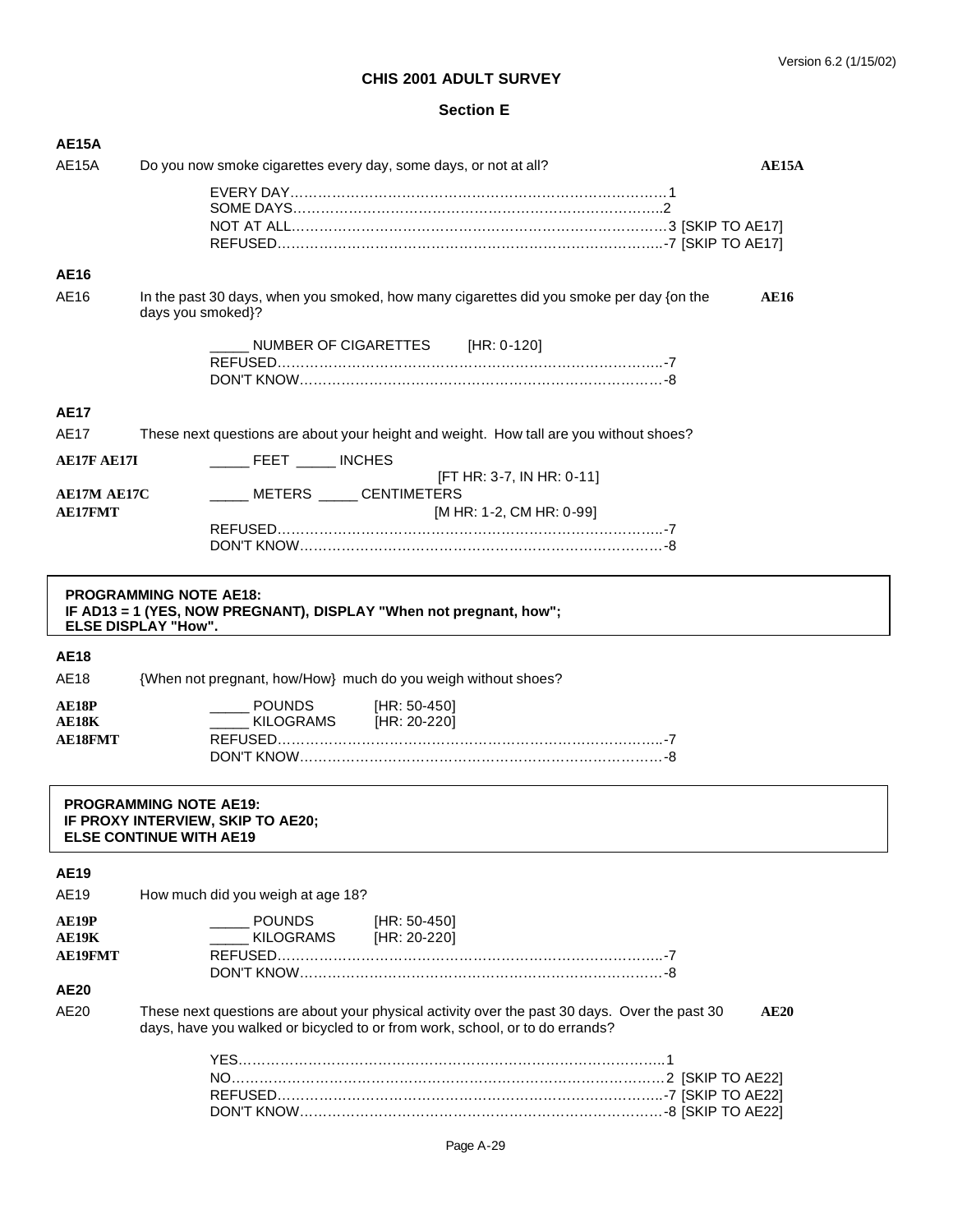| <b>AE21</b>  |                                                                                                                                                                                                                                                                                                         |              |
|--------------|---------------------------------------------------------------------------------------------------------------------------------------------------------------------------------------------------------------------------------------------------------------------------------------------------------|--------------|
| AE21         | How many times per day, per week or per month did you do this?                                                                                                                                                                                                                                          | AE21 AE21UNT |
|              | [IF NEEDED, SAY: "that is, over the past 30 days -- walk or bicycle to or from work or<br>school or to do errands."]                                                                                                                                                                                    |              |
|              |                                                                                                                                                                                                                                                                                                         |              |
|              | <b>TIMES</b>                                                                                                                                                                                                                                                                                            |              |
|              |                                                                                                                                                                                                                                                                                                         |              |
|              | <b>PER DAY</b> [HR: 0-10; SR: 0-3]<br>——<br>PER WEEK [HR: 0-35; SR: 0-21]                                                                                                                                                                                                                               |              |
|              |                                                                                                                                                                                                                                                                                                         |              |
|              | PER MONTH [HR: 0-70; SR: 0-31]                                                                                                                                                                                                                                                                          |              |
|              | $-7$<br>-8                                                                                                                                                                                                                                                                                              |              |
|              |                                                                                                                                                                                                                                                                                                         |              |
| <b>AE21A</b> |                                                                                                                                                                                                                                                                                                         |              |
| AE21A        | And on average, about how many minutes did you walk or ride your bike each time?                                                                                                                                                                                                                        | AE21A        |
|              | MINUTES<br>[HR: 0-480; SR: 0-120]                                                                                                                                                                                                                                                                       |              |
|              | -7                                                                                                                                                                                                                                                                                                      |              |
|              | -8                                                                                                                                                                                                                                                                                                      |              |
|              |                                                                                                                                                                                                                                                                                                         |              |
|              | <b>PROGRAMMING NOTE AE22:</b>                                                                                                                                                                                                                                                                           |              |
|              | FOR PROXY VERSION, PUT THE WORD "you" FOLLOWING "Would" IN REVERSE VIDEO                                                                                                                                                                                                                                |              |
|              |                                                                                                                                                                                                                                                                                                         |              |
| <b>AE22</b>  |                                                                                                                                                                                                                                                                                                         |              |
| AE22         | Thinking about what you normally do during a typical day, not counting your free time, which best<br>describes your activity: Would <you> say that you sit most of the day, stand most of the day, or<br/>walk around a lot?</you>                                                                      | AE22         |
|              |                                                                                                                                                                                                                                                                                                         |              |
|              |                                                                                                                                                                                                                                                                                                         |              |
|              |                                                                                                                                                                                                                                                                                                         |              |
|              |                                                                                                                                                                                                                                                                                                         |              |
|              | DOES A COMBINATION OF 2 OR MORE OF THE ITEMS LISTED                                                                                                                                                                                                                                                     |              |
|              |                                                                                                                                                                                                                                                                                                         |              |
|              |                                                                                                                                                                                                                                                                                                         |              |
|              |                                                                                                                                                                                                                                                                                                         |              |
|              |                                                                                                                                                                                                                                                                                                         |              |
|              |                                                                                                                                                                                                                                                                                                         |              |
| AE23         |                                                                                                                                                                                                                                                                                                         |              |
| AE23         | Again not counting what you do in your free time, in a typical day do you usually lift or carry light<br>loads, moderate loads or heavy loads, or do you usually not lift or carry things?                                                                                                              | AE23         |
|              | [IF NEEDED, SAY: "Which do you do most often?"]                                                                                                                                                                                                                                                         |              |
|              |                                                                                                                                                                                                                                                                                                         |              |
|              |                                                                                                                                                                                                                                                                                                         |              |
|              |                                                                                                                                                                                                                                                                                                         |              |
|              |                                                                                                                                                                                                                                                                                                         |              |
|              |                                                                                                                                                                                                                                                                                                         |              |
|              |                                                                                                                                                                                                                                                                                                         |              |
|              |                                                                                                                                                                                                                                                                                                         |              |
| AE24         | These next questions are about physical activities that you may do in your FREE time, including<br>exercise, sports and physically active hobbies. Please do not include any walking or biking that<br>you reported previously. I'll move from hard or vigorous activities to more moderate activities. | AE24         |
|              | Over the past 30 days, did you do any hard or vigorous activities in your free time for at least 10<br>minutes that caused HEAVY SWEATING OR LARGE INCREASES IN YOUR BREATHING OR<br><b>HEART RATE?</b>                                                                                                 |              |
|              |                                                                                                                                                                                                                                                                                                         |              |
|              |                                                                                                                                                                                                                                                                                                         |              |
|              |                                                                                                                                                                                                                                                                                                         |              |
|              | Page A-30                                                                                                                                                                                                                                                                                               |              |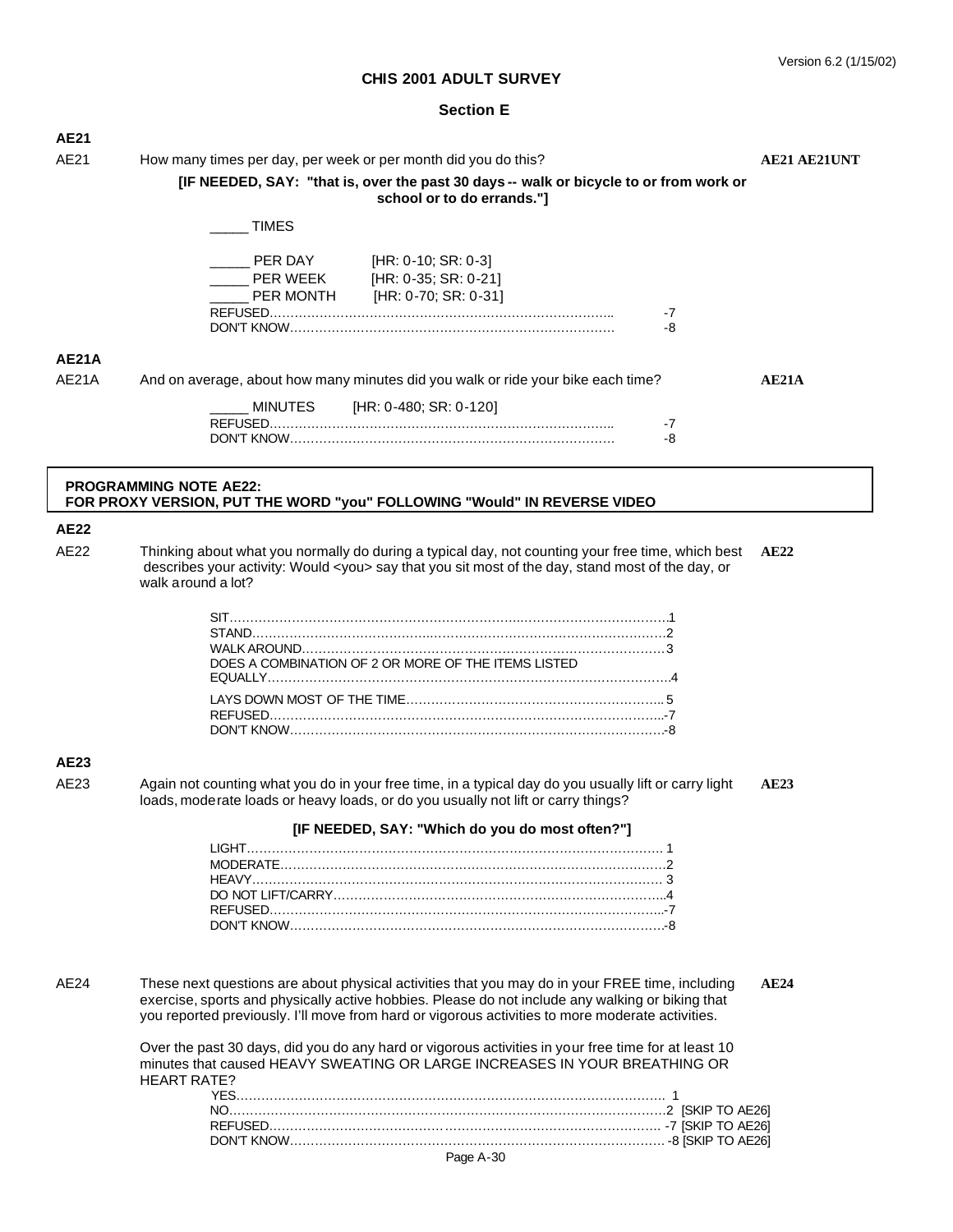| <b>AE25</b>                |                                                                                                                                                                                                                       |
|----------------------------|-----------------------------------------------------------------------------------------------------------------------------------------------------------------------------------------------------------------------|
| AE25                       | How many times per day, per week or per month did you do this HARD or VIGOROUS activity<br><b>AE25 AE25UNT</b><br>over the past 30 days?                                                                              |
|                            | [IF NEEDED, SAY: "that is, for at least 10 minutes that caused heavy sweating or large<br>increases in breathing or heart rate"]                                                                                      |
|                            | <b>TIMES</b>                                                                                                                                                                                                          |
|                            |                                                                                                                                                                                                                       |
|                            | $[HR: 0-10; SR: 0-5]$                                                                                                                                                                                                 |
|                            | ___ PER WEEK   [HR: 0-70; SR: 0-35]<br>___ PER MONTH   [HR: 0-150; SR: 0-120]                                                                                                                                         |
|                            |                                                                                                                                                                                                                       |
|                            |                                                                                                                                                                                                                       |
| <b>AE25A</b>               |                                                                                                                                                                                                                       |
| AE25A                      | On average, about how long did you do these HARD OR VIGOROUS activities each time?<br>AE25A                                                                                                                           |
|                            | [HR: 0-480; SR: 0-120]<br>MINUTES                                                                                                                                                                                     |
|                            |                                                                                                                                                                                                                       |
|                            |                                                                                                                                                                                                                       |
| <b>AE26</b>                |                                                                                                                                                                                                                       |
| AE26                       | Over the past 30 days, did you do any moderate activities in your free time for at least 10<br>AE26<br>minutes that caused only LIGHT SWEATING OR A SLIGHT TO MODERATE INCREASE IN<br><b>BREATHING OR HEART RATE?</b> |
|                            |                                                                                                                                                                                                                       |
|                            |                                                                                                                                                                                                                       |
|                            |                                                                                                                                                                                                                       |
|                            |                                                                                                                                                                                                                       |
|                            |                                                                                                                                                                                                                       |
| <b>AE27</b><br><b>AE27</b> |                                                                                                                                                                                                                       |
|                            | How many times per day, per week or per month did you do this over the past 30 days?<br><b>AE27 AE27UNT</b><br>[IF NEEDED, SAY: "that is, moderate activities for at least 10 minutes that caused only                |
|                            | light sweating or a slight to moderate increase in breathing or heart rate."]                                                                                                                                         |
|                            | <b>TIMES</b>                                                                                                                                                                                                          |
|                            |                                                                                                                                                                                                                       |
|                            | PER DAY<br>[HR: 0-10; SR: 0-5]                                                                                                                                                                                        |
|                            | PER WEEK<br>[HR: 0-70; SR: 0-35]                                                                                                                                                                                      |
|                            | [HR: 0-150; SR: 0-120]<br>PER MONTH                                                                                                                                                                                   |
|                            |                                                                                                                                                                                                                       |
|                            |                                                                                                                                                                                                                       |
|                            |                                                                                                                                                                                                                       |
| AE27A                      |                                                                                                                                                                                                                       |
| AE27A                      | On average, about how long did you do these MODERATE activities each time?<br>AE27A                                                                                                                                   |
|                            | [HR: 0-480; SR: 0-120]<br><b>MINUTES</b>                                                                                                                                                                              |
|                            |                                                                                                                                                                                                                       |
|                            |                                                                                                                                                                                                                       |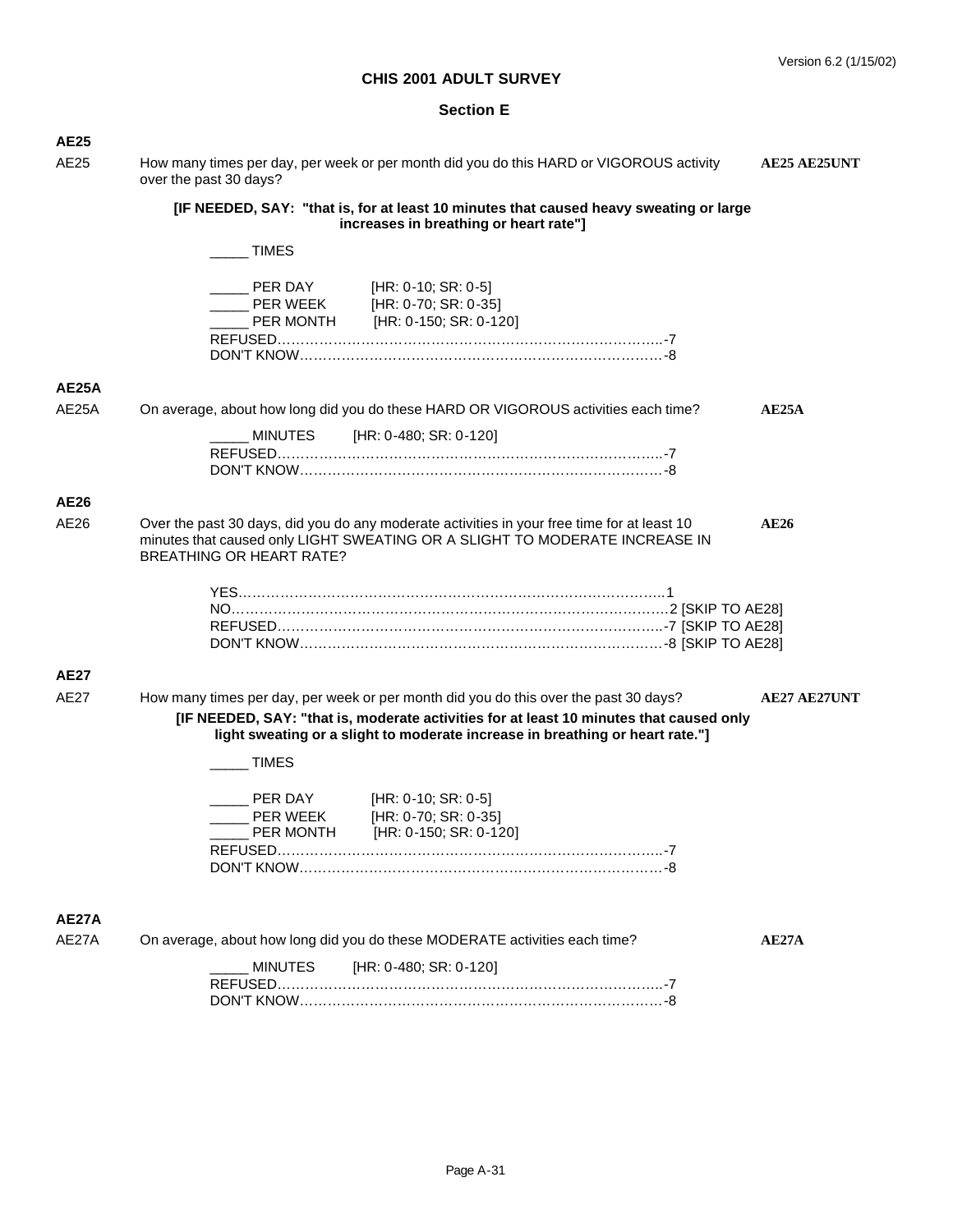# **Section E**

|              | <b>PROGRAMMING NOTE AE28:</b><br>FOR PROXY VERSION, PUT THE WORD "you've" FOLLOWING "things" IN REVERSE VIDEO                                                                                                                                               |  |  |
|--------------|-------------------------------------------------------------------------------------------------------------------------------------------------------------------------------------------------------------------------------------------------------------|--|--|
| <b>AE28</b>  |                                                                                                                                                                                                                                                             |  |  |
| AE28         | Including things <you've> already mentioned, did you do any physical activities specifically<br/>AE28<br/>designed as exercises to STRENGTHEN your muscles such as lifting weights or other<br/>strength-building exercises over the past 30 days?</you've> |  |  |
|              | <b>ELSE SKIP TO AF11</b>                                                                                                                                                                                                                                    |  |  |
|              | ELSE SKIP TO AF1]                                                                                                                                                                                                                                           |  |  |
|              | ELSE SKIP TO AF1]                                                                                                                                                                                                                                           |  |  |
| AE29<br>AE29 | How many times per day, per week or per month did you do these exercises over the past 30<br><b>AE29 AE29UNT</b>                                                                                                                                            |  |  |
|              | days?                                                                                                                                                                                                                                                       |  |  |
|              | <b>TIMES</b>                                                                                                                                                                                                                                                |  |  |
|              | Let $[HR: 0-10; SR: 0-5]$<br><b>EXECUTE: 0-70; SR: 0-35]</b><br>PER MONTH [HR: 0-150; SR: 0-120]                                                                                                                                                            |  |  |
|              |                                                                                                                                                                                                                                                             |  |  |
|              | <b>PROGRAMMING NOTE AE30:</b><br>IF AAGE > 64 OR AA2A = 6 (65 OR OLDER) OR ENUM.AGE < 45 OR AGE IS UNKNOWN, CONTINUE WITH<br>AE30; ELSE SKIP TO AF1                                                                                                         |  |  |

# **AE30**

AE30 During the past 12 months, have you had a flu shot? **AE30** AE30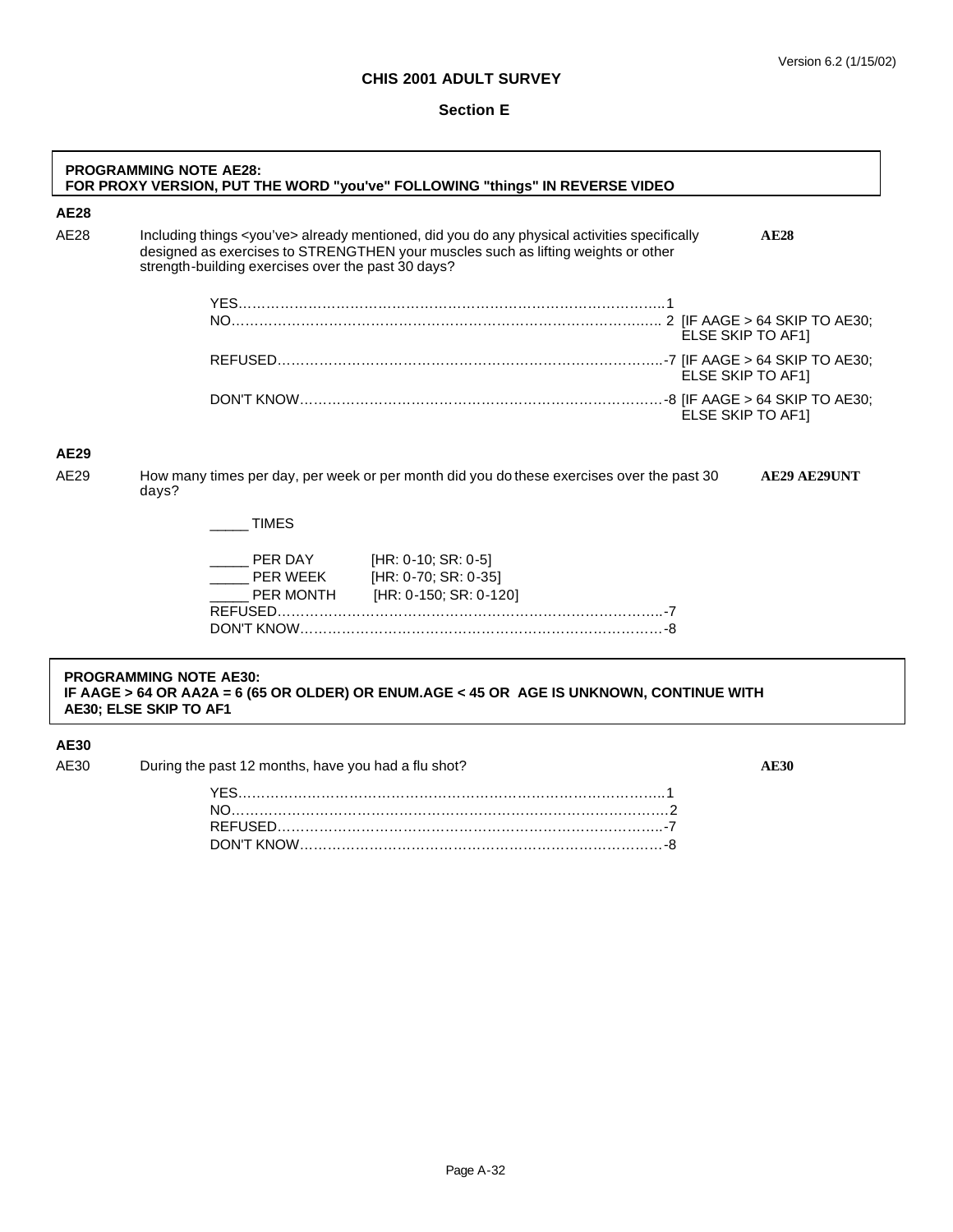### **Section F**

# **Section F**

#### **PROGRAMMING NOTE AF1: IF AD21 NE 1, USE FIRST OPTION FOR DISPLAY; ELSE IF AD21 = 1 (YES), USE SECOND OPTION FOR DISPLAY.**

#### **FOR PROXY VERSION, DISPLAY THE SECOND OPTION IN REVERSE VIDEO**

# **AF1**

AF1 These next questions are about your and your family's history of cancer. **AF1**

{Has/<Other than the breast cancer you mentioned, has>} a doctor EVER told you that you had {a cancer of any kind/any OTHER kind of cancer?

#### **PROGRAMMING NOTE AF2: ACCEPT ONLY FIRST SIX RESPONSES**

**AF2**

AF2 What kind of cancer was it? **AF2** A - AF2 F

#### **[CODE ALL THAT APPLY. CTRL-P TO EXIT] [PROBE: "Any others?"]**

**AF2\_1** BLADDER……………………………………………………………………………………1 **AF2\_2** BLOOD…………………………………………………………………………………….…2 **AF2\_3** BONE…………………………………………………………………………..…………… 3 **AF2\_4** BRAIN………………………………………………………………………….…………….4 **AF2\_5** BREAST………………………………………………………………..……………………5 **AF2\_6** CERVIX………………………………………………………………………..…………….6 **AF2\_7** COLON………………………………………………………………………………………7 **AF2\_8** ESOPHAGUS………………………………………………………………………………8 **AF2\_9** GALLBLADDER…………………………………………………………………………….9 **AF2\_10** KIDNEY……………………………………………………………………………………..10 **AF2\_11** LARYNX-WINDPIPE……………………………………………………………………….11 **AF2\_12** LEUKEMIA………………………………………………………………………………….12 **AF2\_13** LIVER………………………………………………………………………………………..13 **AF2\_14** LUNG………………………………………………………………………………………..14 **AF2\_15** LYMPHOMA………………………………………………………………………………...15 **AF2\_16** MOUTH/TONGUE/LIP…………………………………………………………………….16 **AF2\_17** OVARY………………………………………………………………………………………17 **AF2\_18** PANCREAS…………………………………………………………………………………18 **AF2\_19** PROSTATE…………………………………………………………………………………19 **AF2\_20** RECTUM……………………………………………………………………………………20 **AF2\_21** SKIN…………………………………………………………………………………………21 **AF2\_24** SOFT TISSUE (MUSCLE OR FAT) ……………………………………………………..24 **AF2\_25** STOMACH…………………………………………………………………………………..25 **AF2\_26** TESTIS………………………………………………………………………………………26 **AF2\_27** THROAT-PHARYNX……………………………………………………………………….27 **AF2\_28** THYROID……………………………………………………………………………………28 **AF2\_29** UTERUS…………………………………………………………………………………….29 **AF2\_30** OTHER………………………………………………………………………………………91 REFUSED…………………………………………………………………………………...-7 DON'T KNOW………………………………………………………………………………-8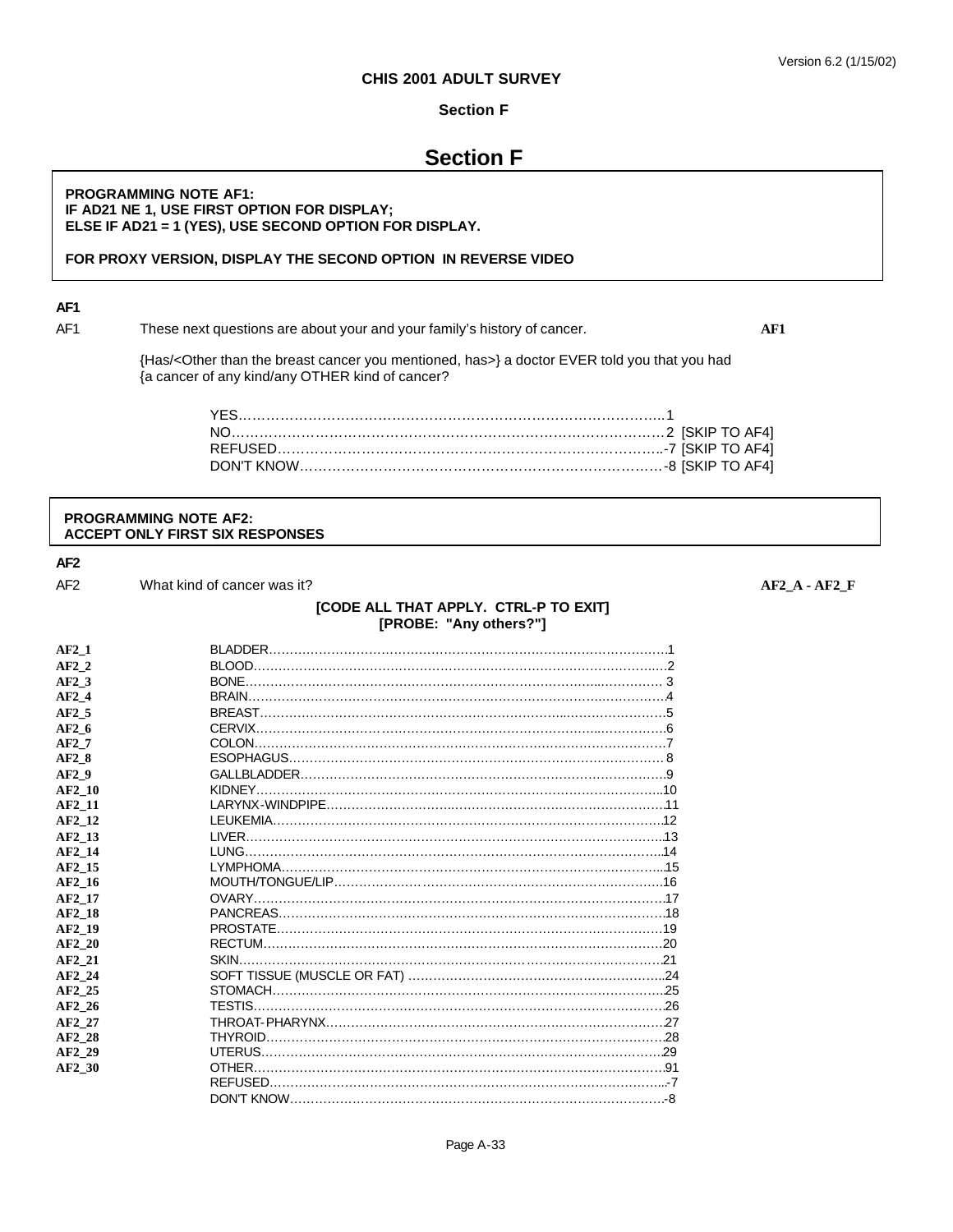| <b>PROGRAMMING NOTE AF2A:</b>              |
|--------------------------------------------|
| IF AF2 $21 = 1$ (YES), CONTINUE WITH AF2A; |
| <b>ELSE SKIP TO AF3</b>                    |

**FOR PROXY VERSION, PUT THE WORD "You" AFTER "skin cancer" IN REVERSE VIDEO**

| AF <sub>2</sub> A                  |                                                                                                                                                                                                       |                 |
|------------------------------------|-------------------------------------------------------------------------------------------------------------------------------------------------------------------------------------------------------|-----------------|
| AF <sub>2</sub> A                  | Was the skin cancer <you> mentioned non-melanoma, melanoma, or an unknown type?</you>                                                                                                                 | AF2A A - AF2A C |
|                                    | [CODE ALL THAT APPLY. CTRL-P TO EXIT.]<br>[PROBE: "Any others?"                                                                                                                                       |                 |
| $AF2A$ 1<br>$AF2A$ 2<br>$AF2A$ 3   |                                                                                                                                                                                                       |                 |
| AF <sub>3</sub><br>AF <sub>3</sub> | How old were you when cancer was first diagnosed?                                                                                                                                                     | AF3             |
|                                    | AGE IN YEARS<br>[HR: 1 THRU AAGE OR (105 IF AAGE = -7)]                                                                                                                                               |                 |
| AF4                                |                                                                                                                                                                                                       |                 |
| AF4                                | What about your family? By family we mean only your blood relatives. Did your biological father<br>or mother, full brothers or sisters, or biological sons or daughters ever have cancer of any kind? | AF4             |
|                                    | [IF NEEDED, SAY: "Do not include family members related through marriage such as a<br>stepfather or stepsister, or family members who were adopted."]                                                 |                 |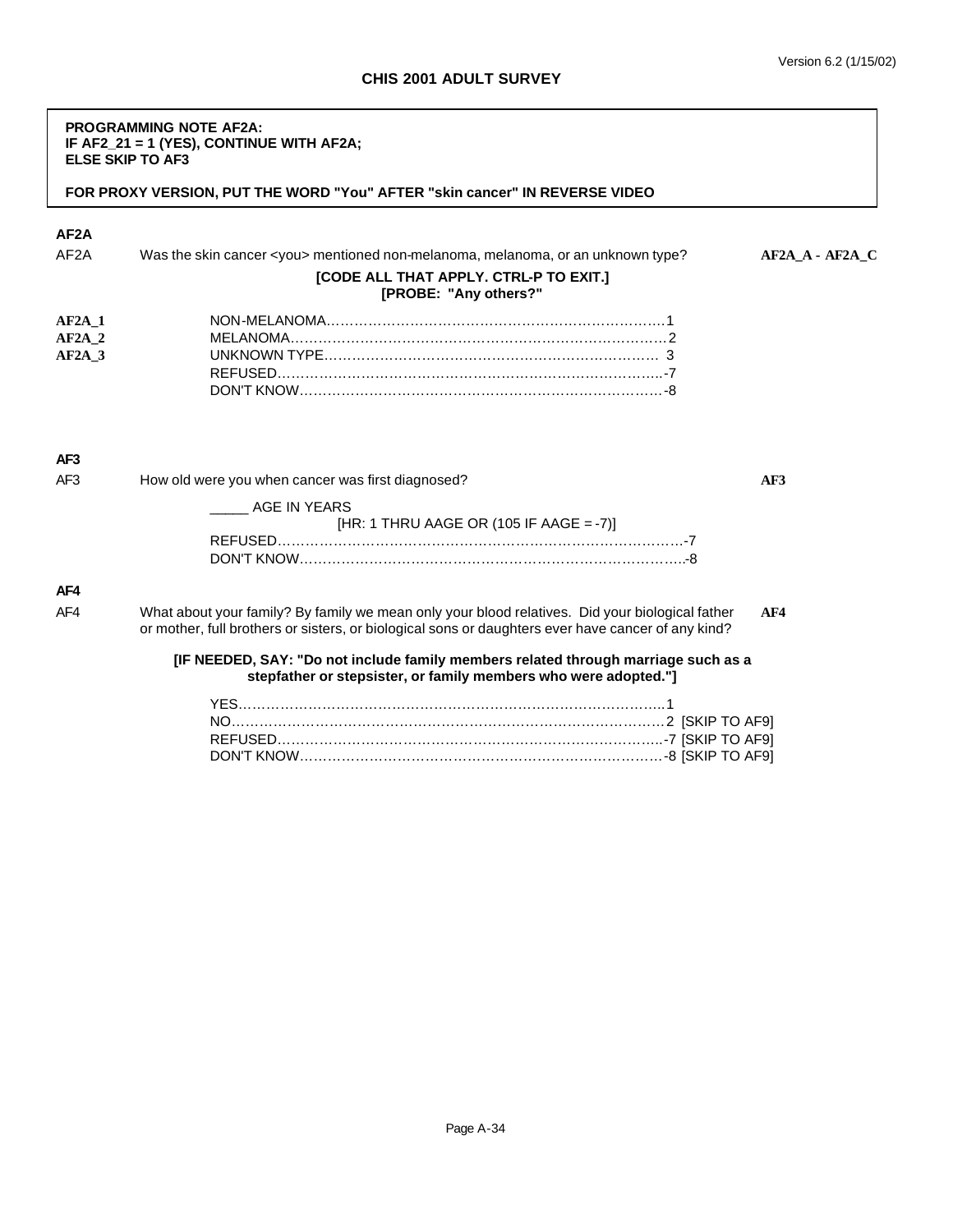#### **Section F**

#### **PROGRAMMING NOTE AF5: ACCEPT ONLY FIRST SIX RESPONSES**

**AF5**

AF5 What kind of cancer or cancers were these? **AF5\_A - AF5\_A** - AF5\_F

# **[CODE ALL THAT APPLY. CTRL-P TO EXIT] [PROBE: "Any others?"]**

| AF5 1         |  |
|---------------|--|
| AF5 2         |  |
| AF5 3         |  |
| AF5 4         |  |
| AF5 5         |  |
| AF5 6         |  |
| AF5 7         |  |
| AF5 8         |  |
| AF5 9         |  |
| AF5 10        |  |
| <b>AF5 11</b> |  |
| AF5 12        |  |
| AF5 13        |  |
| AF5_14        |  |
| AF5 15        |  |
| AF5 16        |  |
| AF5 17        |  |
| AF5 18        |  |
| AF5 19        |  |
| AF5 20        |  |
| AF5 21        |  |
| AF5 24        |  |
| AF5 25        |  |
| AF5 26        |  |
| AF5 27        |  |
| AF5 28        |  |
| AF5 29        |  |
| AF5 30        |  |
|               |  |
|               |  |

### **PROGRAMMING NOTE AF5A: IF AF5\_21 = 1 (YES), CONTINUE WITH AF5A; ELSE SKIP TO AF6**

# **AF5A**

AF5A Was the skin cancer you mentioned non-melanoma, melanoma, or an unknown type? AF5A\_A - AF5A\_C

#### **[CODE ALL THAT APPLY. CTRL-P TO EXIT.] [PROBE: "Any others?"**

| $AF5A$ 1          |  |
|-------------------|--|
| AF5A <sub>2</sub> |  |
| $AF5A$ 3          |  |
|                   |  |
|                   |  |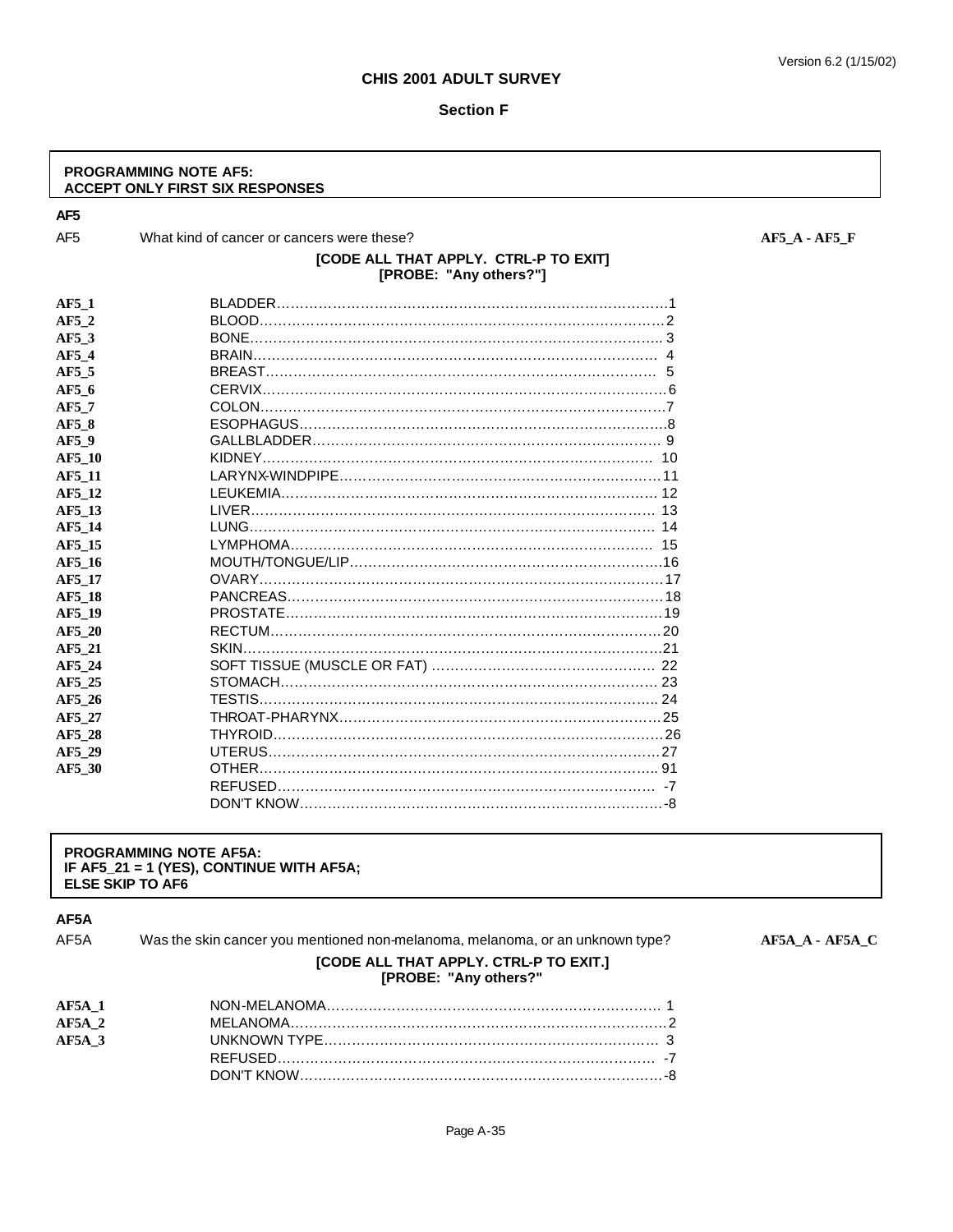|                 | <b>PROGRAMMING NOTE AF6:</b><br>IF AA3 = 2 AND AF5 = 5 CONTINUE WITH AF6;<br><b>ELSE SKIP TO AF9</b>                                                                                                                                                                           |             |
|-----------------|--------------------------------------------------------------------------------------------------------------------------------------------------------------------------------------------------------------------------------------------------------------------------------|-------------|
| AF <sub>6</sub> |                                                                                                                                                                                                                                                                                |             |
| AF <sub>6</sub> | Was your mother ever diagnosed with breast cancer?                                                                                                                                                                                                                             | AF6         |
|                 |                                                                                                                                                                                                                                                                                |             |
|                 |                                                                                                                                                                                                                                                                                |             |
|                 |                                                                                                                                                                                                                                                                                |             |
| AF7             |                                                                                                                                                                                                                                                                                |             |
| AF7             | Do you have any sisters who have ever been diagnosed with breast cancer?                                                                                                                                                                                                       | AF7         |
|                 |                                                                                                                                                                                                                                                                                |             |
|                 |                                                                                                                                                                                                                                                                                |             |
|                 |                                                                                                                                                                                                                                                                                |             |
|                 |                                                                                                                                                                                                                                                                                |             |
| AF <sub>8</sub> |                                                                                                                                                                                                                                                                                |             |
| AF <sub>8</sub> | How many?                                                                                                                                                                                                                                                                      | AF8         |
|                 | NUMBER OF SISTERS WITH BREAST CANCER [HR: 1-9]                                                                                                                                                                                                                                 |             |
|                 |                                                                                                                                                                                                                                                                                |             |
|                 |                                                                                                                                                                                                                                                                                |             |
| AF <sub>9</sub> | <b>PROGRAMMING NOTE AF9:</b><br>FOR PROXY VERSION, PUT THE WORD "you" FOLLOWING "Would" IN REVERSE VIDEO                                                                                                                                                                       |             |
| AF <sub>9</sub> | These next questions are about the time you spend in the sun. When you go outside on a very<br>sunny day for MORE than one hour, how often do you wear any kind of hat that shades your<br>face, ears and neck from the sun. Would <you> say always, sometimes or never?</you> | AF9         |
|                 |                                                                                                                                                                                                                                                                                |             |
|                 |                                                                                                                                                                                                                                                                                |             |
|                 | NEVER GO OUT IN THE SUN FOR MORE THAN 1 HOUR/NEVER                                                                                                                                                                                                                             |             |
|                 | GO OUT IN THE SUN.                                                                                                                                                                                                                                                             |             |
|                 |                                                                                                                                                                                                                                                                                |             |
|                 |                                                                                                                                                                                                                                                                                |             |
|                 | <b>PROGRAMMING NOTE AF10:</b><br>FOR PROXY VERSION, PUT THE WORD "you" FOLLOWING "Would" IN REVERSE VIDEO                                                                                                                                                                      |             |
| <b>AF10</b>     |                                                                                                                                                                                                                                                                                |             |
| AF10            | And when you go outside on a very sunny day for more than an hour, how often do you wear a<br>long sleeved shirt? Would <you> say always, sometimes, or never?</you>                                                                                                           | <b>AF10</b> |
|                 |                                                                                                                                                                                                                                                                                |             |
|                 |                                                                                                                                                                                                                                                                                |             |
|                 |                                                                                                                                                                                                                                                                                |             |
|                 | NEVER GO OUT IN THE SUN FOR MORE THAN 1 HOUR/NEVER                                                                                                                                                                                                                             |             |
|                 |                                                                                                                                                                                                                                                                                |             |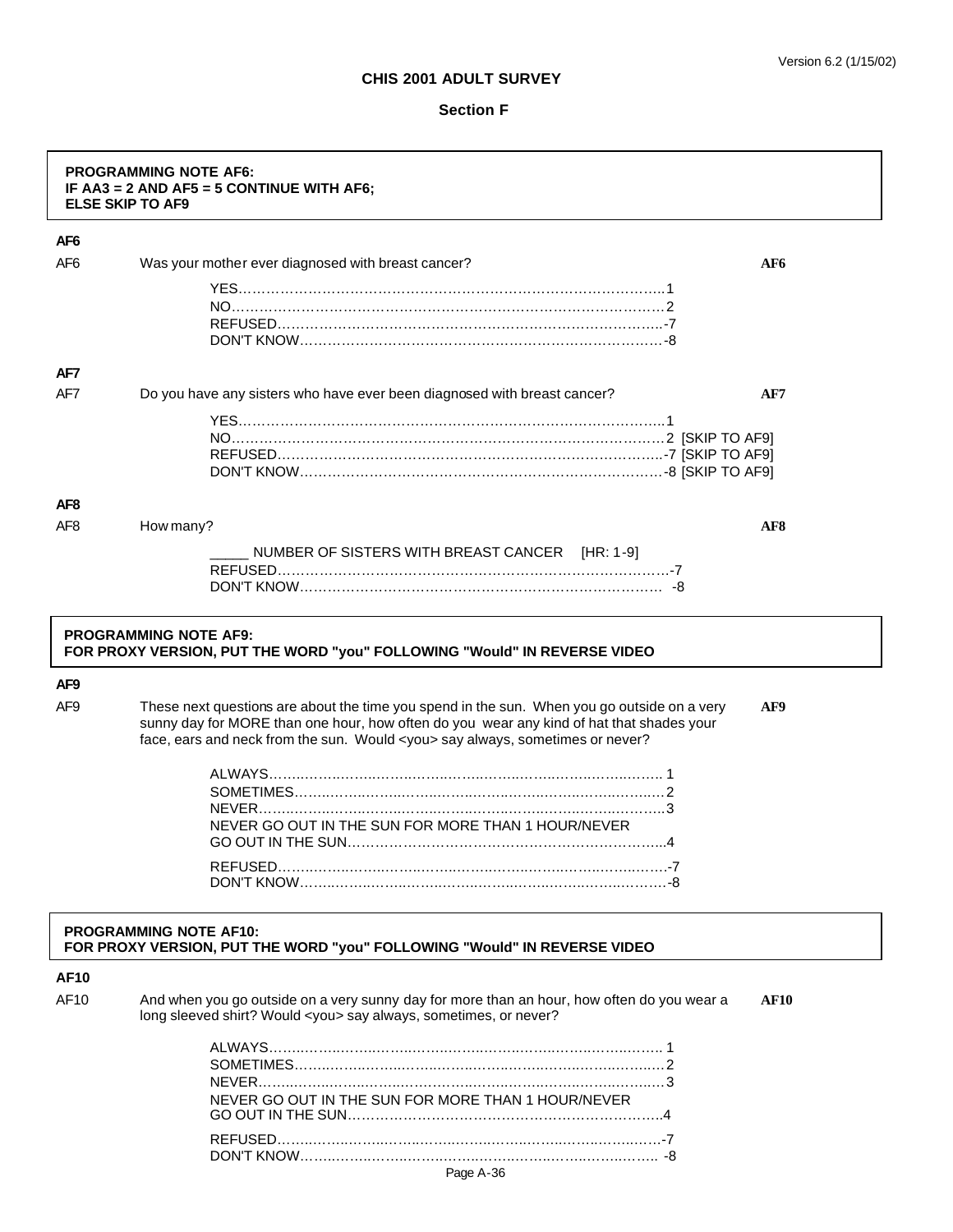| <b>AF11</b> |                                                                                                                                                                                                                                                              |             |
|-------------|--------------------------------------------------------------------------------------------------------------------------------------------------------------------------------------------------------------------------------------------------------------|-------------|
| AF11        | And how often do you stay in the shade? (Would <you> say always, sometimes, or never?)</you>                                                                                                                                                                 | <b>AF11</b> |
|             | NEVER GO OUT IN THE SUN FOR MORE THAN 1 HOUR/NEVER                                                                                                                                                                                                           |             |
|             |                                                                                                                                                                                                                                                              |             |
|             | <b>PROGRAMMING NOTE AF12:</b><br>FOR PROXY VERSION, PUT THE WORD "you" FOLLOWING "Would" IN REVERSE VIDEO                                                                                                                                                    |             |
| AF12        |                                                                                                                                                                                                                                                              |             |
| AF12        | And how often do you use sunscreen of SPF 15 or greater? (Would <you> say always,<br/>sometimes, or never?)</you>                                                                                                                                            | <b>AF12</b> |
|             | NEVER GO OUT IN THE SUN FOR MORE THAN 1 HOUR/NEVER                                                                                                                                                                                                           |             |
|             |                                                                                                                                                                                                                                                              |             |
| AF13        |                                                                                                                                                                                                                                                              |             |
| AF13        | How many times in the past year have you had a sunburn?                                                                                                                                                                                                      | <b>AF13</b> |
|             | ENTER TIMES: _______ [HR: 0-365]                                                                                                                                                                                                                             |             |
|             | <b>PROGRAMMING NOTE:</b><br>IF AAGE < 40 OR [AA2A = 1 (BETWEEN 18 AND 29) OR 2 (BETWEEN 30 AND 39)] OR ENUM.AGE < 40 OR AGE<br>IS UNKNOWN, SKIP TO AG1;<br><b>ELSE CONTINUE WITH AF14</b>                                                                    |             |
|             |                                                                                                                                                                                                                                                              |             |
| <b>AF14</b> |                                                                                                                                                                                                                                                              |             |
|             | Have you EVER HAD a Sigmoidoscopy, Colonoscopy, or a Proctoscopy to look for signs of<br>cancer or other problems in your colon?                                                                                                                             | <b>AF14</b> |
|             | [IF NEEDED, SAY: "A SIGMOIDOSCOPY is an exam in which a health care professional<br>inserts a flexible tube into the rectum and the lower part of the colon to look for signs of<br>cancer or other problems.                                                |             |
| AF14        | A COLONOSCOPY is a SIMILAR exam but uses a longer tube to examine the entire<br>colon. Before a colonoscopy is done, you are usually given medication through a<br>needle in your arm to make you sleepy. A PROCTOSCOPY is an exam that uses a rigid tube."] |             |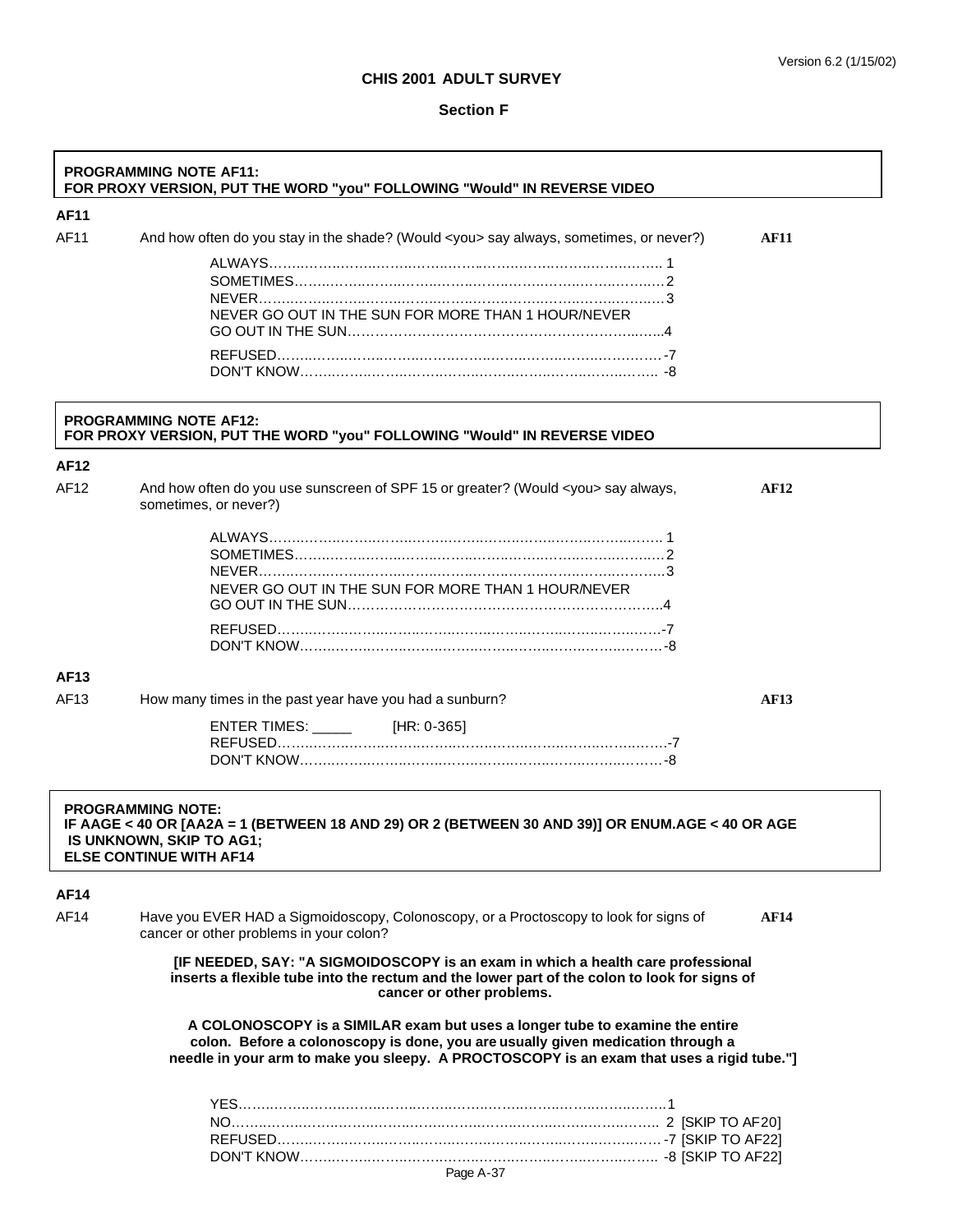| AF16        |                                                                                                                                                                                                |             |
|-------------|------------------------------------------------------------------------------------------------------------------------------------------------------------------------------------------------|-------------|
| AF16        | How long ago did you have your most recent exam?                                                                                                                                               | <b>AF16</b> |
|             |                                                                                                                                                                                                |             |
| <b>AF17</b> |                                                                                                                                                                                                |             |
| <b>AF17</b> | Did you have this exam                                                                                                                                                                         | <b>AF17</b> |
|             |                                                                                                                                                                                                |             |
|             | <b>PROGRAMMING NOTE AF15:</b><br>IF AF16 = 6 (OVER 10 YEARS AGO) SKIP TO AF18;<br><b>ELSE CONTINUE WITH AF15.</b><br>FOR PROXY VERSION, PUT THE WORD "Your" AFTER "10 years?" IN REVERSE VIDEO |             |
| <b>AF15</b> |                                                                                                                                                                                                |             |
| AF15        | How many of these (sigmoidoscopy, colonoscopy, or proctoscopy) exams have you had in the<br>last 10 years? ( <your> best estimate is fine.)</your>                                             | <b>AF15</b> |
|             | [HR: 0-120; SR: 0-20]<br>EXAMS                                                                                                                                                                 |             |
| AF18        |                                                                                                                                                                                                |             |
| AF18        | Have you ever had a sigmoidoscopy, colonoscopy or proctoscopy where the results were not<br>normal?                                                                                            | <b>AF18</b> |
|             |                                                                                                                                                                                                |             |
| <b>AF19</b> |                                                                                                                                                                                                |             |
| AF19        | Because of these results, did you have additional tests and/or treatment?                                                                                                                      | <b>AF19</b> |
|             |                                                                                                                                                                                                |             |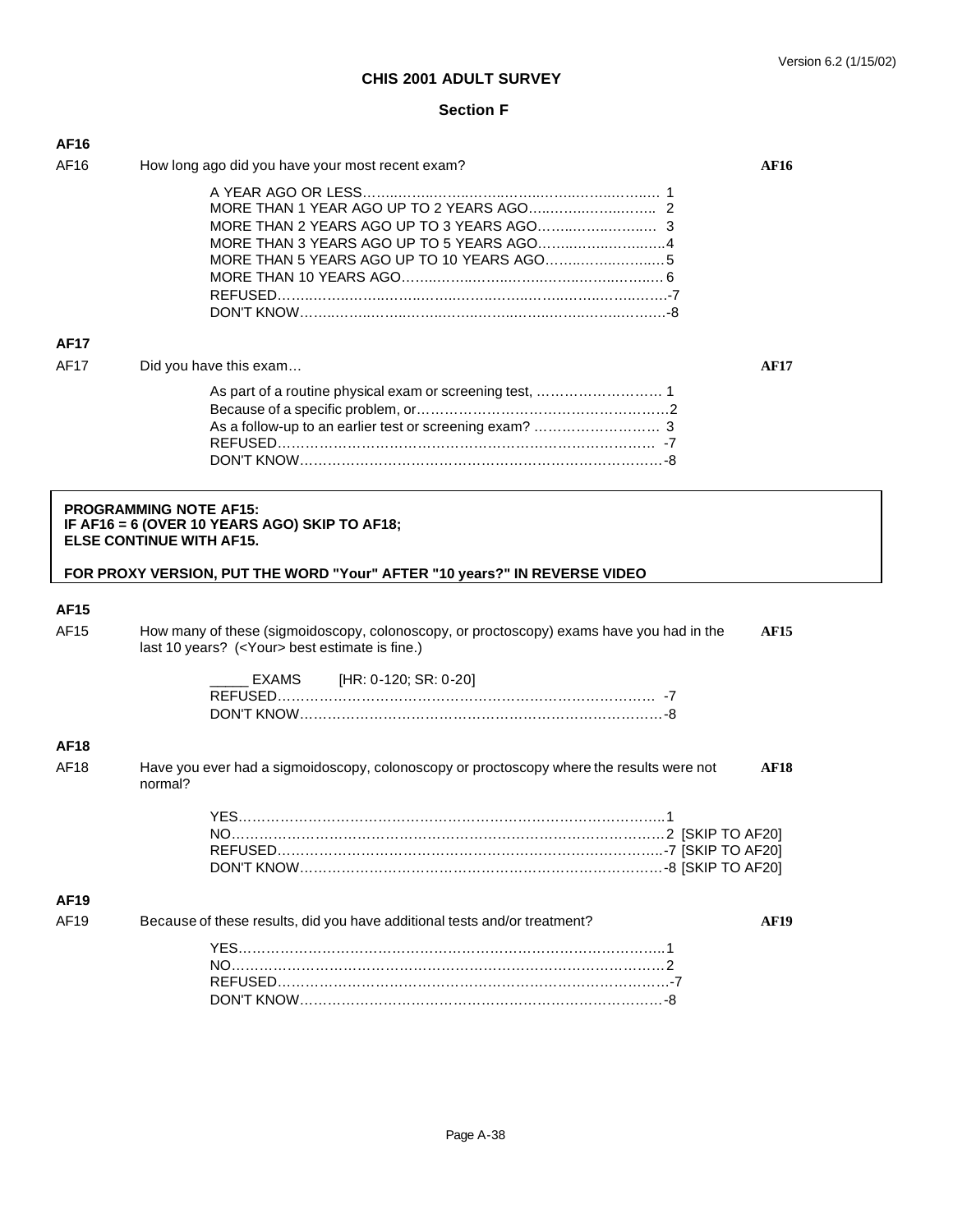| AF20<br>AF20<br>What is the ONE most important reason why you have {NEVER had/NOT had} one of these<br><b>AF20</b><br>exams {in the last 10 years}?<br>TOO PAINFUL, UNPLEASANT, OR EMBARRASSING 7<br>AF21<br>AF21<br>During the past 12 months has a doctor or other health professional recommended that you<br><b>AF21</b><br>have a sigmoidoscopy, colonoscopy or proctoscopy?<br>AF22<br>AF22<br>The following questions are about the blood stool or occult blood test, a test to determine<br>AF22<br>whether you have blood in your stool or bowel movement. The blood stool test can be done at<br>home using a kit. You smear a small amount of stool on cards at home and send the cards<br>back to the doctor or lab.<br>Have you ever done a blood stool test, using a HOME test kit?<br>AF24<br>AF24<br>How long ago did you do your most recent HOME blood stool test?<br>AF24<br>MORE THAN 3 YEARS AGO UP TO 5 YEARS AGO 4 | <b>PROGRAMMING NOTE AF20:</b><br>IF [AF14 = 2 (NEVER HAD SIGMOIDOSCOPY, COLONOSCOPY, OR PROCTOSCOPY)], CONTINUE WITH AF20<br>AND DISPLAY "NEVER had";<br>ELSE IF AF15 = 0 (NONE IN LAST 10 YEARS) OR AF16 = 6 (MOST RECENT OVER 10 YEARS AGO), CONTINUE<br>WITH AF20 AND DISPLAY "NOT had" AND "in the last 10 years";<br><b>ELSE SKIP TO AF22</b> |  |
|-------------------------------------------------------------------------------------------------------------------------------------------------------------------------------------------------------------------------------------------------------------------------------------------------------------------------------------------------------------------------------------------------------------------------------------------------------------------------------------------------------------------------------------------------------------------------------------------------------------------------------------------------------------------------------------------------------------------------------------------------------------------------------------------------------------------------------------------------------------------------------------------------------------------------------------------|----------------------------------------------------------------------------------------------------------------------------------------------------------------------------------------------------------------------------------------------------------------------------------------------------------------------------------------------------|--|
|                                                                                                                                                                                                                                                                                                                                                                                                                                                                                                                                                                                                                                                                                                                                                                                                                                                                                                                                           |                                                                                                                                                                                                                                                                                                                                                    |  |
|                                                                                                                                                                                                                                                                                                                                                                                                                                                                                                                                                                                                                                                                                                                                                                                                                                                                                                                                           |                                                                                                                                                                                                                                                                                                                                                    |  |
|                                                                                                                                                                                                                                                                                                                                                                                                                                                                                                                                                                                                                                                                                                                                                                                                                                                                                                                                           |                                                                                                                                                                                                                                                                                                                                                    |  |
|                                                                                                                                                                                                                                                                                                                                                                                                                                                                                                                                                                                                                                                                                                                                                                                                                                                                                                                                           |                                                                                                                                                                                                                                                                                                                                                    |  |
|                                                                                                                                                                                                                                                                                                                                                                                                                                                                                                                                                                                                                                                                                                                                                                                                                                                                                                                                           |                                                                                                                                                                                                                                                                                                                                                    |  |
|                                                                                                                                                                                                                                                                                                                                                                                                                                                                                                                                                                                                                                                                                                                                                                                                                                                                                                                                           |                                                                                                                                                                                                                                                                                                                                                    |  |
|                                                                                                                                                                                                                                                                                                                                                                                                                                                                                                                                                                                                                                                                                                                                                                                                                                                                                                                                           |                                                                                                                                                                                                                                                                                                                                                    |  |
|                                                                                                                                                                                                                                                                                                                                                                                                                                                                                                                                                                                                                                                                                                                                                                                                                                                                                                                                           |                                                                                                                                                                                                                                                                                                                                                    |  |
|                                                                                                                                                                                                                                                                                                                                                                                                                                                                                                                                                                                                                                                                                                                                                                                                                                                                                                                                           |                                                                                                                                                                                                                                                                                                                                                    |  |
|                                                                                                                                                                                                                                                                                                                                                                                                                                                                                                                                                                                                                                                                                                                                                                                                                                                                                                                                           |                                                                                                                                                                                                                                                                                                                                                    |  |
|                                                                                                                                                                                                                                                                                                                                                                                                                                                                                                                                                                                                                                                                                                                                                                                                                                                                                                                                           |                                                                                                                                                                                                                                                                                                                                                    |  |
|                                                                                                                                                                                                                                                                                                                                                                                                                                                                                                                                                                                                                                                                                                                                                                                                                                                                                                                                           |                                                                                                                                                                                                                                                                                                                                                    |  |
|                                                                                                                                                                                                                                                                                                                                                                                                                                                                                                                                                                                                                                                                                                                                                                                                                                                                                                                                           |                                                                                                                                                                                                                                                                                                                                                    |  |
|                                                                                                                                                                                                                                                                                                                                                                                                                                                                                                                                                                                                                                                                                                                                                                                                                                                                                                                                           |                                                                                                                                                                                                                                                                                                                                                    |  |
|                                                                                                                                                                                                                                                                                                                                                                                                                                                                                                                                                                                                                                                                                                                                                                                                                                                                                                                                           |                                                                                                                                                                                                                                                                                                                                                    |  |
|                                                                                                                                                                                                                                                                                                                                                                                                                                                                                                                                                                                                                                                                                                                                                                                                                                                                                                                                           |                                                                                                                                                                                                                                                                                                                                                    |  |
|                                                                                                                                                                                                                                                                                                                                                                                                                                                                                                                                                                                                                                                                                                                                                                                                                                                                                                                                           |                                                                                                                                                                                                                                                                                                                                                    |  |
|                                                                                                                                                                                                                                                                                                                                                                                                                                                                                                                                                                                                                                                                                                                                                                                                                                                                                                                                           |                                                                                                                                                                                                                                                                                                                                                    |  |
|                                                                                                                                                                                                                                                                                                                                                                                                                                                                                                                                                                                                                                                                                                                                                                                                                                                                                                                                           |                                                                                                                                                                                                                                                                                                                                                    |  |
|                                                                                                                                                                                                                                                                                                                                                                                                                                                                                                                                                                                                                                                                                                                                                                                                                                                                                                                                           |                                                                                                                                                                                                                                                                                                                                                    |  |
|                                                                                                                                                                                                                                                                                                                                                                                                                                                                                                                                                                                                                                                                                                                                                                                                                                                                                                                                           |                                                                                                                                                                                                                                                                                                                                                    |  |
|                                                                                                                                                                                                                                                                                                                                                                                                                                                                                                                                                                                                                                                                                                                                                                                                                                                                                                                                           |                                                                                                                                                                                                                                                                                                                                                    |  |
|                                                                                                                                                                                                                                                                                                                                                                                                                                                                                                                                                                                                                                                                                                                                                                                                                                                                                                                                           |                                                                                                                                                                                                                                                                                                                                                    |  |
|                                                                                                                                                                                                                                                                                                                                                                                                                                                                                                                                                                                                                                                                                                                                                                                                                                                                                                                                           |                                                                                                                                                                                                                                                                                                                                                    |  |
|                                                                                                                                                                                                                                                                                                                                                                                                                                                                                                                                                                                                                                                                                                                                                                                                                                                                                                                                           |                                                                                                                                                                                                                                                                                                                                                    |  |
|                                                                                                                                                                                                                                                                                                                                                                                                                                                                                                                                                                                                                                                                                                                                                                                                                                                                                                                                           |                                                                                                                                                                                                                                                                                                                                                    |  |
|                                                                                                                                                                                                                                                                                                                                                                                                                                                                                                                                                                                                                                                                                                                                                                                                                                                                                                                                           |                                                                                                                                                                                                                                                                                                                                                    |  |
|                                                                                                                                                                                                                                                                                                                                                                                                                                                                                                                                                                                                                                                                                                                                                                                                                                                                                                                                           |                                                                                                                                                                                                                                                                                                                                                    |  |
|                                                                                                                                                                                                                                                                                                                                                                                                                                                                                                                                                                                                                                                                                                                                                                                                                                                                                                                                           |                                                                                                                                                                                                                                                                                                                                                    |  |
|                                                                                                                                                                                                                                                                                                                                                                                                                                                                                                                                                                                                                                                                                                                                                                                                                                                                                                                                           |                                                                                                                                                                                                                                                                                                                                                    |  |
|                                                                                                                                                                                                                                                                                                                                                                                                                                                                                                                                                                                                                                                                                                                                                                                                                                                                                                                                           |                                                                                                                                                                                                                                                                                                                                                    |  |
|                                                                                                                                                                                                                                                                                                                                                                                                                                                                                                                                                                                                                                                                                                                                                                                                                                                                                                                                           |                                                                                                                                                                                                                                                                                                                                                    |  |
|                                                                                                                                                                                                                                                                                                                                                                                                                                                                                                                                                                                                                                                                                                                                                                                                                                                                                                                                           |                                                                                                                                                                                                                                                                                                                                                    |  |
|                                                                                                                                                                                                                                                                                                                                                                                                                                                                                                                                                                                                                                                                                                                                                                                                                                                                                                                                           |                                                                                                                                                                                                                                                                                                                                                    |  |
|                                                                                                                                                                                                                                                                                                                                                                                                                                                                                                                                                                                                                                                                                                                                                                                                                                                                                                                                           |                                                                                                                                                                                                                                                                                                                                                    |  |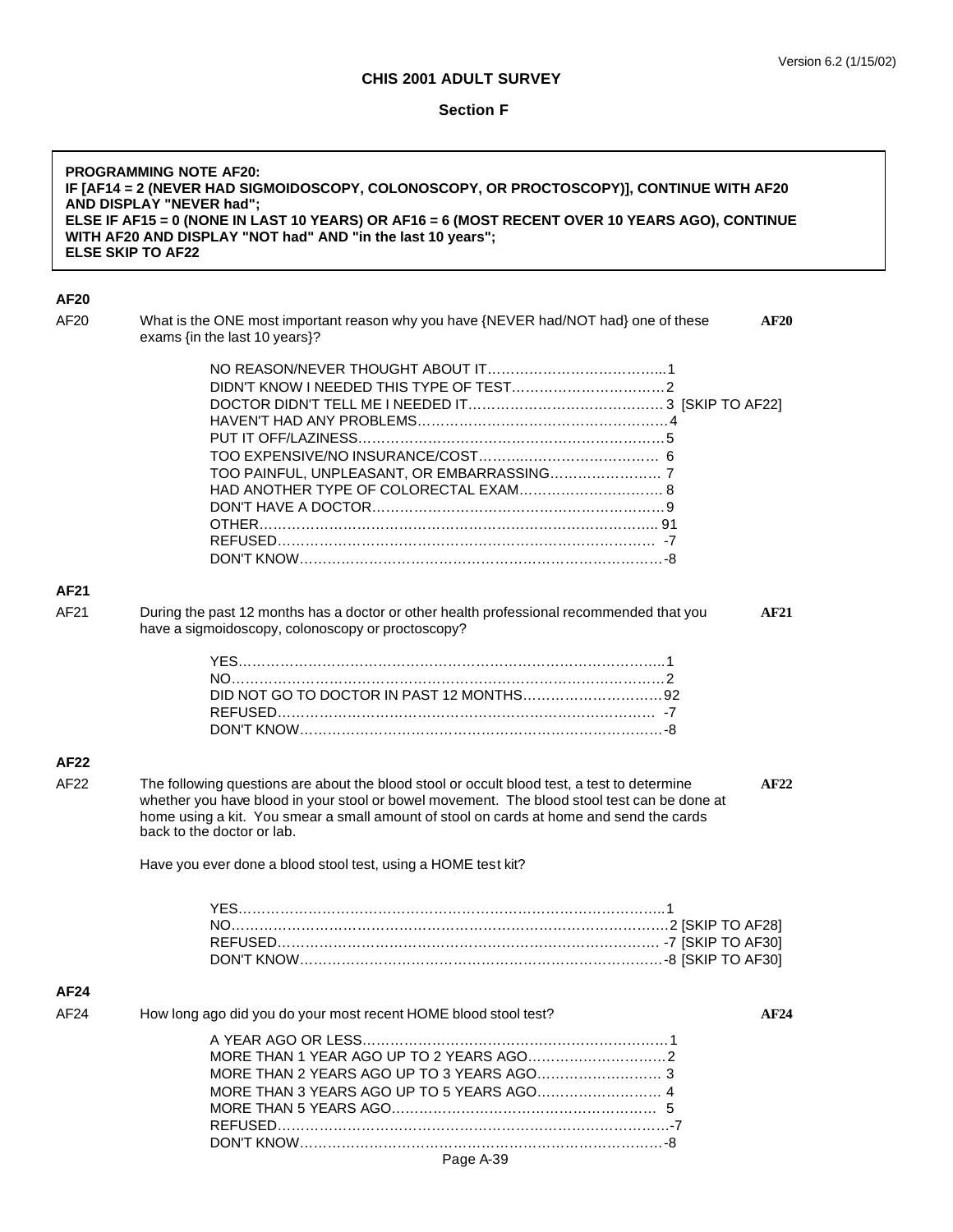| <b>AF25</b>      |                                                                                                                            |                 |
|------------------|----------------------------------------------------------------------------------------------------------------------------|-----------------|
| AF25             | Did you take this test                                                                                                     | AF25            |
|                  |                                                                                                                            |                 |
|                  |                                                                                                                            |                 |
|                  |                                                                                                                            |                 |
|                  |                                                                                                                            |                 |
|                  | <b>PROGRAMMING NOTE AF23:</b><br>IF AF24 = 4 OR 5 (MORE THAN 3 YEARS AGO), SKIP TO AF26;<br><b>ELSE CONTINUE WITH AF23</b> |                 |
|                  | FOR PROXY VERSION, PUT THE WORD "Your" FOLLOWING "years?" IN REVERSE VIDEO                                                 |                 |
| AF23             |                                                                                                                            |                 |
| AF23             | How many HOME blood stool tests have you done in the last 3 years? ( <your> best estimate is<br/>fine.)</your>             | AF23            |
|                  | __ TESTS [HR: 0-72; SR: 1-12]                                                                                              |                 |
|                  |                                                                                                                            |                 |
|                  |                                                                                                                            |                 |
| AF26             |                                                                                                                            |                 |
| AF26             | Have you EVER had a HOME blood stool test where the results were NOT normal?                                               | AF26            |
|                  |                                                                                                                            |                 |
|                  |                                                                                                                            | NOTE AF28]      |
|                  |                                                                                                                            | NOTE AF28]      |
|                  |                                                                                                                            | NOTE AF281      |
| AF27             |                                                                                                                            |                 |
| <b>AF27</b>      | Because of these results, what additional tests or surgery did you have?                                                   | AF27 A - AF27 G |
|                  | [CODE ALL THAT APPLY. CTRL-P TO EXIT.]<br>[PROBE: "Anything else?"]                                                        |                 |
| AF27_1           | <b>NONE</b>                                                                                                                | 1.              |
| AF27_2           |                                                                                                                            |                 |
| AF27 3<br>AF27_4 |                                                                                                                            |                 |
| AF27 5           |                                                                                                                            |                 |
| AF27_6           |                                                                                                                            |                 |
| AF27_7           |                                                                                                                            |                 |
|                  |                                                                                                                            |                 |
|                  |                                                                                                                            |                 |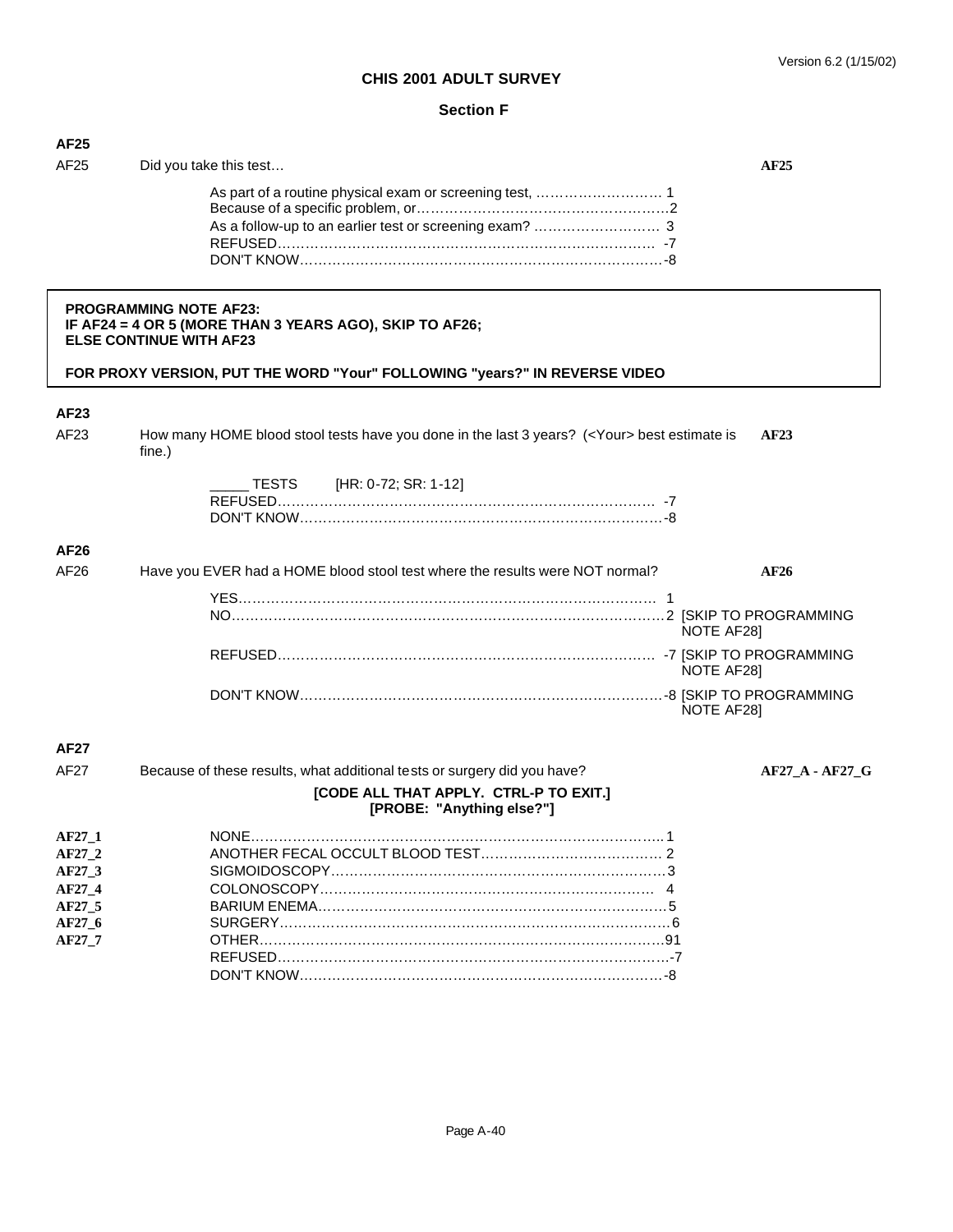| <b>PROGRAMMING NOTE AF28:</b><br>IF AF22 = 2 (NEVER HAD HOME STOOL TEST), CONTINUE WITH AF28 AND DISPLAY "NEVER had";<br>ELSE IF AF24 > 1 (NONE IN PAST YEAR), CONTINUE WITH AF28 AND DISPLAY "NOT had" and "in the past<br>year";<br><b>ELSE SKIP TO AF30</b> |                                                                                                                                                                                                                                                                                                                         |  |  |
|----------------------------------------------------------------------------------------------------------------------------------------------------------------------------------------------------------------------------------------------------------------|-------------------------------------------------------------------------------------------------------------------------------------------------------------------------------------------------------------------------------------------------------------------------------------------------------------------------|--|--|
| AF28                                                                                                                                                                                                                                                           |                                                                                                                                                                                                                                                                                                                         |  |  |
| AF28                                                                                                                                                                                                                                                           | What is the most important reason you have {NEVER had /NOT had} a HOME blood stool test<br>AF28<br>{in the past year}?                                                                                                                                                                                                  |  |  |
|                                                                                                                                                                                                                                                                | 1                                                                                                                                                                                                                                                                                                                       |  |  |
|                                                                                                                                                                                                                                                                | $\overline{2}$<br>DIDN'T NEED/DIDN'T KNOW I NEEDED THIS TYPE OF TEST                                                                                                                                                                                                                                                    |  |  |
|                                                                                                                                                                                                                                                                | 3 [SKIP TO AF30]                                                                                                                                                                                                                                                                                                        |  |  |
|                                                                                                                                                                                                                                                                | 4                                                                                                                                                                                                                                                                                                                       |  |  |
|                                                                                                                                                                                                                                                                | 5<br>6                                                                                                                                                                                                                                                                                                                  |  |  |
|                                                                                                                                                                                                                                                                | $\overline{7}$<br>TOO PAINFUL, UNPLEASANT, EMBARRASSING                                                                                                                                                                                                                                                                 |  |  |
|                                                                                                                                                                                                                                                                | 8                                                                                                                                                                                                                                                                                                                       |  |  |
|                                                                                                                                                                                                                                                                | 9                                                                                                                                                                                                                                                                                                                       |  |  |
|                                                                                                                                                                                                                                                                | 91                                                                                                                                                                                                                                                                                                                      |  |  |
|                                                                                                                                                                                                                                                                | $-7$<br>-8                                                                                                                                                                                                                                                                                                              |  |  |
|                                                                                                                                                                                                                                                                |                                                                                                                                                                                                                                                                                                                         |  |  |
| AF29                                                                                                                                                                                                                                                           |                                                                                                                                                                                                                                                                                                                         |  |  |
| AF29                                                                                                                                                                                                                                                           | In the past 12 months, has a doctor or other health professional recommended that you have a<br><b>AF29</b><br>home blood stool test?                                                                                                                                                                                   |  |  |
|                                                                                                                                                                                                                                                                |                                                                                                                                                                                                                                                                                                                         |  |  |
|                                                                                                                                                                                                                                                                |                                                                                                                                                                                                                                                                                                                         |  |  |
|                                                                                                                                                                                                                                                                |                                                                                                                                                                                                                                                                                                                         |  |  |
|                                                                                                                                                                                                                                                                |                                                                                                                                                                                                                                                                                                                         |  |  |
|                                                                                                                                                                                                                                                                |                                                                                                                                                                                                                                                                                                                         |  |  |
|                                                                                                                                                                                                                                                                |                                                                                                                                                                                                                                                                                                                         |  |  |
|                                                                                                                                                                                                                                                                | <b>PROGRAMMING NOTE AF30:</b><br>IF AA3 = 2 (FEMALE) OR (AA3 = 1 (MALE) AND [AAGE < 40 OR (AA2A = 1 (BETWEEN 18 AND 29) OR 2<br>(BETWEEN 30 AND 39)) OR ENUM.AGE < 45 OR IF AGE IS UNKNOWN]), SKIP TO AG1;<br><b>ELSE CONTINUE WITH AF30</b><br>FOR PROXY VERSION, PUT THE WORD "you" FOLLOWING "Have" IN REVERSE VIDEO |  |  |
| AF30                                                                                                                                                                                                                                                           |                                                                                                                                                                                                                                                                                                                         |  |  |
| AF30                                                                                                                                                                                                                                                           | Have <you> ever HEARD OF a PSA or "prostate-specific antigen" test to detect prostate cancer?<br/><b>AF30</b></you>                                                                                                                                                                                                     |  |  |
|                                                                                                                                                                                                                                                                | A PSA test is a blood test to detect prostate cancer.                                                                                                                                                                                                                                                                   |  |  |
|                                                                                                                                                                                                                                                                |                                                                                                                                                                                                                                                                                                                         |  |  |
|                                                                                                                                                                                                                                                                |                                                                                                                                                                                                                                                                                                                         |  |  |
|                                                                                                                                                                                                                                                                |                                                                                                                                                                                                                                                                                                                         |  |  |
|                                                                                                                                                                                                                                                                |                                                                                                                                                                                                                                                                                                                         |  |  |
|                                                                                                                                                                                                                                                                |                                                                                                                                                                                                                                                                                                                         |  |  |
| AF31                                                                                                                                                                                                                                                           |                                                                                                                                                                                                                                                                                                                         |  |  |
| AF31                                                                                                                                                                                                                                                           | Have you ever HAD a PSA test?<br><b>AF31</b>                                                                                                                                                                                                                                                                            |  |  |
|                                                                                                                                                                                                                                                                |                                                                                                                                                                                                                                                                                                                         |  |  |
|                                                                                                                                                                                                                                                                |                                                                                                                                                                                                                                                                                                                         |  |  |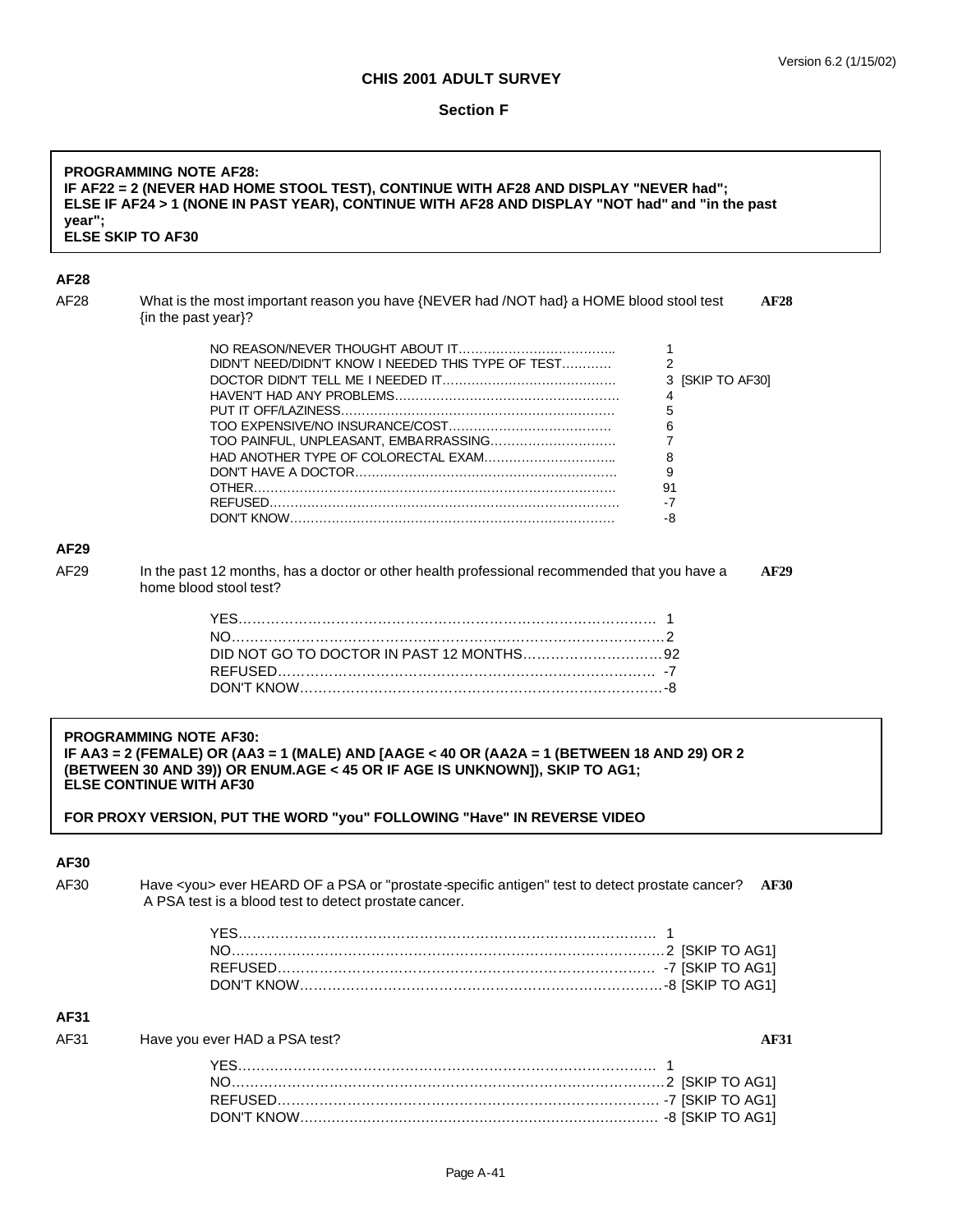| AF33                          |                                                                                   |             |
|-------------------------------|-----------------------------------------------------------------------------------|-------------|
| AF33                          | How long ago did you have your most recent PSA test?                              | <b>AF33</b> |
|                               |                                                                                   |             |
|                               |                                                                                   |             |
|                               |                                                                                   |             |
|                               | MORE THAN 3 YEARS AGO UP TO 5 YEARS AGO 4                                         |             |
|                               |                                                                                   |             |
|                               |                                                                                   |             |
|                               |                                                                                   |             |
| AF34                          |                                                                                   |             |
| AF34                          | Did you have this PSA test                                                        | <b>AF34</b> |
|                               |                                                                                   |             |
|                               |                                                                                   |             |
|                               |                                                                                   |             |
|                               |                                                                                   |             |
|                               |                                                                                   |             |
| <b>PROGRAMMING NOTE AF32:</b> | IF AF33 = 5 (OVER 5 YEARS AGO), SKIP TO AF35;<br><b>ELSE CONTINUE WITH AF32</b>   |             |
| AF32                          |                                                                                   |             |
| AF32                          | How many PSA tests have you had in the last 5 years? (Your best estimate is fine) | AF32        |
|                               | [HR: 0-25; SR: 0-10]<br>PSA TESTS                                                 |             |
|                               |                                                                                   |             |
|                               |                                                                                   |             |
| AF35                          |                                                                                   |             |
| AF35                          | Have you ever had a PSA test where the results were not normal?                   | <b>AF35</b> |
|                               |                                                                                   |             |
|                               |                                                                                   |             |
|                               |                                                                                   |             |
|                               |                                                                                   |             |
| AF36                          |                                                                                   |             |
| AF36                          | Because of these results, did you have additional tests and/or treatment?         | AF36        |
|                               |                                                                                   |             |
|                               |                                                                                   |             |
|                               |                                                                                   |             |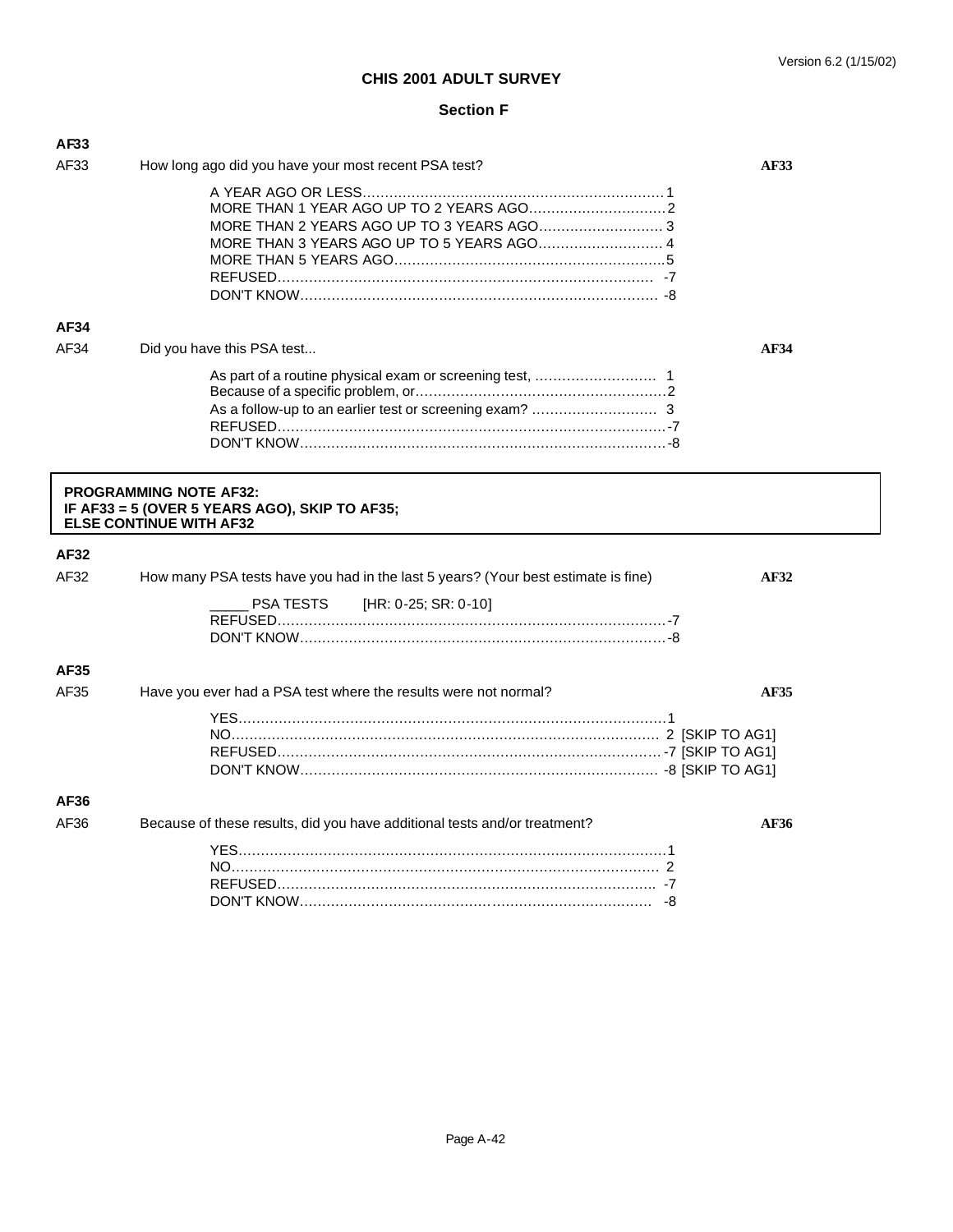# **Section G**

# **Section G**

| AG <sub>1</sub> |                                                                                        |  |
|-----------------|----------------------------------------------------------------------------------------|--|
| AG <sub>1</sub> | These next questions are about dental health.<br>AG1                                   |  |
|                 | How long has it been since you last visited a dentist, hygienist or orthodontist?      |  |
|                 |                                                                                        |  |
| AG <sub>2</sub> |                                                                                        |  |
| AG <sub>2</sub> | Did you go for a routine check-up or cleaning or was it for a specific problem?<br>AG2 |  |
|                 | BOTH A ROUTINE CHECK-UP/CLEANING AND A PROBLEM3                                        |  |
| AG <sub>3</sub> |                                                                                        |  |
| AG <sub>3</sub> | Do you currently have any kind of dental insurance?<br>AG3                             |  |
|                 |                                                                                        |  |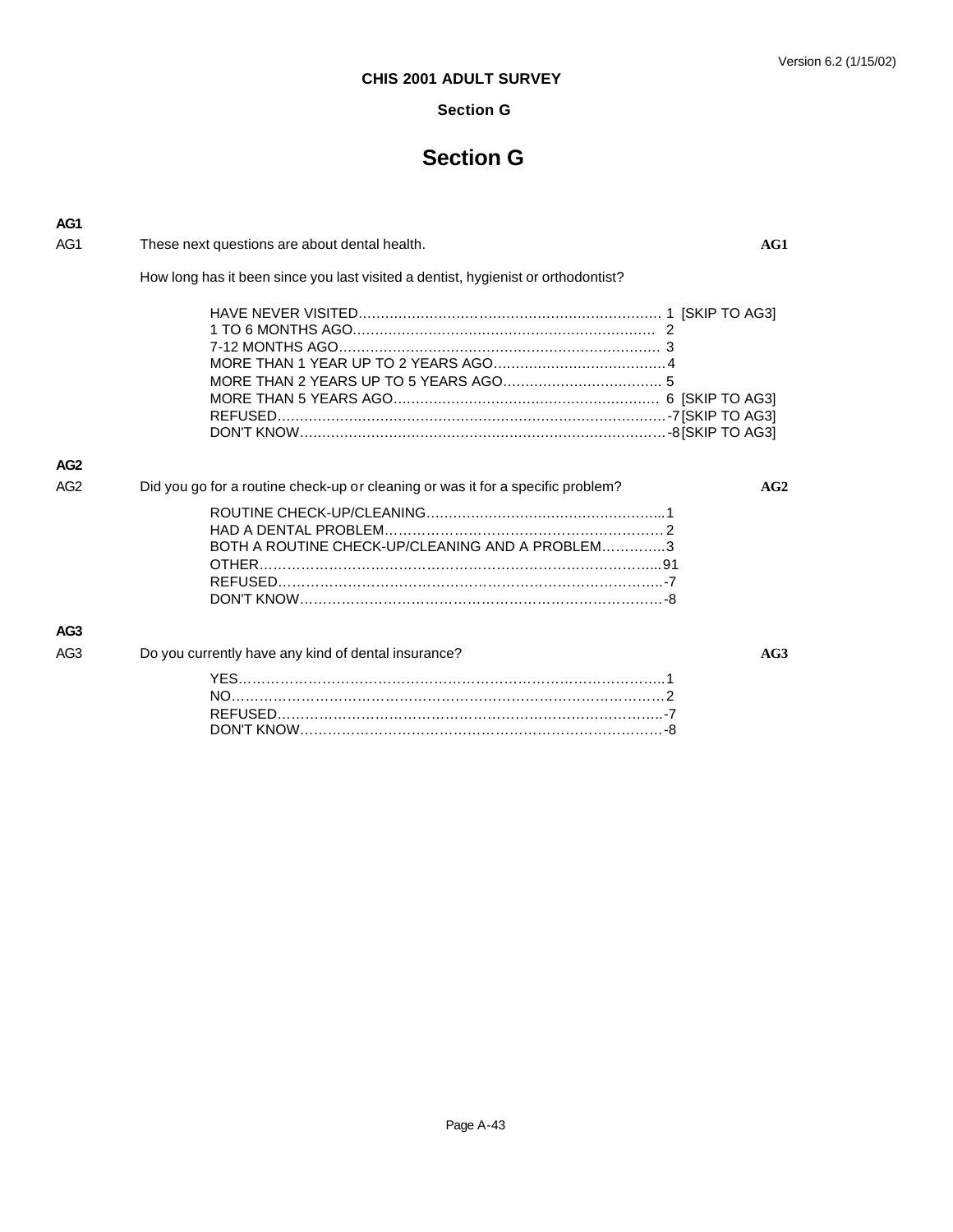### Version 6.2 (1/15/02)

# **CHIS 2001 ADULT SURVEY**

# **Section H**

# **Section H**

**AH1**

AH1 The next topic is about where you go and who you see when you want health care FOR AH1 YOURSELF, not for someone else.

Is there a place that you USUALLY go to when you are sick or need advice about your health?

| [NOTE: CODE "3" OR "4" ONLY IF VOLUNTEERED. DO NOT PROBE.] |                                              |
|------------------------------------------------------------|----------------------------------------------|
|                                                            | <b>NOTE AH31</b>                             |
|                                                            |                                              |
|                                                            | <b>NOTE AH31</b>                             |
|                                                            | <b>NOTE AH31</b>                             |
|                                                            | <b>NOTE AH31</b>                             |
|                                                            | .-7 [SKIP TO PROGRAMMING<br><b>NOTE AH31</b> |
|                                                            | NOTE AH3]                                    |

# **AH2**

| AH <sub>2</sub> | What is the ONE main reason you do not have a usual source of health care? | AH2 |
|-----------------|----------------------------------------------------------------------------|-----|
|                 |                                                                            |     |
|                 |                                                                            |     |
|                 |                                                                            |     |
|                 | USUAL PLACE IN THIS AREA NO LONGER AVAILABLE4 [SKIP TO AH5]                |     |
|                 | CAN'T FIND PROVIDER WHO SPEAKS MY LANGUAGE5 [SKIP TO AH5]                  |     |
|                 | LIKE DIFFERENT PLACES FOR HEALTH CARE NEEDS 6 [SKIP TO AH5]                |     |
|                 |                                                                            |     |
|                 |                                                                            |     |
|                 |                                                                            |     |
|                 |                                                                            |     |
|                 |                                                                            |     |
|                 |                                                                            |     |
|                 |                                                                            |     |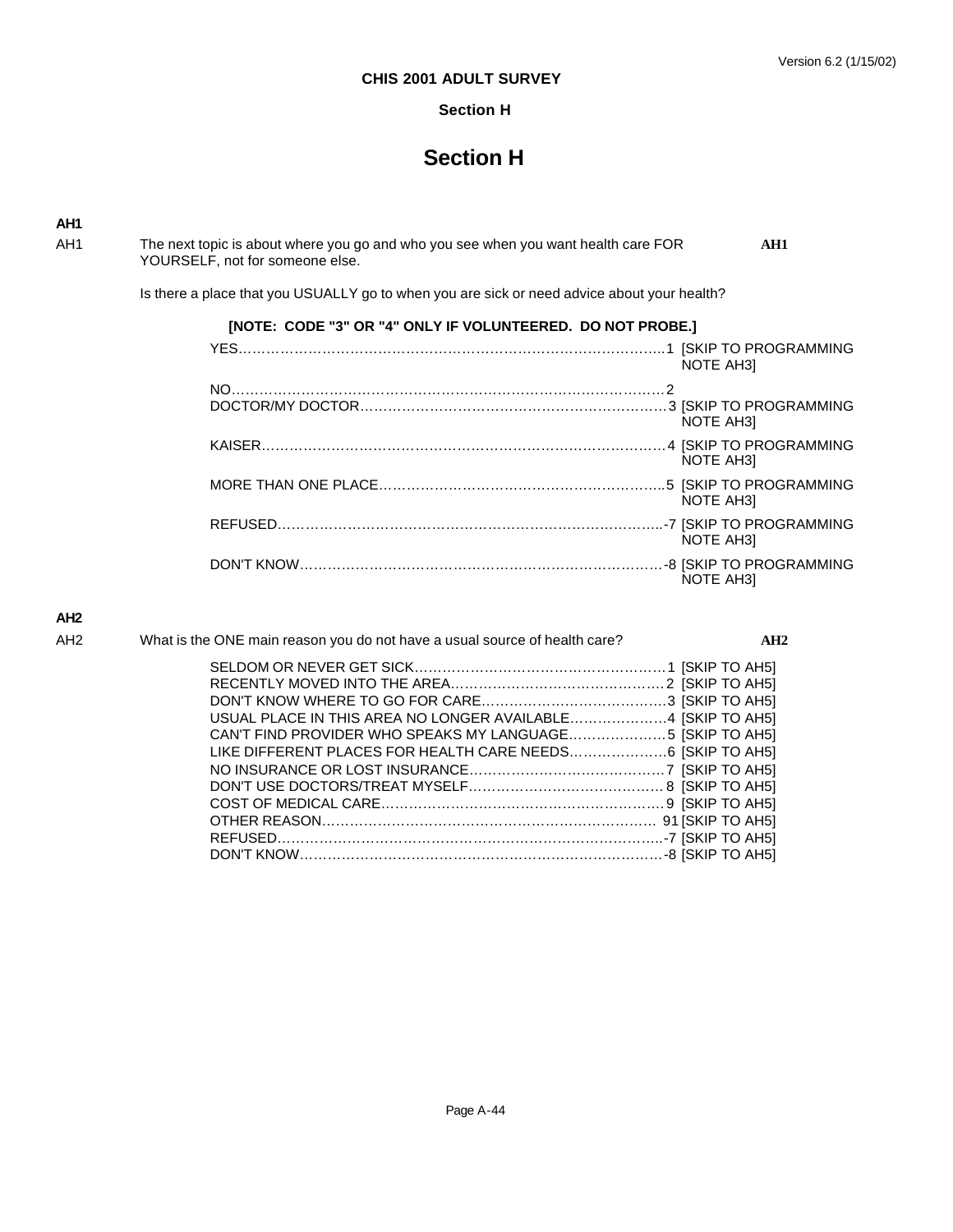|                 | <b>Section H</b>                                                                                                                                                                                                                                                                                                        |                 |
|-----------------|-------------------------------------------------------------------------------------------------------------------------------------------------------------------------------------------------------------------------------------------------------------------------------------------------------------------------|-----------------|
|                 | <b>PROGRAMMING NOTE AH3:</b><br>IF AH1 = 1 (YES) OR 5 (MORE THAN ONE PLACE) OR -7 (REF) OR -8 (DK), DISPLAY "What kind of place do<br>you go to most often--a medical";<br>ELSE IF AH1 = 3 (DOCTOR/MY DOCTOR), DISPLAY "Is your doctor in a private";<br>ELSE IF AH1 = 4 (KAISER), CATI FILL IN AH3 = 1 AND SKIP TO AH5 |                 |
| AH3             |                                                                                                                                                                                                                                                                                                                         |                 |
| AH <sub>3</sub> | {What kind of place do you go to most often—a medical/Is your doctor in a private} doctor's<br>office, a clinic or hospital clinic, an emergency room, or some other place?                                                                                                                                             | AH <sub>3</sub> |
|                 |                                                                                                                                                                                                                                                                                                                         |                 |
| AH3OS           | SOME OTHER PLACE (SPECIFY): __________________________91 [SKIP TO AH5]                                                                                                                                                                                                                                                  |                 |
|                 |                                                                                                                                                                                                                                                                                                                         |                 |
|                 |                                                                                                                                                                                                                                                                                                                         |                 |
|                 |                                                                                                                                                                                                                                                                                                                         |                 |
| AH4             |                                                                                                                                                                                                                                                                                                                         |                 |
| AH4             | Is it an HMO clinic, a county or government clinic, a community clinic, a hospital clinic or<br>emergency room, a chiropractic clinic, or some other kind of clinic or office?                                                                                                                                          | AH4             |
|                 | [IF "SOME OTHER KIND OF PLACE", PROBE FOR TYPE; READ LIST ONLY IF NECESSARY]                                                                                                                                                                                                                                            |                 |
|                 |                                                                                                                                                                                                                                                                                                                         |                 |
|                 |                                                                                                                                                                                                                                                                                                                         |                 |
|                 | COUNTY OR GOVERNMENT CLINIC/COMMUNITY/                                                                                                                                                                                                                                                                                  |                 |
|                 |                                                                                                                                                                                                                                                                                                                         |                 |
|                 | HOSPITAL/MEDICAL CENTER OR CLINIC/                                                                                                                                                                                                                                                                                      |                 |
|                 |                                                                                                                                                                                                                                                                                                                         |                 |
|                 | VA/VETERANS HOSPITAL/MILITARY HOSPITAL OR CLINIC4                                                                                                                                                                                                                                                                       |                 |
|                 |                                                                                                                                                                                                                                                                                                                         |                 |
|                 |                                                                                                                                                                                                                                                                                                                         |                 |
|                 |                                                                                                                                                                                                                                                                                                                         |                 |
|                 | INDIAN HEALTH SERVICE (IHS), TRIBAL                                                                                                                                                                                                                                                                                     |                 |
|                 |                                                                                                                                                                                                                                                                                                                         |                 |
|                 |                                                                                                                                                                                                                                                                                                                         |                 |
|                 |                                                                                                                                                                                                                                                                                                                         |                 |
|                 |                                                                                                                                                                                                                                                                                                                         |                 |
|                 |                                                                                                                                                                                                                                                                                                                         |                 |
| AH5             |                                                                                                                                                                                                                                                                                                                         |                 |
| AH <sub>5</sub> | During the past 12 months, how many times have you seen a medical doctor?                                                                                                                                                                                                                                               | AH <sub>5</sub> |
|                 | <b>TIMES</b><br>$[HR: 0-365]$                                                                                                                                                                                                                                                                                           |                 |
|                 |                                                                                                                                                                                                                                                                                                                         |                 |
|                 |                                                                                                                                                                                                                                                                                                                         |                 |
|                 |                                                                                                                                                                                                                                                                                                                         |                 |
|                 |                                                                                                                                                                                                                                                                                                                         |                 |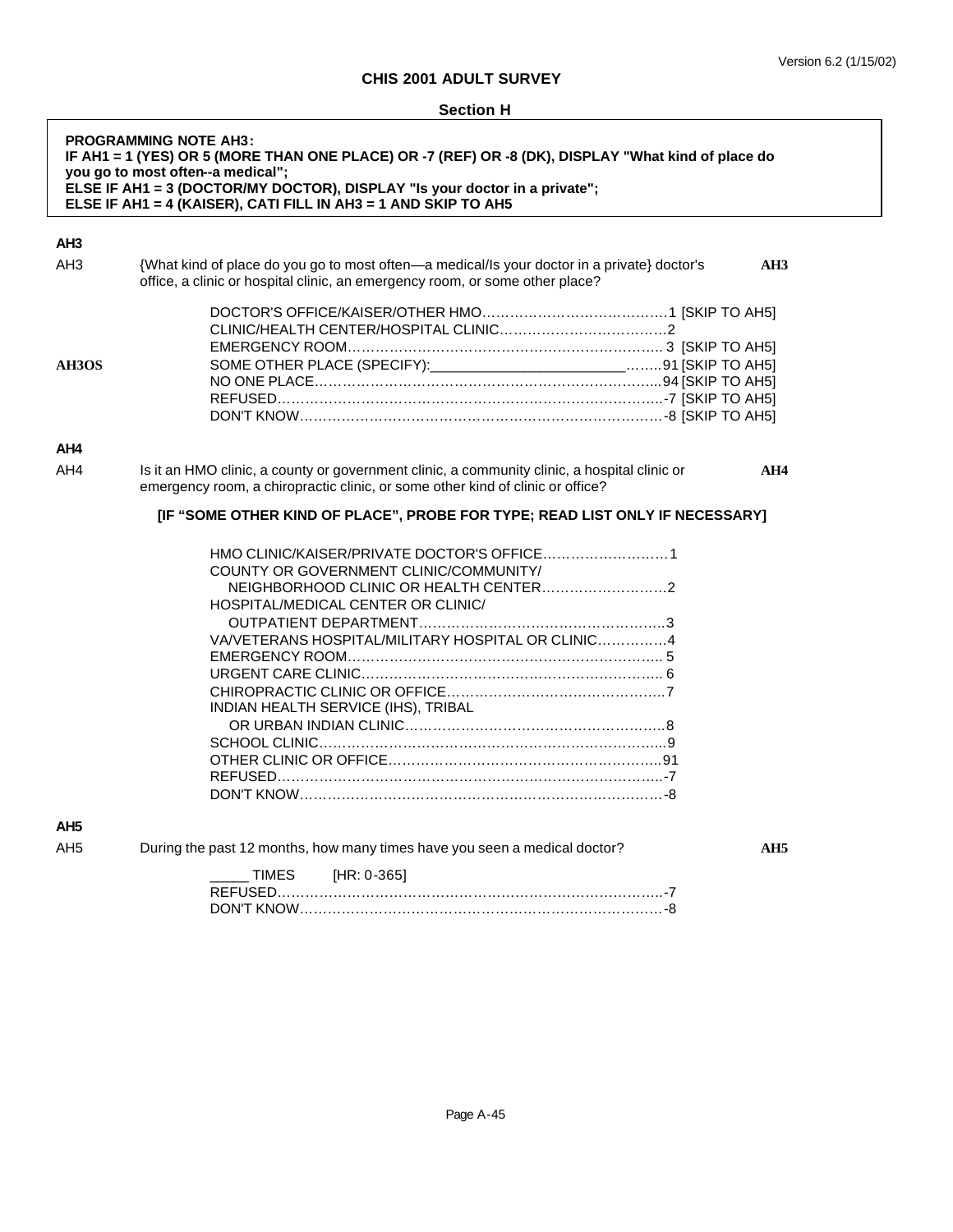#### **Section H**

# **PROGRAMMING NOTE AH6: IF AH5 = 0, -7, OR -8 (HAVE NOT SEEN A DOCTOR IN LAST 12 MONTHS OR REF/DK), CONTINUE WITH AH6; ELSE SKIP TO AH7**

|  | $\overline{\phantom{a}}$ |
|--|--------------------------|
|  |                          |

| AH <sub>6</sub> | About how long has it been since you last saw a medical doctor about your own health?<br><b>AH6</b>                                                                     |
|-----------------|-------------------------------------------------------------------------------------------------------------------------------------------------------------------------|
|                 |                                                                                                                                                                         |
| AH7             |                                                                                                                                                                         |
| AH7             | The LAST time you visited a doctor, what kind of place was it—a MEDICAL doctor's office, a<br>AH7<br>clinic or hospital clinic, an emergency room, or some other place? |
|                 | [IF R GIVES SPECIFIC NAME OF PLACE, PROBE ONCE FOR CATEGORIES; IF R CONTINUES<br>TO GIVE SPECIFIC NAME, CODE AS "SOME OTHER PLACE (SPECIFY)."]                          |
|                 |                                                                                                                                                                         |
| AH7OS           | SOME OTHER PLACE (SPECIFY): ___________________________91 [SKIP TO AH9]                                                                                                 |

*On Dec. 20, 2000, the end of the question was changed from "some other kind of place" to "other clinic or office."*

#### **AH8**

AH8 Was it an HMO clinic, a county or government clinic, a community clinic, a hospital clinic or **AH8** emergency room, a chiropractic clinic, or some other clinic or office?

### **[IF "SOME OTHER KIND OF PLACE", PROBE FOR TYPE; READ LIST ONLY IF NECESSARY]**

| COUNTY OR GOVERNMENT CLINIC/COMMUNITY/            |  |
|---------------------------------------------------|--|
|                                                   |  |
| HOSPITAL/MEDICAL CENTER OR CLINIC/                |  |
|                                                   |  |
| VA/VETERANS HOSPITAL/MILITARY HOSPITAL OR CLINIC4 |  |
|                                                   |  |
|                                                   |  |
|                                                   |  |
| INDIAN HEALTH SERVICE (IHS), TRIBAL               |  |
|                                                   |  |
|                                                   |  |
|                                                   |  |
|                                                   |  |
|                                                   |  |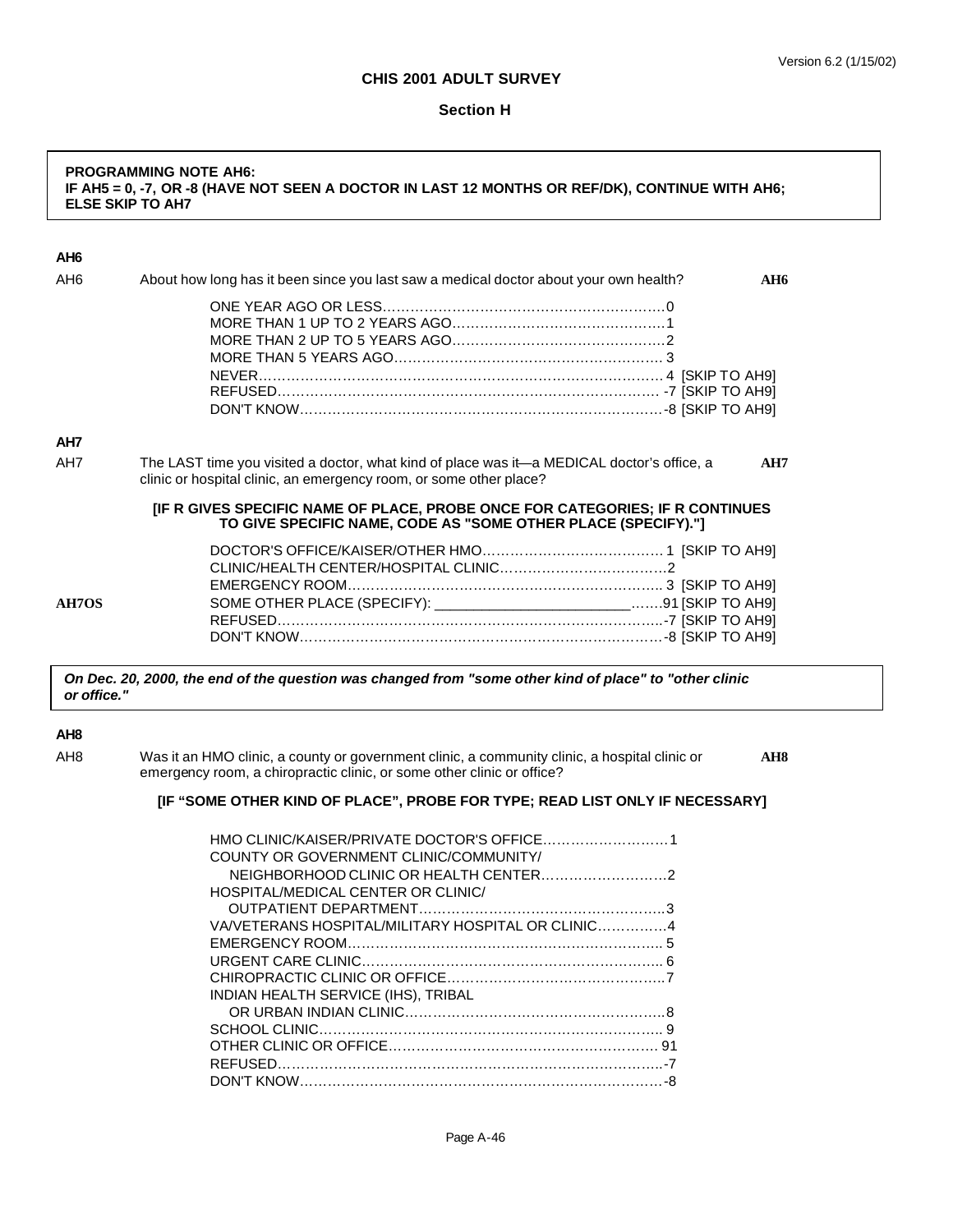AH11 What OTHER kinds of health persons did you see or talk to? **AH11\_A - AH11\_L**

### **CHIS 2001 ADULT SURVEY**

#### **Section H**

| AH <sub>9</sub> |                                                                                                                                         |                                                                                                                                                                                                       |
|-----------------|-----------------------------------------------------------------------------------------------------------------------------------------|-------------------------------------------------------------------------------------------------------------------------------------------------------------------------------------------------------|
| AH <sub>9</sub> | Other than a medical doctor, did you see or talk to any OTHER kind of health person during the<br>PAST 12 MONTHS about your own health? | AH9                                                                                                                                                                                                   |
|                 |                                                                                                                                         | [IF NEEDED, SAY: "A health person such as an acupuncturist, a nurse practitioner, a<br>physician assistant, a chiropractor, an herbalist, a pharmacist, a healer, a botanica or<br>some other type?"] |
|                 |                                                                                                                                         |                                                                                                                                                                                                       |
|                 |                                                                                                                                         | NOTE AH121                                                                                                                                                                                            |
|                 |                                                                                                                                         | NOTE AH121                                                                                                                                                                                            |
|                 |                                                                                                                                         | <b>NOTE AH121</b>                                                                                                                                                                                     |

# **AH11**

| AH11<br>What OTHER kinds of health persons did you see or talk to? |
|--------------------------------------------------------------------|
|--------------------------------------------------------------------|

# **[CODE ALL THAT APPLY. CTRL-P TO EXIT. PROBE: "Any others?"]**

# **[IF NEEDED, PROBE FOR TYPE OF PERSON OR PROFESSIONAL.]**

| <b>AH11 1</b>  |                                            |  |
|----------------|--------------------------------------------|--|
| <b>AH11 2</b>  |                                            |  |
| <b>AH11 3</b>  |                                            |  |
|                |                                            |  |
| <b>AH11 4</b>  |                                            |  |
| <b>AH11 5</b>  |                                            |  |
| <b>AH11 6</b>  | NURSE, NURSE PRACTITIONER, NURSE MIDWIFE 6 |  |
| <b>AH11 7</b>  |                                            |  |
| <b>AH11 8</b>  |                                            |  |
| <b>AH11 9</b>  |                                            |  |
| <b>AH11 10</b> |                                            |  |
| <b>AH11 11</b> |                                            |  |
| <b>AH11 12</b> |                                            |  |
| <b>AH11 13</b> |                                            |  |
|                |                                            |  |
|                |                                            |  |
|                |                                            |  |

# **PROGRAMMING NOTE AH12: IF [AH5 > 0 (NUMBER OF TIMES SAW DOCTOR WITHIN LAST YEAR) OR AH6 = 0 (ONE YEAR AGO OR LESS)] AND AH7 = 3 (IN A HOSPITAL EMERGENCY ROOM), SKIP TO AH13; ELSE CONTINUE WITH AH12**

# **AH12**

| AH <sub>12</sub> | During the past 12 months, did you visit a hospital emergency room for your own health? | AH12 |
|------------------|-----------------------------------------------------------------------------------------|------|
|                  |                                                                                         |      |
|                  |                                                                                         |      |
|                  |                                                                                         |      |
|                  |                                                                                         |      |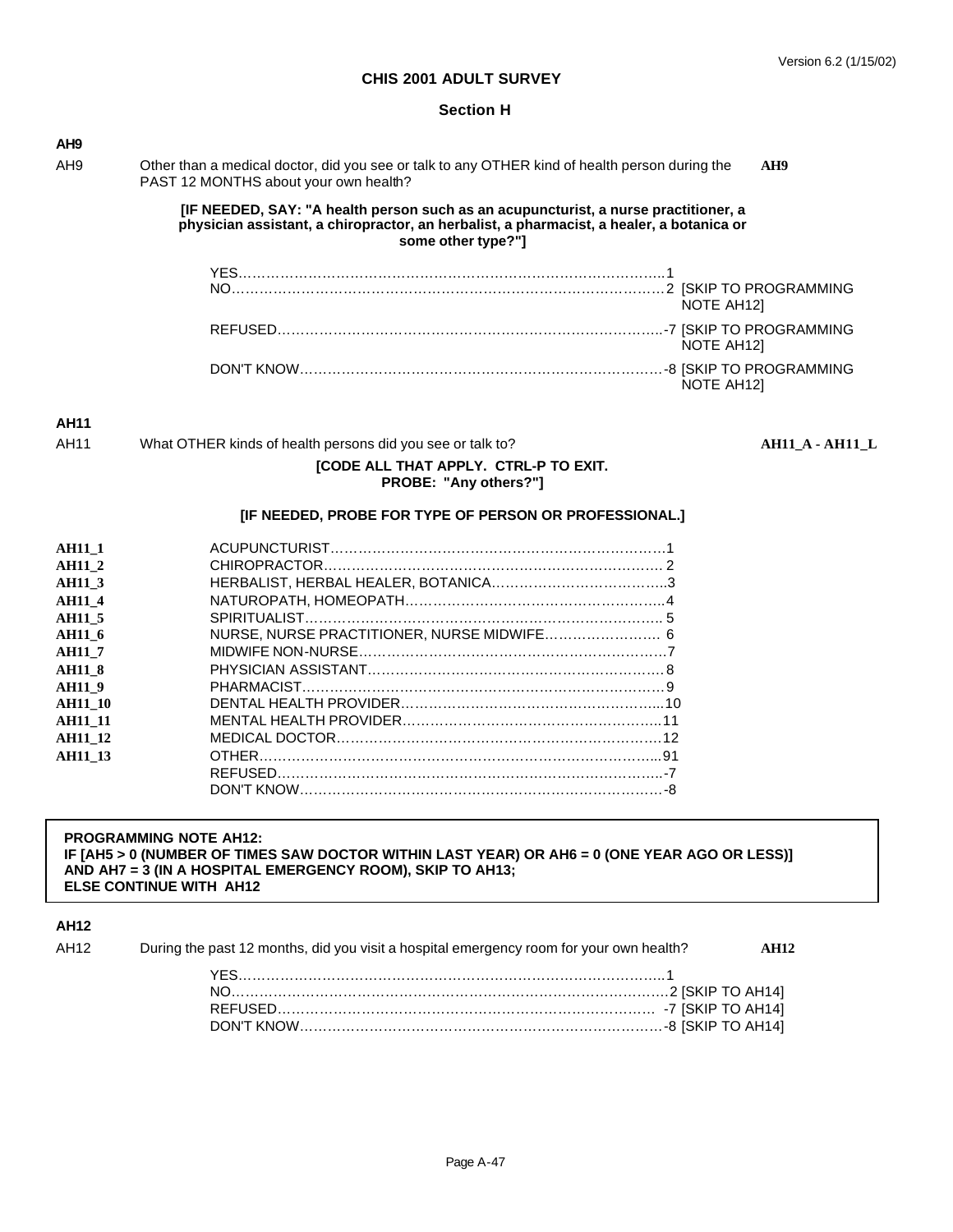| <b>PROGRAMMING NOTE AH13:</b><br>IF AB14 = 1 (ARTHRITIS) OR AB17 = 1 (ASTHMA) OR AB22 = 1 (DIABETES) OR AB29 = 1 (HIGH BLOOD<br>PRESSURE) OR AB34 = 1 (HEART DISEASE), CONTINUE WITH AH13 AND AH13PAGE A-D, DISPLAYING QUESTION<br>TEXT AND RESPONSE OPTIONS ONLY FOR REPORTED CONDITIONS;<br><b>ELSE SKIP TO AH14</b> |                                                                                            |                |
|------------------------------------------------------------------------------------------------------------------------------------------------------------------------------------------------------------------------------------------------------------------------------------------------------------------------|--------------------------------------------------------------------------------------------|----------------|
| <b>AH13</b>                                                                                                                                                                                                                                                                                                            |                                                                                            |                |
| AH13                                                                                                                                                                                                                                                                                                                   | Were any of the visits to a hospital emergency room because of your arthritis?             | <b>AH13ART</b> |
|                                                                                                                                                                                                                                                                                                                        |                                                                                            |                |
|                                                                                                                                                                                                                                                                                                                        |                                                                                            |                |
|                                                                                                                                                                                                                                                                                                                        |                                                                                            |                |
|                                                                                                                                                                                                                                                                                                                        |                                                                                            |                |
| <b>AH13A</b>                                                                                                                                                                                                                                                                                                           |                                                                                            |                |
| AH13A                                                                                                                                                                                                                                                                                                                  | (Were any of the visits to a hospital emergency room)  because of your asthma?             | <b>AH13AST</b> |
|                                                                                                                                                                                                                                                                                                                        |                                                                                            |                |
|                                                                                                                                                                                                                                                                                                                        |                                                                                            |                |
|                                                                                                                                                                                                                                                                                                                        |                                                                                            |                |
|                                                                                                                                                                                                                                                                                                                        |                                                                                            |                |
| <b>AH13B</b>                                                                                                                                                                                                                                                                                                           |                                                                                            |                |
| AH13B                                                                                                                                                                                                                                                                                                                  | (Were any of the visits to a hospital emergency room)  because of your diabetes?           | AH13DIA        |
|                                                                                                                                                                                                                                                                                                                        |                                                                                            |                |
|                                                                                                                                                                                                                                                                                                                        |                                                                                            |                |
|                                                                                                                                                                                                                                                                                                                        |                                                                                            |                |
|                                                                                                                                                                                                                                                                                                                        |                                                                                            |                |
| <b>AH13C</b>                                                                                                                                                                                                                                                                                                           |                                                                                            |                |
| <b>AH13C</b>                                                                                                                                                                                                                                                                                                           | (Were any of the visits to a hospital emergency room) because of your high blood pressure? | <b>AH13HBP</b> |
|                                                                                                                                                                                                                                                                                                                        |                                                                                            |                |
|                                                                                                                                                                                                                                                                                                                        |                                                                                            |                |
|                                                                                                                                                                                                                                                                                                                        |                                                                                            |                |
|                                                                                                                                                                                                                                                                                                                        |                                                                                            |                |
| <b>AH13D</b>                                                                                                                                                                                                                                                                                                           |                                                                                            |                |
| AH13D                                                                                                                                                                                                                                                                                                                  | (Were any of the visits to a hospital emergency room)  because of your heart disease?      | <b>AH13HEA</b> |
|                                                                                                                                                                                                                                                                                                                        |                                                                                            |                |
|                                                                                                                                                                                                                                                                                                                        |                                                                                            |                |
|                                                                                                                                                                                                                                                                                                                        |                                                                                            |                |
|                                                                                                                                                                                                                                                                                                                        |                                                                                            |                |
| <b>AH14</b>                                                                                                                                                                                                                                                                                                            |                                                                                            |                |
| AH14                                                                                                                                                                                                                                                                                                                   | During the past 12 months, were you a patient in a hospital overnight or longer?           | <b>AH14</b>    |
|                                                                                                                                                                                                                                                                                                                        |                                                                                            |                |
|                                                                                                                                                                                                                                                                                                                        |                                                                                            |                |
|                                                                                                                                                                                                                                                                                                                        |                                                                                            |                |
|                                                                                                                                                                                                                                                                                                                        |                                                                                            |                |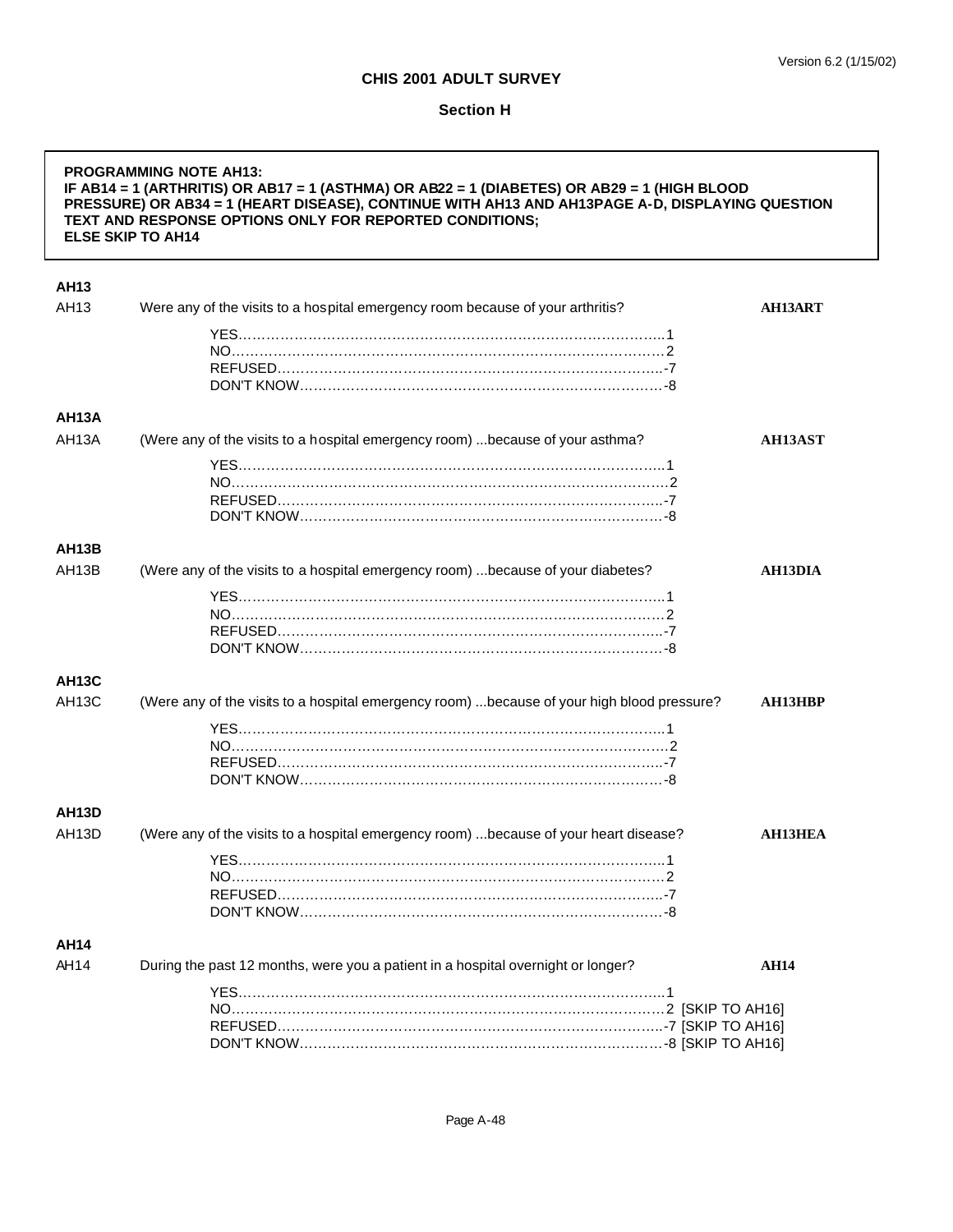|                    | <b>PROGRAMMING NOTE AH15:</b><br>IF AB14 = 1 (ARTHRITIS) OR AB17 = 1 (ASTHMA) OR AB22 = 1 (DIABETES) OR AB29 = 1 (HIGH BLOOD<br>PRESSURE) OR AB34 = 1 (HEART DISEASE), CONTINUE WITH AH15 AND AH15PAGE A-D, DISPLAYING QUESTION<br>TEXT AND RESPONSE OPTIONS ONLY FOR REPORTED CONDITIONS;<br><b>ELSE SKIP TO AH16</b> |                                          |
|--------------------|------------------------------------------------------------------------------------------------------------------------------------------------------------------------------------------------------------------------------------------------------------------------------------------------------------------------|------------------------------------------|
| <b>AH15</b>        |                                                                                                                                                                                                                                                                                                                        |                                          |
| AH15               | Were you hospitalized for your arthritis?                                                                                                                                                                                                                                                                              | AH15ART                                  |
|                    |                                                                                                                                                                                                                                                                                                                        |                                          |
| AH15A              |                                                                                                                                                                                                                                                                                                                        |                                          |
| AH15A              | (Were you hospitalized) for your asthma?                                                                                                                                                                                                                                                                               | AH15AST                                  |
| <b>AH15B</b>       |                                                                                                                                                                                                                                                                                                                        |                                          |
| AH <sub>15</sub> B | (Were you hospitalized) for your diabetes?                                                                                                                                                                                                                                                                             | <b>AH15DIA</b>                           |
| <b>AH15C</b>       |                                                                                                                                                                                                                                                                                                                        |                                          |
| AH <sub>15</sub> C | (Were you hospitalized)  for your high blood pressure?                                                                                                                                                                                                                                                                 | AH15HBP                                  |
| <b>AH15D</b>       |                                                                                                                                                                                                                                                                                                                        |                                          |
| AH <sub>15</sub> D | (Were you hospitalized) for your heart disease?                                                                                                                                                                                                                                                                        | <b>AH15HEA</b>                           |
| AH16               |                                                                                                                                                                                                                                                                                                                        |                                          |
| AH16               | During the past 12 months, did you either delay or not get a medicine that a doctor prescribed<br>for you?                                                                                                                                                                                                             | <b>AH16</b>                              |
|                    |                                                                                                                                                                                                                                                                                                                        | diabetes, high blood                     |
|                    |                                                                                                                                                                                                                                                                                                                        | pressure, heart disease,<br>SKIP TO AH18 |
|                    |                                                                                                                                                                                                                                                                                                                        |                                          |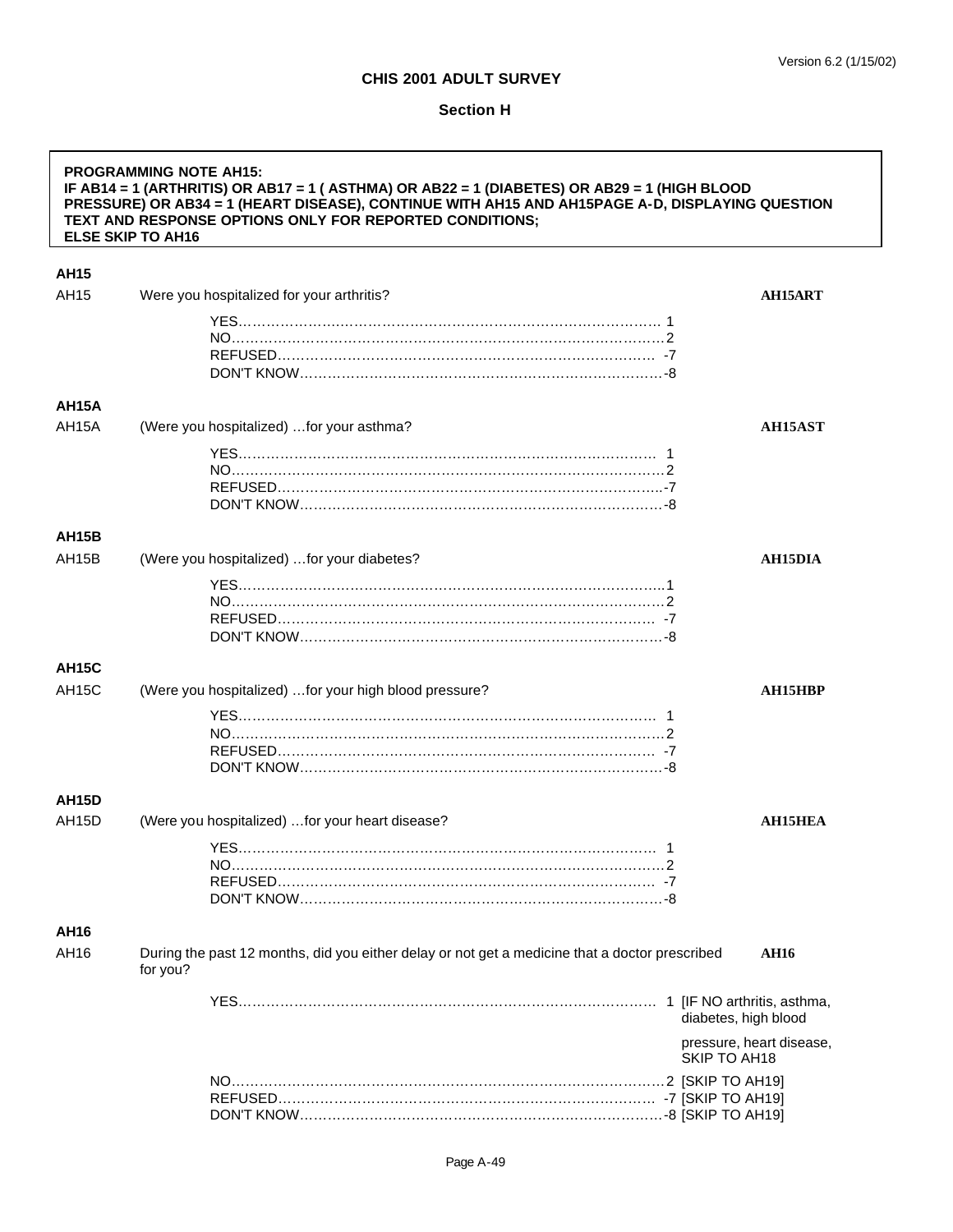| <b>PROGRAMMING NOTE AH17:</b><br>IF AB14 = 1 (ARTHRITIS) OR AB17 = 1 (ASTHMA) OR AB22 = 1 (DIABETES) OR AB29 = 1 (HIGH BLOOD<br>PRESSURE) OR AB34 =1 (HEART DISEASE), CONTINUE WITH AH17 AND AH17PAGE A-D AND DISPLAY ONLY<br>REPORTED CONDITIONS IN QUESTION TEXT AND RESPONSE OPTIONS;<br><b>ELSE SKIP TO AH18</b> |                                                                           |                |
|----------------------------------------------------------------------------------------------------------------------------------------------------------------------------------------------------------------------------------------------------------------------------------------------------------------------|---------------------------------------------------------------------------|----------------|
| <b>AH17</b>                                                                                                                                                                                                                                                                                                          |                                                                           |                |
| <b>AH17</b>                                                                                                                                                                                                                                                                                                          | When that happened, was the prescription for your arthritis?              | <b>AH17ART</b> |
|                                                                                                                                                                                                                                                                                                                      |                                                                           |                |
|                                                                                                                                                                                                                                                                                                                      |                                                                           |                |
|                                                                                                                                                                                                                                                                                                                      |                                                                           |                |
|                                                                                                                                                                                                                                                                                                                      |                                                                           |                |
| AH17A                                                                                                                                                                                                                                                                                                                |                                                                           |                |
| AH17A                                                                                                                                                                                                                                                                                                                | (When that happened, was the prescription)  for your asthma?              | <b>AH17AST</b> |
|                                                                                                                                                                                                                                                                                                                      |                                                                           |                |
|                                                                                                                                                                                                                                                                                                                      |                                                                           |                |
|                                                                                                                                                                                                                                                                                                                      |                                                                           |                |
|                                                                                                                                                                                                                                                                                                                      |                                                                           |                |
| <b>AH17B</b>                                                                                                                                                                                                                                                                                                         |                                                                           |                |
| AH17B                                                                                                                                                                                                                                                                                                                | (When that happened, was the prescription)  for your diabetes?            | <b>AH17DIA</b> |
|                                                                                                                                                                                                                                                                                                                      |                                                                           |                |
|                                                                                                                                                                                                                                                                                                                      |                                                                           |                |
|                                                                                                                                                                                                                                                                                                                      |                                                                           |                |
|                                                                                                                                                                                                                                                                                                                      |                                                                           |                |
| AH <sub>17</sub> C                                                                                                                                                                                                                                                                                                   |                                                                           |                |
| <b>AH17C</b>                                                                                                                                                                                                                                                                                                         | (When that happened, was the prescription)  for your high blood pressure? | <b>AH17HBP</b> |
|                                                                                                                                                                                                                                                                                                                      |                                                                           |                |
|                                                                                                                                                                                                                                                                                                                      |                                                                           |                |
|                                                                                                                                                                                                                                                                                                                      |                                                                           |                |
|                                                                                                                                                                                                                                                                                                                      |                                                                           |                |
| <b>AH17D</b>                                                                                                                                                                                                                                                                                                         |                                                                           |                |
| <b>AH17D</b>                                                                                                                                                                                                                                                                                                         | (When that happened, was the prescription)  for your heart disease?       | <b>AH17HEA</b> |
|                                                                                                                                                                                                                                                                                                                      |                                                                           |                |
|                                                                                                                                                                                                                                                                                                                      |                                                                           |                |
|                                                                                                                                                                                                                                                                                                                      |                                                                           |                |
|                                                                                                                                                                                                                                                                                                                      |                                                                           |                |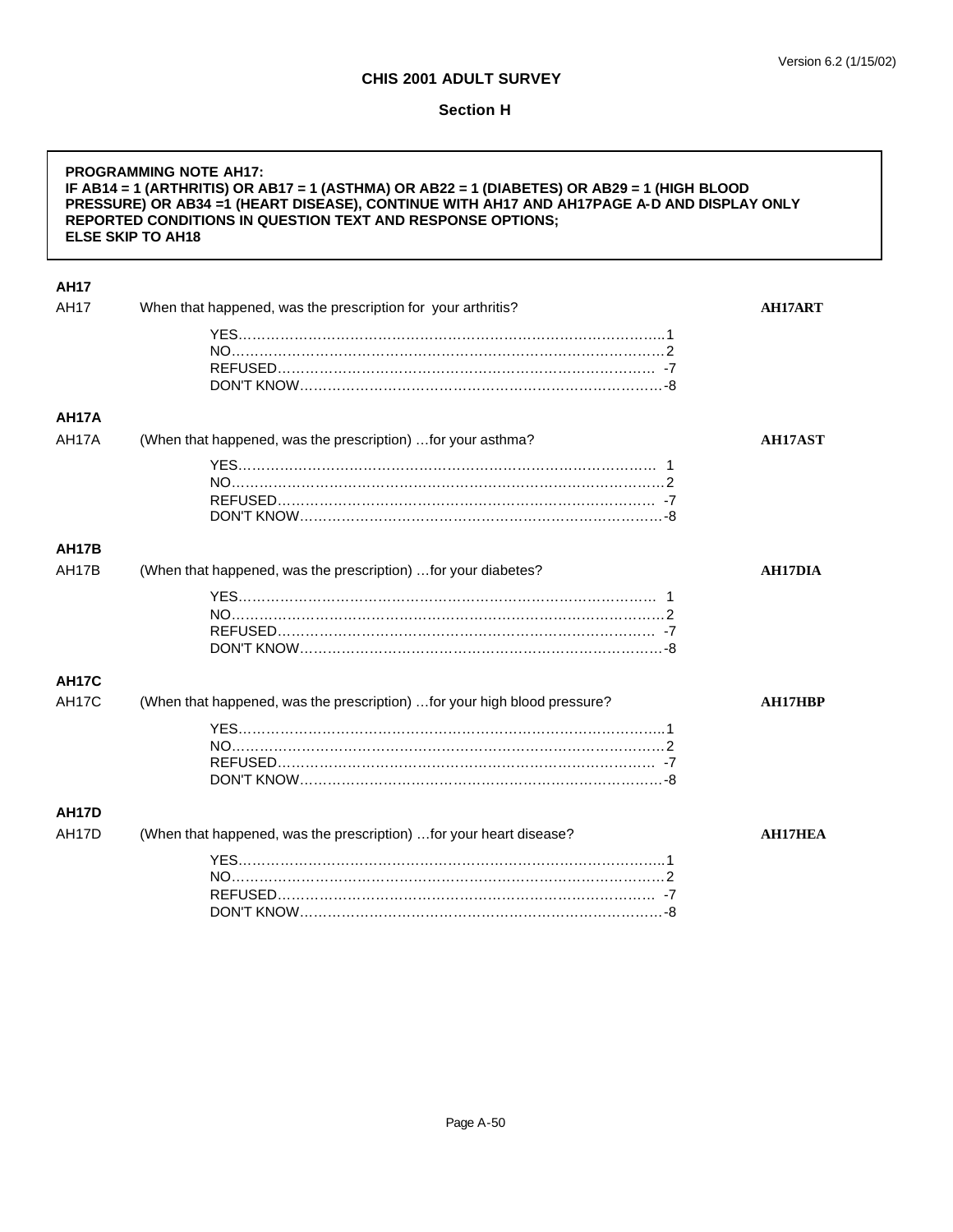### **Section H**

| <b>AH18</b>                                                                                                           |                                                                                                                                                                                                                                                                                                                       |                                          |
|-----------------------------------------------------------------------------------------------------------------------|-----------------------------------------------------------------------------------------------------------------------------------------------------------------------------------------------------------------------------------------------------------------------------------------------------------------------|------------------------------------------|
| AH18                                                                                                                  | Why did you delay or not get the prescription?                                                                                                                                                                                                                                                                        | <b>AH18_A - AH18_L</b>                   |
|                                                                                                                       | [CODE ALL THAT APPLY. CTRL-P TO EXIT.]<br>[PROBE: Any other reasons?]                                                                                                                                                                                                                                                 |                                          |
| <b>AH18 1</b><br><b>AH18 2</b><br><b>AH18_3</b><br><b>AH18_4</b>                                                      | PHARMACY WOULDN'T TAKE/ACCEPT MY INSURANCE 3<br>INSURANCE COMPANY WOULDN'T APPROVE, COVER, OR PAY  4<br><b>FOR CARE</b>                                                                                                                                                                                               |                                          |
| <b>AH18_5</b>                                                                                                         | TOOK MY FRIEND/FAMILY'S MEDICINE OR MEDICINE I ALREADY                                                                                                                                                                                                                                                                |                                          |
| <b>AH18_6</b><br><b>AH187</b><br><b>AH18_8</b><br><b>AH18_9</b><br><b>AH18_10</b><br><b>AH18 11</b><br><b>AH18 12</b> |                                                                                                                                                                                                                                                                                                                       |                                          |
| AH19                                                                                                                  |                                                                                                                                                                                                                                                                                                                       |                                          |
| AH19                                                                                                                  | During the past 12 months, did you delay or not get a test or treatment that a doctor ordered?                                                                                                                                                                                                                        | <b>AH19</b>                              |
|                                                                                                                       |                                                                                                                                                                                                                                                                                                                       | diabetes, high blood                     |
|                                                                                                                       |                                                                                                                                                                                                                                                                                                                       | pressure, heart disease,<br>SKIP TO AH21 |
|                                                                                                                       |                                                                                                                                                                                                                                                                                                                       |                                          |
|                                                                                                                       | <b>PROGRAMMING NOTE AH20:</b><br>IF AB14 = 1 (ARTHRITIS) OR AB17 = 1 (ASTHMA) OR AB22 = 1 (DIABETES) OR AB29 = 1 (HIGH BLOOD<br>PRESSURE) OR AB34 = 1 (HEART DISEASE), CONTINUE WITH AH20 AND AH20PAGE A-D AND DISPLAY ONLY<br>REPORTED CONDITIONS IN QUESTION TEXT AND RESPONSE OPTIONS;<br><b>ELSE SKIP TO AH21</b> |                                          |
| <b>AH20</b>                                                                                                           |                                                                                                                                                                                                                                                                                                                       |                                          |
| AH20                                                                                                                  | When that happened, was the test or treatment for your arthritis?                                                                                                                                                                                                                                                     | AH20ART                                  |
| AH <sub>20</sub> A                                                                                                    |                                                                                                                                                                                                                                                                                                                       |                                          |
| AH <sub>20</sub> A                                                                                                    | (When that happened, was the test or treatment)  for your asthma?                                                                                                                                                                                                                                                     | AH20AST                                  |
|                                                                                                                       |                                                                                                                                                                                                                                                                                                                       |                                          |

REFUSED……………………………………………………………………… -7 DON'T KNOW……………………………………………………………………-8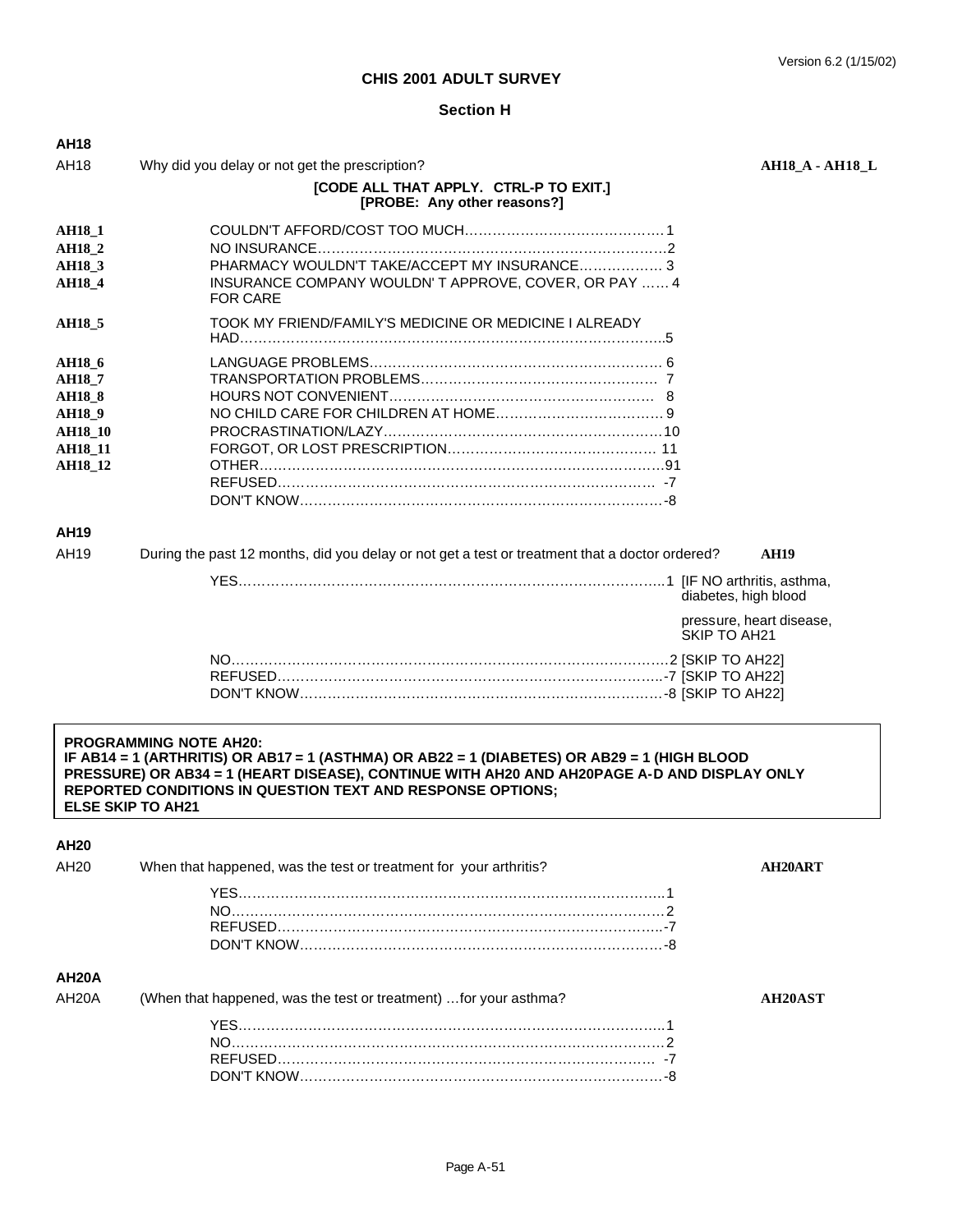| <b>AH20B</b>       |                                                                                |                        |
|--------------------|--------------------------------------------------------------------------------|------------------------|
| AH <sub>20</sub> B | (When that happened, was the test or treatment)  for your diabetes?            | <b>AH20DIA</b>         |
|                    |                                                                                |                        |
|                    |                                                                                |                        |
|                    |                                                                                |                        |
|                    |                                                                                |                        |
| <b>AH20C</b>       |                                                                                |                        |
| AH <sub>20</sub> C | (When that happened, was the test or treatment)  for your high blood pressure? | <b>AH20HBP</b>         |
|                    |                                                                                |                        |
|                    |                                                                                |                        |
|                    |                                                                                |                        |
|                    |                                                                                |                        |
| <b>AH20D</b>       |                                                                                |                        |
| AH <sub>20</sub> D | (When that happened, was the test or treatment)  for your heart disease?       | <b>AH20HEA</b>         |
|                    |                                                                                |                        |
|                    |                                                                                |                        |
|                    |                                                                                |                        |
|                    |                                                                                |                        |
|                    |                                                                                |                        |
| AH <sub>21</sub>   |                                                                                |                        |
| AH <sub>21</sub>   | Why did you delay or not get the test or treatment?                            | <b>AH21_A - AH21_K</b> |
|                    | [CODE ALL THAT APPLY. CTRL-P TO EXIT.]<br>[PROBE: "Any other reasons?"]        |                        |
| <b>AH21 1</b>      |                                                                                |                        |
| AH21 2             |                                                                                |                        |
| AH21_3             | THEY WOULDN'T TAKE/ACCEPT MY INSURANCE 3                                       |                        |
|                    | INSURANCE COMPANY WOULDN'T APPROVE, COVER,                                     |                        |
| AH21_4             |                                                                                |                        |
| AH21 5             |                                                                                |                        |
| AH21 6             |                                                                                |                        |
| AH21 7             |                                                                                |                        |
| <b>AH21 8</b>      |                                                                                |                        |
| AH21 9             |                                                                                |                        |
| <b>AH21 10</b>     |                                                                                |                        |
| <b>AH21_11</b>     |                                                                                |                        |
|                    |                                                                                |                        |
|                    |                                                                                |                        |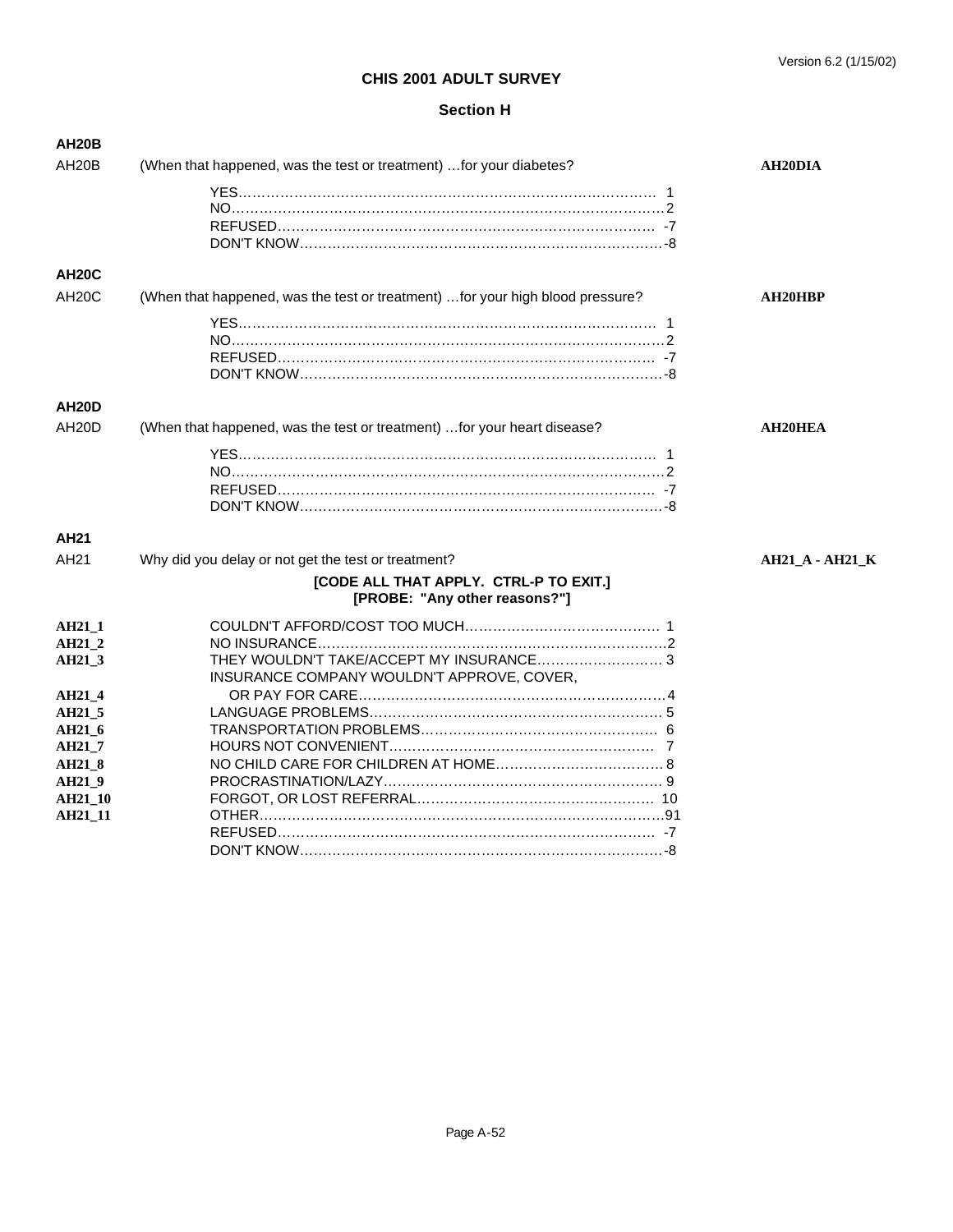#### **PROGRAMMING NOTE AH22: IF PROXY INTERVIEW, SKIP TO AH25; ELSE CONTINUE WITH AH22**

# **AH22**

AH22 During the past 12 months, did you delay or not get any other medical care you felt you **AH22** needed—such as seeing a doctor, a specialist or other health professional?

| diabetes, high blood                      |
|-------------------------------------------|
| pressure, heart disease,<br>SKIP TO AH24] |
|                                           |
|                                           |
|                                           |

# **PROGRAMMING NOTE AH23: IF AB14 = 1 (ARTHRITIS) OR AB17 = 1 (ASTHMA) OR AB22 = 1 (DIABETES) OR AB29 = 1 (HIGH BLOOD PRESSURE) OR AB34 = 1 (HEART DISEASE), CONTINUE WITH AH23 AND AH23 PAGE A-D AND DISPLAY ONLY REPORTED CONDITIONS IN QUESTION TEXT AND RESPONSE OPTIONS; ELSE SKIP TO AH24**

| <b>AH23</b>        |                                                                          |                      |
|--------------------|--------------------------------------------------------------------------|----------------------|
| AH23               | When this happened, was this care related to your arthritis?             | <b>AH23ART</b>       |
|                    |                                                                          |                      |
|                    |                                                                          |                      |
|                    |                                                                          |                      |
|                    |                                                                          |                      |
| AH <sub>23</sub> A |                                                                          |                      |
| AH <sub>23</sub> A | (When that happened, was this care related) to your asthma?              | AH23AST              |
|                    |                                                                          |                      |
|                    |                                                                          |                      |
|                    |                                                                          |                      |
|                    |                                                                          |                      |
| <b>AH23B</b>       |                                                                          |                      |
| AH <sub>23</sub> B | (When that happened, was this care related)  to your diabetes?           | AH <sub>23</sub> DIA |
|                    |                                                                          |                      |
|                    |                                                                          |                      |
|                    |                                                                          |                      |
|                    |                                                                          |                      |
| <b>AH23C</b>       |                                                                          |                      |
| <b>AH23C</b>       | (When that happened, was this care related) to your high blood pressure? | AH23HBP              |
|                    |                                                                          |                      |
|                    |                                                                          |                      |
|                    |                                                                          |                      |
|                    |                                                                          |                      |
| <b>AH23D</b>       |                                                                          |                      |
| AH <sub>23</sub> D | (When that happened, was this care related)  to your heart disease?      | <b>AH23HEA</b>       |
|                    |                                                                          |                      |
|                    |                                                                          |                      |
|                    |                                                                          |                      |
|                    | Page A-53                                                                |                      |
|                    |                                                                          |                      |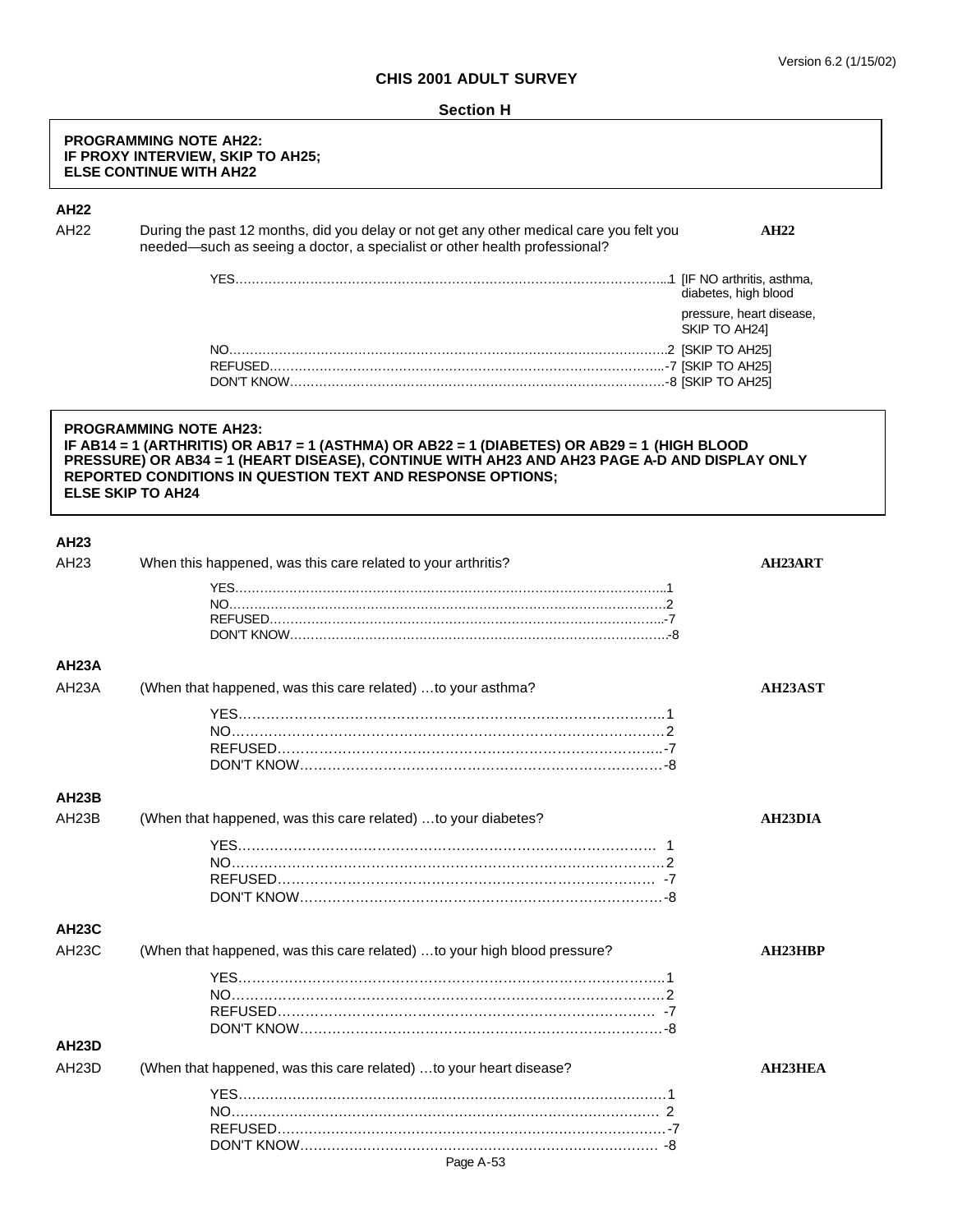# **Section H**

| AH <sub>24</sub> |                                                                                                                                      |                        |  |
|------------------|--------------------------------------------------------------------------------------------------------------------------------------|------------------------|--|
| AH <sub>24</sub> | Why did you delay or not get the care you felt you needed?                                                                           | <b>AH24_A - AH24_K</b> |  |
|                  | [CODE ALL THAT APPLY. CTRL-P TO EXIT.]<br>[PROBE: "Any other reasons?"]                                                              |                        |  |
| AH24 1           |                                                                                                                                      |                        |  |
| AH24 2           |                                                                                                                                      |                        |  |
| AH24 3           | THEY WOULDN'T TAKE/ACCEPT MY INSURANCE 3<br>INSURANCE COMPANY WOULDN'T APPROVE, COVER,                                               |                        |  |
| AH24_4           |                                                                                                                                      |                        |  |
| AH24 5           |                                                                                                                                      |                        |  |
| AH24_6           |                                                                                                                                      |                        |  |
| AH24 7           |                                                                                                                                      |                        |  |
| AH24 8           |                                                                                                                                      |                        |  |
| AH24 9           |                                                                                                                                      |                        |  |
| <b>AH24 10</b>   |                                                                                                                                      |                        |  |
| AH24 11          |                                                                                                                                      |                        |  |
|                  |                                                                                                                                      |                        |  |
|                  |                                                                                                                                      |                        |  |
| AH25             |                                                                                                                                      |                        |  |
| AH25             | During the past 12 months, did you go to another country, such as Mexico or any other country,<br>for either medical or dental care? | <b>AH25</b>            |  |
|                  |                                                                                                                                      |                        |  |
|                  |                                                                                                                                      |                        |  |
|                  |                                                                                                                                      |                        |  |
|                  |                                                                                                                                      |                        |  |
| AH26             |                                                                                                                                      |                        |  |
| AH26             | Was this for medical care or dental care or both?                                                                                    | AH26                   |  |
|                  |                                                                                                                                      |                        |  |
|                  |                                                                                                                                      |                        |  |
|                  |                                                                                                                                      |                        |  |
|                  |                                                                                                                                      |                        |  |
|                  |                                                                                                                                      |                        |  |
| AH28             |                                                                                                                                      |                        |  |
| AH28             | And what country did you go to for medical care?                                                                                     | <b>AH28</b>            |  |
|                  |                                                                                                                                      |                        |  |
|                  |                                                                                                                                      |                        |  |
|                  |                                                                                                                                      |                        |  |
|                  |                                                                                                                                      |                        |  |
|                  |                                                                                                                                      |                        |  |

DON'T KNOW……………………………………………………………………-8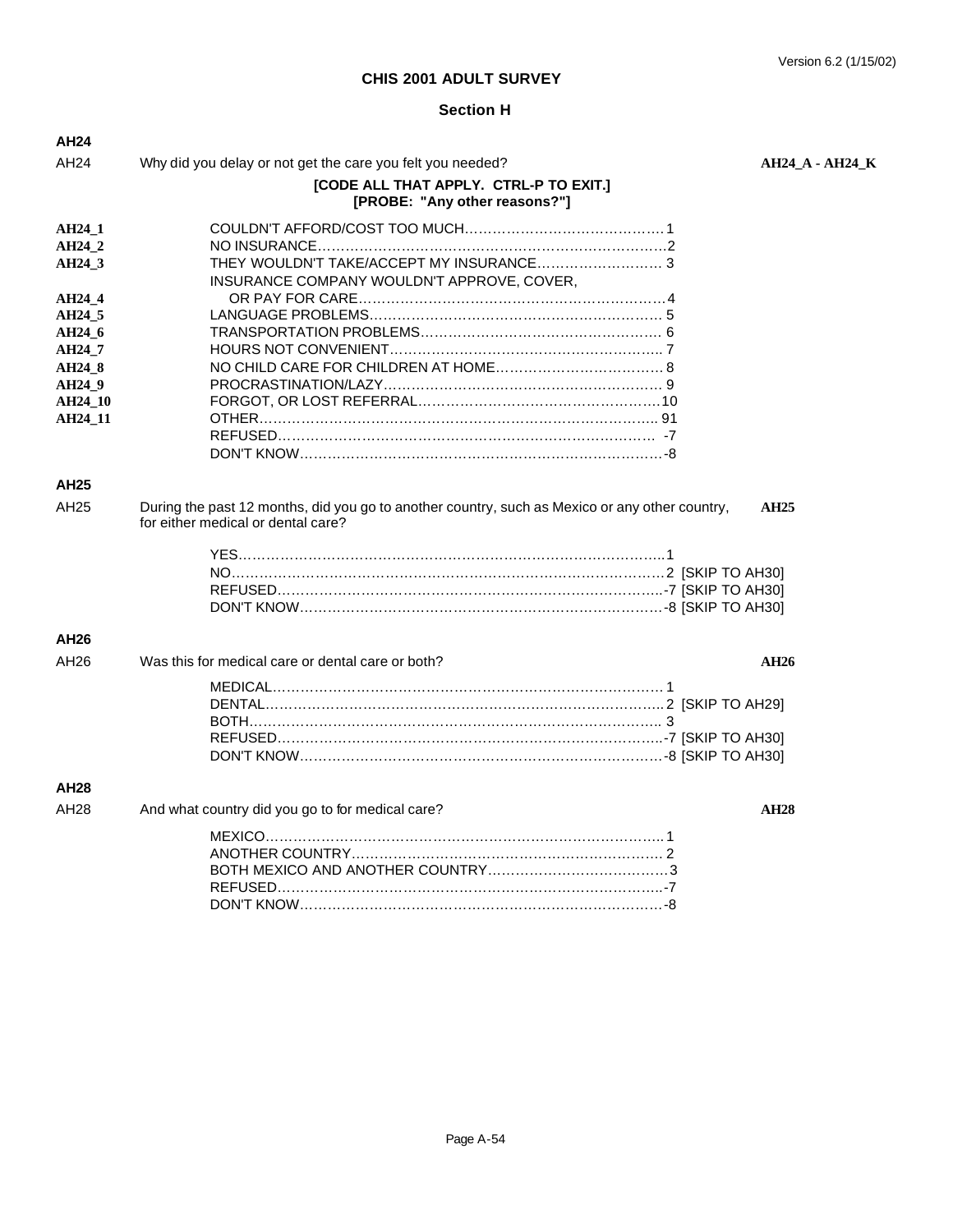#### **Section H**

| AH <sub>29</sub> |                                                                                                                                                                  |              |
|------------------|------------------------------------------------------------------------------------------------------------------------------------------------------------------|--------------|
| AH <sub>29</sub> | And what country did you go to for dental care?                                                                                                                  | <b>AH29</b>  |
|                  |                                                                                                                                                                  |              |
|                  |                                                                                                                                                                  |              |
|                  |                                                                                                                                                                  |              |
|                  |                                                                                                                                                                  |              |
|                  |                                                                                                                                                                  |              |
| <b>AH30</b>      |                                                                                                                                                                  |              |
| AH30             | During the past 12 months, did you or someone else go to another country, such as Mexico or<br>any other country, to buy any prescription medicine for yourself? | <b>AH30</b>  |
|                  |                                                                                                                                                                  |              |
|                  |                                                                                                                                                                  |              |
|                  |                                                                                                                                                                  |              |
|                  |                                                                                                                                                                  |              |
| AH30A            |                                                                                                                                                                  |              |
| AH30A            | And what country was that?                                                                                                                                       | <b>AH30A</b> |
|                  |                                                                                                                                                                  |              |
|                  |                                                                                                                                                                  |              |
|                  |                                                                                                                                                                  |              |
|                  |                                                                                                                                                                  |              |
|                  |                                                                                                                                                                  |              |

# **AH31**

AH31 Thinking of your experiences with receiving health care in the past 12 months, have you felt you **AH31** were discriminated against for any reason?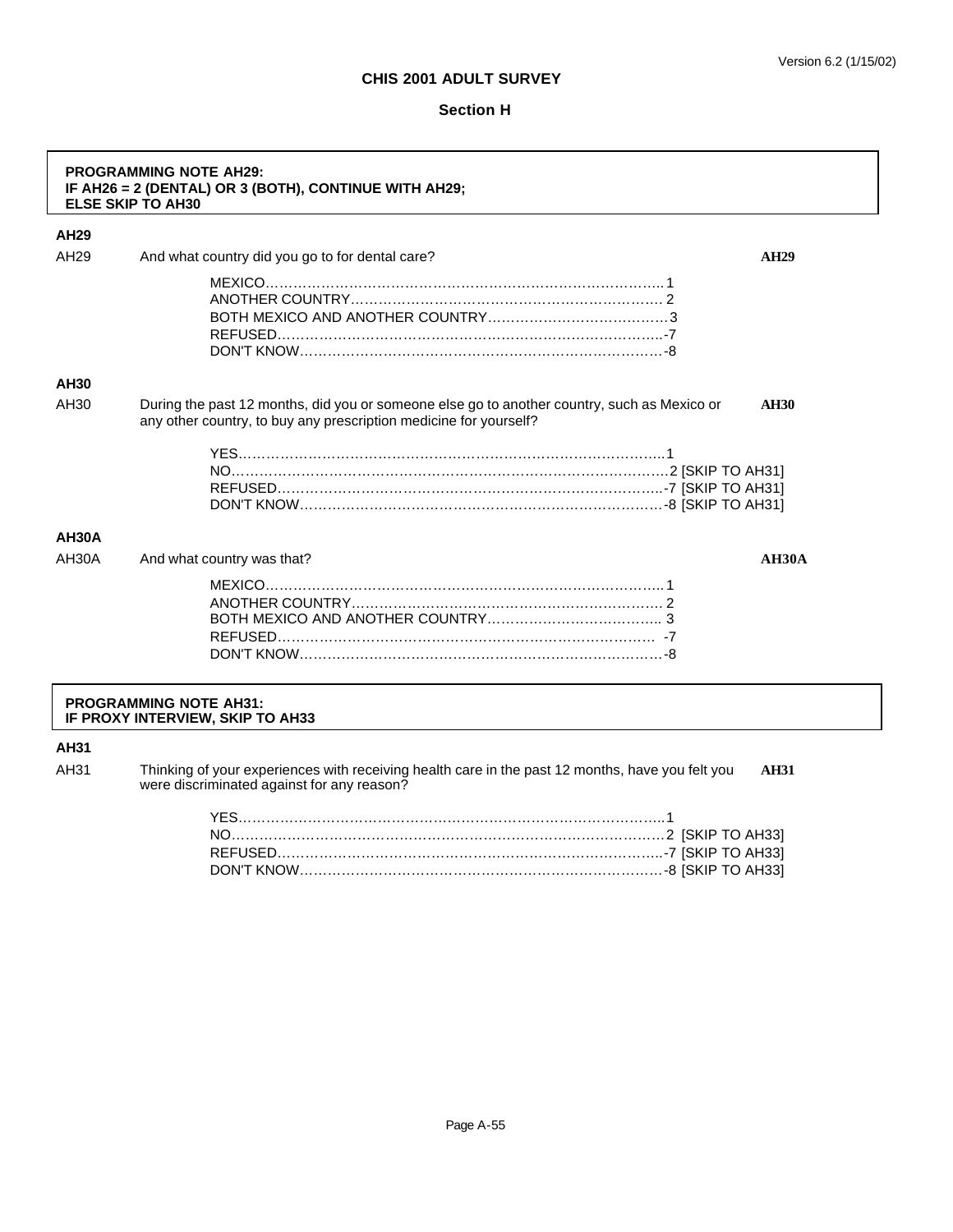٦

# **CHIS 2001 ADULT SURVEY**

 $\Gamma$ 

| <b>PROGRAMMING NOTE AH32:</b><br>FOR THE PROXY VERSION, PUT THE WORD "you" AFTER "do" IN REVERSE VIDEO |                                                                               |                 |  |  |
|--------------------------------------------------------------------------------------------------------|-------------------------------------------------------------------------------|-----------------|--|--|
| AH32                                                                                                   |                                                                               |                 |  |  |
| AH32                                                                                                   | What do <you> think was the reason that you were discriminated against?</you> | AH32 A - AH32 G |  |  |
|                                                                                                        | [CODE ALL THAT APPLY. CTRL-P TO EXIT.]<br>[PROBE: "Any others?"]              |                 |  |  |
| AH32_1                                                                                                 |                                                                               |                 |  |  |
| AH32_2                                                                                                 |                                                                               |                 |  |  |
| AH32_3                                                                                                 |                                                                               |                 |  |  |
| AH32 4                                                                                                 |                                                                               |                 |  |  |
| AH32 5                                                                                                 |                                                                               |                 |  |  |
| AH32_6                                                                                                 |                                                                               |                 |  |  |
| AH32_7                                                                                                 |                                                                               |                 |  |  |
| AH32_8                                                                                                 |                                                                               |                 |  |  |
| AH32_9                                                                                                 |                                                                               |                 |  |  |
| AH32_10                                                                                                |                                                                               |                 |  |  |
| AH32_11 AH32OS                                                                                         |                                                                               |                 |  |  |
|                                                                                                        |                                                                               |                 |  |  |
|                                                                                                        |                                                                               |                 |  |  |
| AH33                                                                                                   |                                                                               |                 |  |  |
| AH33                                                                                                   | Now there are a few more questions about you. In what country were you born?  | <b>AH33</b>     |  |  |
|                                                                                                        | [INTERVIEWER: SELECT FROM MOST LIKELY COUNTRIES]                              |                 |  |  |
|                                                                                                        |                                                                               |                 |  |  |
|                                                                                                        |                                                                               |                 |  |  |
|                                                                                                        |                                                                               |                 |  |  |
|                                                                                                        |                                                                               |                 |  |  |
|                                                                                                        |                                                                               |                 |  |  |
|                                                                                                        |                                                                               |                 |  |  |
|                                                                                                        |                                                                               |                 |  |  |
|                                                                                                        |                                                                               |                 |  |  |
|                                                                                                        |                                                                               |                 |  |  |
|                                                                                                        |                                                                               |                 |  |  |
|                                                                                                        |                                                                               |                 |  |  |
|                                                                                                        |                                                                               |                 |  |  |
|                                                                                                        |                                                                               |                 |  |  |
|                                                                                                        |                                                                               |                 |  |  |
|                                                                                                        |                                                                               |                 |  |  |
|                                                                                                        |                                                                               |                 |  |  |
|                                                                                                        |                                                                               |                 |  |  |
|                                                                                                        |                                                                               |                 |  |  |
|                                                                                                        |                                                                               |                 |  |  |
|                                                                                                        |                                                                               |                 |  |  |
|                                                                                                        |                                                                               |                 |  |  |
|                                                                                                        |                                                                               |                 |  |  |
|                                                                                                        |                                                                               |                 |  |  |
|                                                                                                        |                                                                               |                 |  |  |
|                                                                                                        |                                                                               |                 |  |  |
| <b>AH33OS</b>                                                                                          |                                                                               |                 |  |  |
|                                                                                                        |                                                                               |                 |  |  |
|                                                                                                        |                                                                               |                 |  |  |
|                                                                                                        |                                                                               |                 |  |  |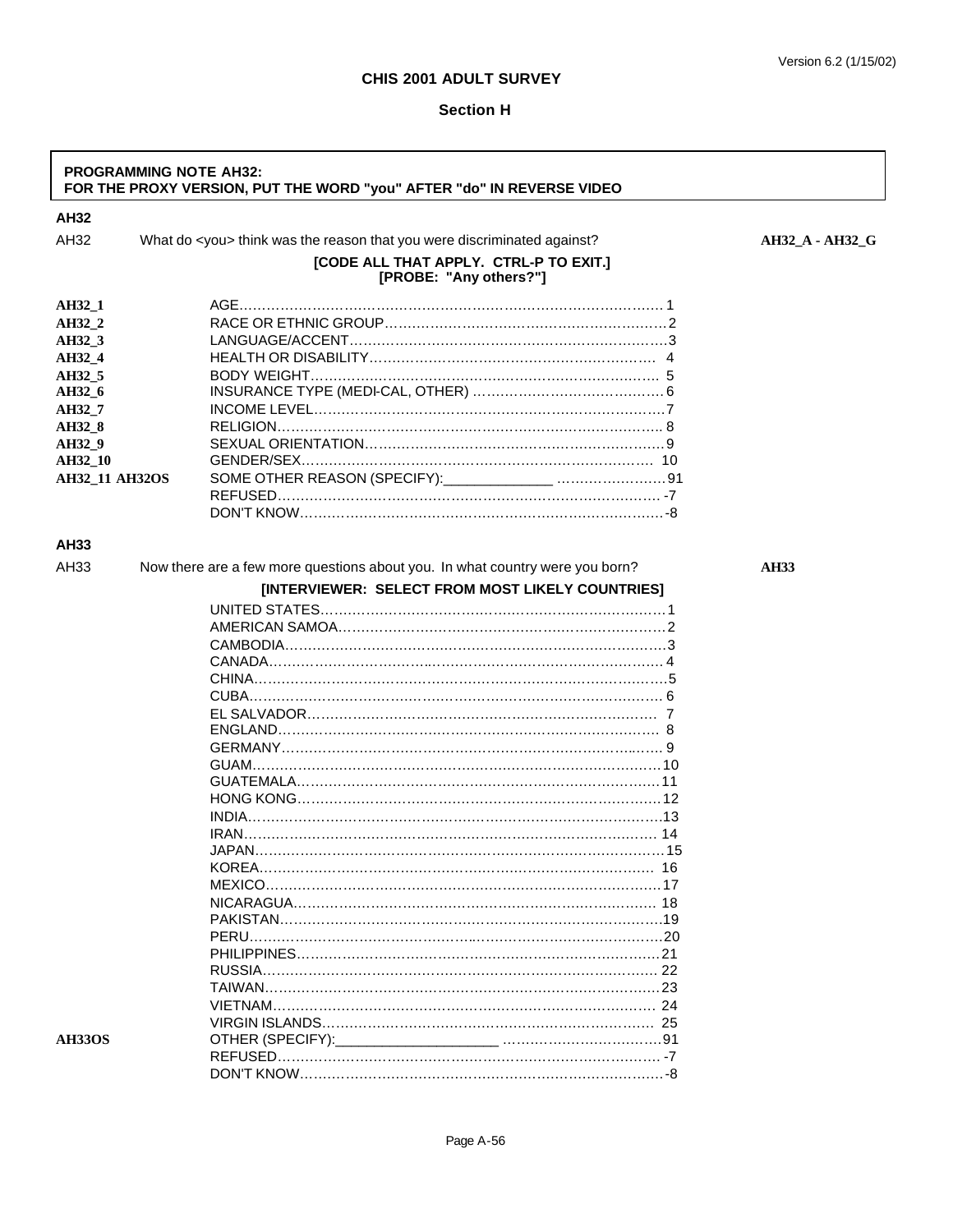**AH34** 

| AH34          |                                                  |
|---------------|--------------------------------------------------|
| AH34          | In what country was your mother born?            |
|               | [INTERVIEWER: SELECT FROM MOST LIKELY COUNTRIES] |
|               |                                                  |
|               |                                                  |
|               |                                                  |
|               |                                                  |
|               |                                                  |
|               | CUBA.                                            |
|               |                                                  |
|               |                                                  |
|               |                                                  |
|               |                                                  |
|               |                                                  |
|               |                                                  |
|               |                                                  |
|               | IRAN.                                            |
|               | 15                                               |
|               |                                                  |
|               |                                                  |
|               |                                                  |
|               |                                                  |
|               | <b>PERU</b>                                      |
|               |                                                  |
|               | RUSSIA                                           |
|               | TAIWAN.                                          |
|               | <b>VIFTNAM.</b>                                  |
|               |                                                  |
| <b>AH34OS</b> |                                                  |
|               |                                                  |
|               |                                                  |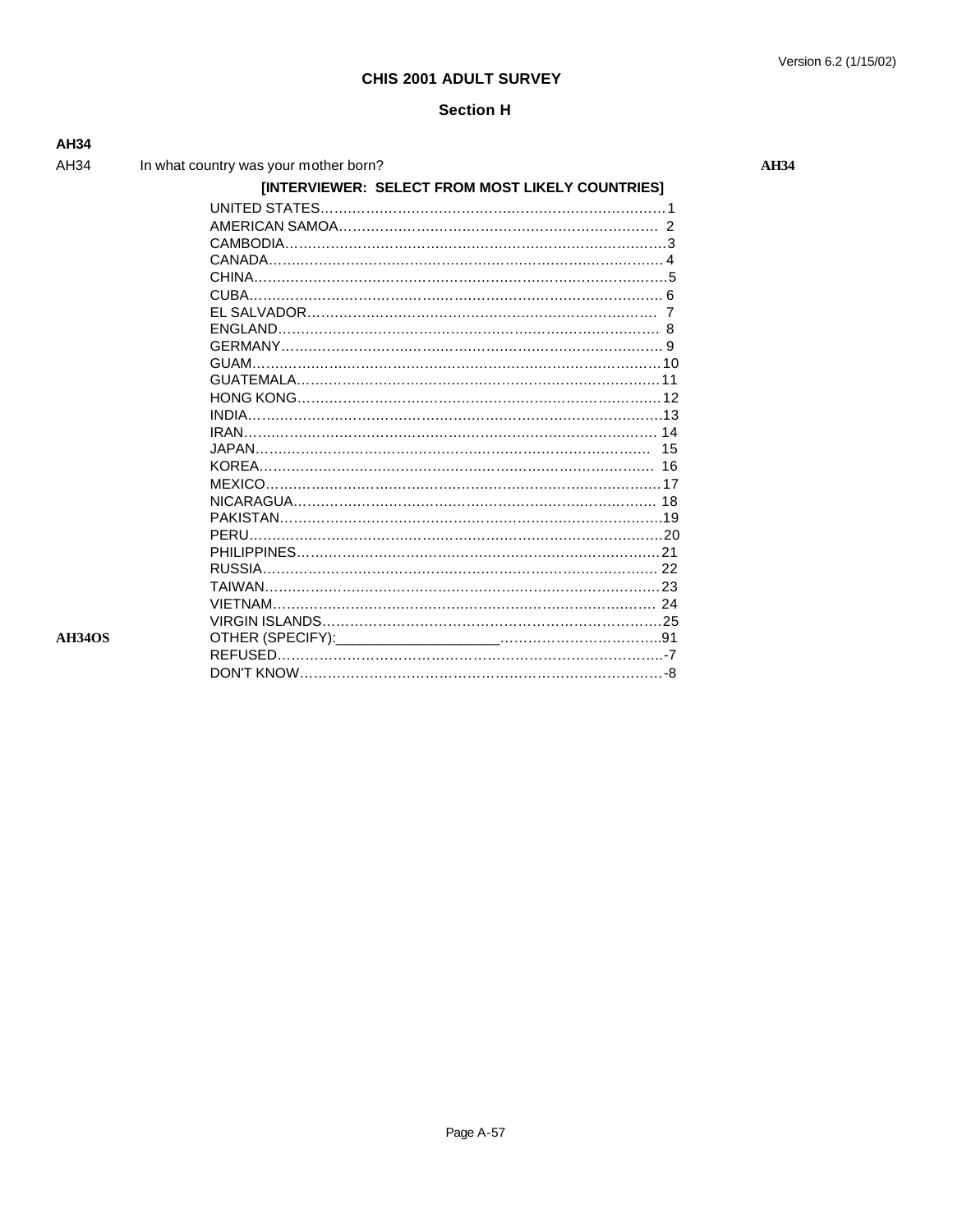#### Version 6.2 (1/15/02)

# **CHIS 2001 ADULT SURVEY**

# **Section H**

| AH35            |                                                  |             |
|-----------------|--------------------------------------------------|-------------|
| AH35            | In what country was your father born?            | <b>AH35</b> |
|                 | [INTERVIEWER: SELECT FROM MOST LIKELY COUNTRIES] |             |
|                 |                                                  |             |
|                 |                                                  |             |
|                 |                                                  |             |
|                 |                                                  |             |
|                 |                                                  |             |
|                 |                                                  |             |
|                 |                                                  |             |
|                 |                                                  |             |
|                 |                                                  |             |
|                 |                                                  |             |
|                 |                                                  |             |
|                 |                                                  |             |
|                 |                                                  |             |
|                 |                                                  |             |
|                 |                                                  |             |
|                 |                                                  |             |
|                 |                                                  |             |
|                 |                                                  |             |
|                 |                                                  |             |
|                 |                                                  |             |
|                 |                                                  |             |
|                 |                                                  |             |
|                 |                                                  |             |
|                 | 24                                               |             |
|                 |                                                  |             |
| <b>AH35OS</b>   |                                                  |             |
|                 |                                                  |             |
|                 |                                                  |             |
| AH36            |                                                  |             |
| AH36            | What languages do you speak at home?             | <b>AH36</b> |
|                 | [CODE ALL THAT APPLY. CTRL-P TO EXIT.]           |             |
|                 | [PROBE: "Any others?"]                           |             |
| AH36_1          |                                                  |             |
| AH36_2          |                                                  |             |
| AH36_3          |                                                  |             |
| AH36_4          |                                                  |             |
| AH36_5          |                                                  |             |
| AH36_6          |                                                  |             |
| AH36_7          |                                                  |             |
| AH36_8          |                                                  |             |
| AH36_9          |                                                  |             |
| AH36_10 AH36OS1 |                                                  |             |
| AH36_11 AH36OS2 |                                                  |             |

AH36 What languages do you speak at home? **AH36\_A - AH36\_K**

REFUSED…….…….…….…….…….…….…….…….…….…….…….……. -7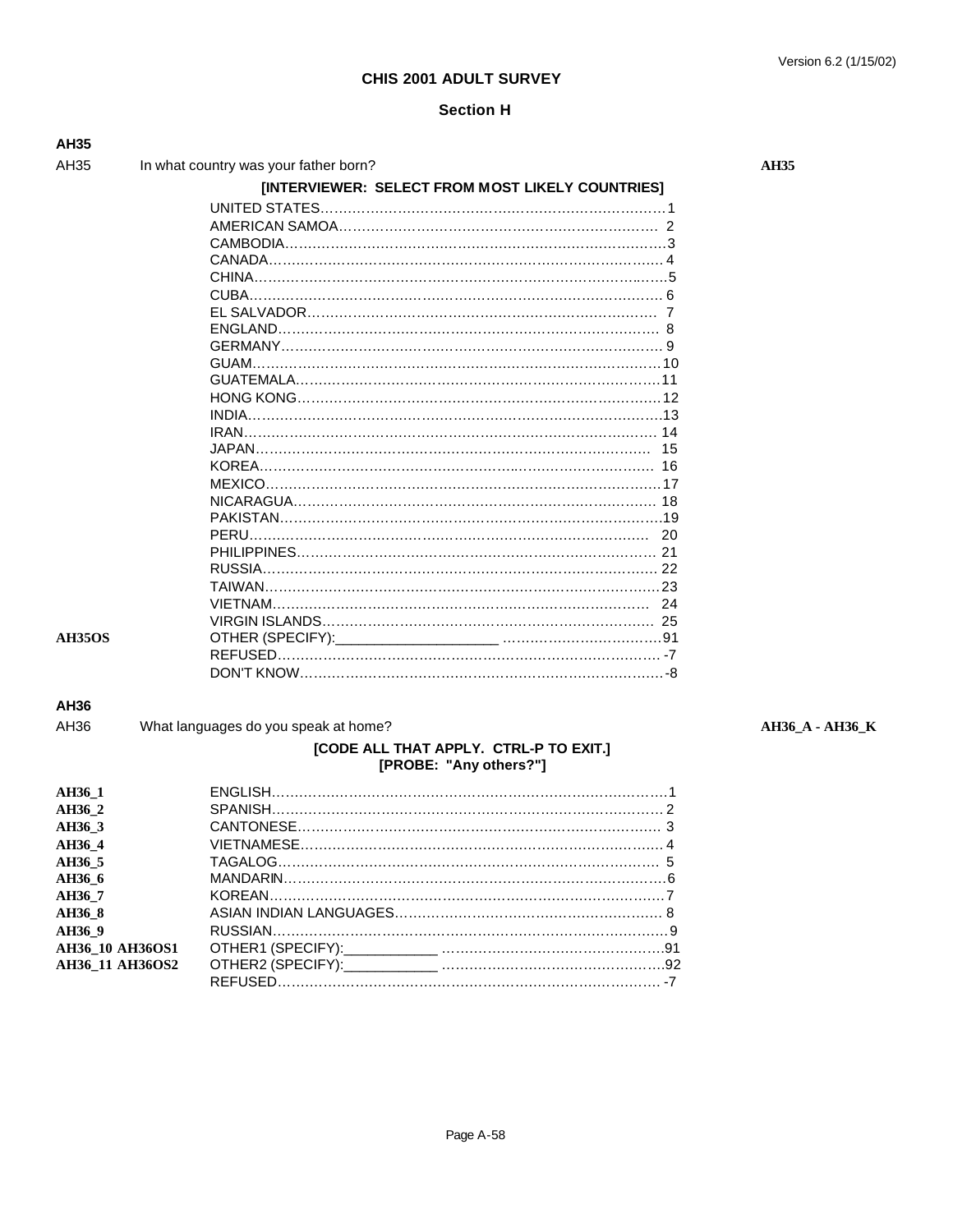#### **Section H**

#### **PROGRAMMING NOTE AH37: IF AH36 = ONLY ENGLISH (1), SKIP TO PROGRAMMING NOTE AH39; ELSE CONTINUE WITH AH37**

### **FOR PROXY VERSION, PUT THE WORD "you" FOLLOWING "would" IN REVERSE VIDEO**

# **AH37**

AH37 Would <you> say you speak English… **AH37**

| General Note: If interview is conducted in a language other than English, use the following response<br>categories: very well, well, not well, not at all. |  |
|------------------------------------------------------------------------------------------------------------------------------------------------------------|--|
|                                                                                                                                                            |  |
|                                                                                                                                                            |  |
|                                                                                                                                                            |  |
|                                                                                                                                                            |  |
|                                                                                                                                                            |  |

### **PROGRAMMING NOTE AH38: FOR PROXY VERSION, PUT THE WORD "you" FOLLOWING "would" IN REVERSE VIDEO**

#### **AH38**

AH38 If you have to speak in English on the telephone, would <you> say you can speak in English… **AH38**

| and the state of the state of the state of the state of the state of the state of the state of the state of th |  |
|----------------------------------------------------------------------------------------------------------------|--|

**General Note: If interview is conducted in a language other than English, use the following response categories: very well, well, not well, not at all.**

#### **PROGRAMMING NOTE AH39: IF AH33 = 1 (USA) OR 2 (AMERICAN SAMOA) OR 10 (GUAM) OR 25 (VIRGIN ISLANDS), SKIP TO AH43; ELSE CONTINUE WITH AH39**

**FOR PROXY VERSION, PUT THE WORD "Your" FOLLOWING "status." IN REVERSE VIDEO**

# **AH39**

AH39 The next questions are about citizenship and immigration status. <Your> answers are **AH39** confidential, will not be reported to the INS, and will only be used for statistical purposes. Are you a citizen of the United States? YES….….….….….….….….….….….….….….….….….….….….….….….….1 [SKIP TO AH41] NO….….….….….….….….….….….….….….….….….….….….….….….…...2 APPLICATION PENDING….….….….….….….….….….….….….….….…. 3 REFUSED….….….….….….….….….….….….….….….….….….….….…. -7 DON'T KNOW….….….….….….….….….….….….….….….….….….….…. -8

# **AH40**

AH40 Are you a permanent resident with a green card? AH40 AH40

YES….….….….….….….….….….….….….….….….….….….….….….….….1 NO….….….….….….….….….….….….….….….….….….….….….….….…..2 APPLICATION PENDING….….….….….….….….….….….….….….….……3 REFUSED….….….….….….….….….….….….….….….….….….….….……-7 DON'T KNOW….….….….….….….….….….….….….….….….….….….…. -8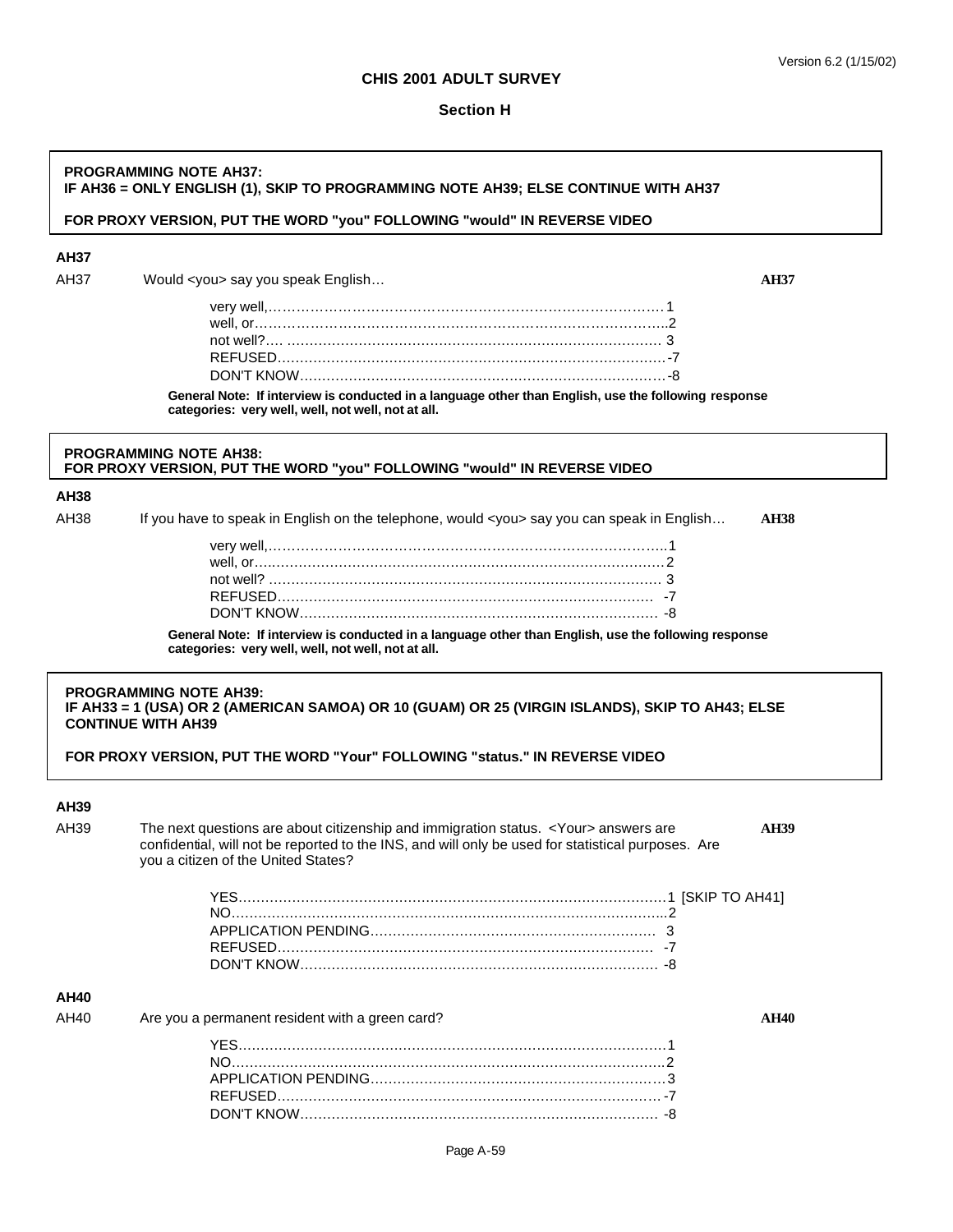| <b>AH41</b><br>AH41 | About how many years have you lived in the United States?                                                                      | AH41 AH41YR<br>AH41FMT |
|---------------------|--------------------------------------------------------------------------------------------------------------------------------|------------------------|
|                     | [NOTE: FOR LESS THAN A YEAR, ENTER 1 YEAR]                                                                                     |                        |
|                     | (NUMBER OF YEARS) [HR: 1-105]<br>YEAR (FIRST CAME TO LIVE IN U.S.)<br>[HR: 1895-2000]                                          |                        |
|                     |                                                                                                                                |                        |
| <b>AH43</b>         |                                                                                                                                |                        |
| AH43                | Are you now married, living with a partner in a marriage-like relationship, widowed, divorced,<br>separated, or never married? | <b>AH43</b>            |
|                     | [NOTE: If respondent mentions more than one, code the lowest number that applies.]                                             |                        |
|                     |                                                                                                                                |                        |
|                     |                                                                                                                                |                        |
|                     |                                                                                                                                |                        |
|                     |                                                                                                                                |                        |
|                     |                                                                                                                                |                        |
|                     |                                                                                                                                |                        |
|                     |                                                                                                                                |                        |
|                     |                                                                                                                                |                        |
| <b>WITH AH43A:</b>  | <b>PROGRAMMING NOTE AH43A:</b><br>IF AAGE < 22 OR AA2A = 1 (BETWEEN 18 AND 29) OR ENUM.AGE < 22 OR IF AGE IS UNKNOWN, CONTINUE |                        |
|                     | <b>ELSE SKIP TO AH44</b>                                                                                                       |                        |
|                     |                                                                                                                                |                        |
|                     | Are you now living with either of your parents?                                                                                | AH43A                  |
|                     |                                                                                                                                |                        |
|                     |                                                                                                                                |                        |
|                     |                                                                                                                                |                        |
| AH43A<br>AH43A      |                                                                                                                                |                        |

| .    |                                                                       |       |
|------|-----------------------------------------------------------------------|-------|
| AH44 | Is your {wife/husband/wife or husband} also living in your household? | MI 44 |
|      |                                                                       |       |
|      |                                                                       |       |
|      |                                                                       |       |
|      |                                                                       |       |
|      |                                                                       |       |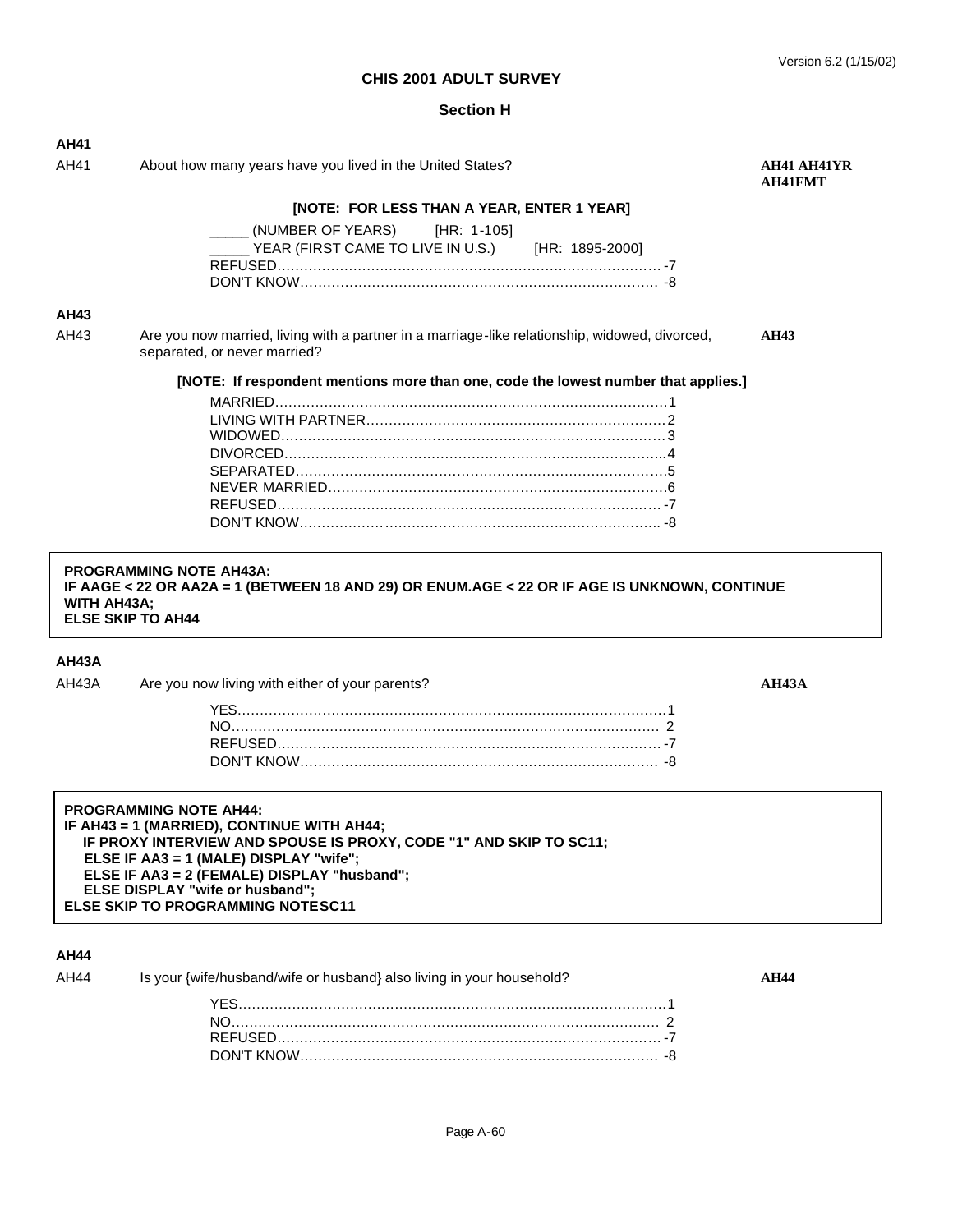# **Section H**

# **PROGRAMMING NOTE AH44A: IF ANY CHILD FROM THE ROSTERS IN SC14A AND SC14B < 12, CONTINUE WITH AH44A; ELSE SKIP TO AH45**

### **FOR PROXY VERSION, PUT THE WORD "You" AFTER "need to ask" IN REVERSE VIDEO**

# **AH44A**

AH44A Next, I need to ask <you> about paid child care you use regularly for {CHILD NAME **AH44A** /AGE/SEX//children under 12 in your household} while {you/you or your spouse/partner} worked, were in school, or looked for work. This includes Head Start, day care centers, before- or after-school care programs, and any baby-sitting arrangements.

In the last month, did you use any such paid child care?

#### **AH44B**

AH44B How much did you pay for all child care arrangements and programs used in the last month? **AH44B AH44BUNT**

**[IF NEEDED, ASK: "If it is easier for you, you can tell us what you paid in a typical week last month?"**

| \$            | AMOUNT LAST MONTH [HR: 0-8,000]      |  |
|---------------|--------------------------------------|--|
| $\mathcal{S}$ | AMOUNT IN TYPICAL WEEK [HR: 0-3,000] |  |
|               | NO PAYMENT IN LAST MONTH OR WEEK     |  |
|               |                                      |  |
|               |                                      |  |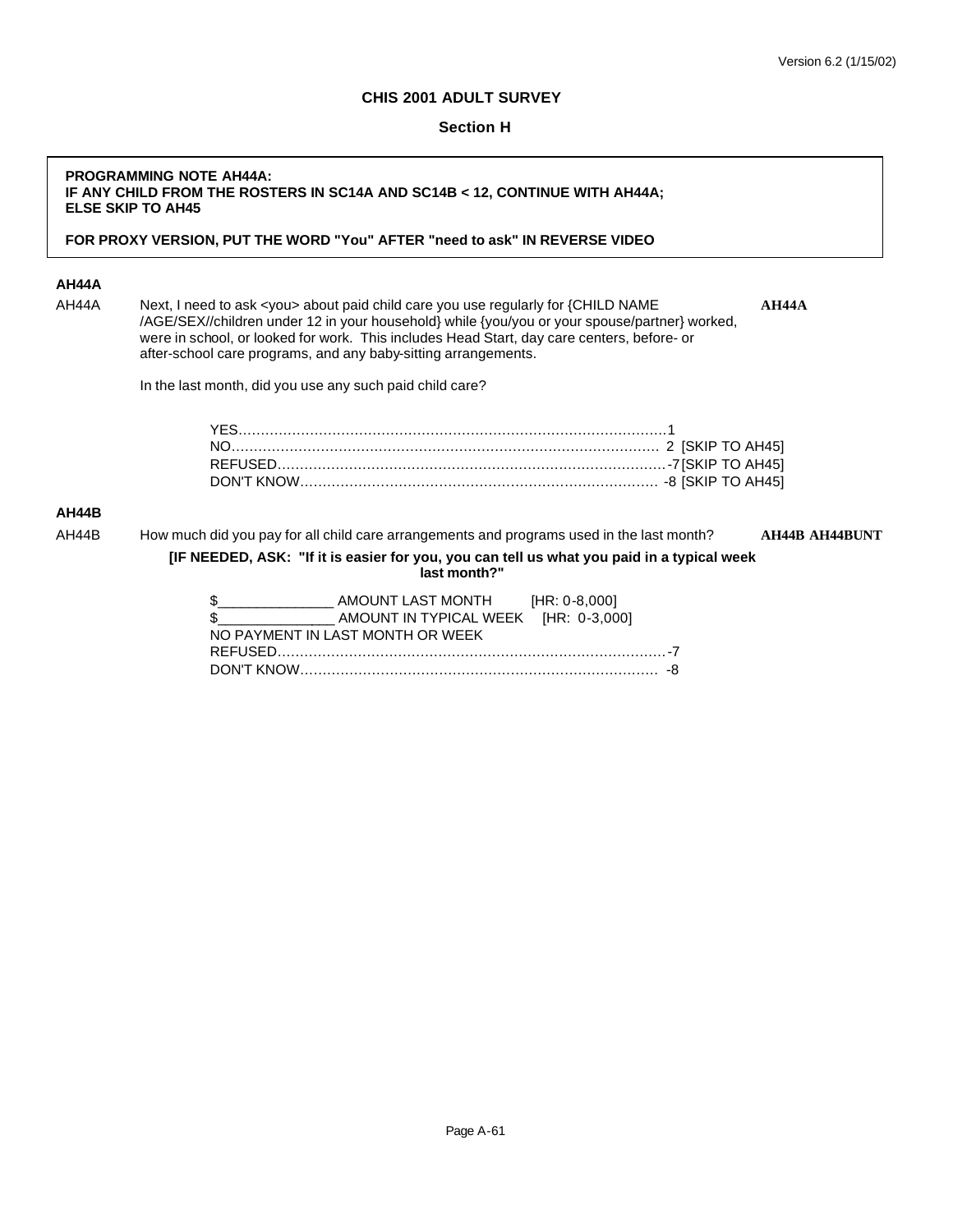#### **Section H**

### **PROGRAMMING NOTE AH45: IF AAGE > 65 OR AA2A = 6 (65 OR OLDER) OR ENUM.AGE > 65 OR IF AGE IS UNKNOWN, SKIP TO AH47; ELSE CONTINUE WITH AH45 AND IF AA3 = 2 (FEMALE), ADD "lesbian" TO DISPLAY.**

### **AH45**

AH45 This next question is about your sexual orientation and I want to remind you again that your **AH45** answers are completely confidential.

Are you gay, {lesbian,} or bisexual?

#### **[IF R SAYS "gay," "lesbian," OR "bisexual," CODE AH45 "1" (YES) AND CODE AH45A ACCORDINGLY WITHOUT ASKING]**

#### **PROGRAMMING NOTE AH45A: IF AA3 = 1 (MALE) DISPLAY "gay"; IF AA3 = 2 (FEMALE) DISPLAY "lesbian."**

**ADD EDIT SO THAT "1" IS NOT A VALID CHOICE FOR A FEMALE AND "2" IS NOT A VALID CHOICE FOR A MALE.**

### **AH45A**

AH45A Is that {gay/lesbian} or bisexual? **AH45A**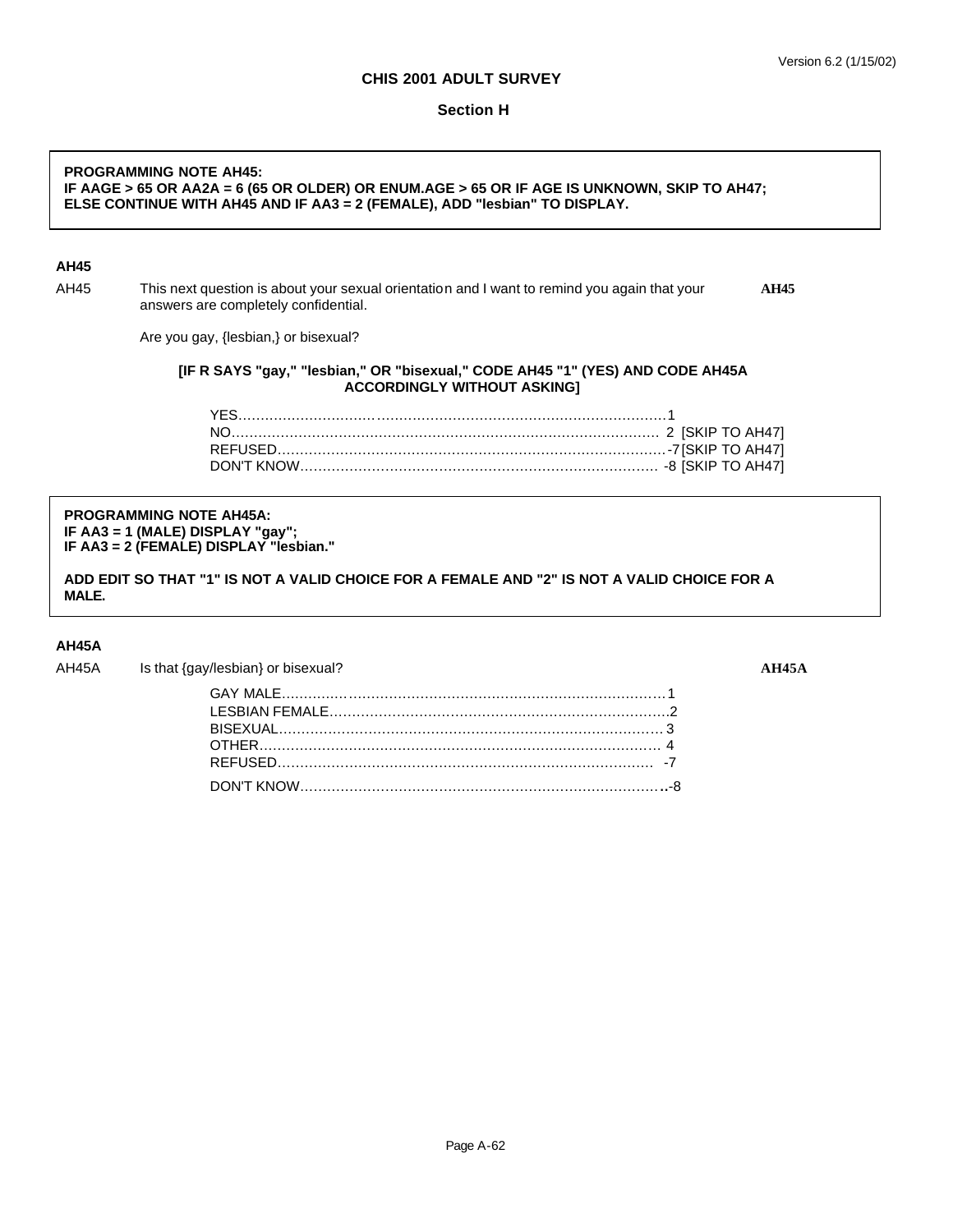| <b>AH47</b> |                                                                                    |             |
|-------------|------------------------------------------------------------------------------------|-------------|
| AH47        | What is the highest grade of education you have completed and received credit for? | <b>AH47</b> |
|             | <b>GRADE SCHOOL</b>                                                                |             |
|             |                                                                                    |             |
|             |                                                                                    |             |
|             |                                                                                    |             |
|             |                                                                                    |             |
|             |                                                                                    |             |
|             |                                                                                    |             |
|             |                                                                                    |             |
|             |                                                                                    |             |
|             |                                                                                    |             |
|             | <b>HIGH SCHOOL OR EQUIVALENT</b>                                                   |             |
|             |                                                                                    |             |
|             |                                                                                    |             |
|             |                                                                                    |             |
|             |                                                                                    |             |
|             |                                                                                    |             |
|             | 4-YEAR COLLEGE OR UNIVERSITY                                                       |             |
|             |                                                                                    |             |
|             |                                                                                    |             |
|             |                                                                                    |             |
|             |                                                                                    |             |
|             |                                                                                    |             |
|             |                                                                                    |             |
|             | <b>GRADUATE OR PROFESSIONAL SCHOOL</b>                                             |             |
|             |                                                                                    |             |
|             |                                                                                    |             |
|             |                                                                                    |             |
|             | MORE THAN 3 YEARS GRAD OR PROF SCHOOL (Ph.D) 21                                    |             |
|             |                                                                                    |             |
|             | 2-YEAR JUNIOR OR COMMUNITY COLLEGE                                                 |             |
|             |                                                                                    |             |
|             |                                                                                    |             |
|             | <b>VOCATIONAL, BUSINESS, OR TRADE SCHOOL</b>                                       |             |
|             |                                                                                    |             |
|             |                                                                                    |             |
|             |                                                                                    |             |
|             |                                                                                    |             |
|             |                                                                                    |             |
|             |                                                                                    |             |
|             |                                                                                    |             |
|             |                                                                                    |             |
|             |                                                                                    |             |
|             |                                                                                    |             |
|             |                                                                                    |             |
|             |                                                                                    |             |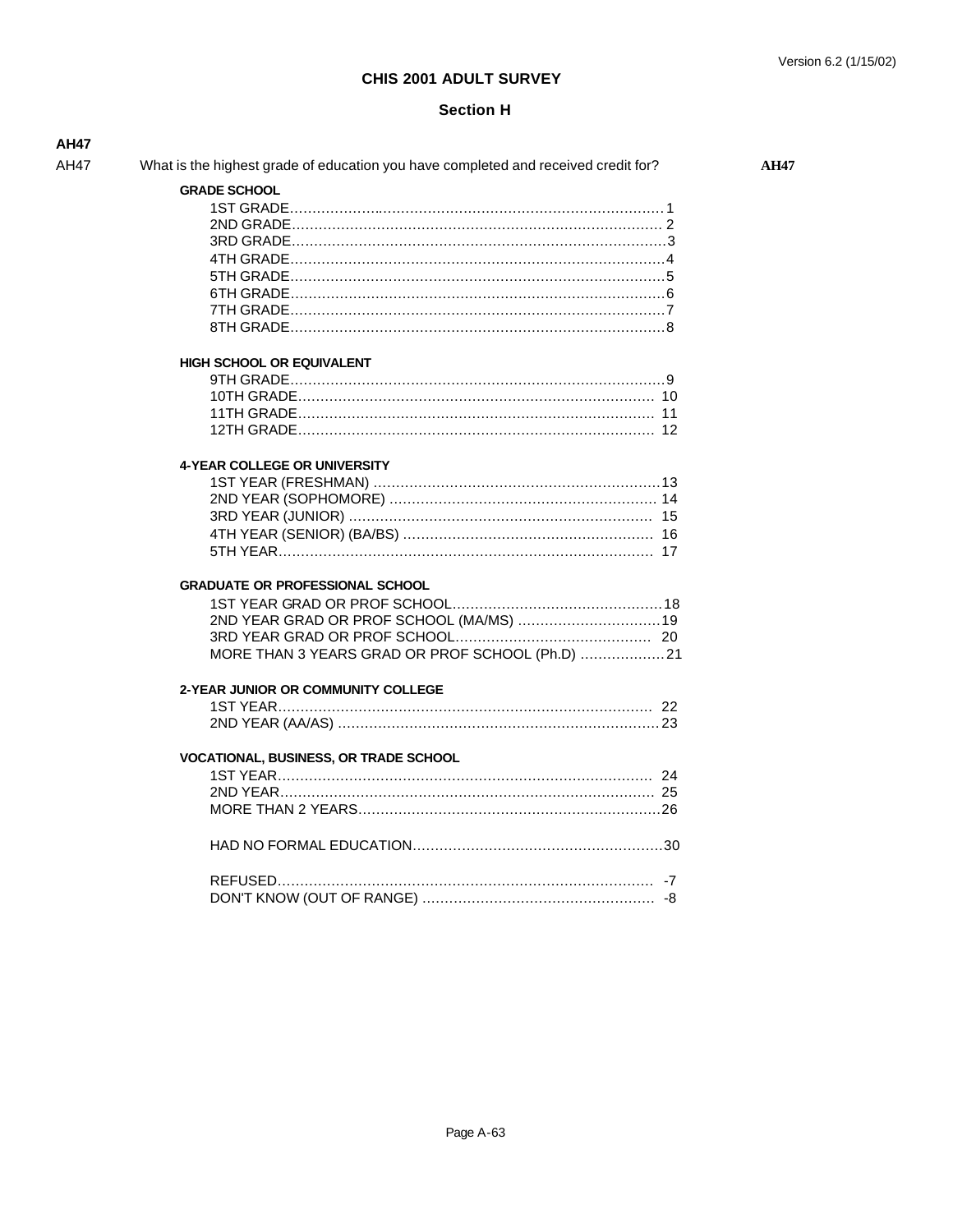### **Section H**

# **AH48**

AH48 Are you currently working for an employer for wages? AH48

# **[CODE "1" (YES) IF R IS A CONTRACTOR OR TEMP WORKER; CODE "2" (NO) IF SELF-EMPLOYED.**

# **CODE "3" (CALWORKS) ONLY IF R MENTIONS IT; DO NOT PROBE.]**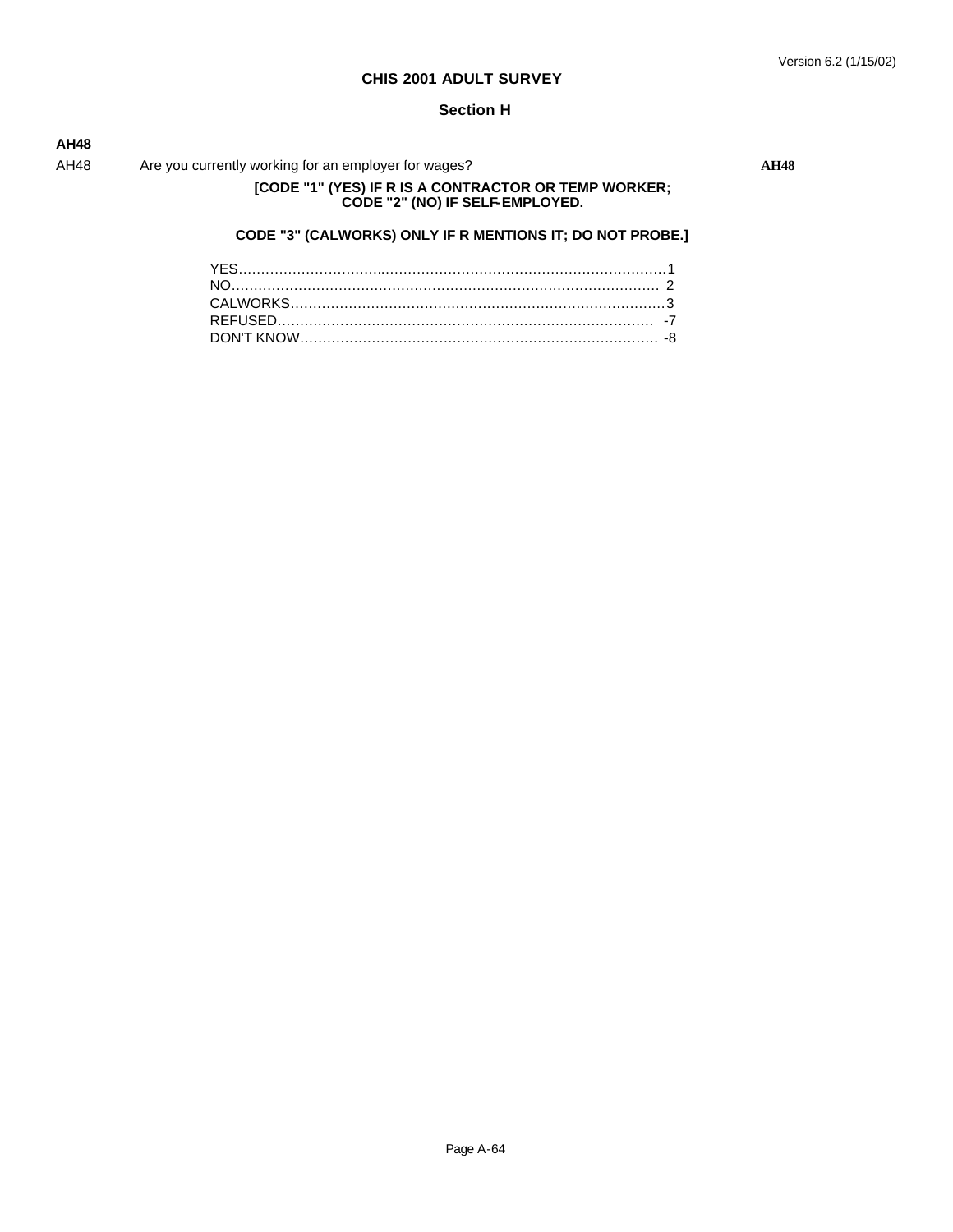## **Section I**

# **Section I**

# **AI1**

AI1 These next questions are about the type of health insurance you may have. Are you covered by **AI1** Medicare?

> **[IF NEEDED, SAY: "The health insurance program for people 65 years old and older or persons with certain disabilities under 65 years of age."]**

**[NOTE: Include Medicare managed care plans as well as the original Medicare plan.]**

### **PROGRAMMING NOTE AI2: IF [AAGE > 64 OR AA2A = 6 (65 OR OLDER) OR ENUM.AGE > 64] AND [AI1 = 2, OR -8 (NO, NOT COVERED BY MEDICARE OR DK)], CONTINUE WITH AI2; ELSE SKIP TO PROGRAMMING NOTE AI4**

# **AI2**

Al2 Is it correct that you are NOT covered by MediCARE even though you told me earlier that you are **AI2** 65 or older?

#### **PROGRAMMING NOTE AI3: AIDATE SET AIDATE = CURRENT DATE (YYYYMMDD); SET AAGE = AI3; IF AAGE < 18, CODE AS IA AND TERMINATE**

# **AI3**

| Al3 | What is your age, please? |  |               |
|-----|---------------------------|--|---------------|
|     | YEARS OF AGE THR: 18-1051 |  | [SKIP TO AI6] |
|     |                           |  |               |
|     |                           |  |               |

#### **PROGRAMMING NOTE AI4: IF AI1 = 1 (YES), CONTINUE WITH AI4; ELSE SKIP TO AI6**

# **AI4**

AI4 Are you ALSO covered by a MediCARE supplemental policy? **AI4**

**[IF NEEDED, SAY: "These are policies that cover health care costs not covered by Medicare alone."]**

**[NOTE: IF R MENTIONS A HEALTH PLAN SUCH AS "Kaiser" OR "Blue Cross," CODE "1" (YES).]**

Page A-65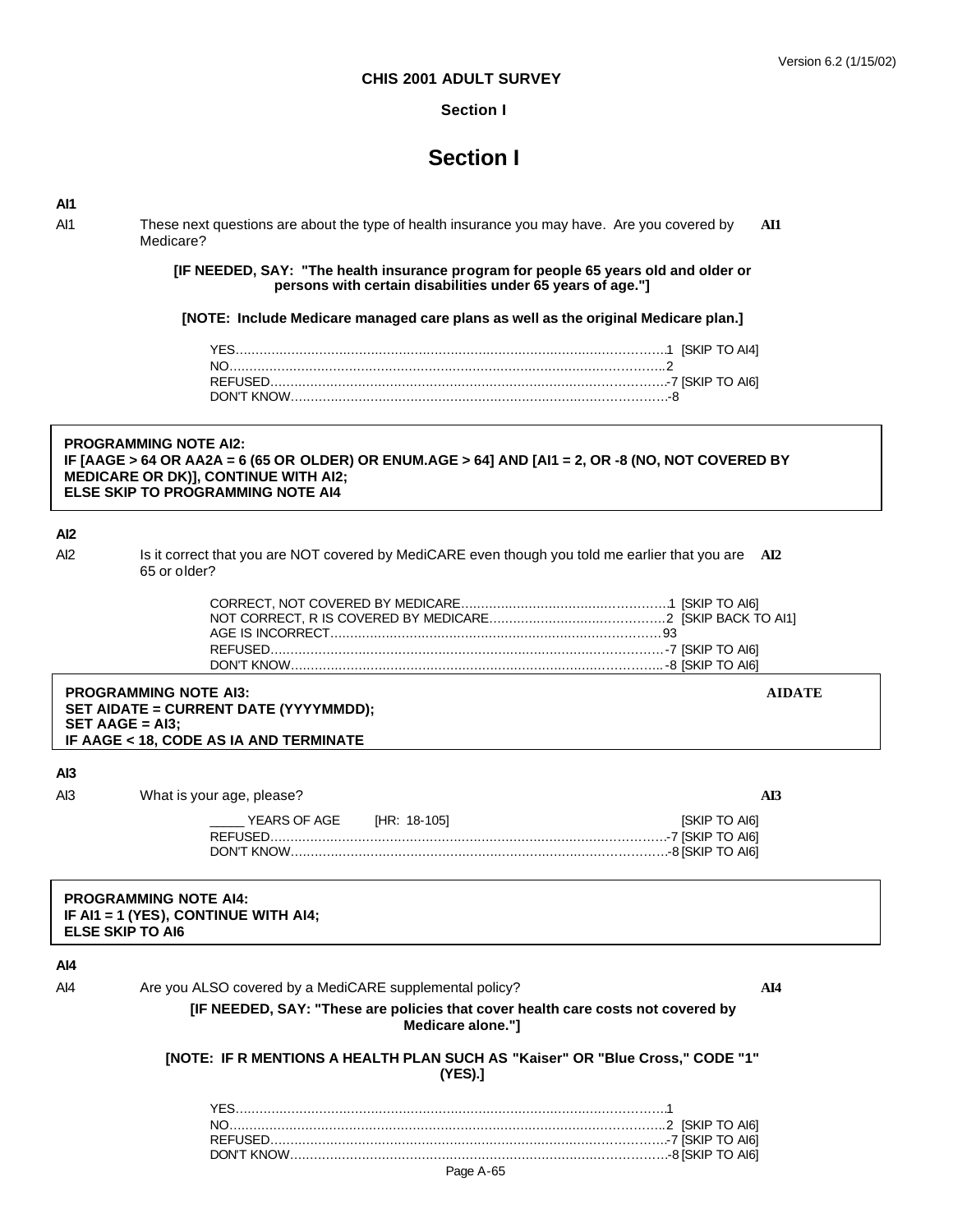#### **Section I**

#### **PROGRAMMING NOTE AI5: IF AI4 = 1 (YES, MEDICARE SUPPLEMENTAL POLICY), CONTINUE WITH AI5; ELSE SKIP TO AI6**

# **AI5**

AI5 Who PAYS the monthly premium cost for your Medicare supplemental policy, not counting any **AI5\_A - AI5\_G** co-pays or deductibles you may have?

### **[IF NEEDED, SAY:**

**"Copays are the partial payments you make for your health care each time you see a doctor or use the health care system, while someone else pays for your main health care coverage."**

**"A deductible is the amount you pay for medical care before your health plan starts paying."**

**"Premium is the monthly charge for the cost of your health insurance plan."]**

**[CODE ALL THAT APPLY. CTRL-P TO EXIT.] [PROBE: "Any other person or program?"]**

#### **[IF R SAYS GOVERNMENT, PROBE: "Is this Medicare or Medi-CAL or some other government program, or is it a benefit of being a government employee?"**

### **IF GOVERNMENT IS EMPLOYER, ENTER: "RESPONDENT'S EMPLOYER OR UNION" OR "SPOUSE'S EMPLOYER OR UNION"**

| AI5 1 |                                                   |  |
|-------|---------------------------------------------------|--|
| AI5 2 | RESPONDENT'S CURRENT OR FORMER EMPLOYER OR UNION2 |  |
| AI53  | SPOUSE'S CURRENT OR FORMER EMPLOYER OR UNION3     |  |
| AI5 4 |                                                   |  |
| AI5 5 |                                                   |  |
| AI56  |                                                   |  |
| AI5 7 |                                                   |  |
| AI5 8 |                                                   |  |
|       |                                                   |  |
|       |                                                   |  |

### **PROGRAMMING NOTE AI6: IF AI5 = 6 (MEDI-CAL), DISPLAY "Is it correct that you are"; ELSE DISPLAY "Are you"**

#### **AI6**

#### AI6  $\left\{\right\}$  is it correct that you are/Are you} covered by Medi-CAL?

**[IF NEEDED, SAY: "A plan for certain low-income children and their families, pregnant women, and disabled or elderly people."]**

#### **[NOTE: Include HMO or managed care plans, as well as the traditional Medi-CAL.]**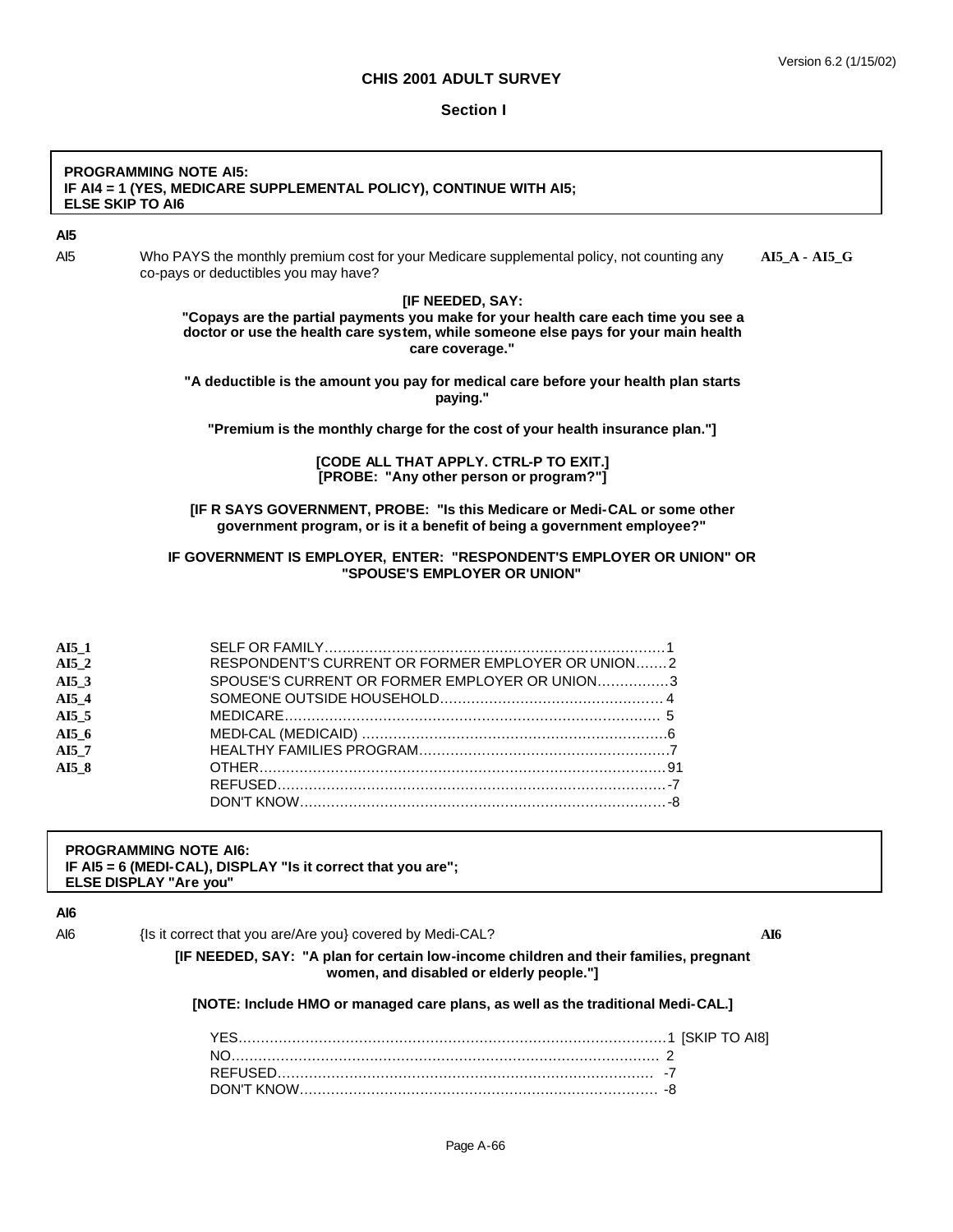r

# **Section I**

| <b>PROGRAMMING NOTE AI7:</b><br>IF AAGE > 18 OR [AA2A <>-7 OR -8 (REF/DK)] OR ENUM.AGE > 18 OR IF AGE IS UNKNOWN, SKIP TO AI8;<br>ELSE IF [AAGE = 18 OR AA2A = 1 (BETWEEN 18 AND 29) OR ENUM.AGE = 18] AND AI5 = 7 (HEALTHY<br>FAMILIES), CONTINUE WITH AI7 AND ASK: "Is it correct, then, that you are";<br>ELSE IF [AAGE = 18 OR AA2A = 1 (BETWEEN 18 AND 29) OR ENUM.AGE = 18] AND AI4 <> 7, CONTINUE WITH<br>AI7 AND ASK: "Are you" |                                                                                                                           |  |
|-----------------------------------------------------------------------------------------------------------------------------------------------------------------------------------------------------------------------------------------------------------------------------------------------------------------------------------------------------------------------------------------------------------------------------------------|---------------------------------------------------------------------------------------------------------------------------|--|
| Al7                                                                                                                                                                                                                                                                                                                                                                                                                                     |                                                                                                                           |  |
| Al7                                                                                                                                                                                                                                                                                                                                                                                                                                     | {Is it correct, then, that you are/Are you} covered by the Healthy Families Program?<br>AI7                               |  |
|                                                                                                                                                                                                                                                                                                                                                                                                                                         | [IF NEEDED, SAY: "Healthy Families is a state program that pays for health insurance<br>for children up to age 19."]      |  |
|                                                                                                                                                                                                                                                                                                                                                                                                                                         |                                                                                                                           |  |
|                                                                                                                                                                                                                                                                                                                                                                                                                                         |                                                                                                                           |  |
|                                                                                                                                                                                                                                                                                                                                                                                                                                         |                                                                                                                           |  |
|                                                                                                                                                                                                                                                                                                                                                                                                                                         |                                                                                                                           |  |
| AI8                                                                                                                                                                                                                                                                                                                                                                                                                                     |                                                                                                                           |  |
| Al8                                                                                                                                                                                                                                                                                                                                                                                                                                     | Are you covered by a health insurance plan or HMO through a current or former employer or<br>AI8<br>union?                |  |
|                                                                                                                                                                                                                                                                                                                                                                                                                                         | [IF NEEDED, SAY: "either through your own or someone else's employment?"]                                                 |  |
|                                                                                                                                                                                                                                                                                                                                                                                                                                         |                                                                                                                           |  |
|                                                                                                                                                                                                                                                                                                                                                                                                                                         |                                                                                                                           |  |
|                                                                                                                                                                                                                                                                                                                                                                                                                                         |                                                                                                                           |  |
|                                                                                                                                                                                                                                                                                                                                                                                                                                         |                                                                                                                           |  |
| Al9                                                                                                                                                                                                                                                                                                                                                                                                                                     |                                                                                                                           |  |
| A <sub>19</sub>                                                                                                                                                                                                                                                                                                                                                                                                                         | Was this plan obtained in your own name or in the name of someone else?<br>AI9                                            |  |
|                                                                                                                                                                                                                                                                                                                                                                                                                                         | [PROBE: "Even someone who does not live in this household?"]                                                              |  |
|                                                                                                                                                                                                                                                                                                                                                                                                                                         |                                                                                                                           |  |
|                                                                                                                                                                                                                                                                                                                                                                                                                                         |                                                                                                                           |  |
|                                                                                                                                                                                                                                                                                                                                                                                                                                         |                                                                                                                           |  |
| AI10;                                                                                                                                                                                                                                                                                                                                                                                                                                   | <b>PROGRAMMING NOTE AI10:</b><br>IF AH43 = 1 (MARRIED) AND AI8 <> 1 (NO EMPLOYER-BASED COVERAGE OR REF/DK), CONTINUE WITH |  |
|                                                                                                                                                                                                                                                                                                                                                                                                                                         | ELSE SKIP TO PROGRAMMING NOTE AI11                                                                                        |  |
| <b>AI10</b>                                                                                                                                                                                                                                                                                                                                                                                                                             |                                                                                                                           |  |
| AI10                                                                                                                                                                                                                                                                                                                                                                                                                                    | Is your spouse covered by a health insurance plan or HMO from a current or former employer or<br><b>AI10</b><br>union?    |  |
|                                                                                                                                                                                                                                                                                                                                                                                                                                         |                                                                                                                           |  |
|                                                                                                                                                                                                                                                                                                                                                                                                                                         |                                                                                                                           |  |
|                                                                                                                                                                                                                                                                                                                                                                                                                                         |                                                                                                                           |  |
|                                                                                                                                                                                                                                                                                                                                                                                                                                         |                                                                                                                           |  |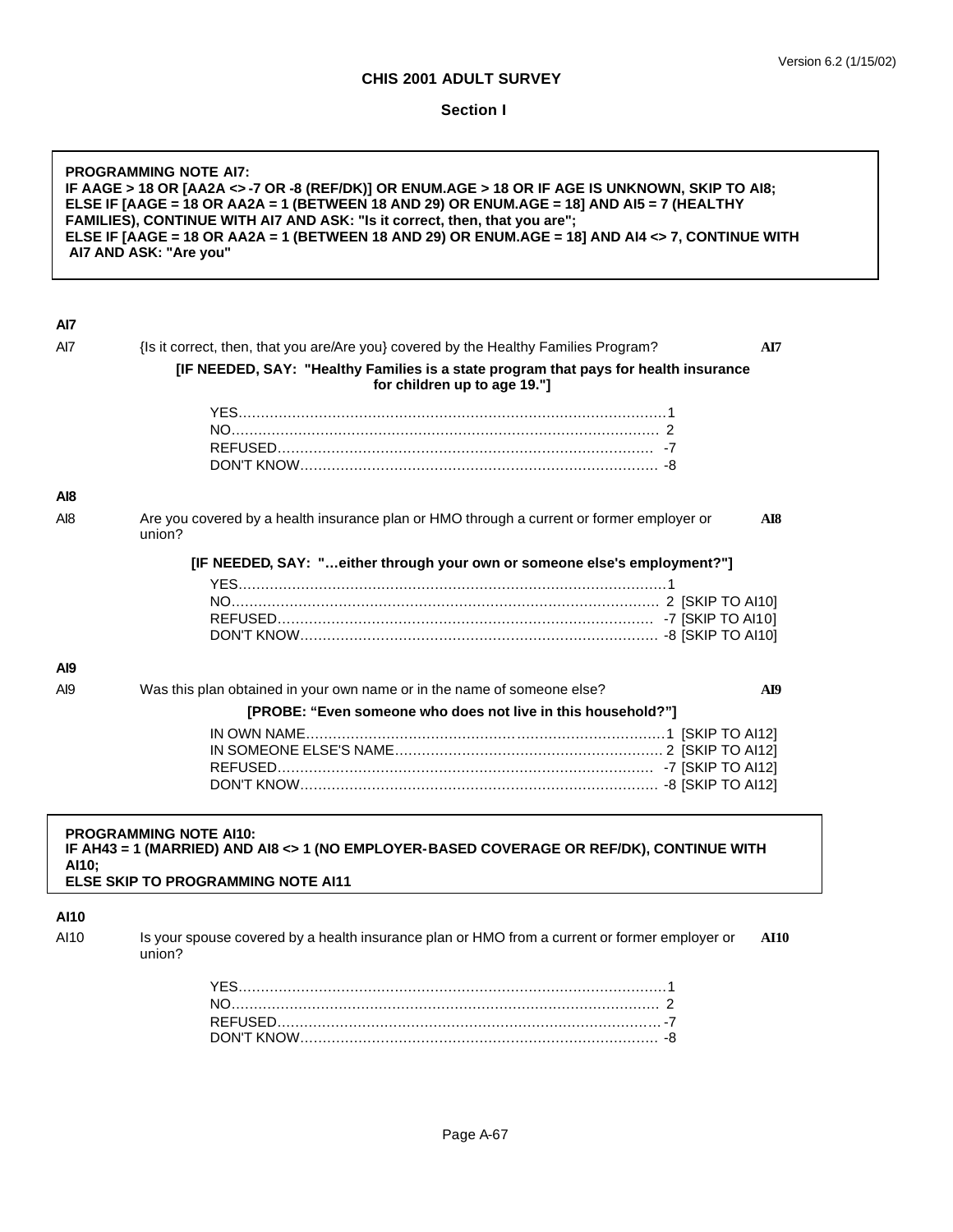#### **Section I**

# **PROGRAMMING NOTE AI11: IF AI1 <> 1 AND AI6 <> 1 AND AI7 <> 1 AND AI8 <> 1 (NO COVERAGE FROM MEDICARE, MEDI-CAL, HEALTHY FAMILIES AND EMPLOYER), CONTINUE WITH AI11; ELSE SKIP TO AI13**

#### **AI11**

AI11 Are you covered by a health insurance plan that you purchased directly from an insurance **AI11** company or HMO? Don't include a plan that pays only for certain illnesses such as cancer or stroke, or only gives you "extra cash" if you are in a hospital.

## **PROGRAMMING NOTE AI12: IF AI8 = 1 (YES, EMPLOYER-BASED COVERAGE) OR AI11 = 1 (YES, PURCHASED OWN COVERAGE), CONTINUE WITH AI12; ELSE SKIP TO AI13**

#### **AI12**

AI12 Who pays the monthly premium cost for this health plan, not counting any co-pays or **AI12\_A - AI12\_G** deductibles you may have?

### **[IF NEEDED, SAY:**

**"Copays are the partial payments you make for your health care each time you see a doctor or use the health care system, while a health plan pays for your main health care coverage."**

**"A deductible is the amount you pay for medical care before your health plan starts paying."**

**"Premium is the monthly charge for the cost of your health insurance plan."]**

**[CODE ALL THAT APPLY. CTRL-P TO EXIT.] [PROBE: "Any other person or program?"]**

**[IF R SAYS GOVERNMENT, PROBE: "Is this Medicare or Medi-CAL or some other government program, or is it a benefit of being a government employee?**

#### **IF GOVERNMENT IS EMPLOYER, ENTER: "RESPONDENT'S EMPLOYER OR UNION" OR "SPOUSE'S EMPLOYER OR UNION"]**

| AI12 1 | SELF OR FAMILY 1                                   |
|--------|----------------------------------------------------|
| AI12 2 | RESPONDENT'S CURRENT OR FORMER EMPLOYER OR UNION 2 |
| AI12 3 | SPOUSE'S CURRENT OR FORMER EMPLOYER OR UNION3      |
| AI12 4 |                                                    |
| AI12 5 |                                                    |
| AI12 6 |                                                    |
| AI12 7 |                                                    |
| AI12 8 |                                                    |
|        |                                                    |
|        |                                                    |
|        |                                                    |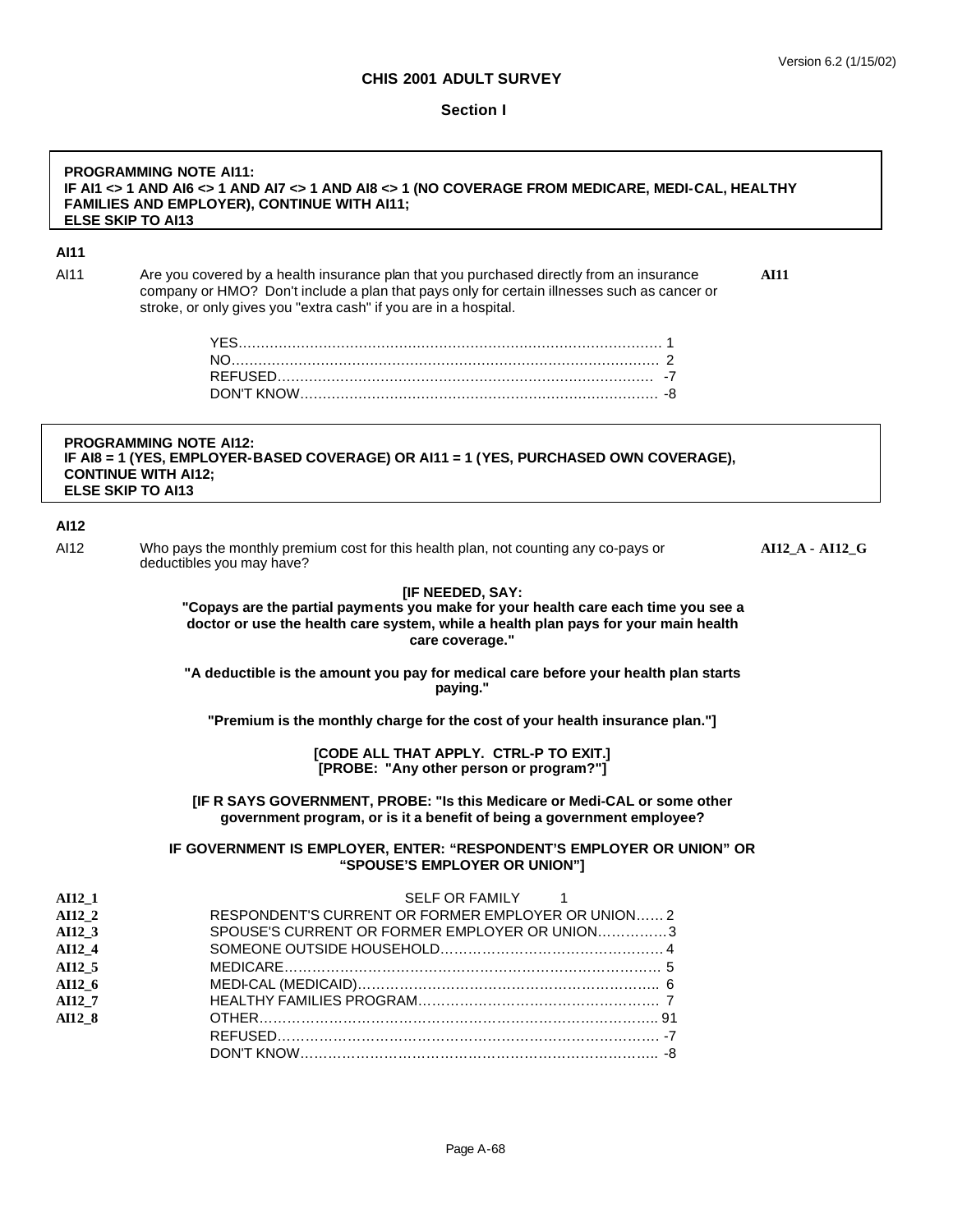#### **Section I**

## **PROGRAMMING NOTE AI13: IF AH48 = 1 (EMPLOYED) AND AI9 <> 1 NO EMPLOYER-BASED COVERAGE OR REF/DK), CONTINUE WITH AI13; ELSE SKIP TO AI16 AI13**

| AI13 | Does your employer offer health insurance to any of its employees?                                                                                        | <b>AI13</b> |
|------|-----------------------------------------------------------------------------------------------------------------------------------------------------------|-------------|
|      |                                                                                                                                                           |             |
|      |                                                                                                                                                           |             |
|      |                                                                                                                                                           |             |
|      |                                                                                                                                                           |             |
| AI14 |                                                                                                                                                           |             |
| AI14 | Could you be in this plan if you wanted to?                                                                                                               | <b>AI14</b> |
|      |                                                                                                                                                           |             |
|      |                                                                                                                                                           |             |
|      |                                                                                                                                                           |             |
|      |                                                                                                                                                           |             |
|      | <b>PROGRAMMING NOTE AI15:</b>                                                                                                                             |             |
|      |                                                                                                                                                           |             |
|      | IF Al14 = 1 (YES), DISPLAY "Why aren't you in this plan?";<br>ELSE IF AI14 = 2 OR -8 (NO OR DON'T KNOW), DISPLAY "Why aren't you eligible for this plan?" |             |
|      |                                                                                                                                                           |             |
| AI15 |                                                                                                                                                           |             |
| AI15 |                                                                                                                                                           |             |
|      | {Why aren't you in this plan?/Why aren't you eligible for this plan?}                                                                                     | <b>AI15</b> |
|      |                                                                                                                                                           |             |
|      | TRADED HEALTH INSURANCE FOR HIGHER PAY 2                                                                                                                  |             |
|      |                                                                                                                                                           |             |
|      |                                                                                                                                                           |             |
|      |                                                                                                                                                           |             |
|      | HAVEN'T YET WORKED FOR THIS EMPLOYER                                                                                                                      |             |
|      |                                                                                                                                                           |             |
|      | CONTRACT OR TEMPORARY EMPLOYEES                                                                                                                           |             |
|      |                                                                                                                                                           |             |
|      |                                                                                                                                                           |             |
|      | DON'T WORK ENOUGH HOURS PER WEEK                                                                                                                          |             |
|      |                                                                                                                                                           |             |

**AI15OS** OTHER (SPECIFY): \_\_\_\_\_\_\_\_\_\_\_\_\_\_\_\_\_\_\_\_\_\_….….….….….….….…. 91

**PROGRAMMING NOTE AI16: IF AI1 <> 1 AND AI6 <> 1 AND AI7 <> 1 AND AI8 <>1 AND AI11 <> 1 (NO COVERAGE FROM MEDICARE, MEDI-CAL, HEALTHY FAMILIES, EMPLOYER, OR PRIVATE PLAN), CONTINUE WITH AI16; ELSE SKIP TO AI17**

DOESN'T LIKE/WANT COMPANY INSURANCE….….….….….….….…. 11

REFUSED….….….….….….….….….….….….….….….….….….….….…. -7 DON'T KNOW….….….….….….….….….….….….….….….….….….….…. -8

## **AI16**

|  | Are you covered by CHAMPUS/CHAMP-VA, TRICARE, VA or some other military health care? AI16 |  |
|--|-------------------------------------------------------------------------------------------|--|
|  |                                                                                           |  |
|  |                                                                                           |  |
|  |                                                                                           |  |
|  |                                                                                           |  |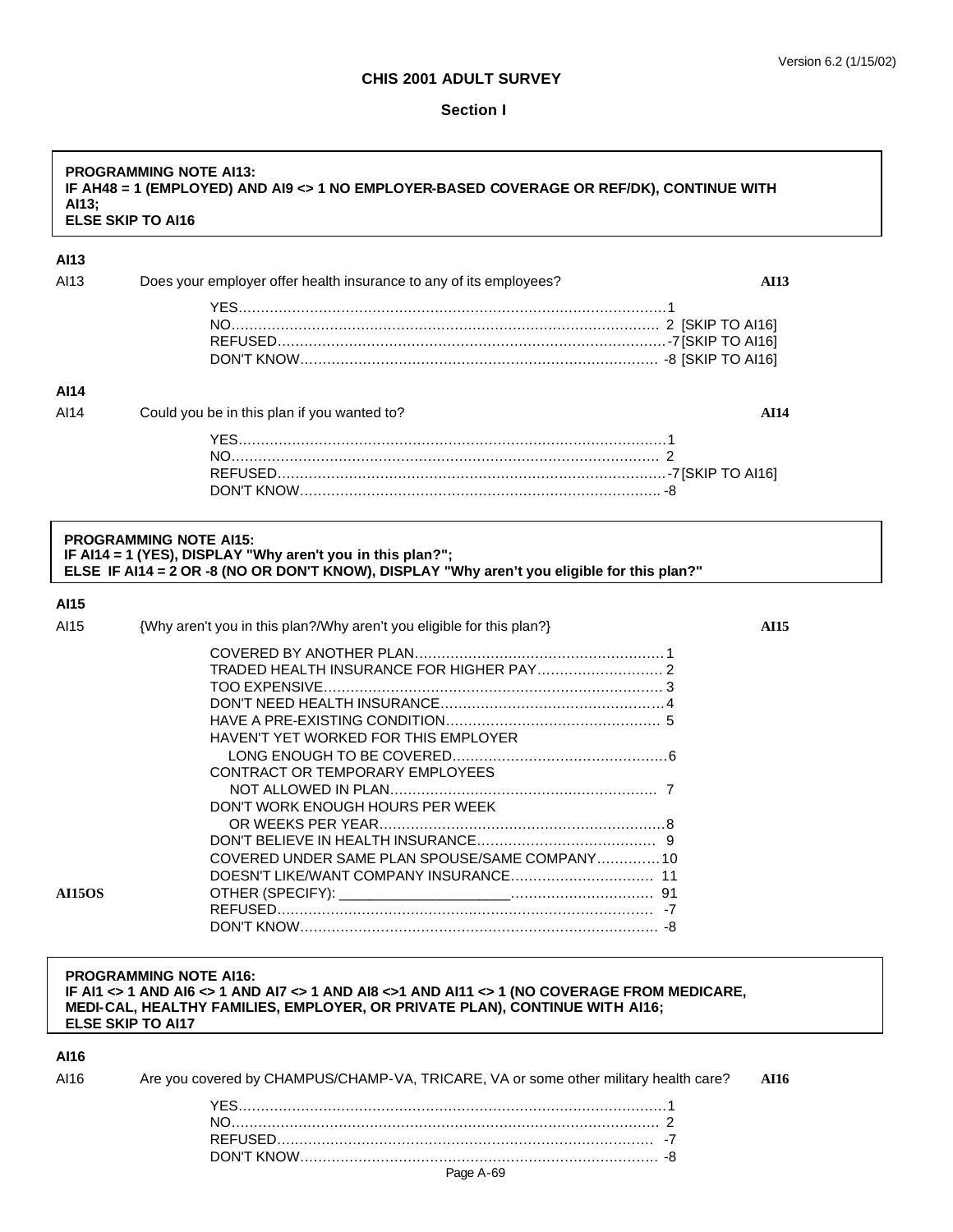٦

## **CHIS 2001 ADULT SURVEY**

#### **Section I**

| WITH AI17;   | <b>PROGRAMMING NOTE AI17:</b><br>IF AI1 <> 1 AND AI6 <> 1 AND AI7<> 1 AND AI8 <> 1 AND AI11 <> 1 AND AI16 <> 1 (NO COVERAGE FROM<br>MEDICARE, MEDI-CAL, HEALTHY FAMILIES, EMPLOYER, PRIVATE PLAN, OR MILITARY PLAN), CONTINUE<br><b>ELSE SKIP TO AI20</b>                                                      |             |
|--------------|----------------------------------------------------------------------------------------------------------------------------------------------------------------------------------------------------------------------------------------------------------------------------------------------------------------|-------------|
| <b>AI17</b>  |                                                                                                                                                                                                                                                                                                                |             |
| AI17         | Are you covered by some other government health plan, such as AIM, "Mister MIP," the Family<br>PACT program, or something else?                                                                                                                                                                                | <b>AI17</b> |
|              | [IF NEEDED, SAY: "AIM means Access for Infants and Mothers; 'Mister MIP' or MRMIP<br>means Major Risk Medical Insurance Program; and Family PACT is the state program<br>that pays for contraception/reproductive health services for uninsured lower income<br>women and men."]                               |             |
|              |                                                                                                                                                                                                                                                                                                                |             |
|              |                                                                                                                                                                                                                                                                                                                | NOTE AI18]  |
|              |                                                                                                                                                                                                                                                                                                                | NOTE AI18]  |
|              |                                                                                                                                                                                                                                                                                                                | NOTE AI181  |
| <b>AI17A</b> |                                                                                                                                                                                                                                                                                                                |             |
| <b>AI17A</b> | ASK IF NECESSARY: "What is the name of this plan?"                                                                                                                                                                                                                                                             | AI17A       |
|              |                                                                                                                                                                                                                                                                                                                | NOTE AI201  |
|              |                                                                                                                                                                                                                                                                                                                | NOTE AI201  |
|              |                                                                                                                                                                                                                                                                                                                | NOTE AI20]  |
| AI17AOS      |                                                                                                                                                                                                                                                                                                                | NOTE AI20]  |
|              |                                                                                                                                                                                                                                                                                                                | NOTE AI20]  |
|              |                                                                                                                                                                                                                                                                                                                | NOTE AI201  |
|              | <b>PROGRAMMING NOTE AI18:</b><br>IF AI1 <> 1 AND AI6 <> 1 AND AI7 <> 1 AND AI8 <> 1 AND AI11 <> 1 AND AI16 <> 1 AND AI17 <> 1 (NO<br>COVERAGE FROM MEDICARE, MEDI-CAL, HEALTHY FAMILIES, EMPLOYER, PRIVATE PLAN, MILITARY PLAN,<br>AND OTHER GOVERNMENT PLAN), CONTINUE WITH AI18;<br><b>ELSE SKIP TO AI20</b> |             |
| AI18         |                                                                                                                                                                                                                                                                                                                |             |
| AI18         | Do you have any health insurance coverage through a plan that I missed?                                                                                                                                                                                                                                        | <b>AI18</b> |
|              |                                                                                                                                                                                                                                                                                                                | NOTE AI20]  |
|              |                                                                                                                                                                                                                                                                                                                | NOTE AI20]  |
|              |                                                                                                                                                                                                                                                                                                                | NOTE AI20]  |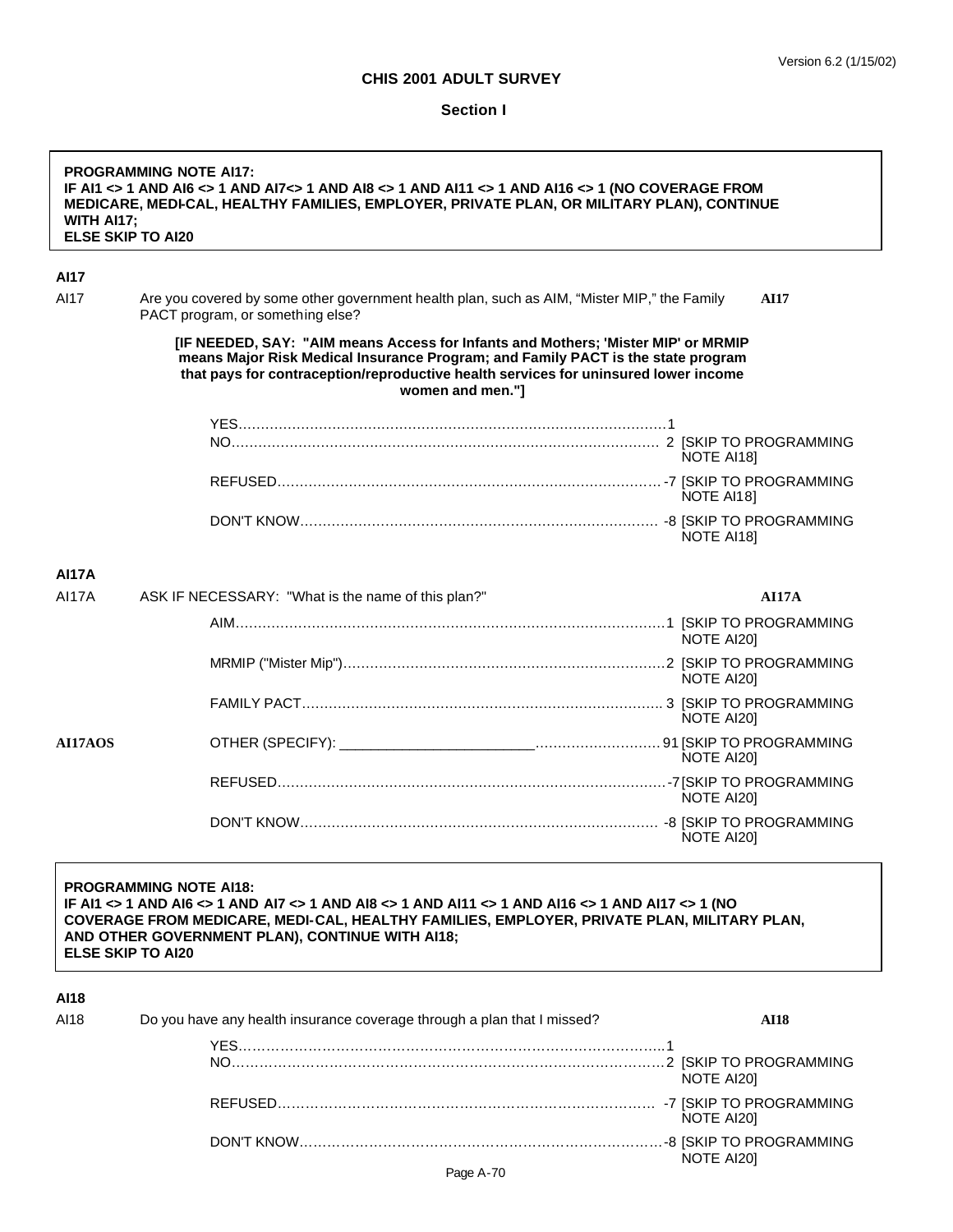#### **Section I**

| AI I J        |                                                                                                                                                                                                                                                                                                                   |                 |
|---------------|-------------------------------------------------------------------------------------------------------------------------------------------------------------------------------------------------------------------------------------------------------------------------------------------------------------------|-----------------|
| AI19          | What type of health insurance do you have?                                                                                                                                                                                                                                                                        | AI19 A - AI19 I |
|               | [CODE ALL THAT APPLY. CTRL-P TO EXIT.]<br>[PROBE: "Any others?"]<br>[NOTE: IF R GIVES NAME OF PRIVATE PLAN, THEN PROBE: "Do you get this plan through<br>a current or former employer/union, through a school, professional association, trade<br>group, or other organization, or directly from the health plan? |                 |
| <b>AI19 1</b> | THROUGH CURRENT OR FORMER EMPLOYER/UNION 1<br>THROUGH SCHOOL, PROFESSIONAL ASSOCIATION,                                                                                                                                                                                                                           |                 |
| AI19 2        | PURCHASED DIRECTLY FROM HEALTH PLAN                                                                                                                                                                                                                                                                               |                 |
| AI19 3        |                                                                                                                                                                                                                                                                                                                   |                 |
| AI19 4        |                                                                                                                                                                                                                                                                                                                   |                 |
| AI19 5        |                                                                                                                                                                                                                                                                                                                   |                 |
| AI19 6        | CHAMPUS/CHAMP-VA, TRICARE, VA                                                                                                                                                                                                                                                                                     |                 |
| AI19 7        | INDIAN HEALTH SERVICE, TRIBAL HEALTH PROGRAM                                                                                                                                                                                                                                                                      |                 |
| AI19 8        |                                                                                                                                                                                                                                                                                                                   |                 |
| AI19 9        |                                                                                                                                                                                                                                                                                                                   |                 |
| AI19 10       |                                                                                                                                                                                                                                                                                                                   |                 |
|               |                                                                                                                                                                                                                                                                                                                   |                 |

#### **PROGRAMMING NOTE AI20: IF AA5A\_3 = 1 (AMERCAN INDIAN OR ALASKA NATIVE), CONTINUE WITH AI20; ELSE SKIP TO AI21**

#### **AI20**

**AI19**

AI20 Are you covered by the Indian Health Service, Tribal Health Program or Urban Indian Clinic? **AI20**

### **PROGRAMMING NOTE AI21: IF AI1 = 1 OR AI6 = 1 OR AI7 = 1 OR AI8 = 1 OR AI11 = 1 OR AI16 = 1 OR AI17 = 1 OR (AI19 = 1-7, 9, OR 10) (R HAS ANY COVERAGE), CONTINUE WITH AI21; ELSE SKIP TO AI24**

## **AI21**

AI21 Thinking of your main health plan, did you have to sign up with a primary care doctor, a group of **AI21** doctors, or a clinic that you must go to for your routine care?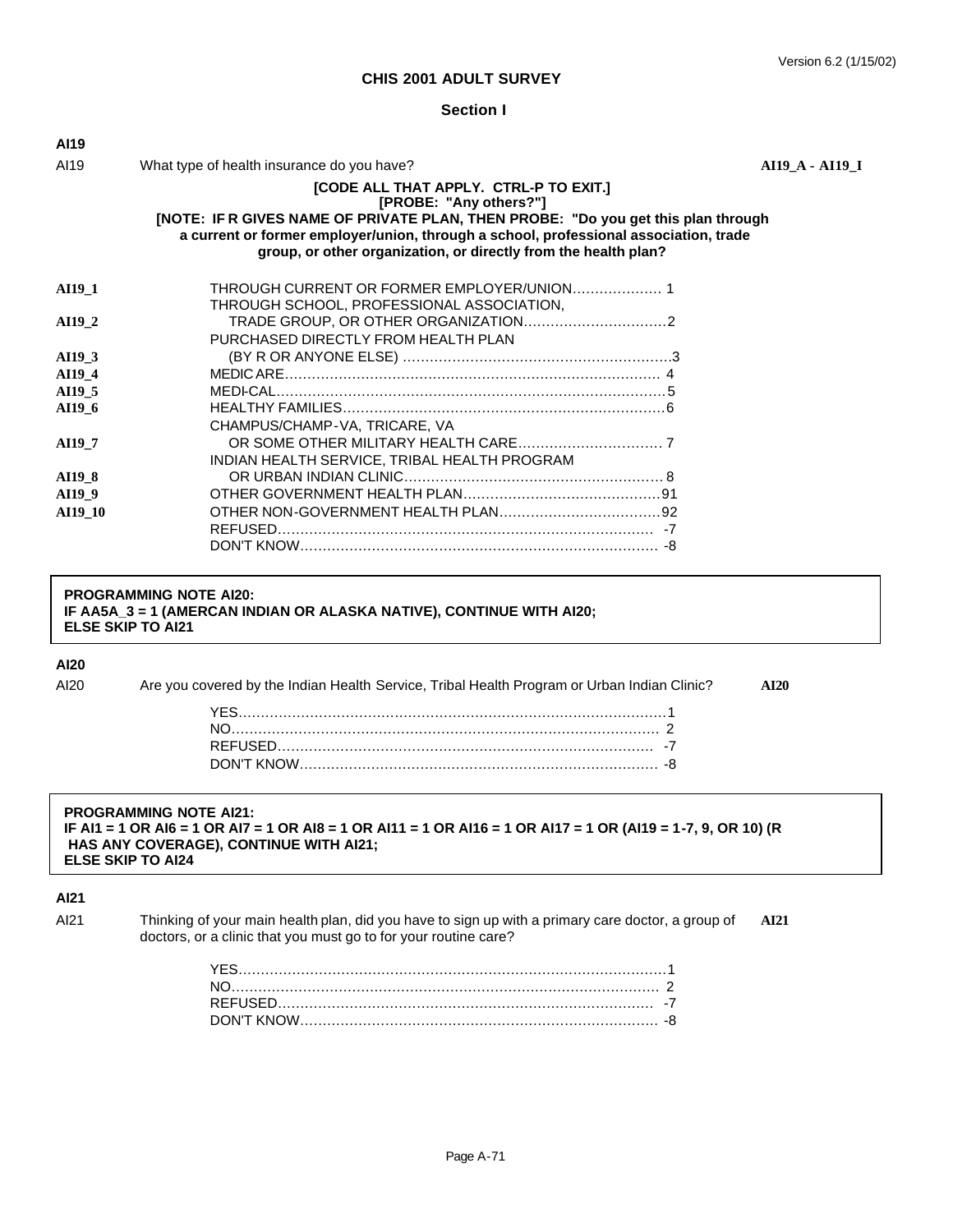#### **Section I**

| <b>PROGRAMMING NOTE AI22:</b><br>IF AA3 = 2 (FEMALE) OR -7 (REF), DISPLAY "Do not include a gynecologist or an obstetrician (ob-gyn)." |                                                                                                                                                                    |             |
|----------------------------------------------------------------------------------------------------------------------------------------|--------------------------------------------------------------------------------------------------------------------------------------------------------------------|-------------|
| <b>Al22</b>                                                                                                                            |                                                                                                                                                                    |             |
| AI22                                                                                                                                   | In this plan, do you have to get approval or a referral to see a specialist such as a skin doctor?<br>{Do not include a gynecologist or an obstetrician (ob-gyn).} | AI22        |
|                                                                                                                                        |                                                                                                                                                                    |             |
|                                                                                                                                        |                                                                                                                                                                    |             |
|                                                                                                                                        |                                                                                                                                                                    |             |
|                                                                                                                                        |                                                                                                                                                                    |             |
| AI23                                                                                                                                   |                                                                                                                                                                    |             |
| AI23                                                                                                                                   | Will this plan pay for any of the costs of visits to doctors who are NOT part of the plan, excluding<br>emergencies and referrals?                                 | AI23        |
|                                                                                                                                        |                                                                                                                                                                    |             |
|                                                                                                                                        |                                                                                                                                                                    |             |
|                                                                                                                                        |                                                                                                                                                                    |             |
|                                                                                                                                        |                                                                                                                                                                    |             |
| AI25                                                                                                                                   |                                                                                                                                                                    |             |
| AI25                                                                                                                                   | Are you covered for your prescription drugs?                                                                                                                       | AI25        |
|                                                                                                                                        |                                                                                                                                                                    |             |
|                                                                                                                                        |                                                                                                                                                                    |             |
|                                                                                                                                        |                                                                                                                                                                    |             |
|                                                                                                                                        |                                                                                                                                                                    |             |
| AI26                                                                                                                                   |                                                                                                                                                                    |             |
| AI26                                                                                                                                   | At this time, are you covered for eye exams?                                                                                                                       | AI26        |
|                                                                                                                                        |                                                                                                                                                                    |             |
|                                                                                                                                        |                                                                                                                                                                    |             |
|                                                                                                                                        |                                                                                                                                                                    |             |
|                                                                                                                                        |                                                                                                                                                                    |             |
| AI26A                                                                                                                                  |                                                                                                                                                                    |             |
| AI26A                                                                                                                                  | Are you covered for glasses?                                                                                                                                       | AI26A       |
|                                                                                                                                        |                                                                                                                                                                    |             |
|                                                                                                                                        |                                                                                                                                                                    |             |
|                                                                                                                                        |                                                                                                                                                                    |             |
|                                                                                                                                        |                                                                                                                                                                    |             |
| AI31                                                                                                                                   |                                                                                                                                                                    |             |
| AI31                                                                                                                                   | Thinking about your current health insurance, did you have this same insurance for ALL 12 of<br>the past 12 months?                                                | <b>AI31</b> |
|                                                                                                                                        |                                                                                                                                                                    |             |
|                                                                                                                                        |                                                                                                                                                                    |             |
|                                                                                                                                        |                                                                                                                                                                    |             |
|                                                                                                                                        |                                                                                                                                                                    |             |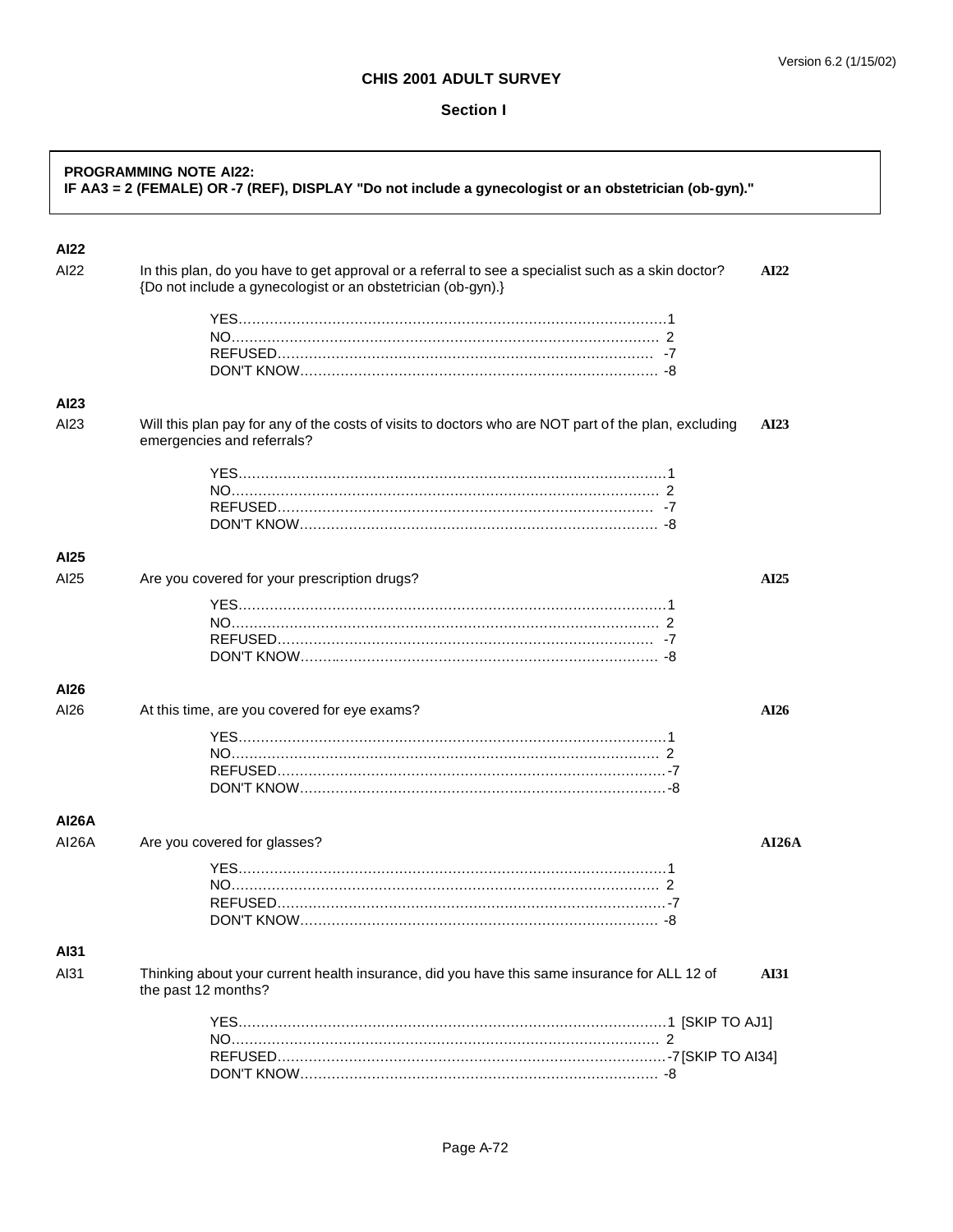## **Section I**

| <b>AI32</b> |                                                                                                                                                |
|-------------|------------------------------------------------------------------------------------------------------------------------------------------------|
| AI32        | When you were not covered by your current health insurance, did you have any other health<br>AI32<br>insurance?                                |
|             |                                                                                                                                                |
|             |                                                                                                                                                |
|             |                                                                                                                                                |
|             |                                                                                                                                                |
| AI33        |                                                                                                                                                |
| AI33        | Was your other health insurance Medi-CAL, Healthy Families, a plan you obtained through an<br>AI33_A - AI33_D<br>employer, or some other plan? |
|             | [CODE ALL THAT APPLY. CTRL-P TO EXIT.]<br>[PROBE: "Any others?"]                                                                               |
| AI33_1      |                                                                                                                                                |
| AI33 2      |                                                                                                                                                |
| AI33 3      | THROUGH CURRENT OR FORMER EMPLOYER/UNION 3                                                                                                     |
| AI33 4      |                                                                                                                                                |
|             |                                                                                                                                                |
|             |                                                                                                                                                |
| AI34        |                                                                                                                                                |
| AI34        | During the past 12 months, was there any time when you had no health insurance at all?<br>AI34                                                 |
|             |                                                                                                                                                |
|             |                                                                                                                                                |
|             |                                                                                                                                                |
|             |                                                                                                                                                |
| AI35        |                                                                                                                                                |
| AI35        | For how many months of the past 12 months did you have no health insurance at all?<br>AI35                                                     |
|             | NUMBER OF MONTHS<br>$[HR: 0-11]$                                                                                                               |
|             |                                                                                                                                                |
|             |                                                                                                                                                |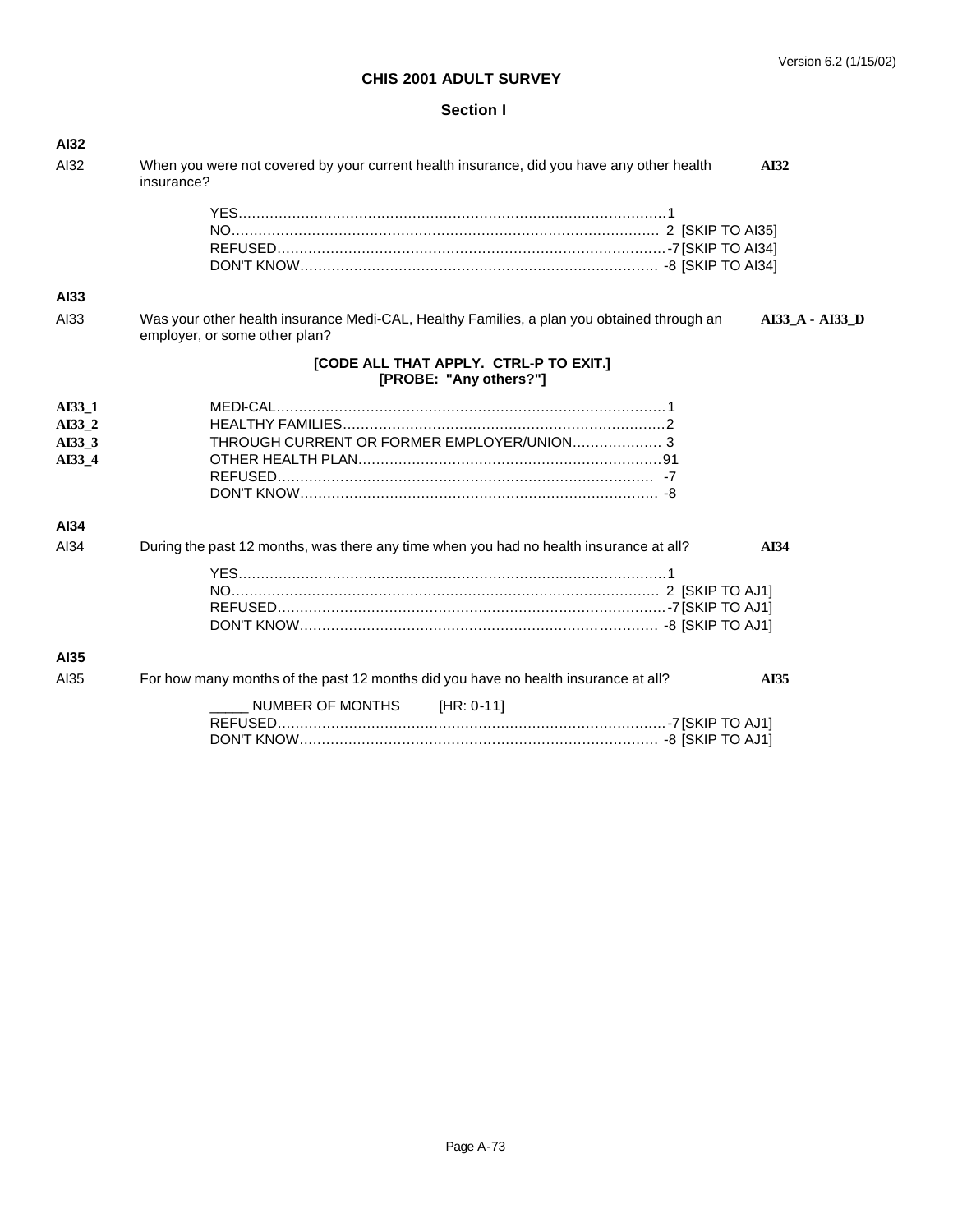#### **Section I**

| AI36          |                                                                                                             |
|---------------|-------------------------------------------------------------------------------------------------------------|
| AI36          | What is the ONE MAIN reason why you did not have any health insurance during those months?<br>AI36          |
|               |                                                                                                             |
|               |                                                                                                             |
|               |                                                                                                             |
|               | NOT ELIGIBLE DUE TO HEALTH OR OTHER PROBLEMS4 [SKIP TO NOTE AJ1]                                            |
|               | NOT ELIGIBLE DUE TO CITIZENSHIP/IMMIGRATION STATUS5 [SKIP TO NOTE AJ1]                                      |
|               |                                                                                                             |
|               |                                                                                                             |
|               | LOST PUBLIC PROGRAM COVERAGE (MEDI-CAL, ETC)  8 [SKIP TO NOTE AJ1]                                          |
|               |                                                                                                             |
|               |                                                                                                             |
|               |                                                                                                             |
|               |                                                                                                             |
|               | HAD INSURANCE ALL 12 MONTHS, JUST NOW LOST13[SKIP TO NOTE AJ1]                                              |
|               | DENIED COVERAGE, NOT SPECIFIED/DOESN'T QUALIFY NOT 14 [SKIP TO PROGRAMMING<br><b>SPECIFIED</b><br>NOTE AJ1] |
|               | DO HAVE COVERAGE BUT DON'T KNOW TYPE 15 [SKIP TO NOTE AJ1]                                                  |
|               | SWITCHED INSURANCE COMPANIES, DELAY BETWEEN 16 [SKIP TO NOTE AJ1]                                           |
|               | DIDN'T LIKE INSURANCED OFFERED/DIDN'T WANT IT 17 [SKIP TO NOTE AJ1]                                         |
| <b>AI36OS</b> |                                                                                                             |
|               |                                                                                                             |
|               |                                                                                                             |

#### **AI24**

| AI24 | What is the ONE MAIN reason why you do not have any health insurance? | AI24 |
|------|-----------------------------------------------------------------------|------|
|      |                                                                       |      |

|               | <b>[IF R SAYS NO NEED, PROBE WHY]</b>                                                                                                                                                                                                                                                |  |
|---------------|--------------------------------------------------------------------------------------------------------------------------------------------------------------------------------------------------------------------------------------------------------------------------------------|--|
|               | NOT ELIGIBLE DUE TO HEALTH OR OTHER PROBLEMS4<br>NOT ELIGIBLE DUE TO CITIZENSHIP/IMMIGRATION STATUS5<br>LOST PUBLIC PROGRAM COVERAGE (MEDI-CAL, ETC)  8<br>HAD INSURANCE ALL 12 MONTHS, JUST NOW LOST13<br>DENIED COVERAGE, NOT SPECIFIED/DOESN'T QUALIFY NOT 14<br><b>SPECIFIED</b> |  |
| <b>AI24OS</b> | DO HAVE COVERAGE BUT DON'T KNOW TYPE15<br>SWITCHED INSURANCE COMPANIES, DELAY BETWEEN 16                                                                                                                                                                                             |  |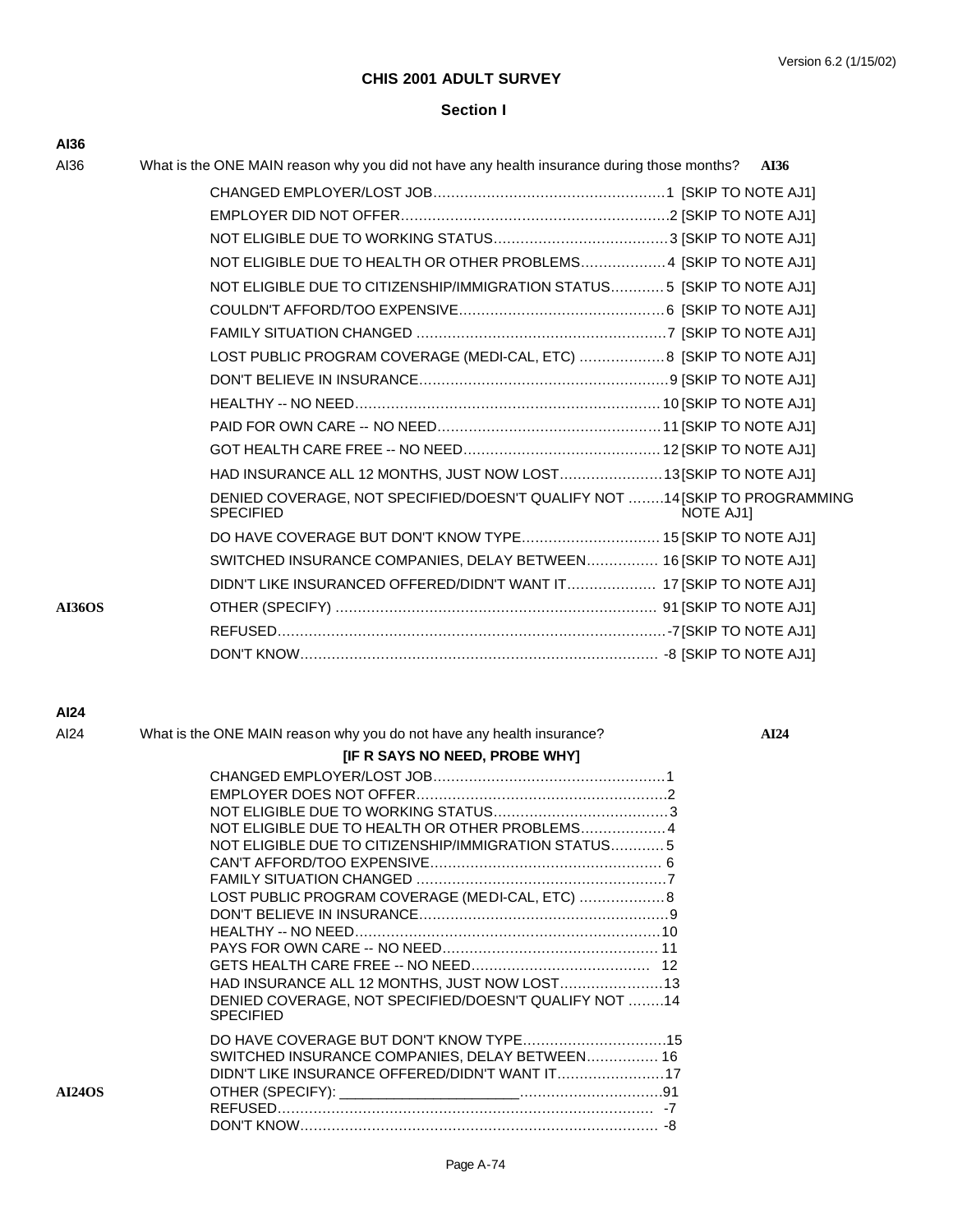### **Section I**

| <b>AI27</b>   |                                                                                                                                                                                                                                                                                                                                    |                 |
|---------------|------------------------------------------------------------------------------------------------------------------------------------------------------------------------------------------------------------------------------------------------------------------------------------------------------------------------------------|-----------------|
| AI27          | Were you covered by health insurance at any time during the past 12 months?                                                                                                                                                                                                                                                        | AI27            |
|               |                                                                                                                                                                                                                                                                                                                                    |                 |
| <b>AI28</b>   |                                                                                                                                                                                                                                                                                                                                    |                 |
| AI28          | How long has it been since you last had health insurance?                                                                                                                                                                                                                                                                          | <b>AI28</b>     |
|               | MORE THAN 12 MONTHS AGO, BUT NOT MORE THAN 3 YEARS  1 [SKIP TO AJ1]<br>AGO                                                                                                                                                                                                                                                         |                 |
|               |                                                                                                                                                                                                                                                                                                                                    |                 |
| <b>AI29</b>   |                                                                                                                                                                                                                                                                                                                                    |                 |
| AI29          | For how many months out of the last 12 months did you have health insurance?<br>[IF LESS THAN ONE MONTH, ENTER 0 (ZERO)]                                                                                                                                                                                                           | <b>AI29</b>     |
|               | MONTHS [HR: 0-12]                                                                                                                                                                                                                                                                                                                  |                 |
| <b>AI30</b>   |                                                                                                                                                                                                                                                                                                                                    |                 |
| AI30          | During those months when you had health insurance, was your insurance Medi-CAL, Healthy<br>Families, a plan you obtained from an employer, or some other plan?                                                                                                                                                                     | AI30 A - AI30 D |
|               | [CODE ALL THAT APPLY. CTRL-P TO EXIT.]<br>[PROBE: "Any others?"]                                                                                                                                                                                                                                                                   |                 |
| <b>AI30 1</b> | $\mathbf{E}$ $\mathbf{E}$ $\mathbf{E}$ $\mathbf{E}$ $\mathbf{E}$ $\mathbf{E}$ $\mathbf{E}$ $\mathbf{E}$ $\mathbf{E}$ $\mathbf{E}$ $\mathbf{E}$ $\mathbf{E}$ $\mathbf{E}$ $\mathbf{E}$ $\mathbf{E}$ $\mathbf{E}$ $\mathbf{E}$ $\mathbf{E}$ $\mathbf{E}$ $\mathbf{E}$ $\mathbf{E}$ $\mathbf{E}$ $\mathbf{E}$ $\mathbf{E}$ $\mathbf{$ |                 |

| AI30 2 |                                               |  |
|--------|-----------------------------------------------|--|
| AI30 3 | THROUGH CURRENT OR FORMER EMPLOYER OR UNION 3 |  |
| AI30 4 |                                               |  |
|        |                                               |  |
|        |                                               |  |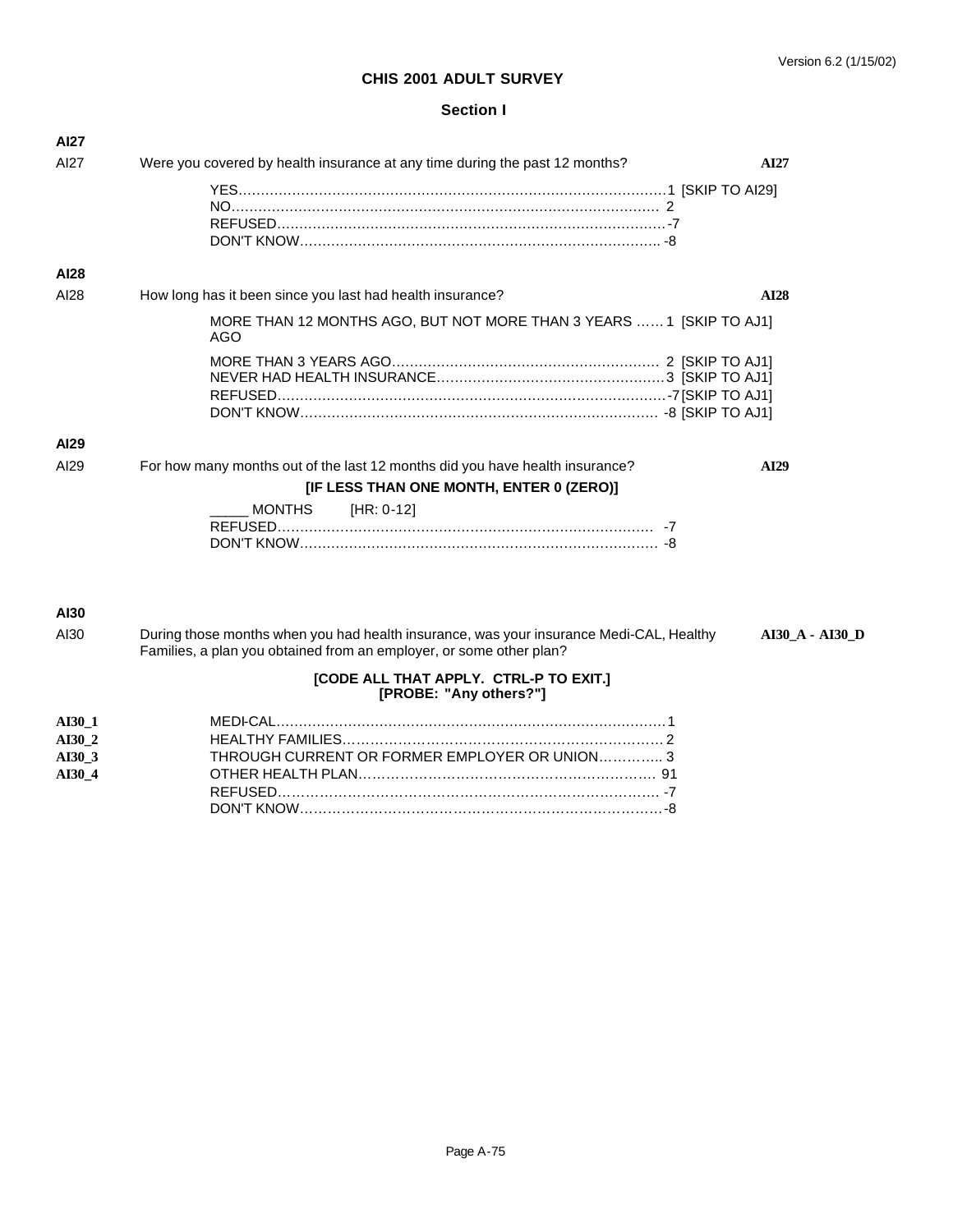<u> 1980 - Johann Barnett, fransk politik (</u>

## **CHIS 2001 ADULT SURVEY**

## **Section J**

# **Section J**

|                 | <b>PROGRAMMING NOTE AJ1:</b><br>IF AI1 = 2 AND AI6 = 2 AND AI7 = [2 OR -1] AND AI8 = 2 AND AI11 = 2 AND AI16 = 2 AND AI17 = 2 AND [AI18 =<br>2, -7, -8] (NOT CURRENTLY INSURED OR REF/DK TO ANY MISSED PROGRAMS), SKIP TO AJ2;<br><b>ELSE CONTINUE WITH AJ1</b> |                 |
|-----------------|-----------------------------------------------------------------------------------------------------------------------------------------------------------------------------------------------------------------------------------------------------------------|-----------------|
| AJ1             |                                                                                                                                                                                                                                                                 |                 |
| AJ1             | Does your insurance cover treatment for mental health problems, such as visits to a<br>psychologist or psychiatrist?                                                                                                                                            | AJI             |
|                 |                                                                                                                                                                                                                                                                 |                 |
|                 |                                                                                                                                                                                                                                                                 |                 |
|                 |                                                                                                                                                                                                                                                                 |                 |
| AJ2             |                                                                                                                                                                                                                                                                 |                 |
| AJ <sub>2</sub> | During the past 12 months, did you think you needed help for emotional or mental health<br>problems, such as feeling sad, blue, anxious or nervous?                                                                                                             | A <sub>J2</sub> |
|                 |                                                                                                                                                                                                                                                                 |                 |
|                 |                                                                                                                                                                                                                                                                 |                 |
|                 |                                                                                                                                                                                                                                                                 |                 |
|                 |                                                                                                                                                                                                                                                                 |                 |
| AJ3             |                                                                                                                                                                                                                                                                 |                 |
| AJ3             | Not counting overnight stays, emergency room visits, or visits for drug or alcohol problems, in<br>the past 12 months, have you seen a psychiatrist, psychologist, social worker, or counselor for<br>emotional or mental health problems?                      | A <sub>J3</sub> |
|                 |                                                                                                                                                                                                                                                                 |                 |
|                 |                                                                                                                                                                                                                                                                 |                 |
|                 |                                                                                                                                                                                                                                                                 |                 |
|                 |                                                                                                                                                                                                                                                                 |                 |
|                 | <b>PROGRAMMING NOTE AJ4:</b><br>IF AJ2 = 1 (YES) OR AJ3 = 1 (YES), CONTINUE WITH AJ4;<br><b>ELSE SKIP TO AK1</b>                                                                                                                                                |                 |
| AJ4             |                                                                                                                                                                                                                                                                 |                 |
| AJ4             | In the past 12 months, did a doctor or family physician, nurse, chiropractor or other health clinic<br>staff, talk to you about emotional or mental health problems?                                                                                            | AJ4             |
|                 |                                                                                                                                                                                                                                                                 |                 |
|                 |                                                                                                                                                                                                                                                                 |                 |
|                 |                                                                                                                                                                                                                                                                 |                 |
| AJ5             |                                                                                                                                                                                                                                                                 |                 |
| AJ <sub>5</sub> | During the past 12 months, did you take any prescription medications, such as an<br>antidepressant or sedative, almost daily for two weeks or more, for an emotional or personal<br>problem?                                                                    | A <sub>J5</sub> |
|                 |                                                                                                                                                                                                                                                                 |                 |
|                 |                                                                                                                                                                                                                                                                 |                 |
|                 |                                                                                                                                                                                                                                                                 |                 |
|                 | Page A-76                                                                                                                                                                                                                                                       |                 |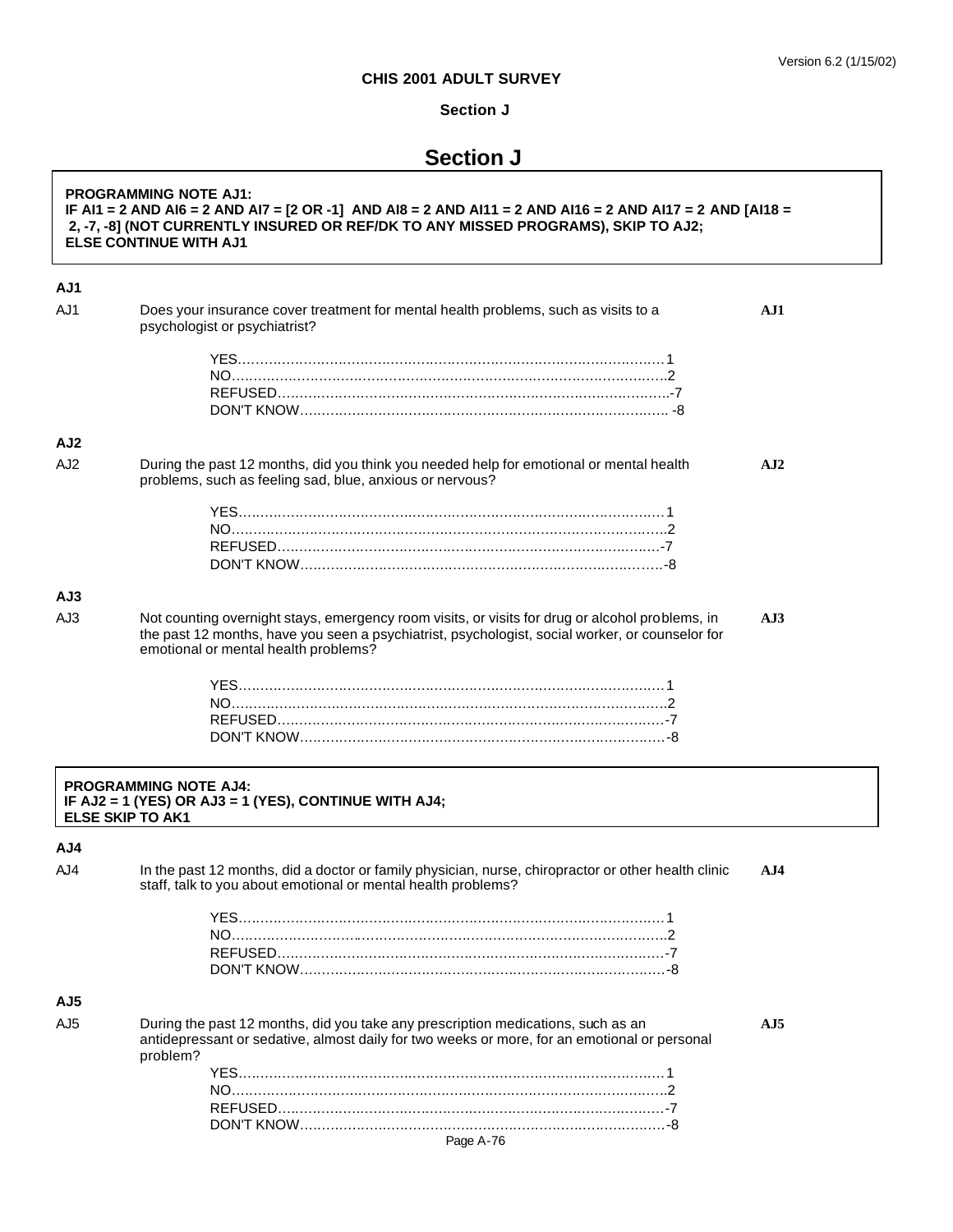### **Section J**

| AJ6<br>AJ6  | During the past 12 months, did you have difficulties or delays in getting mental health  | A.I6 |
|-------------|------------------------------------------------------------------------------------------|------|
|             |                                                                                          |      |
| AJ7<br>A.J7 | In the past 12 months, did you receive care in an emergency room for emotional or mental | A.I7 |
|             | health problems?                                                                         |      |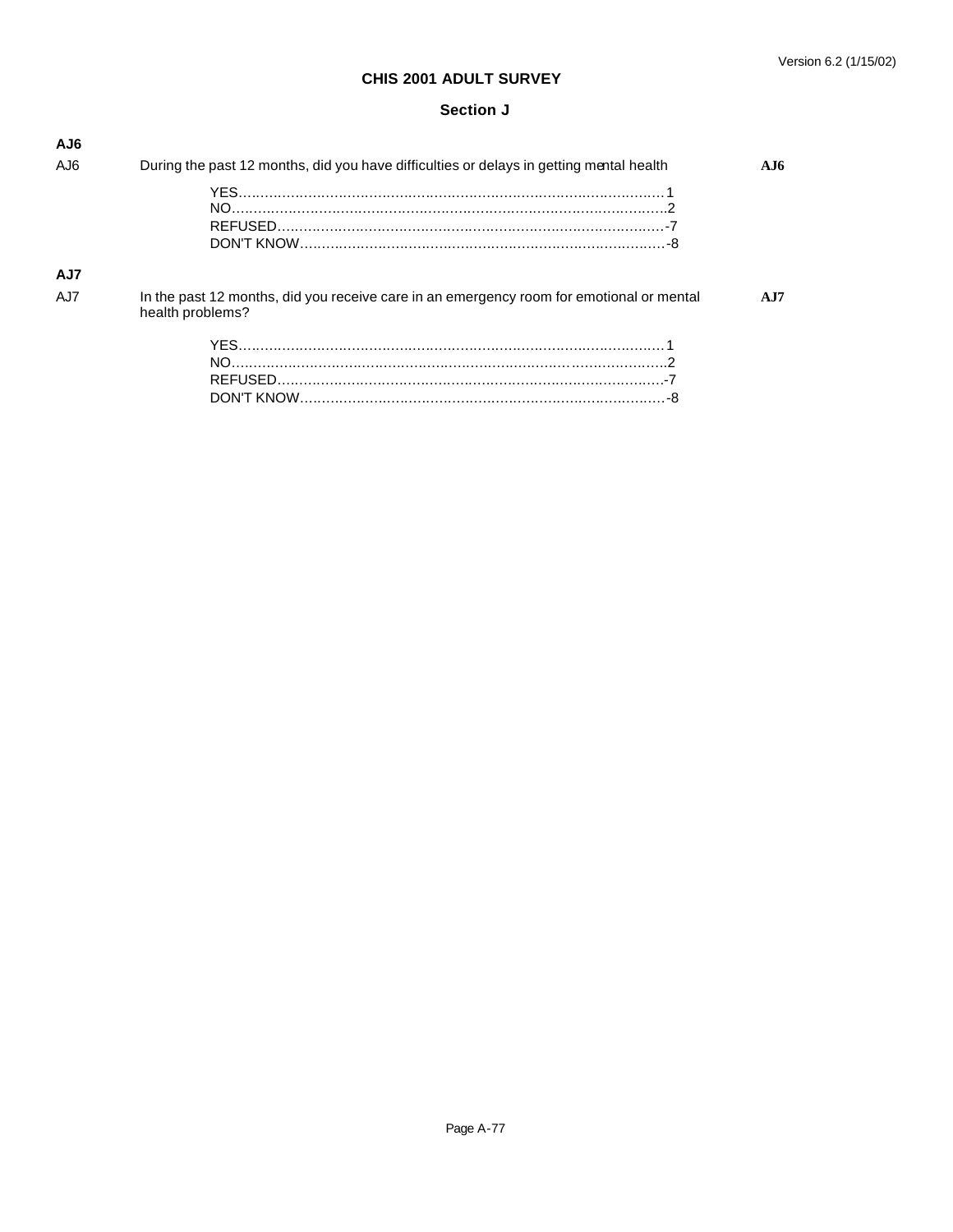## **Section K**

# **Section K**

| AK <sub>1</sub> |                                                                                                            |
|-----------------|------------------------------------------------------------------------------------------------------------|
| AK <sub>1</sub> | These next questions are about the work you do. Which of the following were you doing last<br>AK1<br>week? |
|                 |                                                                                                            |
|                 |                                                                                                            |
|                 |                                                                                                            |
|                 |                                                                                                            |
|                 |                                                                                                            |
|                 |                                                                                                            |
| AK <sub>2</sub> |                                                                                                            |
| AK <sub>2</sub> | What is the main reason you did not work last week?<br>AK2                                                 |
|                 | KEEPING HOUSE/CARING FOR CHILDREN OR OTHERS1 [SKIP TO AK9]                                                 |
| AK3             |                                                                                                            |
| AK3             | How many hours per week do you USUALLY work at ALL jobs or businesses?<br>AK3                              |
|                 | [IF WORKS > 95 HOURS, ENTER 95. IF DOES NOT WORK, ENTER 0 (ZERO).]                                         |
|                 | <b>HOURS</b><br>$[HR: 0-95]$                                                                               |

REFUSED…..…..…..…..…..…..…..…..…..…..…..…..…..…..…..…..……….-7 DON'T KNOW…..…..…..…..…..…..…..…..…..…..…..…..…..…..…..…..….. -8

Page A-78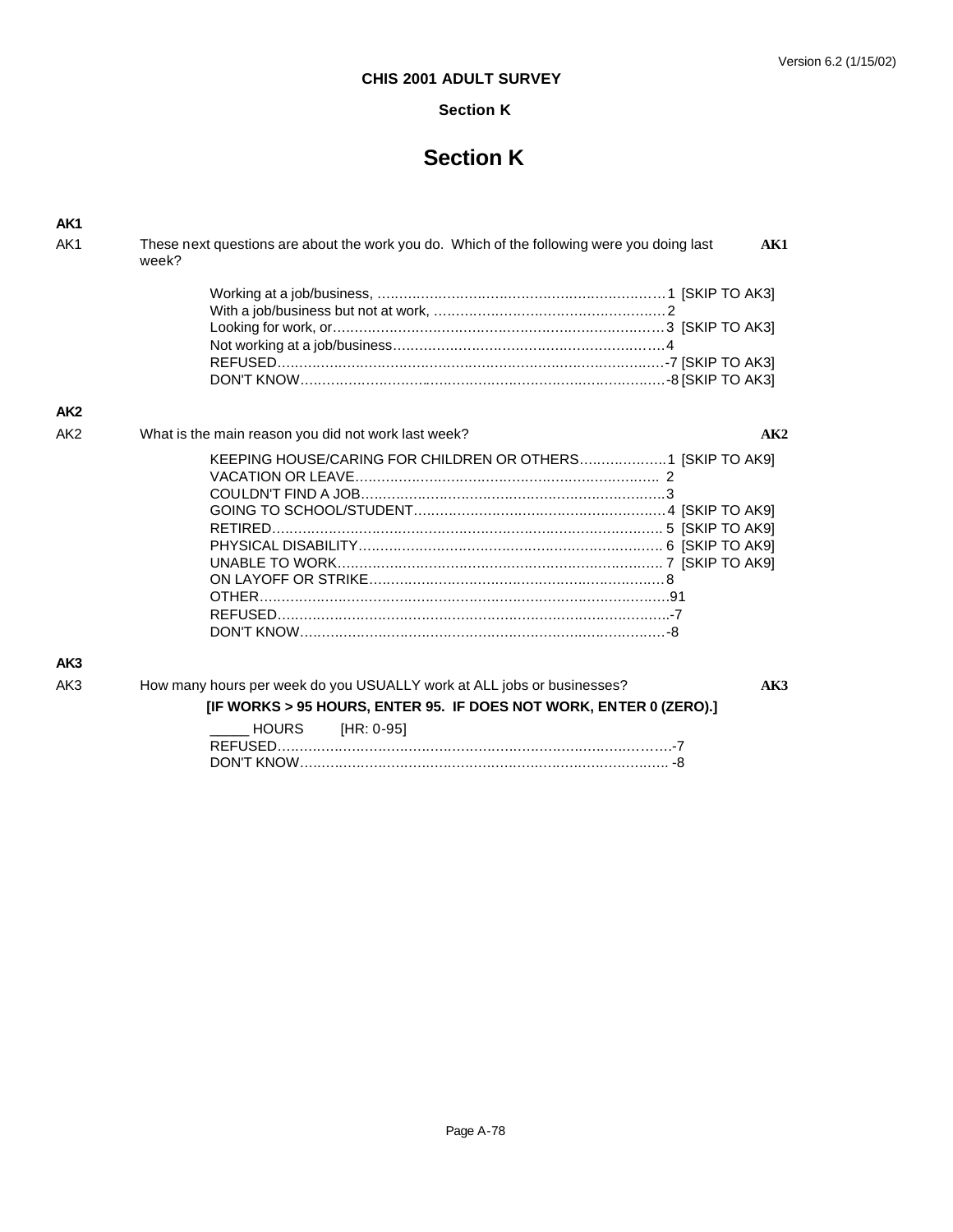## **Section K**

| On February 16, 2001, programming was changed so that AK1 = 3 and AK2 = 3 skip to AK9; also AK3 = 0 no longer<br>skips to AK10A but to AK9 instead. |                                                                                                                                                                                                                                             |                   |
|-----------------------------------------------------------------------------------------------------------------------------------------------------|---------------------------------------------------------------------------------------------------------------------------------------------------------------------------------------------------------------------------------------------|-------------------|
| TO AK9:                                                                                                                                             | <b>PROGRAMMING NOTE AK4:</b><br>IF AK1 = 3 (LOOKING FOR WORK) OR AK2 = 3 (CAN'T FIND WORK) OR AK3 = 0 (NO HOURS WORKED), SKIP<br><b>ELSE CONTINUE WITH AK4</b>                                                                              |                   |
| AK4                                                                                                                                                 | On your MAIN job, are you employed by: a private company, a federal, state, or local government,<br>OR are you self-employed, OR are you working without pay in a family business or farm?                                                  | AK4               |
|                                                                                                                                                     | [NOTE: MAIN JOB = WHERE WORKS MOST HOURS.]                                                                                                                                                                                                  |                   |
|                                                                                                                                                     | PRIVATE COMPANY, NON-PROFIT ORGANIZATION,                                                                                                                                                                                                   |                   |
|                                                                                                                                                     |                                                                                                                                                                                                                                             |                   |
|                                                                                                                                                     |                                                                                                                                                                                                                                             |                   |
|                                                                                                                                                     |                                                                                                                                                                                                                                             |                   |
|                                                                                                                                                     |                                                                                                                                                                                                                                             |                   |
|                                                                                                                                                     |                                                                                                                                                                                                                                             |                   |
|                                                                                                                                                     |                                                                                                                                                                                                                                             |                   |
|                                                                                                                                                     |                                                                                                                                                                                                                                             |                   |
|                                                                                                                                                     |                                                                                                                                                                                                                                             |                   |
| AK5                                                                                                                                                 | What kind of business or industry is this?<br>[IF NEEDED, SAY: "What do they make or do at this business?"]                                                                                                                                 | AK5               |
|                                                                                                                                                     | [INTERVIEWER: ENTER DESCRIPTION]                                                                                                                                                                                                            |                   |
|                                                                                                                                                     | (BUSINESS OR INDUSTRY)                                                                                                                                                                                                                      |                   |
|                                                                                                                                                     |                                                                                                                                                                                                                                             |                   |
|                                                                                                                                                     |                                                                                                                                                                                                                                             |                   |
| AK6                                                                                                                                                 | What is the MAIN kind of work YOU do?                                                                                                                                                                                                       | AK6               |
|                                                                                                                                                     |                                                                                                                                                                                                                                             |                   |
|                                                                                                                                                     | [NOTE: MAIN JOB = WHERE WORKS MOST HOURS.]                                                                                                                                                                                                  |                   |
|                                                                                                                                                     | [INTERVIEWER: ENTER DESCRIPTION]                                                                                                                                                                                                            |                   |
|                                                                                                                                                     | (OCCUPATION)                                                                                                                                                                                                                                |                   |
|                                                                                                                                                     |                                                                                                                                                                                                                                             |                   |
|                                                                                                                                                     |                                                                                                                                                                                                                                             |                   |
|                                                                                                                                                     |                                                                                                                                                                                                                                             |                   |
|                                                                                                                                                     |                                                                                                                                                                                                                                             |                   |
| AK7                                                                                                                                                 | How long have you worked at your MAIN job?                                                                                                                                                                                                  | <b>AK7 AK7UNT</b> |
|                                                                                                                                                     | <b>MONTHS</b><br>[HR: 0-12]                                                                                                                                                                                                                 |                   |
|                                                                                                                                                     | YEARS<br>[HR: 0-50]                                                                                                                                                                                                                         |                   |
|                                                                                                                                                     |                                                                                                                                                                                                                                             |                   |
|                                                                                                                                                     |                                                                                                                                                                                                                                             |                   |
|                                                                                                                                                     | <b>PROGRAMMING NOTE AK8:</b><br>IF AK4 = 2, 3, OR 4 (GOVERNMENT EMPLOYEE), SKIP TO AK10;<br>ELSE IF AK4 = 5 (SELFEMPLOYED), CONTINUE WITH AK8 AND DISPLAY "Including yourself, about";<br><b>ELSE CONTINUE WITH AK8 AND DISPLAY "About"</b> |                   |
|                                                                                                                                                     | FOR PROXY VERSION, PUT THE WORD "your" FOLLOWING "locations?" IN REVERSE VIDEO                                                                                                                                                              |                   |
| AK8                                                                                                                                                 |                                                                                                                                                                                                                                             |                   |
| AK8                                                                                                                                                 | {Including yourself, about/About} how many people are employed by {your employer/you} at all<br>locations? <your> best guess is fine.</your>                                                                                                | AK8               |
|                                                                                                                                                     |                                                                                                                                                                                                                                             |                   |
|                                                                                                                                                     |                                                                                                                                                                                                                                             |                   |
|                                                                                                                                                     |                                                                                                                                                                                                                                             |                   |
|                                                                                                                                                     |                                                                                                                                                                                                                                             |                   |
|                                                                                                                                                     |                                                                                                                                                                                                                                             |                   |
|                                                                                                                                                     |                                                                                                                                                                                                                                             |                   |
|                                                                                                                                                     |                                                                                                                                                                                                                                             |                   |
|                                                                                                                                                     |                                                                                                                                                                                                                                             |                   |
|                                                                                                                                                     |                                                                                                                                                                                                                                             |                   |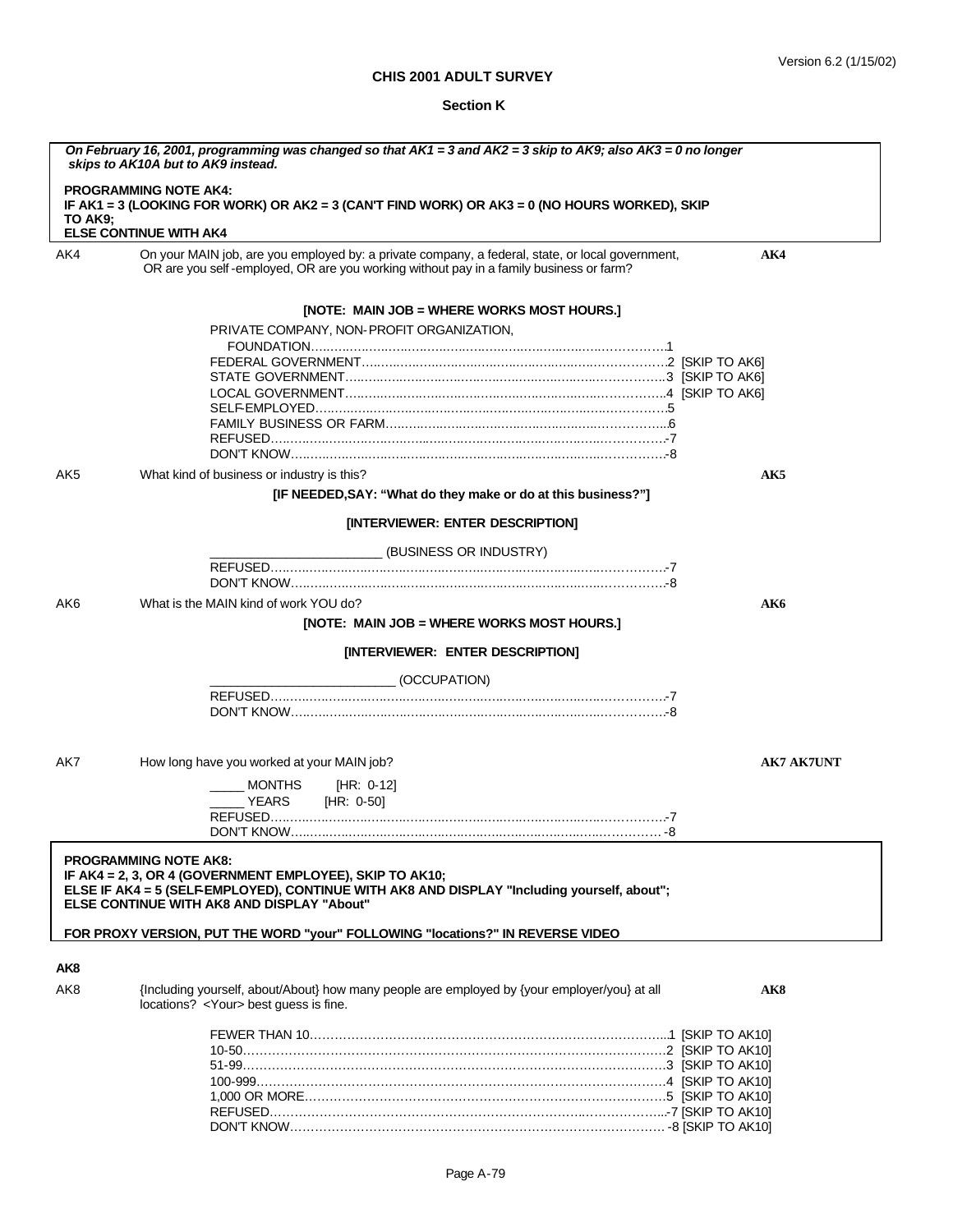## **Section K**

|              | On February 16, 2001 programming was changed so that AK1 = 3 and AK2 = 3 skip to AK9; also AK3 = 0 no longer<br>skips to AK10A but to AK9 instead.                                                                                                                                                                                                              |
|--------------|-----------------------------------------------------------------------------------------------------------------------------------------------------------------------------------------------------------------------------------------------------------------------------------------------------------------------------------------------------------------|
| AK9          |                                                                                                                                                                                                                                                                                                                                                                 |
| AK9          | Did you work at any time in the last month?<br>AK9                                                                                                                                                                                                                                                                                                              |
|              | NOTE AK10A]                                                                                                                                                                                                                                                                                                                                                     |
|              | NOTE AK10A]                                                                                                                                                                                                                                                                                                                                                     |
|              | NOTE AK10A]                                                                                                                                                                                                                                                                                                                                                     |
|              | PROGRAMMING NOTE AK10:<br>FOR PROXY VERSION, PUT THE WORD "your" FOLLOWING "What is" IN REVERSE VIDEO                                                                                                                                                                                                                                                           |
| <b>AK10</b>  |                                                                                                                                                                                                                                                                                                                                                                 |
| AK10         | What is <your> best estimate of all your earnings LAST MONTH before taxes and other<br/><b>AK10</b><br/>deductions from all jobs and businesses, including hourly wages, salaries, tips and<br/>commissions?<br/>[IF AMOUNT GREATER THAN \$999,995, ENTER "999,995"]</your>                                                                                     |
|              | \$                                                                                                                                                                                                                                                                                                                                                              |
|              |                                                                                                                                                                                                                                                                                                                                                                 |
|              |                                                                                                                                                                                                                                                                                                                                                                 |
|              | <b>PROGRAMMING NOTE AK10A:</b><br>IF AH44 = 1 (MARRIED LIVING WITH SPOUSE) CONTINUE WITH AK10A AND DISPLAY "spouse's";<br>ELSIE IF AH43 = 2 (LIVING WITH A PARTNER IN A MARRIAGE-LIKE RELATIONSHIP), CONTINUE WITH AK10A<br>AND DISPLAY "partner's";<br><b>ELSE SKIP TO AK11</b><br>FOR PROXY VERSION, PUT THE WORD "your" FOLLOWING "What is" IN REVERSE VIDEO |
|              |                                                                                                                                                                                                                                                                                                                                                                 |
| <b>AK10A</b> |                                                                                                                                                                                                                                                                                                                                                                 |
| AK10A        | What is <your> best estimate of all your {spouse's/partner's} earnings LAST MONTH before<br/>AK10A<br/>taxes and other deductions from all jobs and businesses, including hourly wages, salaries, tips<br/>and commissions?</your>                                                                                                                              |

## **[IF AMOUNT GREATER THAN \$999,995, ENTER "999,995"]**

|         | AMOUNT | [HR: 0-999995] |  |
|---------|--------|----------------|--|
| RFFUSED |        |                |  |
|         |        |                |  |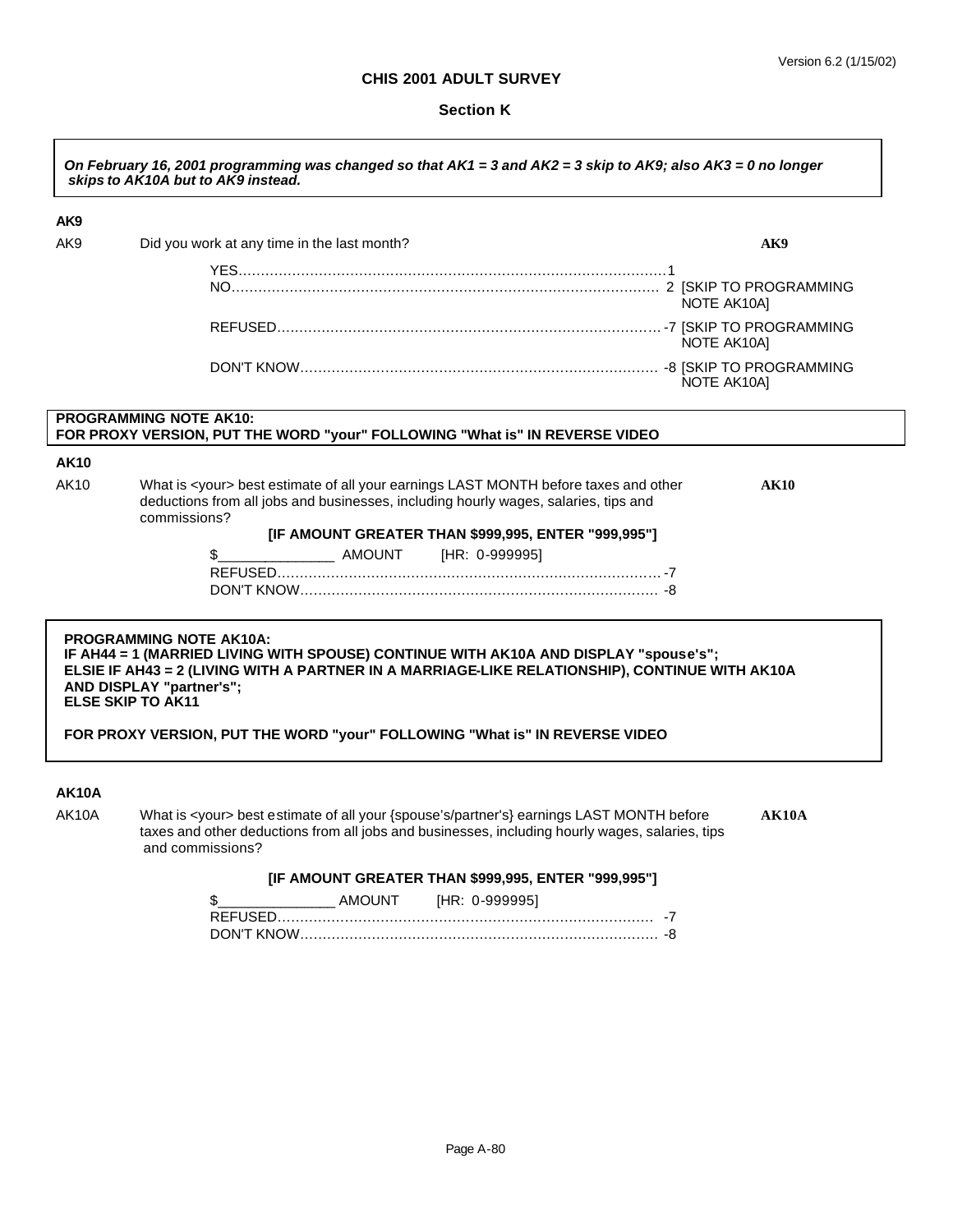| <b>Section K</b> |  |
|------------------|--|
|------------------|--|

|             | <b>PROGRAMMING NOTE AK11:</b> | FOR PROXY VERSION, PUT THE WORD "you" FOLLOWING "could" IN REVERSE VIDEO                                                                                                       |             |
|-------------|-------------------------------|--------------------------------------------------------------------------------------------------------------------------------------------------------------------------------|-------------|
| <b>AK11</b> |                               |                                                                                                                                                                                |             |
| <b>AK11</b> |                               | We don't need to know exactly, but could <you> tell me if your HOUSEHOLD'S ANNUAL income<br/>from all sources BEFORE TAXES is more than \$20,000 per year or is it less?</you> | <b>AK11</b> |
|             |                               |                                                                                                                                                                                |             |
|             |                               |                                                                                                                                                                                |             |
|             |                               |                                                                                                                                                                                |             |
|             |                               |                                                                                                                                                                                |             |
| <b>AK12</b> |                               |                                                                                                                                                                                |             |
| <b>AK12</b> | Is it                         |                                                                                                                                                                                | <b>AK12</b> |
|             |                               |                                                                                                                                                                                |             |
|             |                               |                                                                                                                                                                                |             |
|             |                               |                                                                                                                                                                                |             |
|             |                               |                                                                                                                                                                                |             |
|             |                               |                                                                                                                                                                                |             |
|             |                               |                                                                                                                                                                                |             |
| <b>AK13</b> |                               |                                                                                                                                                                                |             |
| <b>AK13</b> |                               | Is it more or less than \$70,000 per year?                                                                                                                                     | <b>AK13</b> |
|             |                               |                                                                                                                                                                                |             |
|             |                               |                                                                                                                                                                                |             |
|             |                               |                                                                                                                                                                                |             |
|             |                               |                                                                                                                                                                                |             |
| AK14        |                               |                                                                                                                                                                                |             |
| <b>AK14</b> | Is it                         |                                                                                                                                                                                | AK14        |
|             |                               |                                                                                                                                                                                |             |
|             |                               |                                                                                                                                                                                |             |
|             |                               |                                                                                                                                                                                |             |
|             |                               |                                                                                                                                                                                |             |
|             |                               |                                                                                                                                                                                |             |
|             |                               |                                                                                                                                                                                |             |
|             |                               |                                                                                                                                                                                |             |
| AK15        |                               |                                                                                                                                                                                |             |
| <b>AK15</b> |                               | Is it more or less than \$135,000 per year?                                                                                                                                    | <b>AK15</b> |
|             |                               |                                                                                                                                                                                |             |
|             |                               |                                                                                                                                                                                |             |
|             |                               |                                                                                                                                                                                |             |
|             |                               |                                                                                                                                                                                |             |
|             |                               |                                                                                                                                                                                |             |
| AK16        |                               |                                                                                                                                                                                |             |
| AK16        | Is it                         |                                                                                                                                                                                | <b>AK16</b> |
|             |                               |                                                                                                                                                                                |             |
|             |                               |                                                                                                                                                                                |             |
|             |                               |                                                                                                                                                                                |             |
|             |                               |                                                                                                                                                                                |             |
|             |                               |                                                                                                                                                                                |             |
|             |                               |                                                                                                                                                                                |             |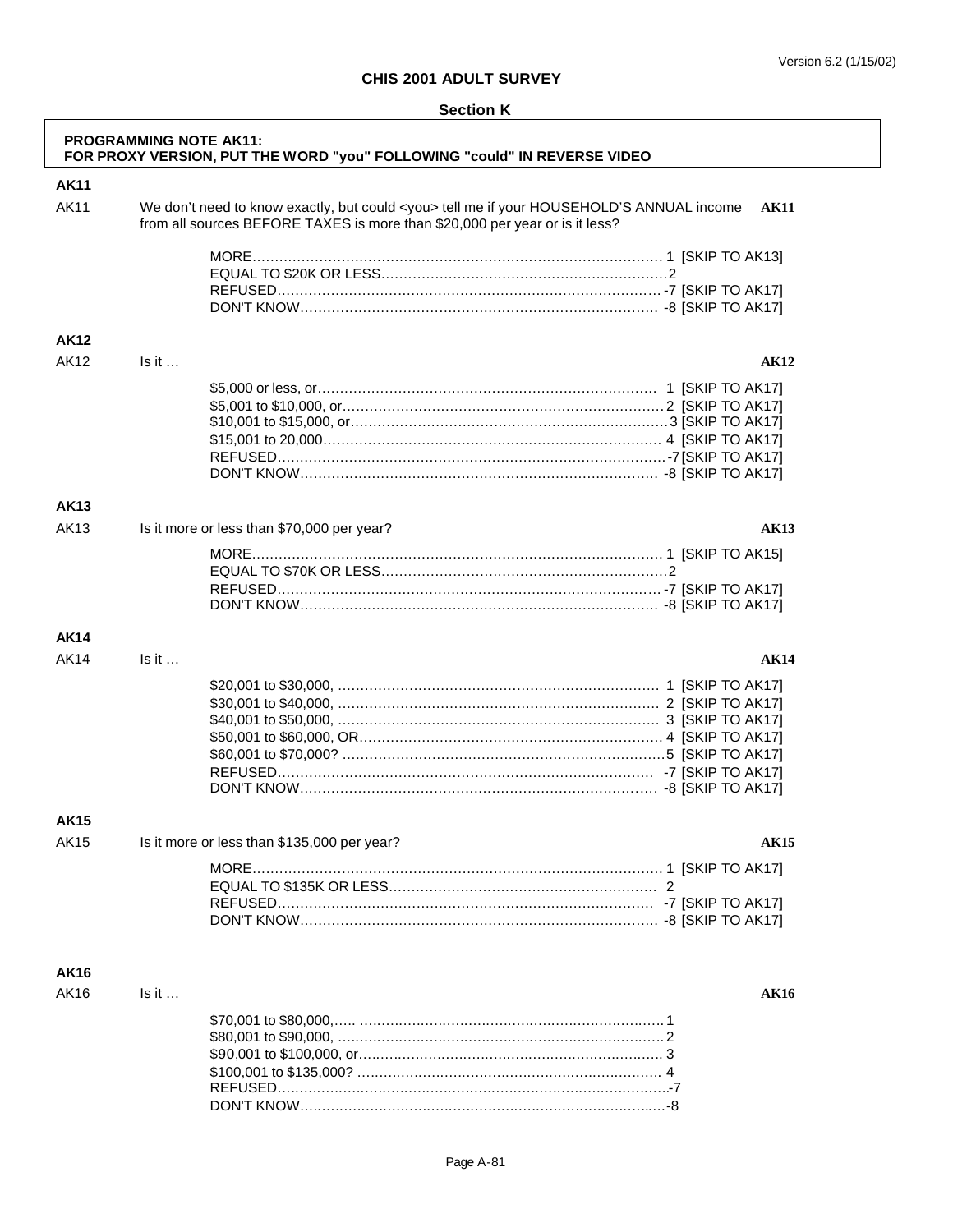#### **Section K**

#### **PROGRAMMING NOTE AK17: IF R IS ONLY MEMBER OF HH, GO TO PROGRAMMING NOTE K18A; ELSE CONTINUE WITH AK17**

### **AK17**

AK17 Including yourself, how many people living in your household are supported by your total **AK17** household income?

> NUMBER OF PEOPLE [HR: 1-20] REFUSED…..…..…..…..…..…..…..…..…..…..…..…..…..…..…..…..…..….-7 DON'T KNOW…..…..…..…..…..…..…..…..…..…..…..…..…..…..…..…..….-8

**PROGRAMMING NOTE AK18: EDIT: AK18 MUST BE LESS THAN AK17 IF NO CHILDREN UNDER 18 IN HH (AS DETERMINED FROM CHILD ENUMERATION QUESTIONS) OR TOTAL NUMBER OF PEOPLE LIVING IN HH (AS DETERMINED BY ADULT PLUS CHILD ENUMERATION) = AK17, THEN SKIP TO PROGRAMMING NOTE AK18A; ELSE, CONTINUE WITH AK18**

#### **AK18**

AK18 How many of these {INSERT NUMBER FROM K17} people are children under the age of 18? **AK18**

| NUMBER OF CHILDREN [HR: 0-20] |  |
|-------------------------------|--|
|                               |  |
|                               |  |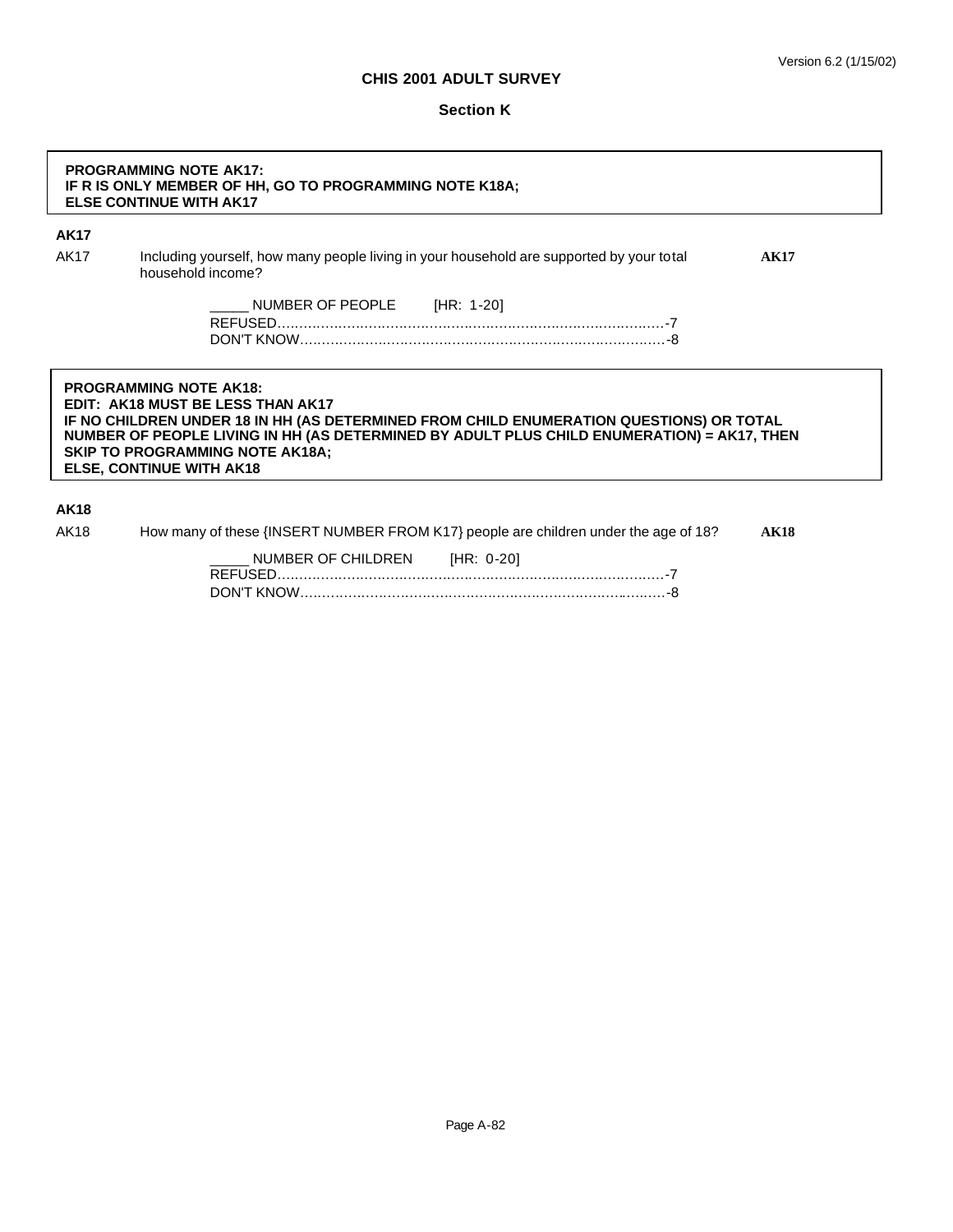## **Section K**

|                                                                                                                                                                                                                                                                                      | <b>PROGRAMMING NOTE AK18A:</b><br>OBTAIN THE FEDERAL POVERTY 100%, 200%, AND 300% LEVEL CUTOFF POINTS FROM THE 1999 FEDERAL                                                                                                                                                                                                                                                                                                                                                                                 | <b>BASE.POVRT100</b>                                               |  |
|--------------------------------------------------------------------------------------------------------------------------------------------------------------------------------------------------------------------------------------------------------------------------------------|-------------------------------------------------------------------------------------------------------------------------------------------------------------------------------------------------------------------------------------------------------------------------------------------------------------------------------------------------------------------------------------------------------------------------------------------------------------------------------------------------------------|--------------------------------------------------------------------|--|
|                                                                                                                                                                                                                                                                                      | POVERTY GUIDELINE USING THE TOTAL HOUSEHOLD SIZE AND NUMBER OF CHILDREN FROM AK17 AND                                                                                                                                                                                                                                                                                                                                                                                                                       | <b>BASE.POVRT200</b>                                               |  |
|                                                                                                                                                                                                                                                                                      | AK18, RESPECTIVELY.                                                                                                                                                                                                                                                                                                                                                                                                                                                                                         | <b>BASE.POVRT300</b><br><b>SCRN.RADLTCNT</b><br><b>SCRN.KIDCNT</b> |  |
|                                                                                                                                                                                                                                                                                      | (THE 200% AND 300% VALUES WERE DERIVED BY MULTIPLYING THE CENSUS POVERTY 1999 THRESHOLD<br>"SIZE OF FAMILY UNIT" BY "RELATED CHILDREN UNDER 18 YEARS" TABLE AMOUNTS BY 2 AND 3,<br>RESPECTIVELY, THEN ROUNDING TO THE NEAREST 100 DOLLARS. REFER TO SPECIFICATIONS<br>ADDENDUM FOR THE TABLE OF VALUES. THE 100% POVERTY CUTOFF VALUE WILL BE STORED IN<br>CATI VARIABLE POVRT100, THE 200% POVERTY CUTOFF VALUE WILL BE STORED IN CATI VARIABLE<br>POVRT200 AND THE 300% VALUE IN CATI VARIABLE POVRT300). |                                                                    |  |
|                                                                                                                                                                                                                                                                                      | IF EITHER AK17 OR AK18 IS MISSING, USE THE TOTAL NUMBER OF ADULTS ENUMERATED IN THE<br>SCREENER (GIVEN BY CATI VARIABLE RADLTCNT) AND THE TOTAL NUMBER OF CHILDREN ENUMERATED<br>AT SC13A IN SECTION H OF THE ADULT INTERVIEW (GIVEN BY CATI VARIABLE KIDCNT) INSTEAD.                                                                                                                                                                                                                                      |                                                                    |  |
|                                                                                                                                                                                                                                                                                      | <b>ASCERTAIN IF THE HOUSEHOLD INCOME IS </b><br>1) AT OR BELOW 100% FPL,<br>2) ABOVE 100% FPL BUT AT OR BELOW 200% FPL,<br>3) ABOVE 200% FPL BUT AT OR BELOW 300% FPL,<br>4) ABOVE 300% FPL, OR<br>5) UNKNOWN BECAUSE HOUSEHOLD INCOME WAS NOT GIVEN.                                                                                                                                                                                                                                                       |                                                                    |  |
|                                                                                                                                                                                                                                                                                      | IF THE HOUSEHOLD'S 100% CUTOFF VALUE FALLS WITHIN A RESPONSE FROM AK12, AK14, OR AK16 OR<br>IF AK11 = -7 OR AK12 = -7 OR AK13 = -7 OR AK14 = -7, ASK AK18A USING POVRT100 (THE 100% FPL<br><b>CUTOFF DISPLAY AMOUNT);</b>                                                                                                                                                                                                                                                                                   |                                                                    |  |
|                                                                                                                                                                                                                                                                                      | <b>ELSE SKIP TO AK18B</b>                                                                                                                                                                                                                                                                                                                                                                                                                                                                                   |                                                                    |  |
| AK18A<br>AK18A                                                                                                                                                                                                                                                                       | I need to ask just one last, very specific question about income and then we're almost finished.                                                                                                                                                                                                                                                                                                                                                                                                            | <b>AK18A</b>                                                       |  |
|                                                                                                                                                                                                                                                                                      | Was your total annual household income before taxes less than or more than \${POVRT100}?<br><b>NOTE AL21</b>                                                                                                                                                                                                                                                                                                                                                                                                |                                                                    |  |
|                                                                                                                                                                                                                                                                                      |                                                                                                                                                                                                                                                                                                                                                                                                                                                                                                             |                                                                    |  |
| <b>PROGRAMMING NOTE AK18B:</b><br>IF THE HOUSEHOLD'S 200% CUTOFF VALUE FALLS WITHIN A RESPONSE FROM AK12, AK14, OR AK16 OR<br>IF AK11 = -7 OR AK13 = -7 OR AK14= -7, CONTINUE WITH AK18B USING POVRT200 (200% POVERTY<br><b>CUTOFF DISPLAY AMOUNT);</b><br><b>ELSE SKIP TO AK18C</b> |                                                                                                                                                                                                                                                                                                                                                                                                                                                                                                             |                                                                    |  |
| AK18B                                                                                                                                                                                                                                                                                |                                                                                                                                                                                                                                                                                                                                                                                                                                                                                                             |                                                                    |  |
| AK18B                                                                                                                                                                                                                                                                                | (I need to ask just one last, very specific question about income and then we're almost<br>finished.)                                                                                                                                                                                                                                                                                                                                                                                                       | <b>AK18B</b>                                                       |  |
|                                                                                                                                                                                                                                                                                      | Was your total annual household income before taxes less than or more than \${POVRT200}?                                                                                                                                                                                                                                                                                                                                                                                                                    |                                                                    |  |
|                                                                                                                                                                                                                                                                                      | NOTE AL21                                                                                                                                                                                                                                                                                                                                                                                                                                                                                                   |                                                                    |  |
|                                                                                                                                                                                                                                                                                      |                                                                                                                                                                                                                                                                                                                                                                                                                                                                                                             |                                                                    |  |
|                                                                                                                                                                                                                                                                                      |                                                                                                                                                                                                                                                                                                                                                                                                                                                                                                             |                                                                    |  |
|                                                                                                                                                                                                                                                                                      | Page A-83                                                                                                                                                                                                                                                                                                                                                                                                                                                                                                   |                                                                    |  |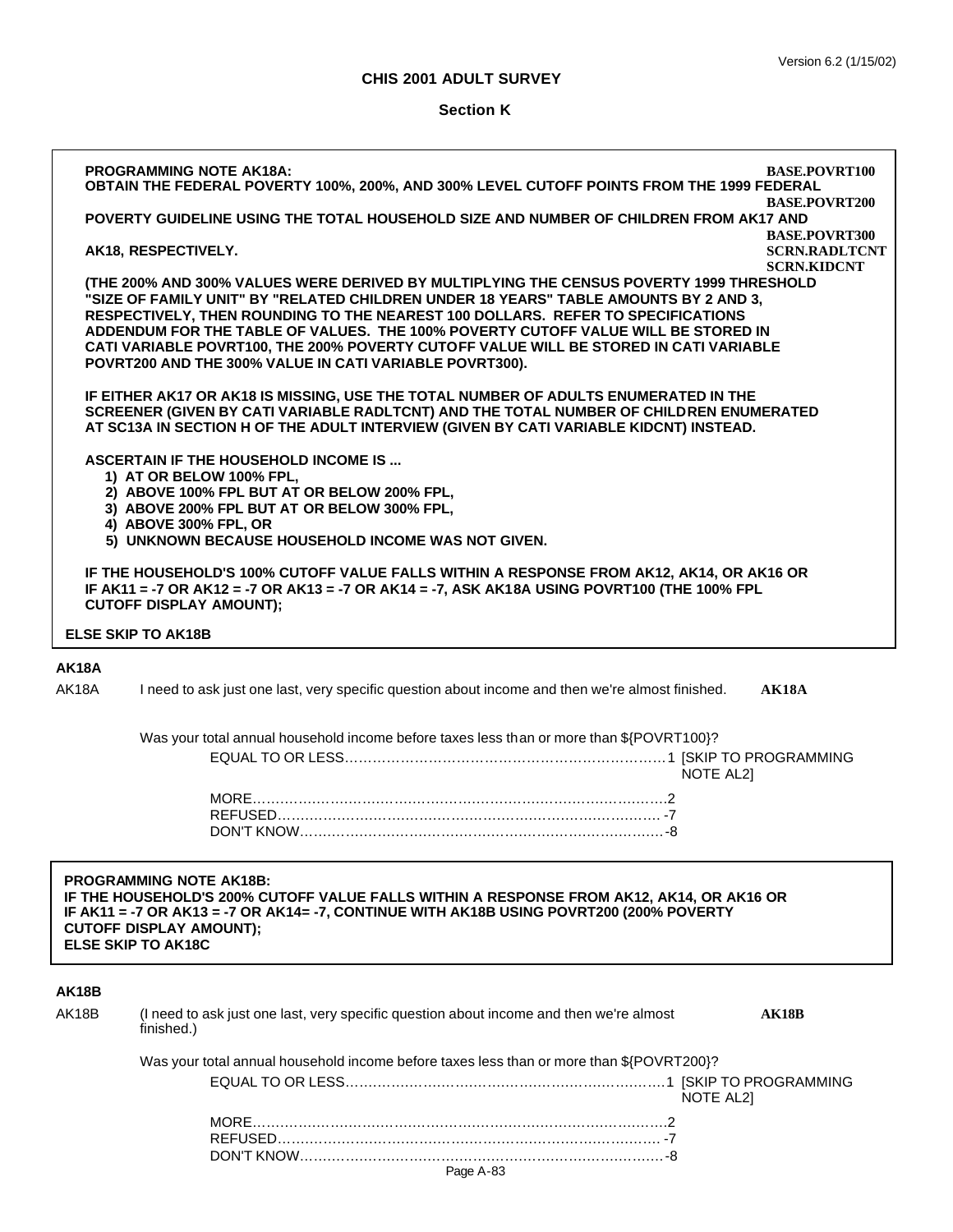#### **Section K**

#### **PROGRAMMING NOTE AK18C: IF THE HOUSEHOLD'S 200% CUTOFF VALUE FALLS WITHIN A RESPONSE FROM AK12, AK14, OR AK16 OR IF AK11 = -7 OR AK13 = -7 OR AK14= -7, CONTINUE WITH AK18C USING POVRT300 (300% POVERTY CUTOFF DISPLAY AMOUNT); ELSE SKIP TO PROGRAMMING NOTE AL2**

## **AK18C**

| AK18C | (I need to ask just one last, very specific question about income and then we're almost<br>finished.) | AK18C |
|-------|-------------------------------------------------------------------------------------------------------|-------|
|       | Was your total annual household income before taxes less than or more than \${POVRT300}?              |       |
|       |                                                                                                       |       |
|       |                                                                                                       |       |
|       |                                                                                                       |       |
|       |                                                                                                       |       |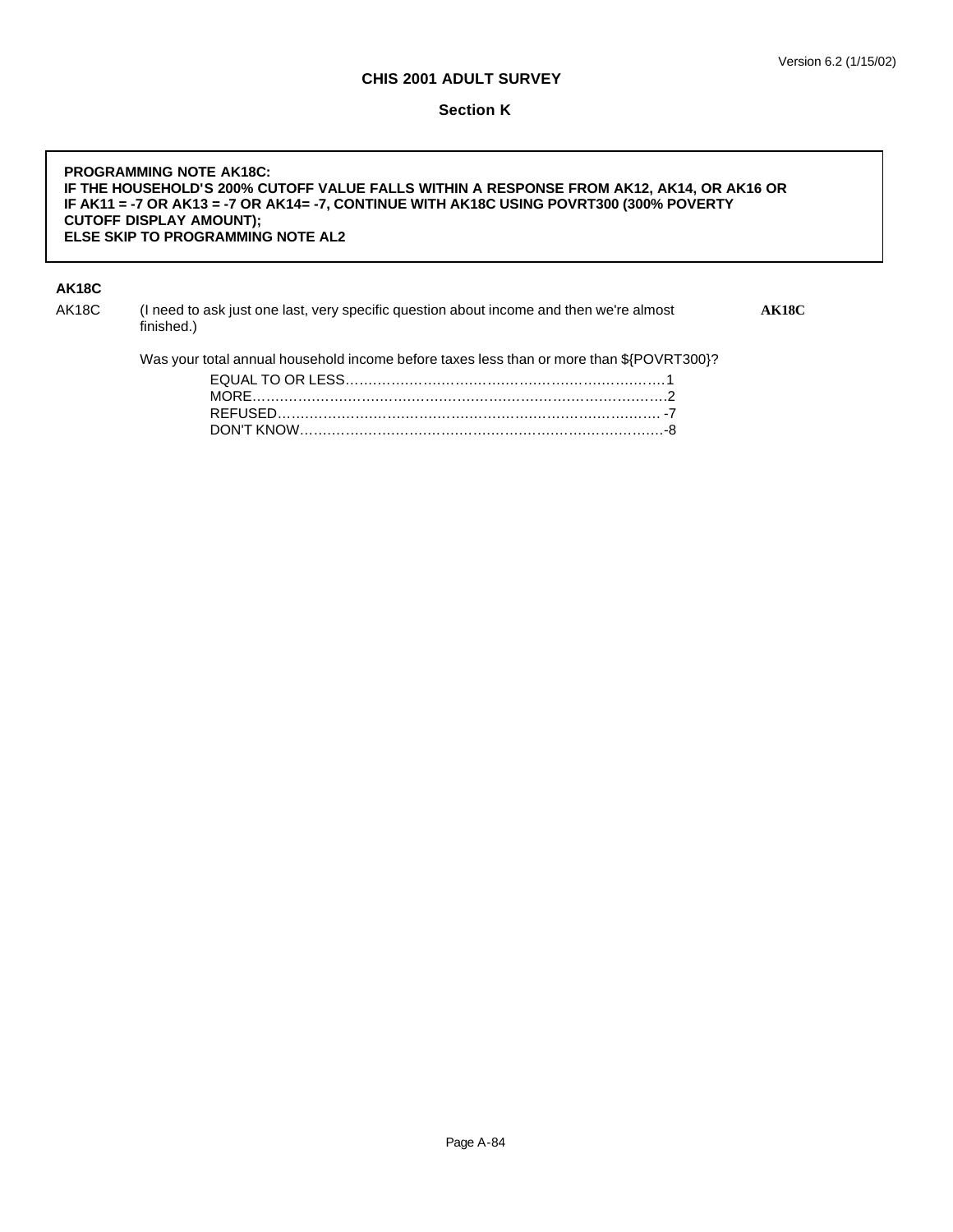## **Section L**

# **Section L**

| <b>PROGRAMMING NOTE AL2:</b><br><b>BASE.POVERTY</b><br>CATI VARIABLE POVERTY WILL BE DERIVED BASED ON THE AK12, AK14, AK16, AND/OR AK18A<br><b>RESPONSES AS FOLLOWS:</b><br>SET POVERTY TO 1 IF HOUSEHOLD INCOME <= 100% FPL;<br>SET POVERTY TO 2 IF HOUSEHOLD INCOME > 100% FPL AND <= 200% FPL;<br>SET POVERTY TO 3 IF HOUSEHOLD INCOME > 200% FPL AND <= 300% FPL;<br>SET POVERTY TO 4 IF HOUSEHOLD INCOME > 300% FPL;<br>SET POVERTY TO 5 IF HOUSEHOLD INCOME IS NOT KNOWN.<br>ASK AL2 ONLY IF HOUSEHOLD INCOME IS <= 300% FPL (POVERTY = 1 OR 2 OR 3) OR IF HOUSEHOLD<br>POVERTY LEVEL CANNOT BE DETERMINED (POVERTY = 5);<br><b>ELSE SKIP TO PROGRAMMING NOTE AM1</b> |                                                                                                                                                                                                           |                 |
|-----------------------------------------------------------------------------------------------------------------------------------------------------------------------------------------------------------------------------------------------------------------------------------------------------------------------------------------------------------------------------------------------------------------------------------------------------------------------------------------------------------------------------------------------------------------------------------------------------------------------------------------------------------------------------|-----------------------------------------------------------------------------------------------------------------------------------------------------------------------------------------------------------|-----------------|
|                                                                                                                                                                                                                                                                                                                                                                                                                                                                                                                                                                                                                                                                             |                                                                                                                                                                                                           |                 |
| AL <sub>2</sub>                                                                                                                                                                                                                                                                                                                                                                                                                                                                                                                                                                                                                                                             |                                                                                                                                                                                                           |                 |
| AL <sub>2</sub>                                                                                                                                                                                                                                                                                                                                                                                                                                                                                                                                                                                                                                                             | Are you currently receiving AFDC, TANF or CalWORKS?                                                                                                                                                       | AL2             |
|                                                                                                                                                                                                                                                                                                                                                                                                                                                                                                                                                                                                                                                                             | [IF NEEDED, SAY: AFDC is Aid to Families with Dependent Children; TANF means<br>Temporary Assistance to Needy Families; and<br>CalWORKS means California Work Opportunities and Responsibilities to Kids] |                 |
| AL <sub>3</sub>                                                                                                                                                                                                                                                                                                                                                                                                                                                                                                                                                                                                                                                             |                                                                                                                                                                                                           |                 |
| AL <sub>3</sub>                                                                                                                                                                                                                                                                                                                                                                                                                                                                                                                                                                                                                                                             | Are you currently receiving public housing subsidies?                                                                                                                                                     | AL3             |
| AL4                                                                                                                                                                                                                                                                                                                                                                                                                                                                                                                                                                                                                                                                         |                                                                                                                                                                                                           |                 |
| AL <sub>4</sub>                                                                                                                                                                                                                                                                                                                                                                                                                                                                                                                                                                                                                                                             | Are you currently receiving General Assistance or General Relief?                                                                                                                                         | AI <sub>A</sub> |
| AL <sub>5</sub>                                                                                                                                                                                                                                                                                                                                                                                                                                                                                                                                                                                                                                                             |                                                                                                                                                                                                           |                 |
| AL <sub>5</sub>                                                                                                                                                                                                                                                                                                                                                                                                                                                                                                                                                                                                                                                             | Are you currently receiving Food Stamps?                                                                                                                                                                  | AL5             |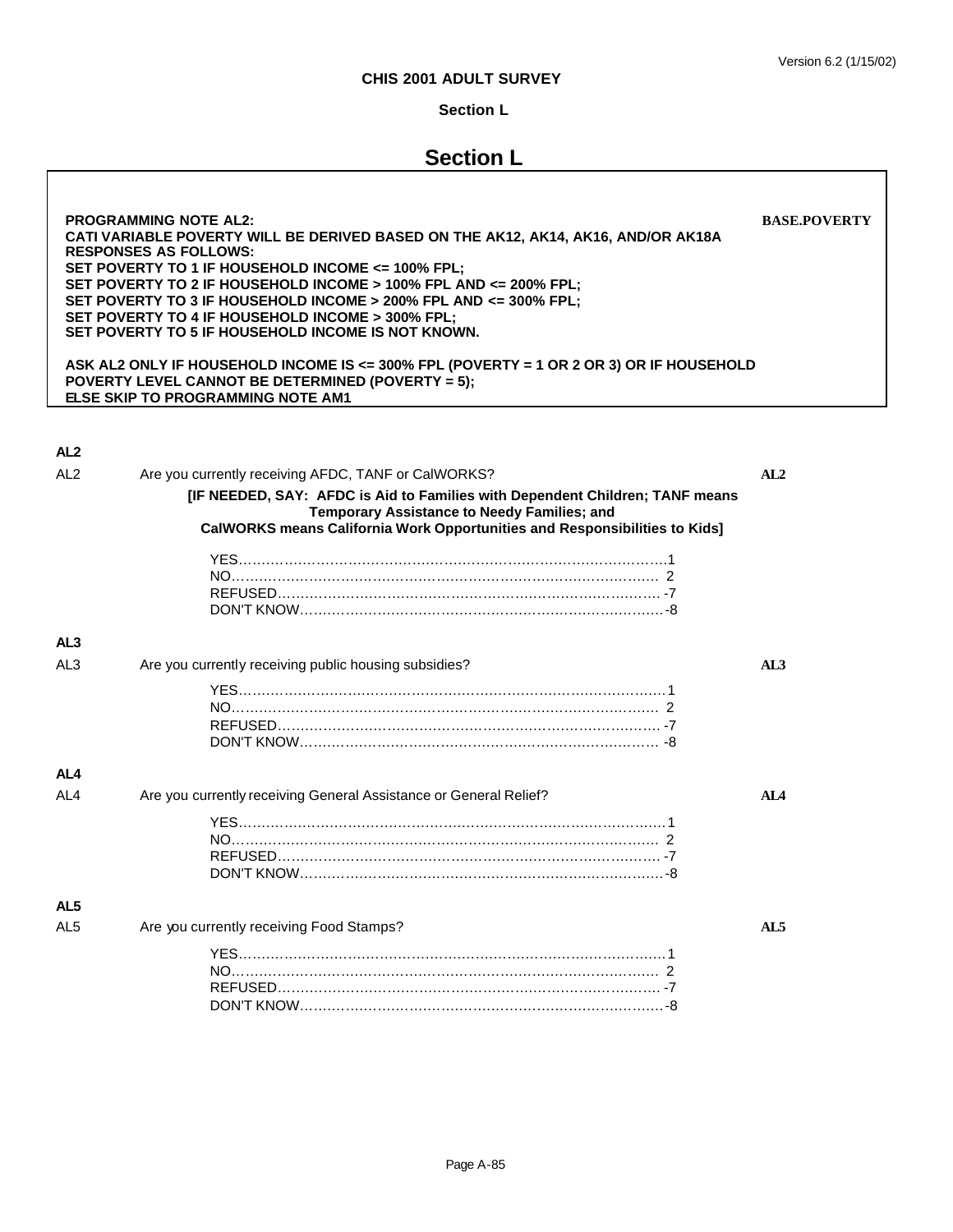#### Version 6.2 (1/15/02)

## **CHIS 2001 ADULT SURVEY**

### **Section L**

| AL6               |                                                                                                                        |                   |
|-------------------|------------------------------------------------------------------------------------------------------------------------|-------------------|
| AL <sub>6</sub>   | Are you currently receiving SSI or Social Security Disability?                                                         | AL6               |
|                   | [IF NEEDED, SAY: "SSI means Supplemental Security Income; Social Security Disability<br>is also known as SSDI"]        |                   |
|                   |                                                                                                                        |                   |
|                   |                                                                                                                        |                   |
|                   |                                                                                                                        |                   |
|                   |                                                                                                                        |                   |
|                   | PROGRAMMING NOTE AL7: IF AA3 = 2 (FEMALE), CONTINUE WITH AL7;<br><b>ELSE SKIP TO AL8</b>                               |                   |
| AL7               |                                                                                                                        |                   |
| AL7               | Are you currently on WIC?                                                                                              | AL7               |
|                   |                                                                                                                        |                   |
|                   | [IF NEEDED, SAY:<br><b>WIC</b><br>Supplemental Food Program for Women, Infants and Children]                           |                   |
|                   |                                                                                                                        |                   |
|                   |                                                                                                                        |                   |
|                   |                                                                                                                        |                   |
|                   |                                                                                                                        |                   |
| AL <sub>8</sub>   |                                                                                                                        |                   |
| AL <sub>8</sub>   | Are you legally blind?                                                                                                 | AL <sub>8</sub>   |
|                   |                                                                                                                        |                   |
|                   |                                                                                                                        |                   |
|                   |                                                                                                                        |                   |
|                   |                                                                                                                        |                   |
| AL <sub>8</sub> A |                                                                                                                        |                   |
| AL <sub>8</sub> A | Do you have a physical or mental impairment that has kept you from working for at least a year?                        | AL <sub>8</sub> A |
|                   |                                                                                                                        |                   |
|                   |                                                                                                                        |                   |
|                   |                                                                                                                        |                   |
|                   |                                                                                                                        |                   |
|                   | <b>PROGRAMMING NOTE AL9:</b><br>FOR PROXY VERSION, PUT THE WORD "you" FOLLOWING "would" IN REVERSE VIDEO               |                   |
| AL <sub>9</sub>   |                                                                                                                        |                   |
| AL <sub>9</sub>   | Not counting the value of any house or car you may own, would <you> say that {your/your</you>                          | AL9               |
|                   | family's} assets, that is, all your cash, savings, investments, and furniture together are worth<br>more than \$5,000? |                   |
|                   |                                                                                                                        |                   |
|                   |                                                                                                                        |                   |
|                   |                                                                                                                        |                   |
|                   |                                                                                                                        |                   |
|                   |                                                                                                                        |                   |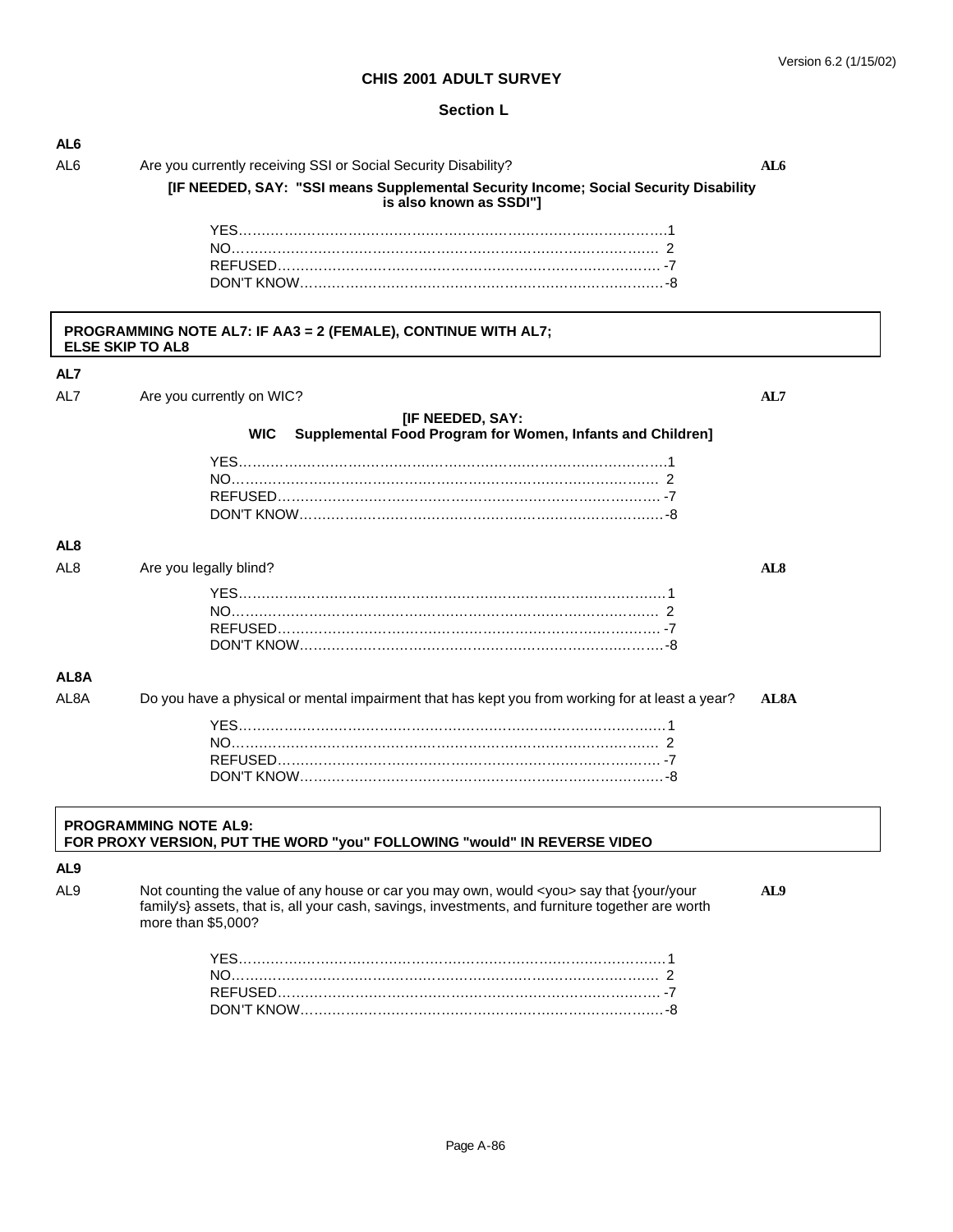## **Section L**

| <b>PROGRAMMING NOTE AL15:</b><br>IF AH44 = 1 (MARRIED TO SOMEONE IN HH), DISPLAY "you or your spouse";<br>ELSE IF AH43 = 2 (LIVING WITH PARTNER), DISPLAY "you or your partner";<br><b>ELSE DISPLAY "you"</b> |                                                                                                                                                                                                                                                                                                                                                                                                                                 |                        |
|---------------------------------------------------------------------------------------------------------------------------------------------------------------------------------------------------------------|---------------------------------------------------------------------------------------------------------------------------------------------------------------------------------------------------------------------------------------------------------------------------------------------------------------------------------------------------------------------------------------------------------------------------------|------------------------|
| <b>AL15</b>                                                                                                                                                                                                   |                                                                                                                                                                                                                                                                                                                                                                                                                                 |                        |
| <b>AL15</b>                                                                                                                                                                                                   | Did {you or your spouse/you or your partner/you} receive any money LAST MONTH for alimony,<br>child support, or money from a government or veteran program?                                                                                                                                                                                                                                                                     | <b>AL15</b>            |
|                                                                                                                                                                                                               |                                                                                                                                                                                                                                                                                                                                                                                                                                 |                        |
|                                                                                                                                                                                                               | <b>PROGRAMMING NOTE AL16:</b><br>IF AL15 = 1 (YES), CONTINUE WITH AL16<br>IF AH43 = 1 (MARRIED) AND AH44 = 2 (SPOUSE NOT MEMBER OF HH),<br>ASK: "What was the total amount that you received from all these sources?"<br>ELSE IF AH43 = 1 (MARRIED) AND AH44 = 1 (SPOUSE IN HH),<br>ASK: "What was the combined total amount that you and your<br>(wife/husband) received from all these sources?"'<br><b>ELSE SKIP TO AL17</b> |                        |
| <b>AL16</b>                                                                                                                                                                                                   |                                                                                                                                                                                                                                                                                                                                                                                                                                 |                        |
| AL16                                                                                                                                                                                                          | What was the {combined} total amount that you {and your} {wife/husband} received from all<br>these sources LAST MONTH?                                                                                                                                                                                                                                                                                                          | <b>AL16</b>            |
|                                                                                                                                                                                                               | [IF AMOUNT GREATER THAN \$999,995, ENTER "999,995"]                                                                                                                                                                                                                                                                                                                                                                             |                        |
|                                                                                                                                                                                                               | AMOUNT<br>[000001-999995]<br>\$                                                                                                                                                                                                                                                                                                                                                                                                 |                        |
|                                                                                                                                                                                                               |                                                                                                                                                                                                                                                                                                                                                                                                                                 |                        |
|                                                                                                                                                                                                               |                                                                                                                                                                                                                                                                                                                                                                                                                                 |                        |
|                                                                                                                                                                                                               | <b>PROGRAMMING NOTE AL17:</b><br>IF AH43 = 2 (LIVES WITH PARTNER) DISPLAY "you or your partner or both of you";<br>ELSE IF AH44 = 1 (SPOUSE LIVES IN HH) DISPLAY "you or your spouse or both of you";<br><b>ELSE DISPLAY "you."</b>                                                                                                                                                                                             |                        |
| <b>AL17</b>                                                                                                                                                                                                   |                                                                                                                                                                                                                                                                                                                                                                                                                                 |                        |
| <b>AL17</b>                                                                                                                                                                                                   | Did {you or your partner or both of you/you or your spouse or both of you/you} PAY any alimony or AL17<br>child support last month?                                                                                                                                                                                                                                                                                             |                        |
|                                                                                                                                                                                                               |                                                                                                                                                                                                                                                                                                                                                                                                                                 | 1                      |
|                                                                                                                                                                                                               |                                                                                                                                                                                                                                                                                                                                                                                                                                 | $\overline{2}$         |
|                                                                                                                                                                                                               |                                                                                                                                                                                                                                                                                                                                                                                                                                 | 3<br>4 [SKIP TO AL18A] |
|                                                                                                                                                                                                               |                                                                                                                                                                                                                                                                                                                                                                                                                                 | -7 [SKIP TO AL18A]     |
|                                                                                                                                                                                                               |                                                                                                                                                                                                                                                                                                                                                                                                                                 | -8 [SKIP TO AL18A]     |
| <b>AL18</b>                                                                                                                                                                                                   |                                                                                                                                                                                                                                                                                                                                                                                                                                 |                        |
| AL <sub>18</sub>                                                                                                                                                                                              | What was the total amount {you/your spouse/your partner/you both} paid in alimony or support<br>last month?                                                                                                                                                                                                                                                                                                                     | <b>AL18</b>            |
|                                                                                                                                                                                                               | [IF AMOUNT GREATER THAN \$999,995, ENTER "999,995"]                                                                                                                                                                                                                                                                                                                                                                             |                        |
|                                                                                                                                                                                                               | _AMOUNT [HR: 000001-999995]                                                                                                                                                                                                                                                                                                                                                                                                     |                        |
|                                                                                                                                                                                                               |                                                                                                                                                                                                                                                                                                                                                                                                                                 |                        |
|                                                                                                                                                                                                               |                                                                                                                                                                                                                                                                                                                                                                                                                                 |                        |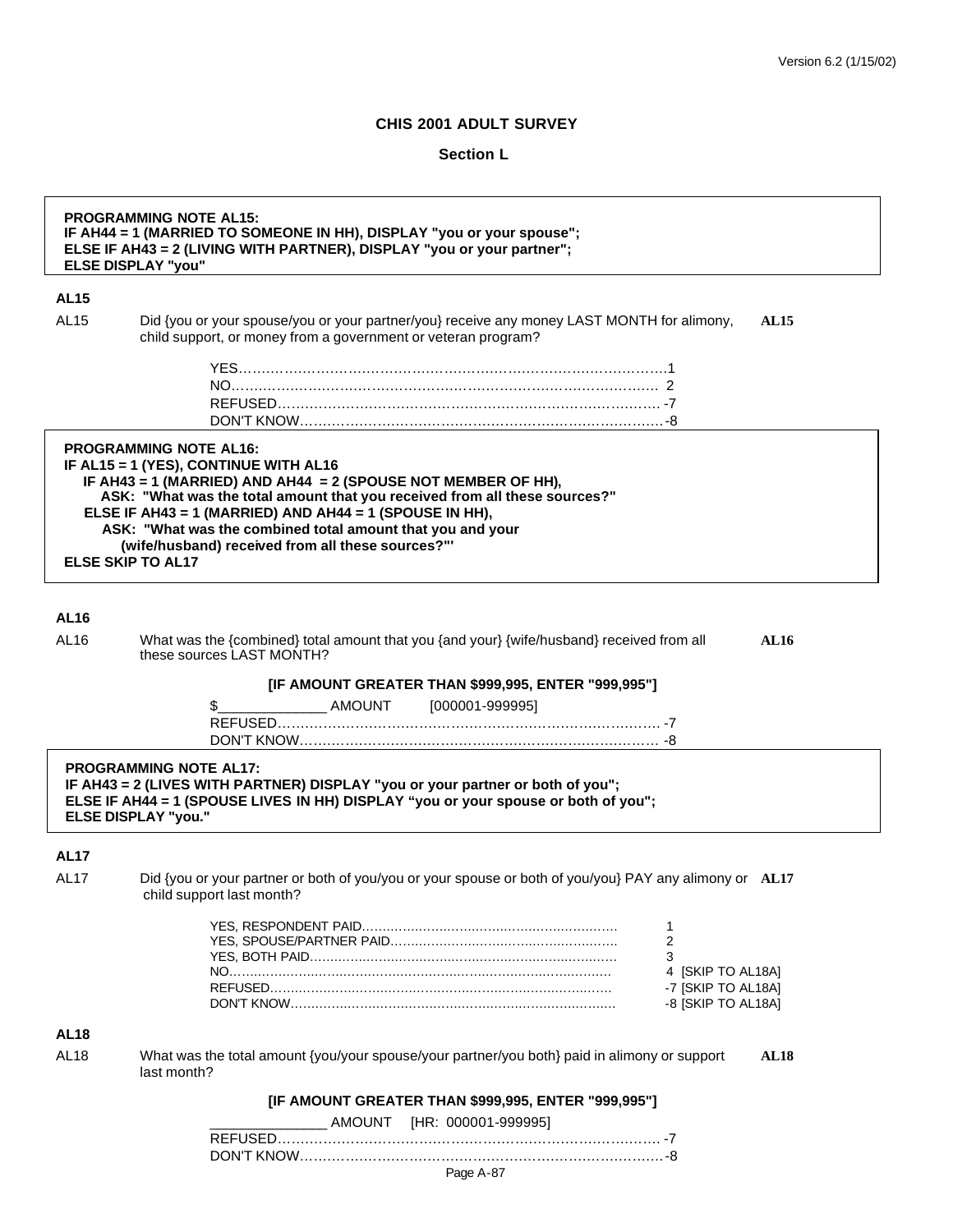**Section L**

**PROGRAMMING NOTE AL18A: ENUM.AGE IF [(AAGE >= 65 OR AA2A = 6 (65 OR OLDER) OR ENUM.AGE >= 65) AND AH43 <> 1 (MARRIED)] OR [AAGE>= 65 OR AA2A = 6 (65 OR OLDER) OR ENUM.AGE >= 65) AND AH43 = 1 (MARRIED) AND SPOUSE AGE < 65], CONTINUE WITH AL18A AND DISPLAY "you"; ELSE IF (AAGE < 65 OR [AA2A = 1 (BETWEEN 18 AND 29) OR 2 (BETWEEN 30 AND 39) OR 3 (BETWEEN 40 AND 44) OR 4 (BETWEEN 45 AND 49) OR 5 (BETWEEN 50 AND 64)] OR ENUM.AGE < 65) AND AH43 = 1 (MARRIED) AND SPOUSE AGE >= 65, CONTINUE WITH AL18A AND DISPLAY "your spouse"; ELSE IF [(AAGE >= 65 OR AA2A = 6 (65 OR OLDER) OR ENUM.AGE >= 65)] AND AH43 = 1 (MARRIED) AND SPOUSE AGE >= 65, CONTINUE WITH AL18A AND DISPLAY "you or your spouse"; ELSE SKIP TO AL19**

### **AL18A**

AL18A Did {you/your spouse/you or your spouse} receive any Social Security or Pension payments last **AL18A** month?

**PROGRAMMING NOTE AL18B: IF [(AAGE >= 65 OR AA2A = 6 (65 OR OLDER) OR ENUM.AGE >= 65) AND AH43 <> 1 (MARRIED)] OR [AAGE>= 65 OR AA2A = 6 (65 OR OLDER) OR ENUM.AGE >= 65) AND AH43 = 1 (MARRIED) AND SPOUSE AGE < 65], CONTINUE WITH AL18B AND DISPLAY "you"; ELSE IF (AAGE < 65 OR [AA2A = 1 (BETWEEN 18 AND 29) OR 2 (BETWEEN 30 AND 39) OR 3 (BETWEEN 40 AND 44) OR 4 (BETWEEN 45 AND 49) OR 5 (BETWEEN 50 AND 64)] OR ENUM.AGE < 65) AND AH43 = 1 (MARRIED) AND SPOUSE AGE >= 65, CONTINUE WITH AL18B AND DISPLAY "your spouse"; ELSE IF [(AAGE >= 65 OR AA2A = 6 (65 OR OLDER) OR ENUM.AGE >= 65)] AND AH43 = 1 (MARRIED) AND SPOUSE AGE >= 65, CONTINUE WITH AL18B AND DISPLAY "you and/or your spouse"**

#### **AL18B**

AL18B What was the total amount {you/your spouse/you and-or your spouse} received last month from **AL18B** Social Security and Pensions?

#### **[IF AMOUNT GREATER THAN \$999,995, ENTER "999,995"]**

| AMOUNT [HR: 000001-999995] |
|----------------------------|
|                            |
|                            |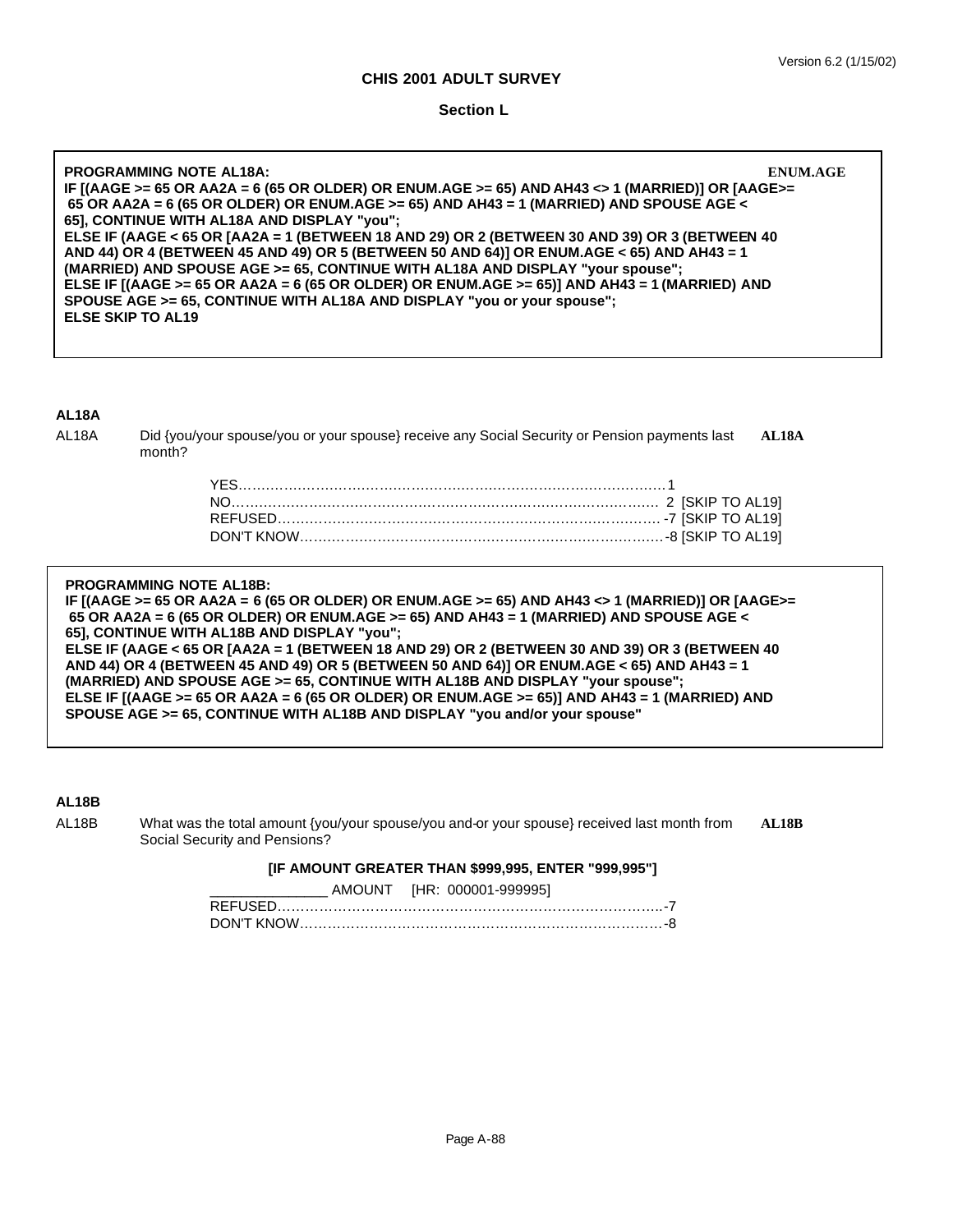#### **Section L**

#### **PROGRAMMING NOTE AL19: IF AI1 = 1 OR AI6 = 1 OR AI7 = 1 OR AI8 = 1 OR AI11 = 1 OR AI16 = 1 OR AI17 = 1 OR (AI19 = 1-7, 9, OR 10) (R HAS ANY COVERAGE), SKIP TO AM1; ELSE CONTINUE WITH AL19**

## **AL19**

| AL19 | What is the ONE main reason why you aren't enrolled in the Medi-CAL program? | <b>AL19</b> |
|------|------------------------------------------------------------------------------|-------------|
|      |                                                                              |             |
|      |                                                                              |             |
|      |                                                                              |             |
|      | NOT ELIGIBLE DUE TO CITIZENSHIP/IMMIGRATION STATUS 4                         |             |
|      |                                                                              |             |
|      |                                                                              |             |
|      |                                                                              |             |
|      |                                                                              |             |
|      |                                                                              |             |
|      |                                                                              |             |
|      |                                                                              |             |
|      |                                                                              |             |
|      |                                                                              |             |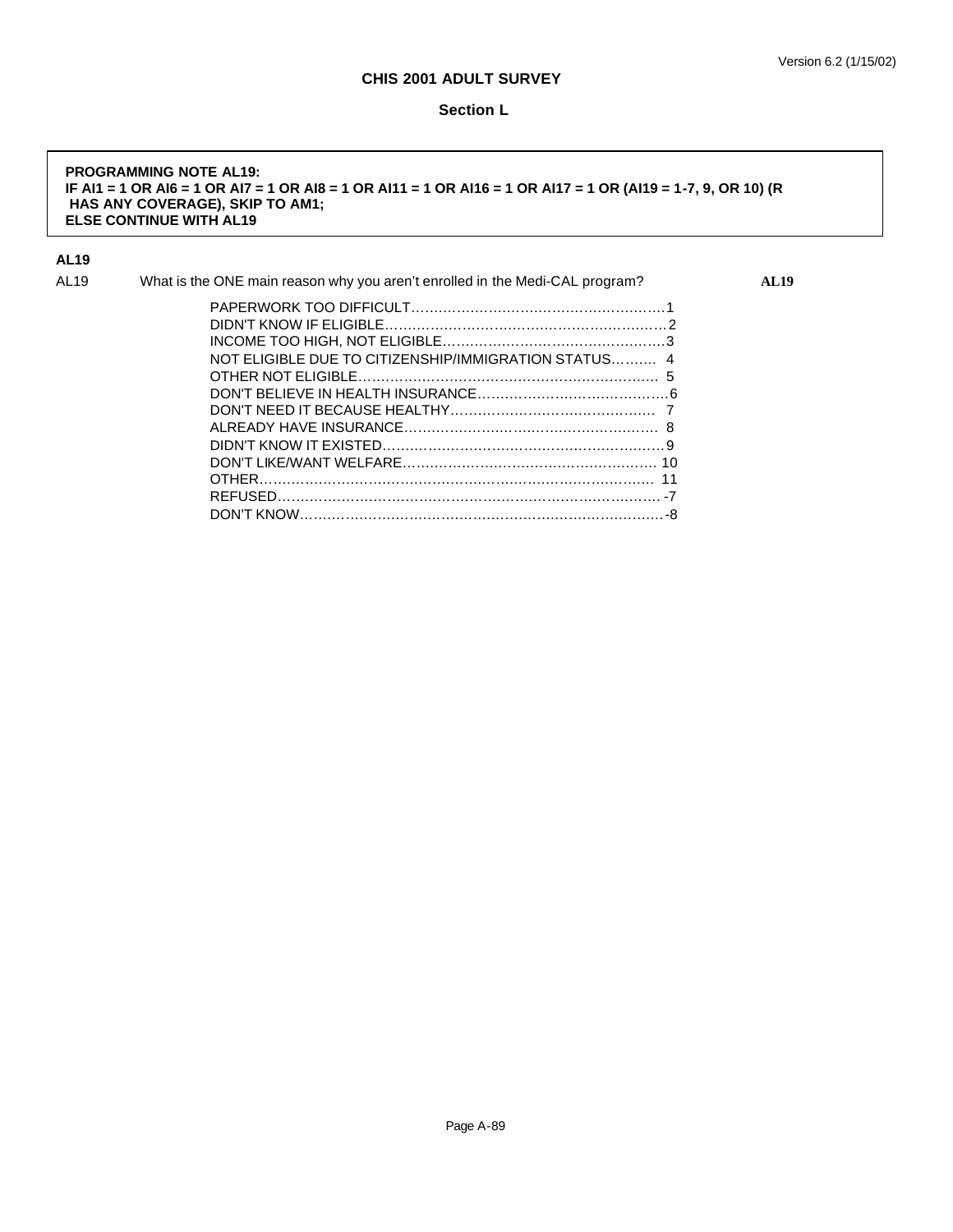## **Section M**

# **Section M**

| <b>WITH AM1;</b> | <b>PROGRAMMING NOTE AM1:</b><br>IF POVERTY = 1 (<= 100% FPL) OR 2 (> 100% BUT <= 200% FPL) OR 5 (HH INCOME NOT KNOWN), CONTINUE<br><b>ELSE SKIP TO AM6</b>                                                                                                       |
|------------------|------------------------------------------------------------------------------------------------------------------------------------------------------------------------------------------------------------------------------------------------------------------|
| AM <sub>1</sub>  |                                                                                                                                                                                                                                                                  |
| AM1              | These are my final few questions and they are about the food eaten in your household in the<br>AM1<br>last 12 months and whether you were able to afford food.                                                                                                   |
|                  | I'm going to read two statements that people have made about their food situation. For each,<br>please tell me whether the statement describes something that was often true, sometimes<br>true, or never true for you and your household in the last 12 months. |
|                  | The first statement is:<br>"The food that (I/we) bought just didn't last, and (I/we) didn't have money to get more."<br>Was that often true, sometimes true, or never true for you and your household in the last 12<br>months?                                  |
|                  |                                                                                                                                                                                                                                                                  |
| AM <sub>2</sub>  |                                                                                                                                                                                                                                                                  |
| AM <sub>2</sub>  | The second statement is:<br>AM2<br>"(I/We) couldn't afford to eat balanced meals."<br>Was that often true, sometimes true, or never true for you and your household in the last 12<br>months?                                                                    |
|                  |                                                                                                                                                                                                                                                                  |
| AM <sub>3</sub>  |                                                                                                                                                                                                                                                                  |
| AM3              | Please tell me yes or no, in the last 12 months, since {DATE 12 MONTHS AGO}, did you or other<br>AM3<br>adults in your household ever cut the size of your meals or skip meals because there wasn't<br>enough money for food?                                    |
|                  |                                                                                                                                                                                                                                                                  |

DON'T KNOW…….…….…….…….…….…….…….…….…….…….…….…-8 [SKIP TO AM4]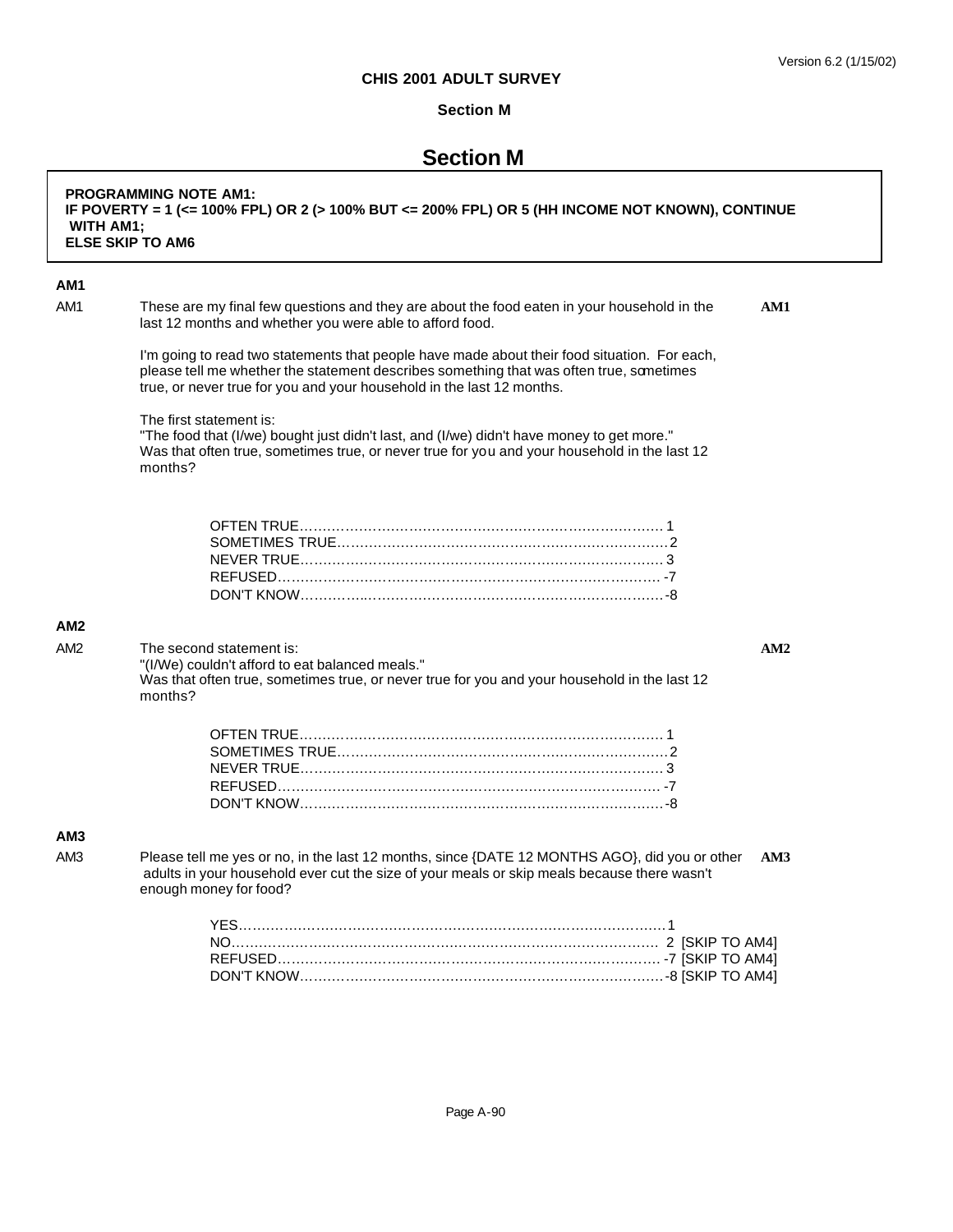#### **Section M**

| AM <sub>3</sub> A |                                                                                                                                                                                                                |                |
|-------------------|----------------------------------------------------------------------------------------------------------------------------------------------------------------------------------------------------------------|----------------|
| AM3A              | How often did this happen -- almost every month, some months but not every month, or only in 1<br>or 2 months?                                                                                                 | AM3A           |
|                   |                                                                                                                                                                                                                |                |
| AM4               |                                                                                                                                                                                                                |                |
| AM4               | In the last 12 months, did you ever eat less than you felt you should because there wasn't<br>enough money to buy food?                                                                                        | AM4            |
|                   |                                                                                                                                                                                                                |                |
| AM <sub>5</sub>   |                                                                                                                                                                                                                |                |
| AM <sub>5</sub>   | In the last 12 months, since {DATE 12 MONTHS AGO}, were you ever hungry but didn't eat<br>because you couldn't afford enough food?                                                                             | AM5            |
|                   |                                                                                                                                                                                                                |                |
|                   | On Jan. 12, 2001, this question was replaced with the combination of AM12 and AM13. All cases<br>completed after that date have a value of "-1" for AM6, indicating that it was no longer being asked.         |                |
| AM6               |                                                                                                                                                                                                                |                |
| AM <sub>6</sub>   | Just a few more questions and then we're all done. What was the total number of months, if<br>any, that you were without telephone service during the past 12 months? That is since {{DATE}<br>12 MONTHS AGO}? | AM6            |
|                   | [ENTER NUMBER OF MONTHS 0 - 12]                                                                                                                                                                                |                |
|                   | <b>MONTHS</b><br>[HR: 0-12]                                                                                                                                                                                    |                |
|                   | On Jan. 12, 2001, this question was added in combination with AM13 to replace AM6. Cases completed<br>before that date have a value of "-9" for AM12, indicating that AM6 was asked instead.                   |                |
| <b>AM12</b>       |                                                                                                                                                                                                                |                |
| AA42              | During the peat 10 menths, has veur household over heap without telephone comice for more                                                                                                                      | <b>A 3.519</b> |

AM12 During the past 12 months, has your household ever been without telephone service for more **AM12** than 24 hours?

#### **[DO NOT INCLUDE TEMPORARY LOSS OF SERVICE DUE TO STORMS, DAMAGED WIRES, OR PHONE COMPANY MAINTENANCE.]**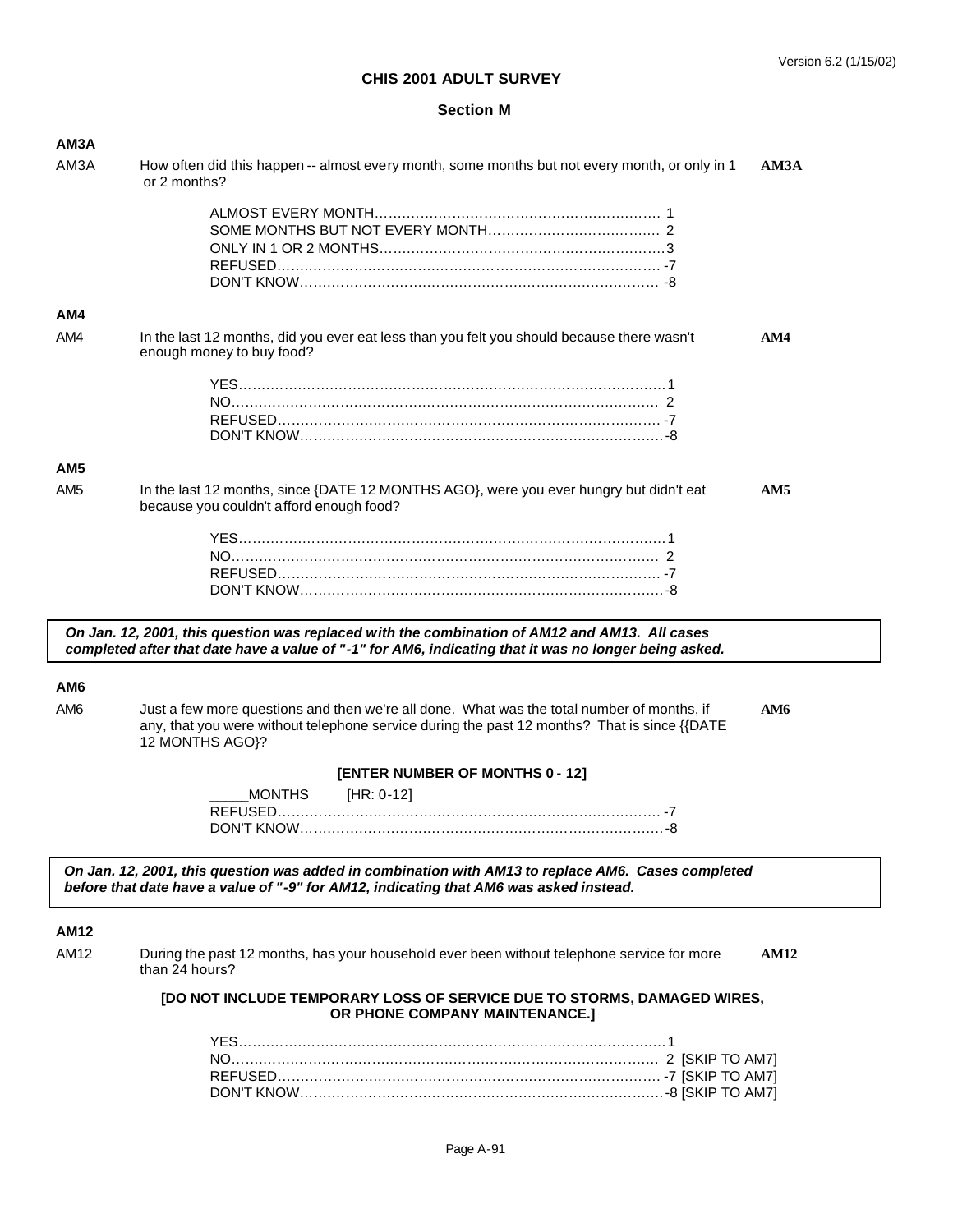$\mathbf{r}$ 

#### **Section M**

| AM13 |                                 |                                                                                                                 |              |
|------|---------------------------------|-----------------------------------------------------------------------------------------------------------------|--------------|
| AM13 | 24 hours?                       | What was the total amount of time your household was without telephone service for more than                    | AM13 AM13UNT |
|      |                                 | <b>[DO NOT INCLUDE TEMPORARY LOSS OF SERVICE DUE TO STORMS, DAMAGED WIRES,</b><br>OR PHONE COMPANY MAINTENANCE. |              |
|      | <b>NUMBER</b><br><b>MONTHSI</b> | [HR: 1-31 DAYS; 1-52 WEEKS; 1-12                                                                                |              |
|      |                                 |                                                                                                                 |              |
| AM7  |                                 |                                                                                                                 |              |
| AM7  | What is your zip code?          |                                                                                                                 | AM7          |

| (ZIP CODE) [RANGE TESTED] |
|---------------------------|
|                           |
|                           |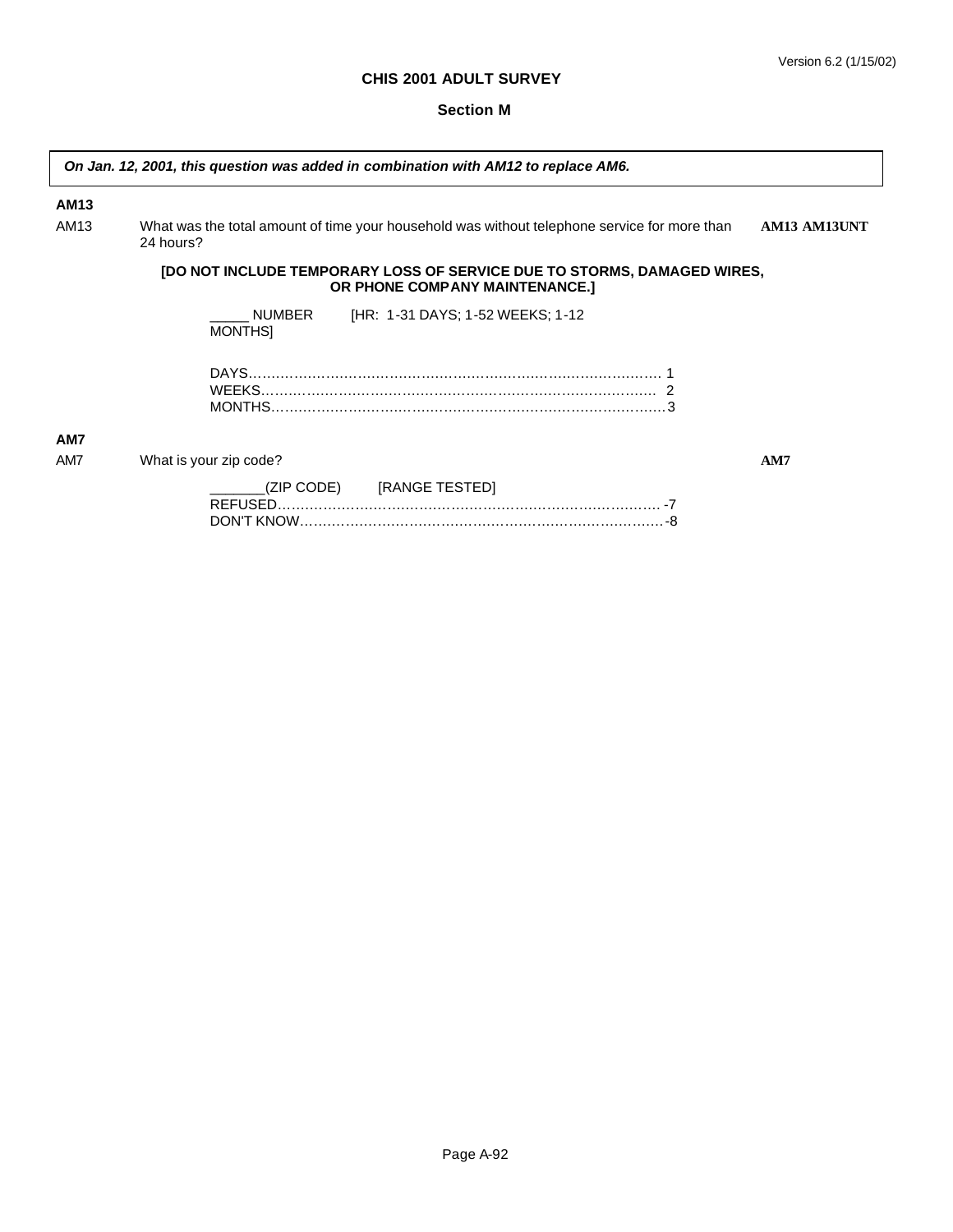#### **Section M**

| <b>AH42</b> |                                                                          |
|-------------|--------------------------------------------------------------------------|
| AH42        | To be sure we are covering the entire state, what county do you live in? |

**AH42** 

|                                         | 12 |
|-----------------------------------------|----|
|                                         |    |
|                                         |    |
|                                         |    |
|                                         |    |
|                                         |    |
|                                         |    |
|                                         |    |
|                                         |    |
|                                         |    |
|                                         |    |
|                                         |    |
|                                         |    |
|                                         |    |
|                                         |    |
|                                         |    |
|                                         |    |
|                                         |    |
|                                         |    |
|                                         |    |
|                                         |    |
|                                         |    |
|                                         |    |
|                                         |    |
|                                         |    |
|                                         |    |
|                                         |    |
|                                         |    |
|                                         |    |
|                                         | 40 |
| SAN MATEO……………………………………………………………………… 41 |    |
|                                         |    |
|                                         |    |
|                                         |    |
|                                         |    |
|                                         |    |
|                                         |    |
|                                         |    |
|                                         | 48 |
|                                         |    |